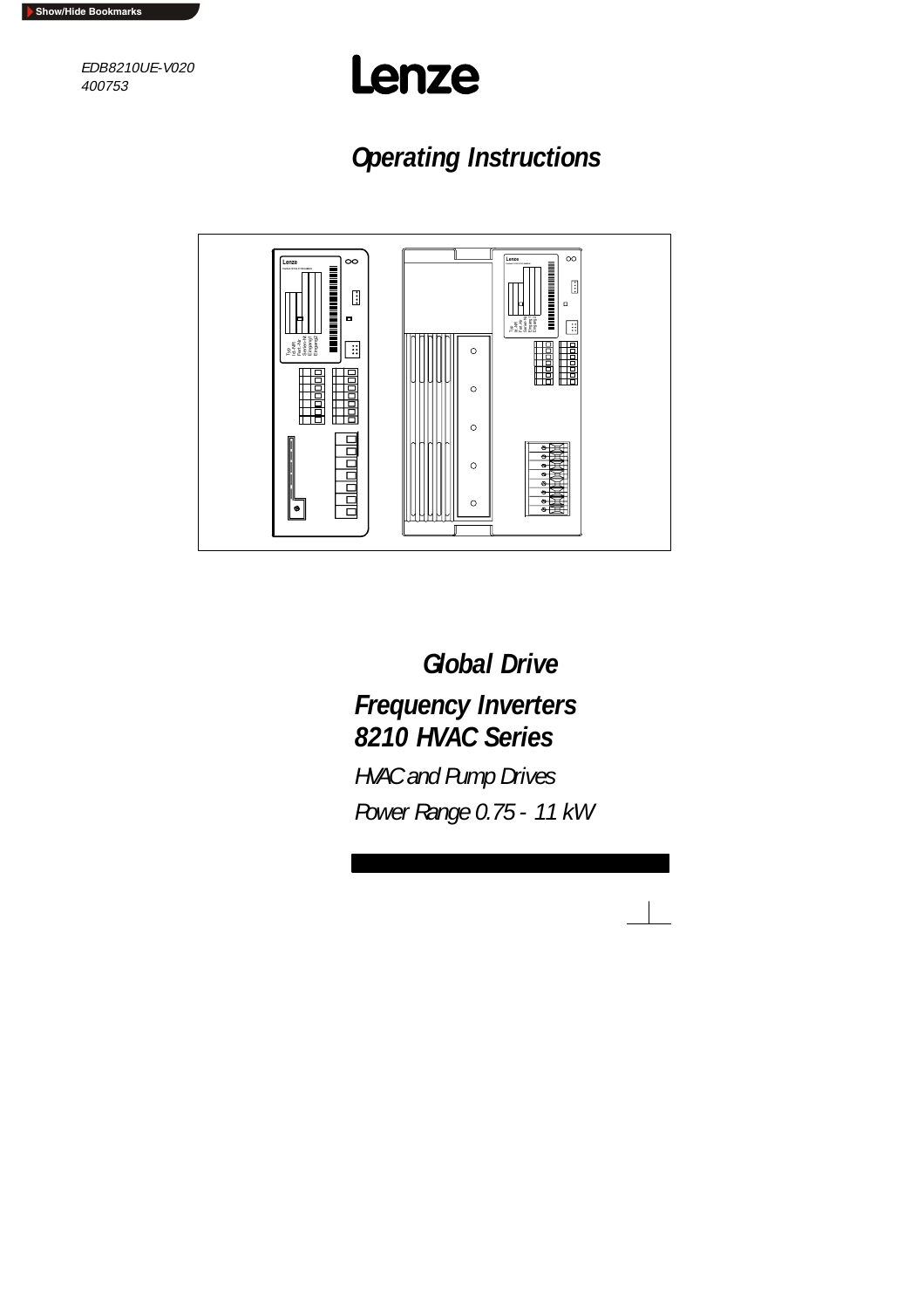These Operating Instructions are valid for the 82XX controllers of the versions:

|                                                  | 33.821X- E 1x 3x | $(8211 - 8218)$ |
|--------------------------------------------------|------------------|-----------------|
| <b>Type</b>                                      |                  |                 |
| Design:<br>$E =$ Enclosure IP20<br>$IB = Module$ |                  |                 |
| Hardware level and index                         |                  |                 |
| Software level and index                         |                  |                 |
| Variant                                          |                  |                 |
| Explanation                                      |                  |                 |

| Corresponds to the German edition of 06/01/98 |            |  |  |
|-----------------------------------------------|------------|--|--|
| Edition of:                                   | 01/03/1999 |  |  |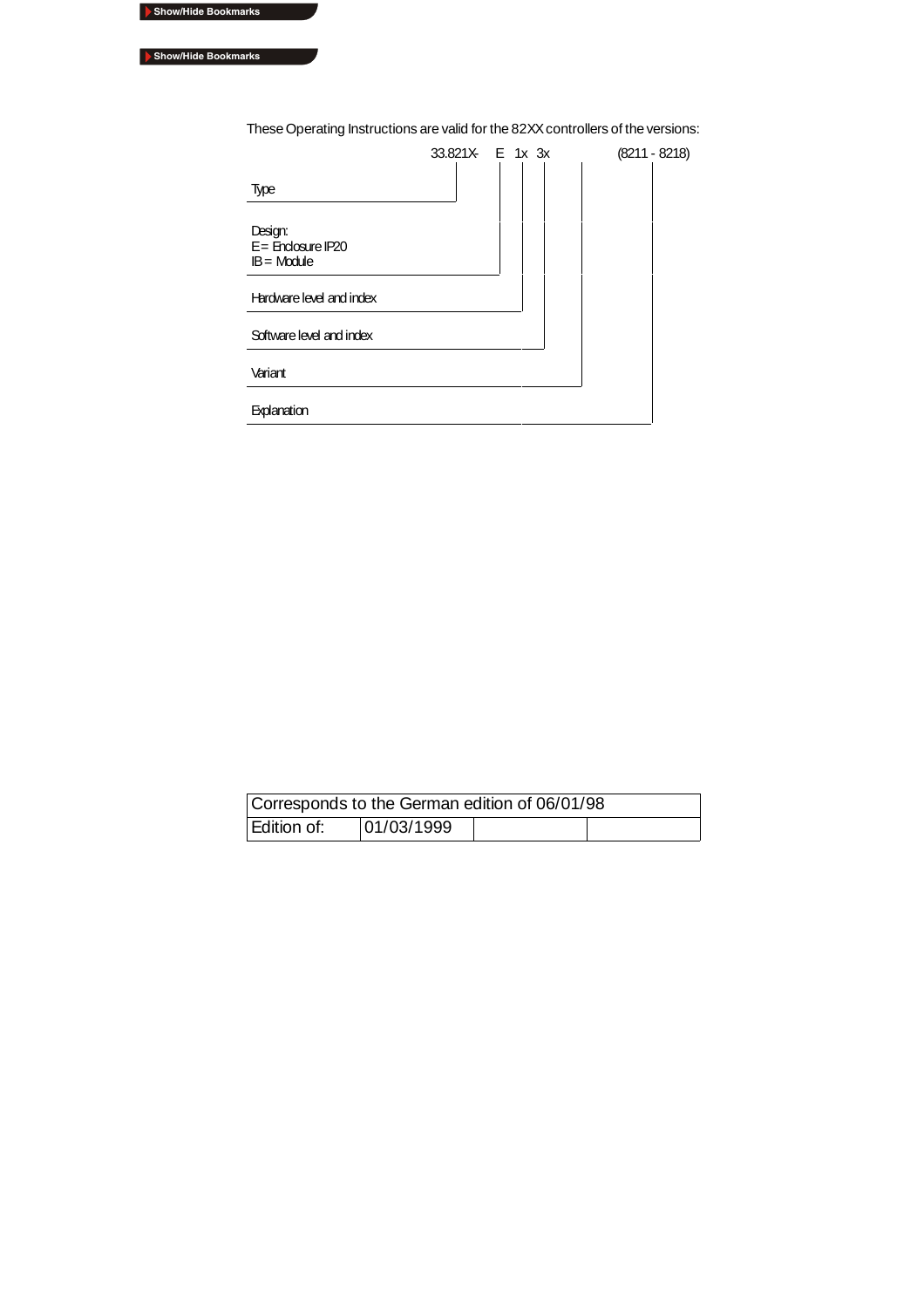### *Contents*

| 1 |         | Preface and general information                                                                     | $1 - 1$<br>$1 - 1$ |  |  |  |
|---|---------|-----------------------------------------------------------------------------------------------------|--------------------|--|--|--|
|   |         |                                                                                                     |                    |  |  |  |
|   |         | 1.1.1                                                                                               | $1 - 1$            |  |  |  |
|   |         | Changes in these Operating Instructions<br>1.1.2                                                    | 1-1                |  |  |  |
|   |         |                                                                                                     | $1 - 1$            |  |  |  |
|   |         |                                                                                                     | $1 - 2$            |  |  |  |
| 2 |         |                                                                                                     | $2 - 1$            |  |  |  |
|   |         |                                                                                                     | $2 - 1$            |  |  |  |
|   | 2.1     |                                                                                                     |                    |  |  |  |
|   | $2.2\,$ |                                                                                                     | $2 - 3$            |  |  |  |
|   | 2.3     |                                                                                                     | $2 - 4$            |  |  |  |
| 3 |         |                                                                                                     | $3 - 1$            |  |  |  |
|   |         |                                                                                                     | $3-1$              |  |  |  |
|   | 3.2     |                                                                                                     | $3-2$              |  |  |  |
|   |         | 3.2.1                                                                                               | $3 - 2$            |  |  |  |
|   |         | 3.2.2<br>Types 8211 to 8214 $\ldots \ldots \ldots \ldots \ldots \ldots \ldots \ldots \ldots \ldots$ | $3 - 2$            |  |  |  |
|   |         | 3.2.3<br>Types 8215 to 8218 $\ldots \ldots \ldots \ldots \ldots \ldots \ldots \ldots \ldots \ldots$ | $3 - 4$            |  |  |  |
|   | 3.3     |                                                                                                     | $3 - 5$            |  |  |  |
|   |         | 3.3.1                                                                                               | $3 - 5$            |  |  |  |
|   |         | 3.3.2<br>Types 8215 to 8218 $\ldots \ldots \ldots \ldots \ldots \ldots \ldots \ldots \ldots \ldots$ | $3-6$              |  |  |  |
|   |         |                                                                                                     | $3 - 7$            |  |  |  |
|   |         | 3.4.1                                                                                               | $3 - 7$            |  |  |  |
|   |         | 3.4.2                                                                                               | $3 - 8$            |  |  |  |
|   | 3.5     |                                                                                                     | $3-9$              |  |  |  |
|   |         | 3.5.1                                                                                               | $3-9$              |  |  |  |
|   | 3.6     |                                                                                                     | $3 - 10$           |  |  |  |
|   |         | 3.6.1                                                                                               | $3 - 10$           |  |  |  |
|   |         | 3.6.2                                                                                               | $3 - 10$           |  |  |  |
|   |         |                                                                                                     |                    |  |  |  |
| 4 |         |                                                                                                     | $4 - 1$            |  |  |  |
|   | 4.1     |                                                                                                     | $4-1$              |  |  |  |
|   |         | 4.1.1                                                                                               | 4-1                |  |  |  |
|   |         | Standard assembly with fixing rails or fixing angles<br>4.1.2                                       | $4 - 3$            |  |  |  |
|   |         |                                                                                                     | $4 - 3$            |  |  |  |
|   |         | 4.1.2.2<br>Types 8215 to 8218 $\ldots \ldots \ldots \ldots \ldots \ldots \ldots$                    | $4 - 4$            |  |  |  |
|   |         | 4.1.3                                                                                               | $4 - 5$            |  |  |  |
|   |         | Assembly of analog plug-in module<br>4.1.4                                                          | $4-6$              |  |  |  |
|   | 4.2     |                                                                                                     | $4 - 7$            |  |  |  |
|   |         | 4.2.1                                                                                               | $4 - 7$            |  |  |  |
|   |         | 4.2.2                                                                                               | $4 - 8$            |  |  |  |
|   |         | 4.2.2.1                                                                                             | $4 - 8$            |  |  |  |
|   |         | 4.2.2.2<br>Motor connection $\ldots \ldots \ldots \ldots \ldots \ldots \ldots$<br>4.2.2.3           | 4-8<br>$4 - 11$    |  |  |  |
|   |         | 4.2.3                                                                                               | $4 - 12$           |  |  |  |
|   |         | 4.2.3.1                                                                                             | $4 - 12$           |  |  |  |
|   |         | Assignment of the control terminals<br>4.2.3.2                                                      | $4 - 12$           |  |  |  |
|   |         | 4.2.3.3                                                                                             | 4-14               |  |  |  |
|   |         | Connection diagrams of analog plug-in modules<br>4.2.3.4                                            | 4-15               |  |  |  |
|   |         |                                                                                                     | $4 - 16$           |  |  |  |
|   |         |                                                                                                     |                    |  |  |  |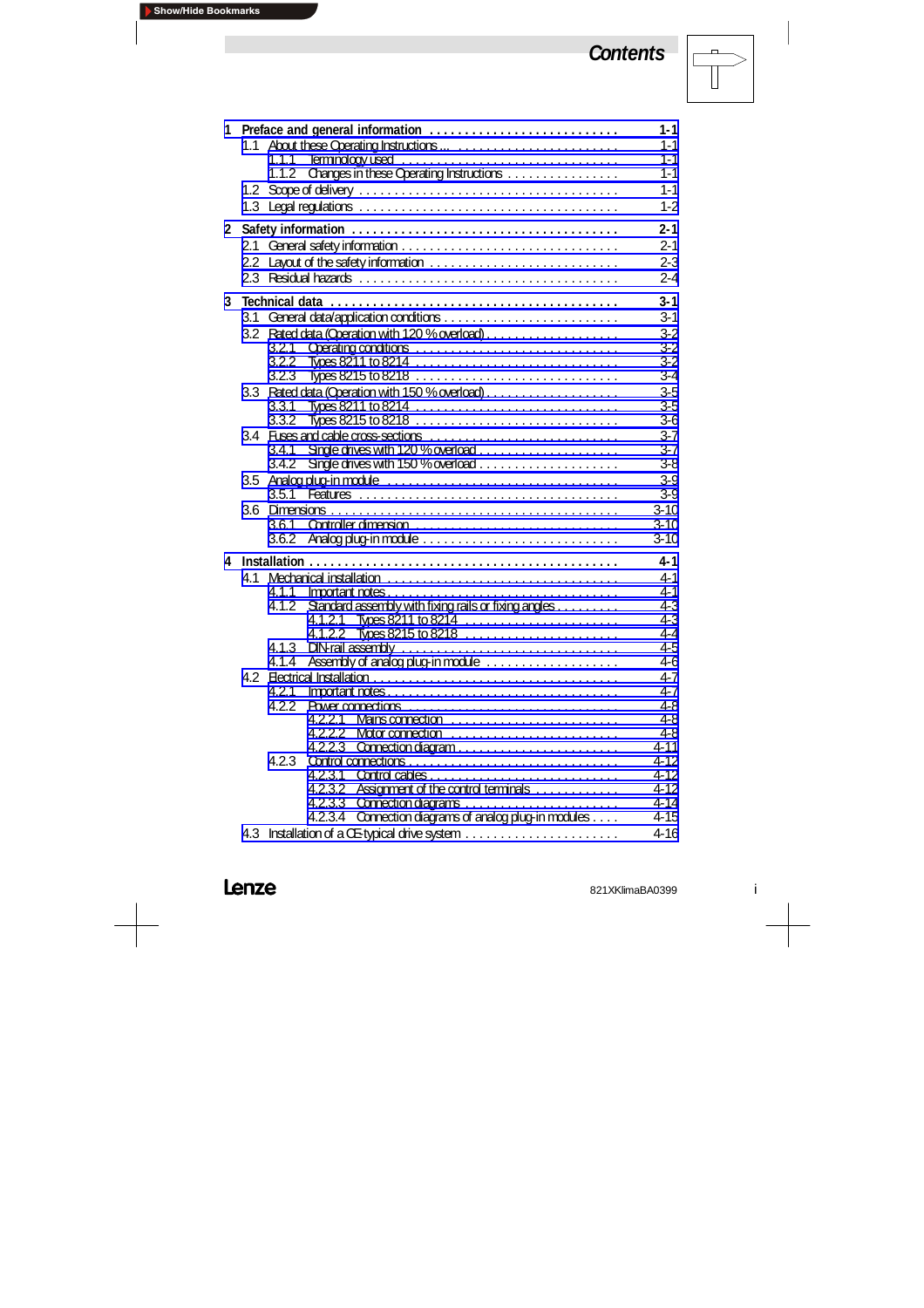

## *Contents*

| 5 |     |                                                                         | $5 - 1$          |
|---|-----|-------------------------------------------------------------------------|------------------|
|   | 5.1 |                                                                         | $5-1$            |
|   |     |                                                                         | $5-2$            |
|   |     | 5.2.1<br>Switch-on sequence                                             | $5 - 2$          |
|   |     | Factory setting of the most important drive parameters<br>5.2.2         | $5 - 2$          |
|   | 5.3 |                                                                         | $5 - 3$          |
|   |     | Determine speed range (fdmin, fdmax)<br>5.3.1                           | $5 - 3$          |
|   |     | 5.3.2<br>Adjustment of acceleration and deceleration times (Tir, T if). | $5 - 4$          |
|   |     | 5.3.3                                                                   | $5 - 5$          |
|   |     | 5.4 Optimisation of the operating characteristic of the drive           | $5-6$            |
|   |     | 5.4.1<br>5.4.2                                                          | $5-6$<br>$5 - 8$ |
|   |     | Optimisation of V/f characteristic control with<br>5.4.2.1              |                  |
|   |     |                                                                         | $5 - 8$          |
|   |     | Optimisation of motor-current control<br>5.4.2.2                        | $5-10$           |
|   |     | 5.5 Operation with the PID controller                                   | $5 - 12$         |
|   |     | 5.5.1                                                                   | $5 - 13$         |
|   | 5.6 |                                                                         | $5 - 15$         |
|   |     | 5.6.1                                                                   | $5 - 15$         |
|   |     | Pump application with pressure control<br>5.6.2                         | $5 - 18$         |
|   |     | Pump application with level control<br>5.6.3                            | $5 - 20$         |
|   | 5.7 |                                                                         | $5 - 22$         |
| 6 |     |                                                                         | $6 - 1$          |
| 7 |     |                                                                         | 7-1              |
|   | 7.1 |                                                                         | $7 - 1$          |
|   |     |                                                                         | $7-2$            |
|   |     |                                                                         |                  |
| 8 |     | Troubleshooting and fault elimination                                   | $8 - 1$          |
|   | 8.1 |                                                                         | $8 - 1$          |
|   |     | 8.1.1                                                                   | $8 - 1$          |
|   |     | 8.1.2<br>Display at the operating module                                | $8 - 1$          |
|   |     | Maloperation of the drive<br>8.1.3                                      | $8-2$            |
|   |     |                                                                         | $8 - 2$          |
|   | 8.3 |                                                                         | $8 - 2$          |
|   | 8.4 |                                                                         | $8 - 5$          |
| 9 |     |                                                                         | $9 - 1$          |
|   | 9.1 |                                                                         | $9 - 1$          |
|   | 9.2 |                                                                         | $9 - 1$          |
|   |     |                                                                         | $9 - 2$          |
|   |     |                                                                         | $10 - 1$         |

Lenze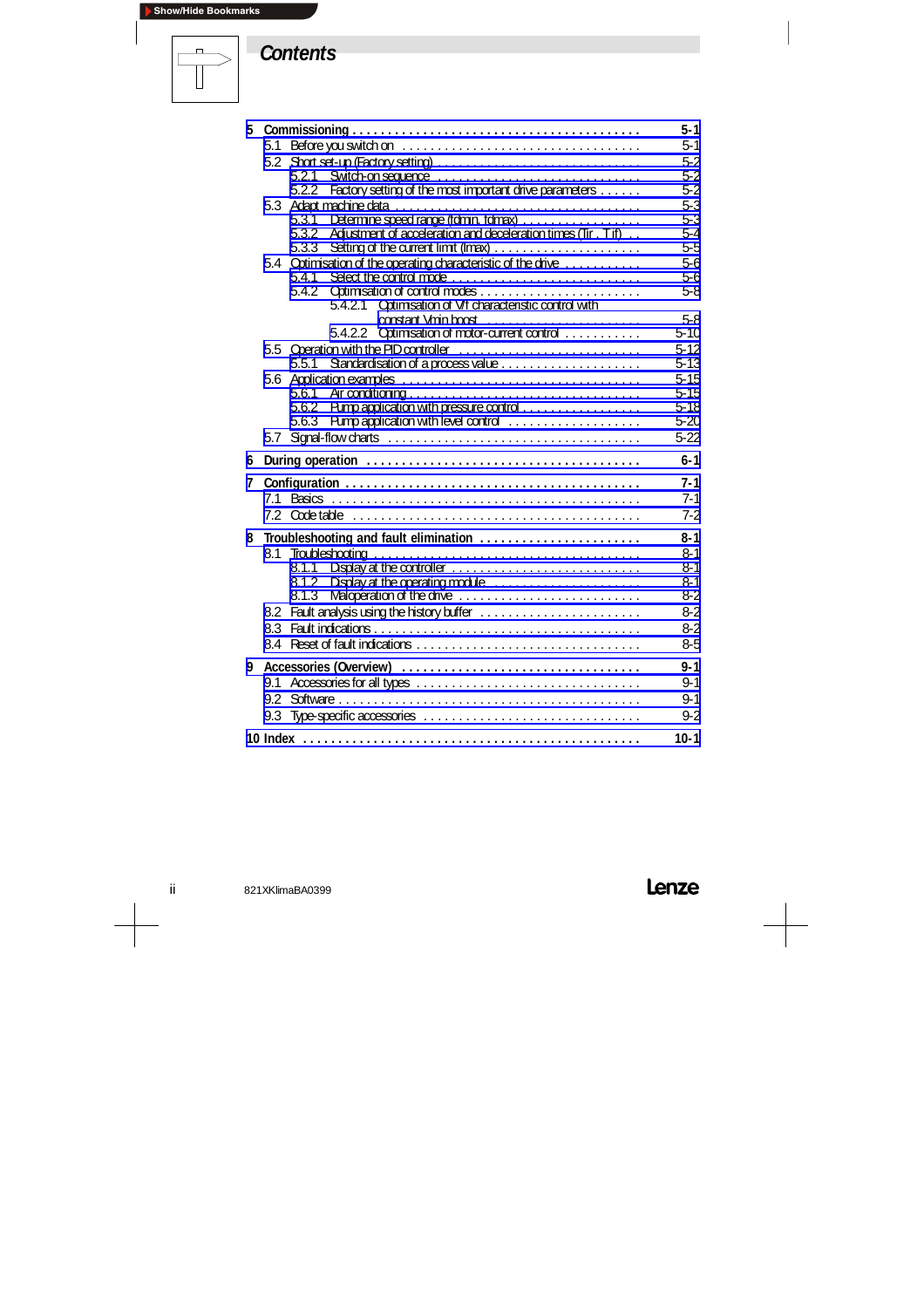### *Preface and general information*



## <span id="page-4-0"></span>**1 Preface and general information**

### **1.1 About these Operating Instructions ...**

- These Operating Instructions help you to connect and set up the 82XX frequency inverter. They contain safety information which must be observed.
- All persons who work on and with 82XX frequency inverters must have the Operating Instructions available and observe all relevant notes and instructions.
- The Operating Instructions must always be in a complete and perfectly readable state.

#### **1.1.1 Terminology used**

| Term         | In the following text used for                                                  |  |  |
|--------------|---------------------------------------------------------------------------------|--|--|
| 82XX         | Any frequency inverter of the series 8210, 8220, 8240                           |  |  |
| Controller   | 82XX frequency inverter                                                         |  |  |
| Drive system | Drive systems with 82XX frequency inverters and other Lenze drive<br>components |  |  |

### **1.1.2 Changes in these Operating Instructions**

| Material No. | Edition    | Important  | Contents                                                   |
|--------------|------------|------------|------------------------------------------------------------|
| 398945       | 01/10/1997 | 1. edition |                                                            |
| 400753       | 01/04/1998 | 2. edition | • Chapter 3<br>$\bullet$ Chapter 5.5<br>• Editorial update |
|              | 01/03/1999 | 3. edition | • Chapter 5.6.4: cancelled                                 |

### **1.2 Scope of delivery**

| Scope of delivery                                                                                                                               | Important                                                                                                                                                                                                                                                                                                                                                         |
|-------------------------------------------------------------------------------------------------------------------------------------------------|-------------------------------------------------------------------------------------------------------------------------------------------------------------------------------------------------------------------------------------------------------------------------------------------------------------------------------------------------------------------|
| • 1 82XX frequency inverter<br>• 1 Operating Instructions<br>• 1 accessory kit (components for<br>the mechanical and electric.<br>installation) | After receipt of the delivery, check immediately whether<br>the scope of supply matches with the accompanying<br>papers. Lenze does not accept any liability for deficiencies<br>claimed subsequently.<br>Claim<br>• visible transport damage immediately to the forwarder.<br>· visible deficiencies/incompleteness immediately to your<br>Lenze representative. |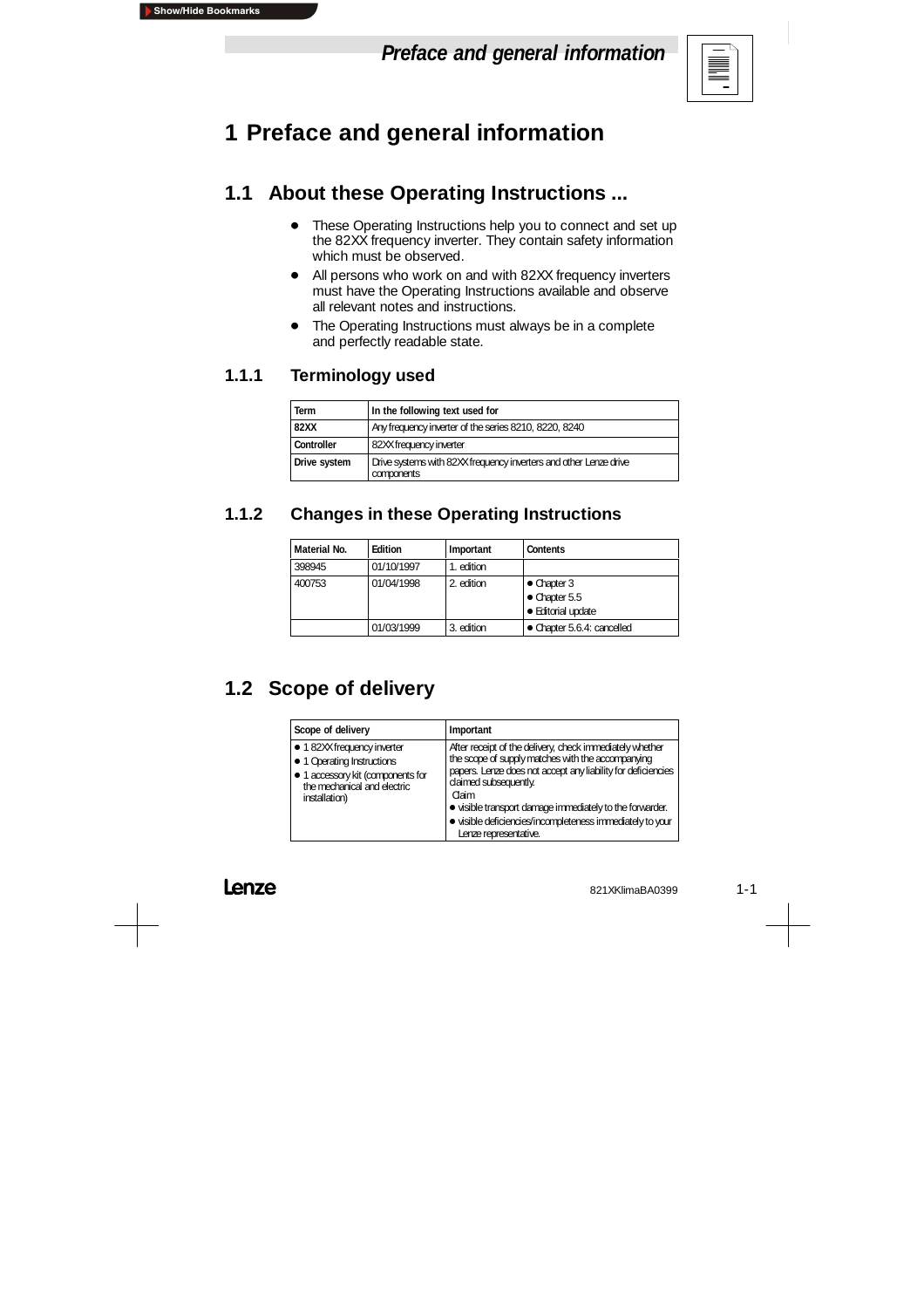<span id="page-5-0"></span>

# *Preface and general information*

## **1.3 Legal regulations**

| Labelling   | Nameplate                                                                                                                                                                                                                                                                                                   | CE mark                                                                                                                                                                                     | Manufacturer       |  |  |  |
|-------------|-------------------------------------------------------------------------------------------------------------------------------------------------------------------------------------------------------------------------------------------------------------------------------------------------------------|---------------------------------------------------------------------------------------------------------------------------------------------------------------------------------------------|--------------------|--|--|--|
|             |                                                                                                                                                                                                                                                                                                             | Conforms to the EC Low                                                                                                                                                                      | Lenze GmbH & Co KG |  |  |  |
|             |                                                                                                                                                                                                                                                                                                             | Voltage Directive                                                                                                                                                                           | Postfach 101352    |  |  |  |
|             |                                                                                                                                                                                                                                                                                                             |                                                                                                                                                                                             | D-31763 Hameln     |  |  |  |
| Application | 82XX frequency inverter                                                                                                                                                                                                                                                                                     |                                                                                                                                                                                             |                    |  |  |  |
| as directed | • must only be operated under the conditions prescribed in these Instructions.                                                                                                                                                                                                                              |                                                                                                                                                                                             |                    |  |  |  |
|             | • are components<br>- used for open and closed loop control of variable speed drives withasynchronous standard                                                                                                                                                                                              |                                                                                                                                                                                             |                    |  |  |  |
|             |                                                                                                                                                                                                                                                                                                             |                                                                                                                                                                                             |                    |  |  |  |
|             | motors, reluctance motors, PM-synchronous motors with asynchronous damping cage.                                                                                                                                                                                                                            |                                                                                                                                                                                             |                    |  |  |  |
|             | - used for installation into a machine.                                                                                                                                                                                                                                                                     |                                                                                                                                                                                             |                    |  |  |  |
|             |                                                                                                                                                                                                                                                                                                             | - used for assembly together with other components to form a machine.                                                                                                                       |                    |  |  |  |
|             |                                                                                                                                                                                                                                                                                                             | • are electric units for the installation into control cabinets or similar enclosed operating housing.                                                                                      |                    |  |  |  |
|             | • comply with the requirements of the Low-Voltage Directive.                                                                                                                                                                                                                                                |                                                                                                                                                                                             |                    |  |  |  |
|             | • are not machines for the purpose of the Machinery Directive.                                                                                                                                                                                                                                              |                                                                                                                                                                                             |                    |  |  |  |
|             |                                                                                                                                                                                                                                                                                                             | • are not to be used as domestic appliances, but only for industrial purposes.                                                                                                              |                    |  |  |  |
|             | Drive systems with 82XX frequency inverters                                                                                                                                                                                                                                                                 |                                                                                                                                                                                             |                    |  |  |  |
|             | systems.                                                                                                                                                                                                                                                                                                    | • comply with the EMC Directive if they are installed according to the quidelines of CE-typical drive                                                                                       |                    |  |  |  |
|             | • can be used                                                                                                                                                                                                                                                                                               |                                                                                                                                                                                             |                    |  |  |  |
|             | - on public and non-public mains.                                                                                                                                                                                                                                                                           |                                                                                                                                                                                             |                    |  |  |  |
|             |                                                                                                                                                                                                                                                                                                             | - in industrial as well as residential and commercial premises.                                                                                                                             |                    |  |  |  |
|             |                                                                                                                                                                                                                                                                                                             | • The user is responsible for the compliance of his application with the EC directives.                                                                                                     |                    |  |  |  |
|             | Any other use shall be deemed inappropriate!                                                                                                                                                                                                                                                                |                                                                                                                                                                                             |                    |  |  |  |
| Liability   | • The information, data and notes in these Operating Instructions met the state of the art at the time<br>of printing. Claims referring to drive systems which have already been supplied cannot be derived<br>from the information, illustrations, and descriptions given in these Operating Instructions. |                                                                                                                                                                                             |                    |  |  |  |
|             |                                                                                                                                                                                                                                                                                                             |                                                                                                                                                                                             |                    |  |  |  |
|             |                                                                                                                                                                                                                                                                                                             | • The specifications, processes, and circuitry described in these Operating Instructions are for<br>guidance only and must be adapted to your own specific application. Lenze does not take |                    |  |  |  |
|             |                                                                                                                                                                                                                                                                                                             | responsibility for the suitability of the process and circuit proposals.                                                                                                                    |                    |  |  |  |
|             | warranting them.                                                                                                                                                                                                                                                                                            | . The indications given in these Operating Instructions describe the features of the product without                                                                                        |                    |  |  |  |
|             |                                                                                                                                                                                                                                                                                                             | . Lenze does not accept any liability for damage and operating interference caused by:                                                                                                      |                    |  |  |  |
|             | - disregarding these Instructions                                                                                                                                                                                                                                                                           |                                                                                                                                                                                             |                    |  |  |  |
|             | - unauthorized modifications to the controller                                                                                                                                                                                                                                                              |                                                                                                                                                                                             |                    |  |  |  |
|             | - operating errors                                                                                                                                                                                                                                                                                          |                                                                                                                                                                                             |                    |  |  |  |
|             | - improper working on and with the controller                                                                                                                                                                                                                                                               |                                                                                                                                                                                             |                    |  |  |  |
| Warranty    |                                                                                                                                                                                                                                                                                                             | . Warranty conditions: see Sales and Delivery Conditions of Lenze GmbH & Co KG.                                                                                                             |                    |  |  |  |
|             |                                                                                                                                                                                                                                                                                                             | . Warranty claims must be made immediately after detecting defects or faults.                                                                                                               |                    |  |  |  |
|             |                                                                                                                                                                                                                                                                                                             | . The warranty is void in all cases where liability claims cannot be made.                                                                                                                  |                    |  |  |  |
| Disposal    | Material                                                                                                                                                                                                                                                                                                    | recycle                                                                                                                                                                                     | dispose            |  |  |  |
|             | Metal                                                                                                                                                                                                                                                                                                       |                                                                                                                                                                                             |                    |  |  |  |
|             | Plastic.                                                                                                                                                                                                                                                                                                    |                                                                                                                                                                                             |                    |  |  |  |
|             | Printed-board assemblies                                                                                                                                                                                                                                                                                    |                                                                                                                                                                                             |                    |  |  |  |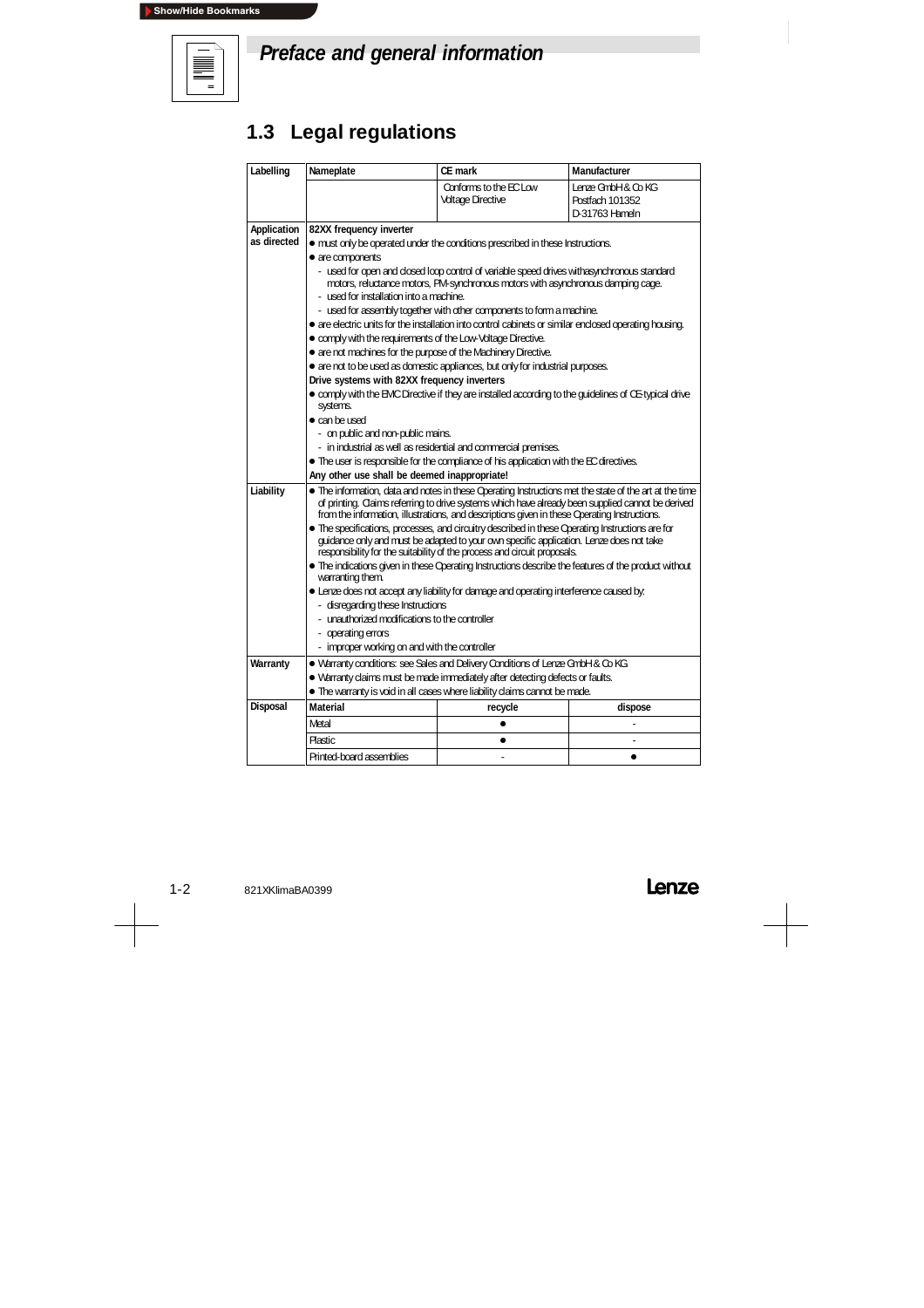

### <span id="page-6-0"></span>**2 Safety information**

### **2.1 General safety information**



#### **Safety and application notes for controllers**

(to: Low-Voltage Directive 73/23/EEC)

#### **1. General**

During operation, drive controllers may have, according to their type of protection, live, bare, in some cases also movable or rotating parts as well as hot surfaces.

Non-authorized removal of the required cover, inappropriate use, incorrect installation or operation, creates the risk of severe injury to persons or damage to material assets.

Further information can be obtained from the documentation.

All operations concerning transport, installation, and commissioning as well as maintenance must be carried out by qualified, skilled personnel (IEC 364 and CENELEC HD 384 or DIN VDE 0100 and IEC report 664 or DIN VDE 0110 and national regulations for the prevention of accidents must be observed).

According to this basic safety information qualified skilled personnel are persons who are familiar with the erection, assembly, commissioning, and operation of the product and who have the qualifications necessary for their occupation.

#### **2. Application as directed**

Drive controllers are components which are designed for installation in electrical systems or machinery. When installing in machines, commissioning of the drive controllers (i.e. the starting of operation as directed) is prohibited until it is proven that the machine corresponds to the regulations of the EC Directive 89/392/EEC (Machinery Directive); EN 60204 must be observed.

Commissioning (i.e. starting of operation as directed) is only allowed when there is compliance with the EMC Directive (89/336/EEC).

The drive controllers meet the requirements of the Low Voltage Directive 73/23/EEC. The harmonized standards of the prEN 50178/ DIN VDE 0160 series together with EN 60439-1/DIN VDE 0660 part 500 and EN 60146/DIN VDE 0558 are applicable to drive controllers.

The technical data and information on the connection conditions must be obtained from the nameplate and the documentation and must be observed in all cases.

#### **3. Transport, storage**

Notes on transport, storage and appropriate handling must be observed. Climatic conditions must be observed according to prEN 50178.

#### **4. Erection**

The devices must be erected and cooled according to the regulations of the corresponding documentation. The drive controllers must be protected from inappropriate loads. Particularly during transport and handling, components must not be bent and/or isolating distances must not be changed. Touching of electronic components and contacts must be avoided.

Drive controllers contain electrostatically sensitive components which can easily be damaged by inappropriate handling. Electrical components must not be damaged or destroyed mechanically (health risks are possible!).

#### **5. Electrical connection**

When working on live drive controllers, the valid national regulations for the prevention of accidents (e.g. VBG 4) must be observed.

The electrical installation must be carried out according to the appropriate regulations (e.g. cable cross-sections, fuses, PE connection). More detailed information is included in the documentation.

Notes concerning the installation in compliance with EMC - such as screening, grounding, arrangement of filters and laying of cables - are included in the documentation of the drive controllers. These notes must also be observed in all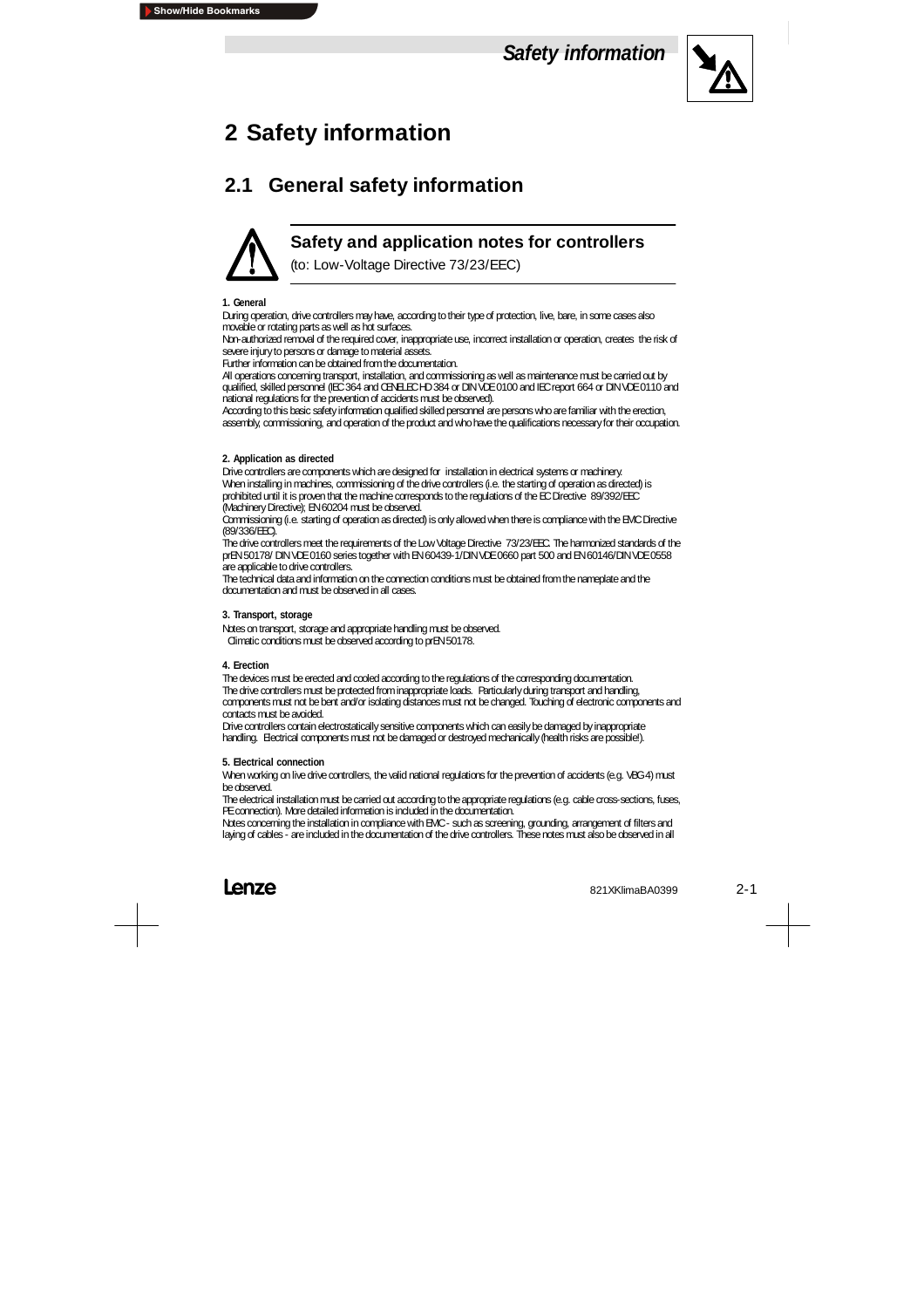

cases for drive controllers with the CE mark. The compliance with the required limit values demanded by the EMC legislation is the responsibility of the manufacturer of the system or machine.

#### **6. Operation**

Systems where drive controllers are installed must be equipped, if necessary, with additional monitoring and protective devices according to the valid safety regulations, e.g. law on technical tools, regulations for the prevention of accidents, etc. Modifications of the drive controllers by the operating software are allowed.

After disconnecting the drive controllers from the supply voltage, live parts of the controller and power connections must not be touched immediately, because of possibly charged capacitors. For this, observe the corresponding labels on the drive controllers.

During operation, all covers and doors must be closed.

#### **7. Maintenance and servicing**

The manufacturer's documentation must be observed.

**This safety information must be kept!**

**The product-specific safety and application notes in these Operating Instructions must also be observed!**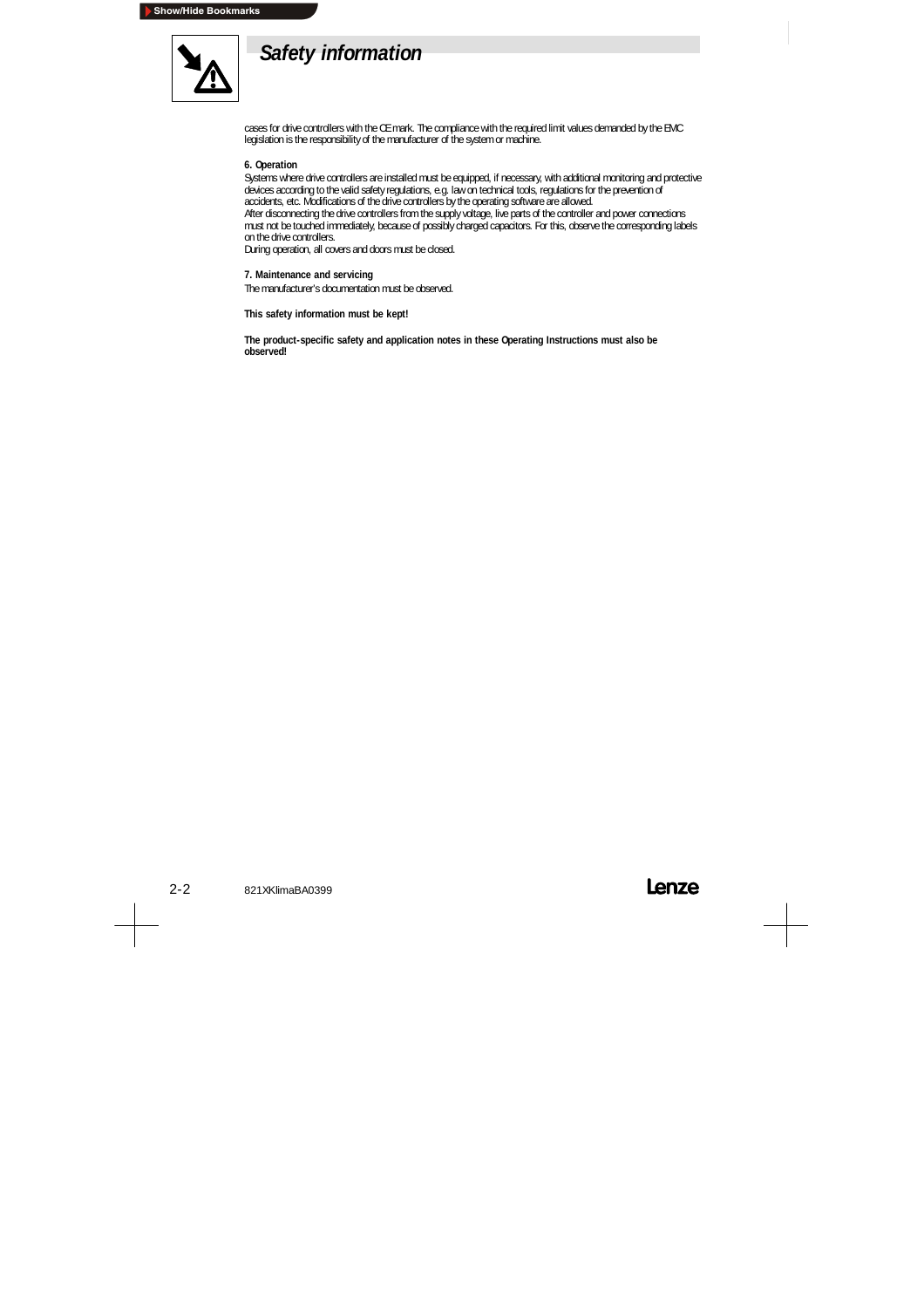

### <span id="page-8-0"></span>**2.2 Layout of the safety information**

- All safety notes have a uniform layout:
	- The icon characterizes the type of danger.
	- The signal word characterizes the severity of danger.
	- The note describes the danger and suggests how to avoid the danger.



### **Signal word**

Note

|                                     | Icons used |                                                                                                           | Signal words |                                                                                                                                                 |  |
|-------------------------------------|------------|-----------------------------------------------------------------------------------------------------------|--------------|-------------------------------------------------------------------------------------------------------------------------------------------------|--|
| Warning of<br>danger to<br>persons  |            | Warning of<br>Danger!<br>hazardous<br>electrical<br>voltage<br>Warning of a<br>Warning!<br>general danger |              | Warns of impending danger.<br>Consequences if disregarded:<br>Death or very severe injuries.                                                    |  |
|                                     |            |                                                                                                           |              | Warns of potential, very hazardous situations.<br>Possible consequences if disregarded:<br>Death or very severe injuries.                       |  |
|                                     |            |                                                                                                           | Caution!     | Warns of potential, hazardous situations.<br>Possible consequences if disregarded:<br>Light or minor injuries.                                  |  |
| Warning of<br>damage to<br>material | STOP       |                                                                                                           | Stop!        | Warns of potential damage to material.<br>Possible consequences if disregarded:<br>Damage of the controller/drive system or its<br>environment. |  |
| Other notes                         |            |                                                                                                           | Note!        | This note designates general, useful notes.<br>If you observe it, handling of the controller/drive<br>system is made easier.                    |  |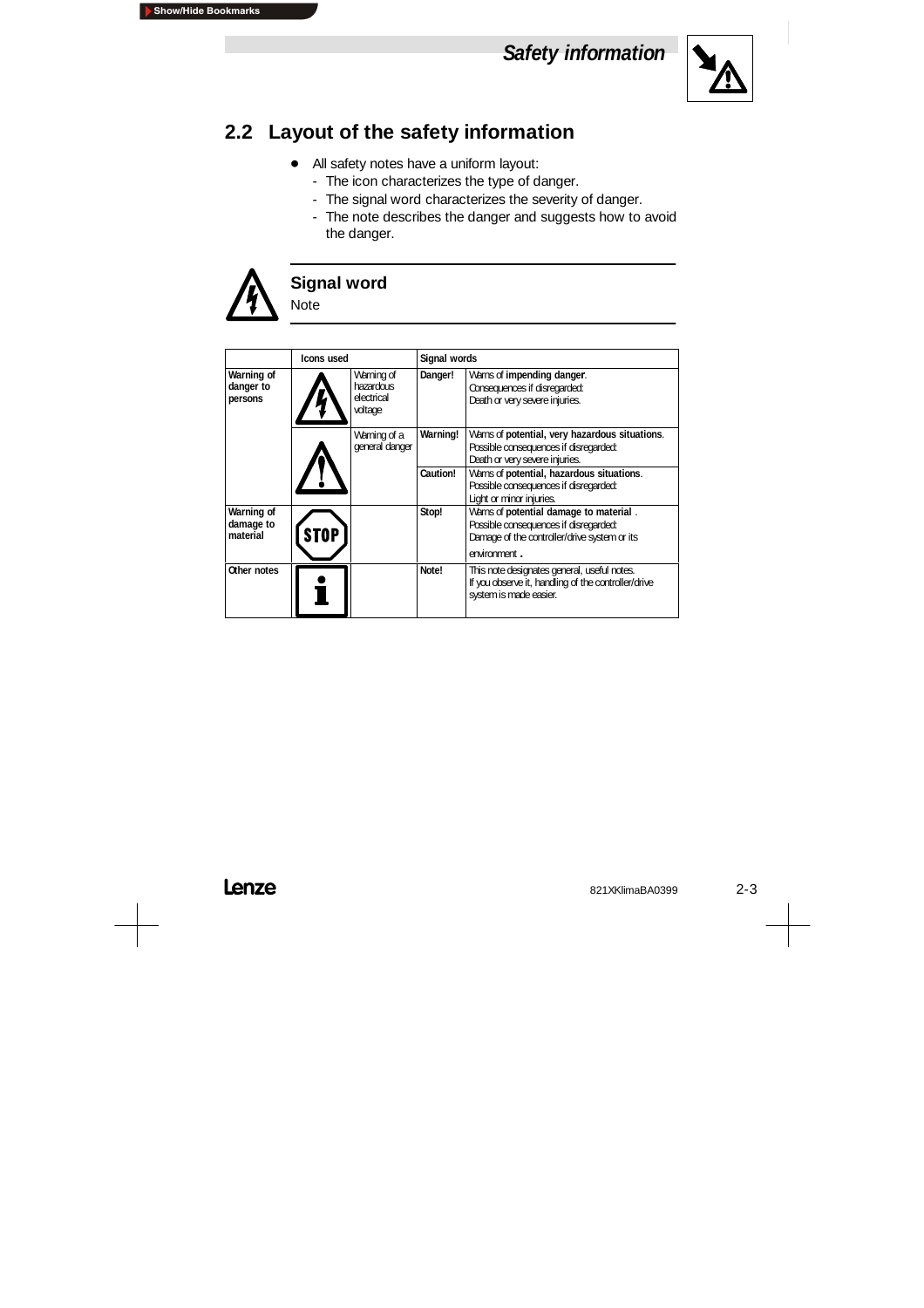<span id="page-9-0"></span>

### **2.3 Residual hazards**

| Operator's safety                                                                                                                                                                                                                                                    | After mains disconnections, the power terminals U, V, W and $+U_C$ , $-U_C$ remain live for at<br>least three minutes.<br>• Before working on the controller, check that no voltage is applied to the power terminals.                 |  |
|----------------------------------------------------------------------------------------------------------------------------------------------------------------------------------------------------------------------------------------------------------------------|----------------------------------------------------------------------------------------------------------------------------------------------------------------------------------------------------------------------------------------|--|
| Protection of<br>Cyclic connection and disconnection of the controller supply voltage at L1, L2, L3 or + $U_{G}$ ,<br>-U <sub>C</sub> may overload the internal input current load:<br>devices<br>• Allow at least 3 minutes between disconnection and reconnection. |                                                                                                                                                                                                                                        |  |
| Overspeeds                                                                                                                                                                                                                                                           | Drive systems can reach dangerous overspeeds (e. g. setting of inappropriately high field<br>frequencies):<br>• The controllers do not offer any protection against these operating conditions. Use<br>additional components for this. |  |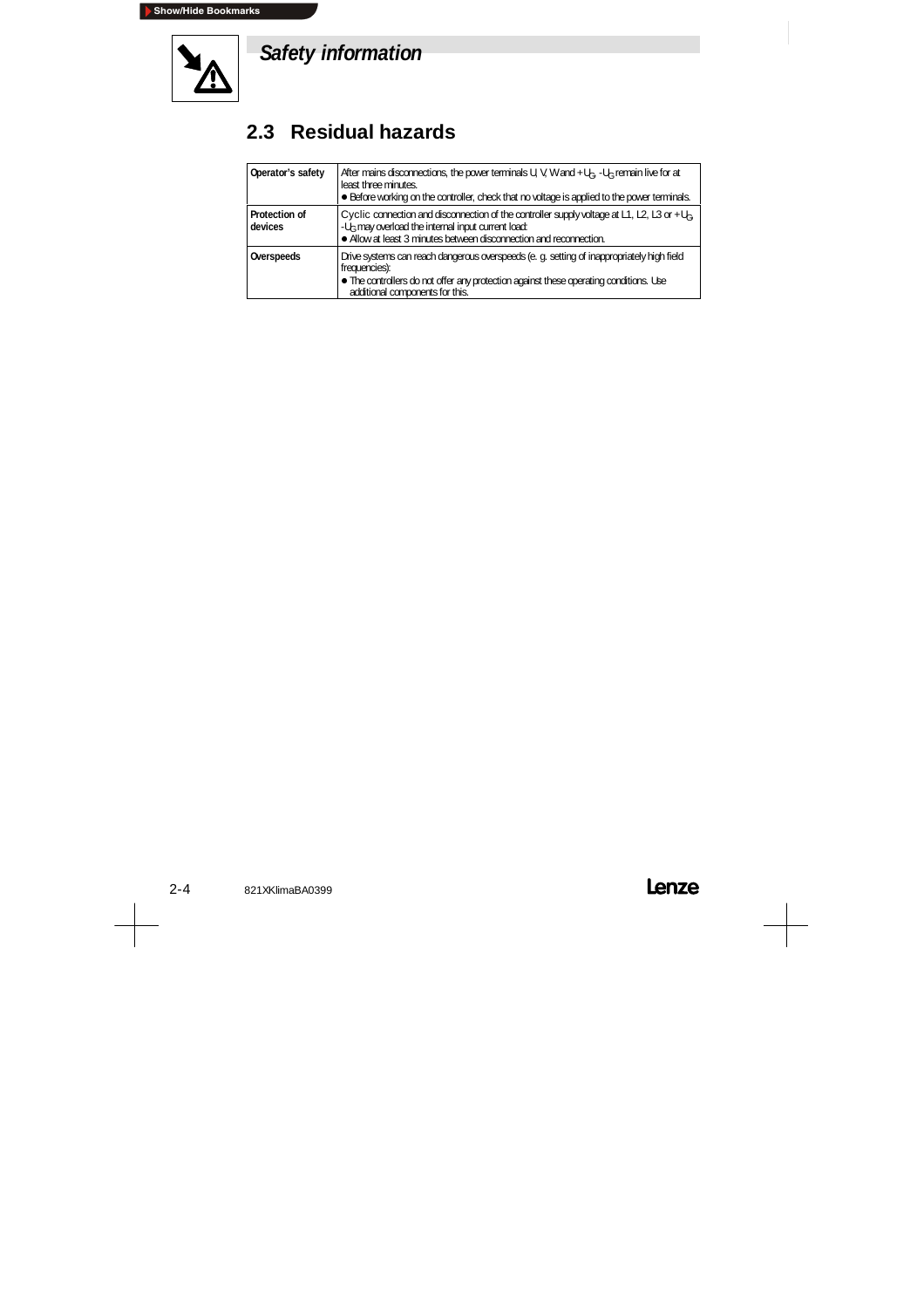

### <span id="page-10-0"></span>**3.1 General data/application conditions**

| Field                                | Values                                                                                                                                                                                                                                                   |                                                                                  |                                                                                      |  |
|--------------------------------------|----------------------------------------------------------------------------------------------------------------------------------------------------------------------------------------------------------------------------------------------------------|----------------------------------------------------------------------------------|--------------------------------------------------------------------------------------|--|
| <b>Vibration resistance</b>          | Germanischer Lloyd, general conditions                                                                                                                                                                                                                   |                                                                                  |                                                                                      |  |
| <b>Humidity class</b>                | Humidity class F without condensation (average relative humidity 85 %)                                                                                                                                                                                   |                                                                                  |                                                                                      |  |
| Permissible<br>temperature ranges    | $-25 °C  + 70 °C$<br>during transport of the<br>controller:                                                                                                                                                                                              |                                                                                  |                                                                                      |  |
|                                      | during storage of the<br>controller:                                                                                                                                                                                                                     | $-25 °C  + 55 °C$                                                                |                                                                                      |  |
|                                      | during operation of the<br>controller:                                                                                                                                                                                                                   |                                                                                  | $0^{\circ}$ C  +40 °C without power derating<br>$+40 °C  +50 °C$ with power derating |  |
| Permissible<br>installation height h | $h \leq 1000$ ma.m.s.l.<br>$1000 \text{ m}$ a.m.s.l. $\lt h \leq 4000 \text{ m}$ a.m.s.l.                                                                                                                                                                |                                                                                  | without power derating<br>with power derating                                        |  |
| Degree of pollution                  | VDE 0110 part 2 pollution degree 2                                                                                                                                                                                                                       |                                                                                  |                                                                                      |  |
| Noise emission                       | Requirements acc. to EN 50081-2, EN 50082-1, IEC 22G-WG4 (Cv) 21<br>Limit value class A to EN 55011 (industrial area) with mains filter<br>Limit value class B to EN 55022 (residential area) with mains filter and installation into<br>control cabinet |                                                                                  |                                                                                      |  |
| Noise immunity                       | Limit values maintained usig mains filter<br>Requirements according to EN 50082-2, IEC 22G-WG4 (Cv) 21                                                                                                                                                   |                                                                                  |                                                                                      |  |
|                                      | Requirements                                                                                                                                                                                                                                             | Standard                                                                         | <b>Severities</b>                                                                    |  |
|                                      | <b>FSD</b>                                                                                                                                                                                                                                               | FN61000-4-2                                                                      | 3, i.e. 8 kV with air discharge<br>6 kV with contact discharge                       |  |
|                                      | RF interference (enclosure)                                                                                                                                                                                                                              | FN61000-4-3                                                                      | 3. i.e. 10 V/m: 271000 MHz                                                           |  |
|                                      | <b>Burst</b>                                                                                                                                                                                                                                             | FN61000-4-4                                                                      | 3/4. i.e. 2 kV/5 kHz                                                                 |  |
|                                      | Surge<br>(Surge on mains cable)                                                                                                                                                                                                                          | EN 61000-4-5                                                                     | 3, i.e. 1.2/50 µs,<br>1 kV phase-phase,<br>2 kV phase-PE                             |  |
| Insulation strength                  | Overvoltage category III according to VDE 0110                                                                                                                                                                                                           |                                                                                  |                                                                                      |  |
| Packaging (DIN 4180)                 |                                                                                                                                                                                                                                                          | Dust packaging                                                                   |                                                                                      |  |
| Type of protection                   | Types 821X                                                                                                                                                                                                                                               | IP20<br>NEMA 1: Protection against contact                                       |                                                                                      |  |
|                                      | Types 8215 - 8218                                                                                                                                                                                                                                        | IP 41 on the heat-sink side with thermal separation in<br>push-through technique |                                                                                      |  |
| <b>Approvals</b>                     |                                                                                                                                                                                                                                                          | CE:                                                                              | Low Voltage Directive<br>Electromagnetic compatibility                               |  |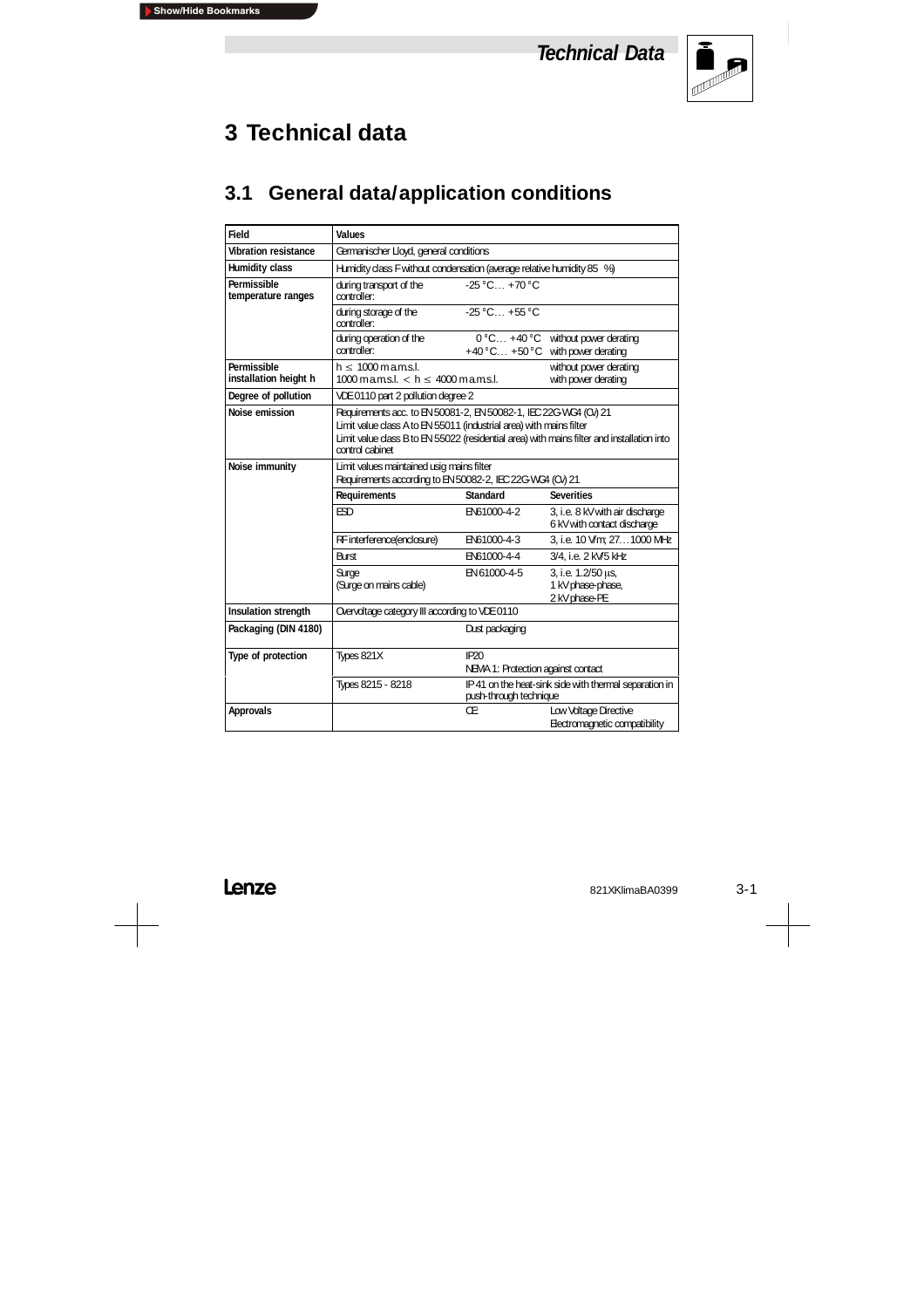<span id="page-11-0"></span>

### **3.2 Rated data (Operation with 120 % overload)**

#### **3.2.1 Operating conditions**

- Applications:
	- Pumps with square characteristic
	- Fans
- Operation only with
	- mains filter or mains choke.
	- a mains voltage of 3 AC / 400 V / 50 Hz/60 Hz.
	- a mains voltage of 3 AC / 460 V / 50 Hz/60 Hz and 5% power derating
- Chopper frequencies  $\leq 8$  kHz (C018).
- Adapt mains-side accessories to the increased mains current:
	- For fuses and cable cross-sections see chapter 3.4.1

### **3.2.2 Types 8211 to 8214**

| 120 % overload                                                                                  |                                                | Type                                  | 8211                                                                          | 8212                                          | 8213               | 8214               |  |  |  |
|-------------------------------------------------------------------------------------------------|------------------------------------------------|---------------------------------------|-------------------------------------------------------------------------------|-----------------------------------------------|--------------------|--------------------|--|--|--|
|                                                                                                 |                                                | Order no.                             | EVF8211-E-<br>V020                                                            | FVF8212-F-<br>V020                            | EVF8213-E-<br>V020 | EVF8214-E-<br>V020 |  |  |  |
| Mains voltage                                                                                   |                                                | $V_{\text{rated}}[V]$                 | 320 V - 0% $\leq$ V <sub>rated</sub> $\leq$ 440 V + 0%; 45 Hz  65 Hz $\pm$ 0% |                                               |                    |                    |  |  |  |
| Alternative DC supply                                                                           |                                                | $V_{DC}$ M                            |                                                                               | $450 V - 0\% \leq V_{\text{DC}} \leq 620 V +$ |                    | 0%                 |  |  |  |
| Mains current                                                                                   | with mains filter/mains choke                  | $I_{\text{mains}}[A]$                 | 3.0                                                                           | 3.9                                           | 7.0                | 7.0                |  |  |  |
| Data for mains operation with 3 AC/400 V/50 Hz/60 Hz; 450 V $\leq$ V <sub>DC</sub> $\leq$ 650 V |                                                |                                       |                                                                               |                                               |                    |                    |  |  |  |
|                                                                                                 | Motor power (4 pole ASM)                       | P <sub>rated</sub> [kW]               | 1.1                                                                           | 1.5                                           | 3.0                | 3.0                |  |  |  |
| off 4kHz/8kHz*                                                                                  |                                                | $P_{\text{rated}}$ [hp]               | 1.5                                                                           | 2.0                                           | 4.0                | 4.0                |  |  |  |
| Output power U, V, W<br>off 4 kHz/8 kHz*                                                        |                                                | S <sub>rated</sub> <sub>4</sub> [kVA] | 2.1                                                                           | 2.7                                           | 5.2                | 5.2                |  |  |  |
|                                                                                                 | Output power + $U_G$ , - $U_G$ , <sup>1)</sup> | $P_{DC}$ [kW]                         | 0.7                                                                           | 0.0                                           | 1.0                | 0.0                |  |  |  |
| Output                                                                                          | $4$ kHz <sup>*</sup>                           | $I_{\text{rated4}}$ [A]               | 3.0                                                                           | 3.9                                           | 7.3                | 7.3                |  |  |  |
| current                                                                                         | 8 kHz*                                         | $I_{\text{rated8}}$ [A]               | 3.0                                                                           | 3.9                                           | 7.3                | 7.3                |  |  |  |
| Max.<br>output<br>current<br>for $60s$ <sup>2)</sup>                                            | $4$ kHz <sup>*</sup>                           | rated max4 [A]                        | 3.6                                                                           | 5.9                                           | 8.3                | 11.0               |  |  |  |
|                                                                                                 | 8 kHz*                                         | <b>I</b> rated max <sub>8</sub> [A]   | 3.6                                                                           | 5.9                                           | 8.5                | 11.0               |  |  |  |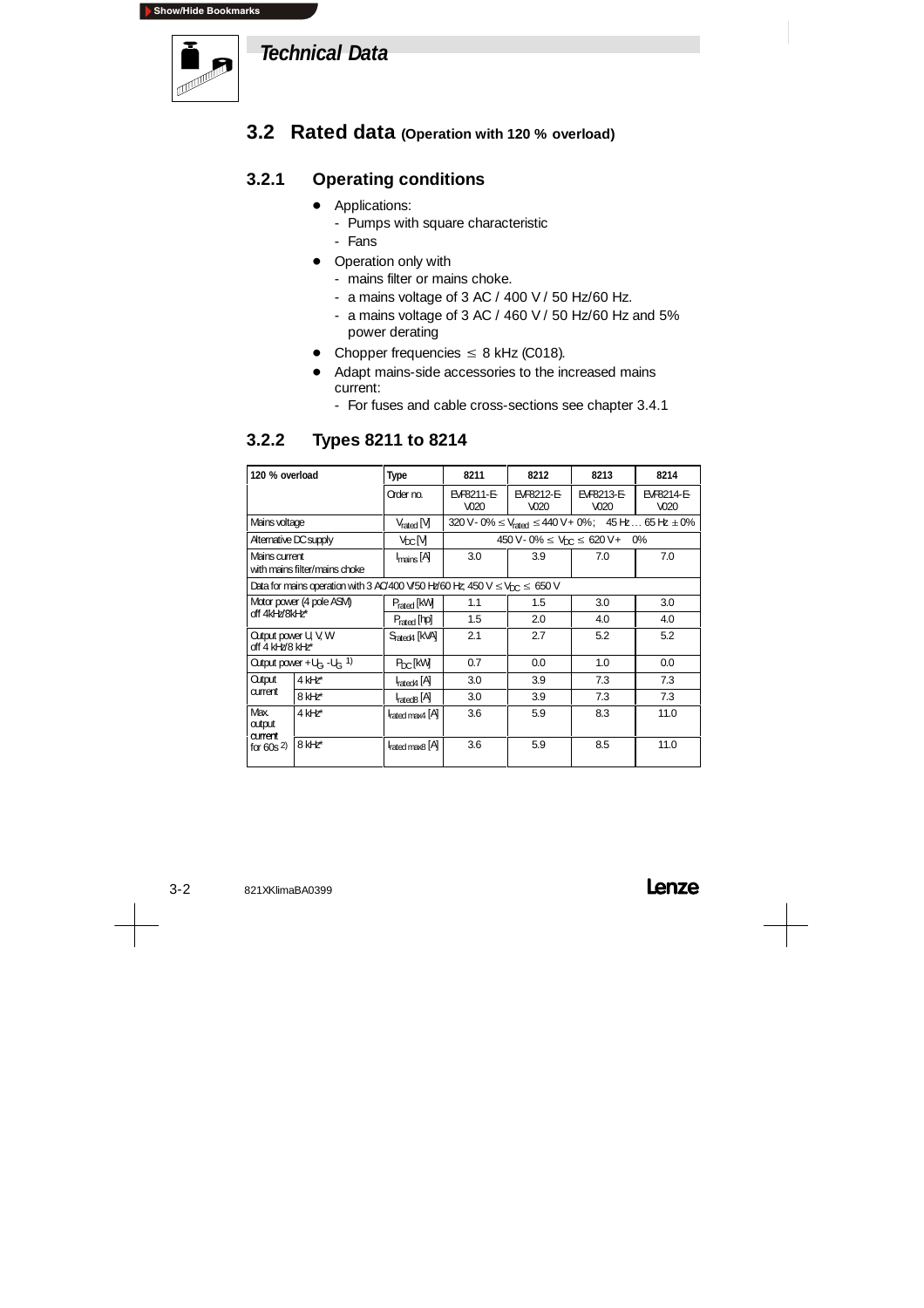

| 120 % overload                               |                               | <b>Type</b>                | 8211                                                                                             | 8212               | 8213                                                                | 8214               |  |  |
|----------------------------------------------|-------------------------------|----------------------------|--------------------------------------------------------------------------------------------------|--------------------|---------------------------------------------------------------------|--------------------|--|--|
|                                              |                               | Order no.                  | FVF8211-F-<br>V020                                                                               | FVF8212-F-<br>V020 | FVF8213-F-<br>V020                                                  | FVF8214-F-<br>V020 |  |  |
| Motor voltage 3)                             |                               | V <sub>M</sub> M           |                                                                                                  |                    | $0 - 3 \times V_{\text{main}}$ / OHz  50Hz, if required up to 480Hz |                    |  |  |
| Power loss (Operation with l <sub>Nx</sub> ) |                               | $P_v$ M                    | 65                                                                                               | 75                 | 100                                                                 | 100                |  |  |
| Power derating                               |                               | MK<br>$\sqrt{M}$           | 40 °C < T <sub>amb</sub> < 50 °C: 2.5%/K<br>1000 m a.m.s.l $\lt h \leq 4000$ m a.m.s.l: 5%/1000m |                    |                                                                     |                    |  |  |
| Field                                        | <b>Resolution</b>             | absolute                   |                                                                                                  |                    | 0.02 H <sub>7</sub>                                                 |                    |  |  |
| frequency                                    | Digital setpoint<br>selection | Accuracy                   | $+0.05$ Hz                                                                                       |                    |                                                                     |                    |  |  |
|                                              | Analog setpoint               | Linearity                  |                                                                                                  |                    | $\pm$ 0.5 % (max. selected signal level: 5 V or 10 V)               |                    |  |  |
|                                              | selection                     | Temperature<br>sensitivity |                                                                                                  | $040 °C: +0.4 %$   |                                                                     |                    |  |  |
|                                              |                               | Offset                     | $+0\%$                                                                                           |                    |                                                                     |                    |  |  |
| Weight                                       |                               | m [kq]                     | 2.2                                                                                              | 2.2                | 2.2                                                                 | 2.2                |  |  |

1) This power can be additionally obtained when operating a matching motor<br>2) The currents annivito a periodical load cycle with 1 minute overcurrent with t

The currents apply to a periodical load cycle with 1 minute overcurrent with the current mentioned here and 2 minutes base load with 75% I<sub>Nx</sub> .<br>
and 2 minutes base load with 75% I<sub>Nx</sub> .<br>
3) With mains choke/mains filter: max. output voltage = approx. 96 % of the mains voltage<br>
<sup>\*</sup> No donamic chonner-frequency lowering of th

No dynamic chopper-frequency lowering of the inverter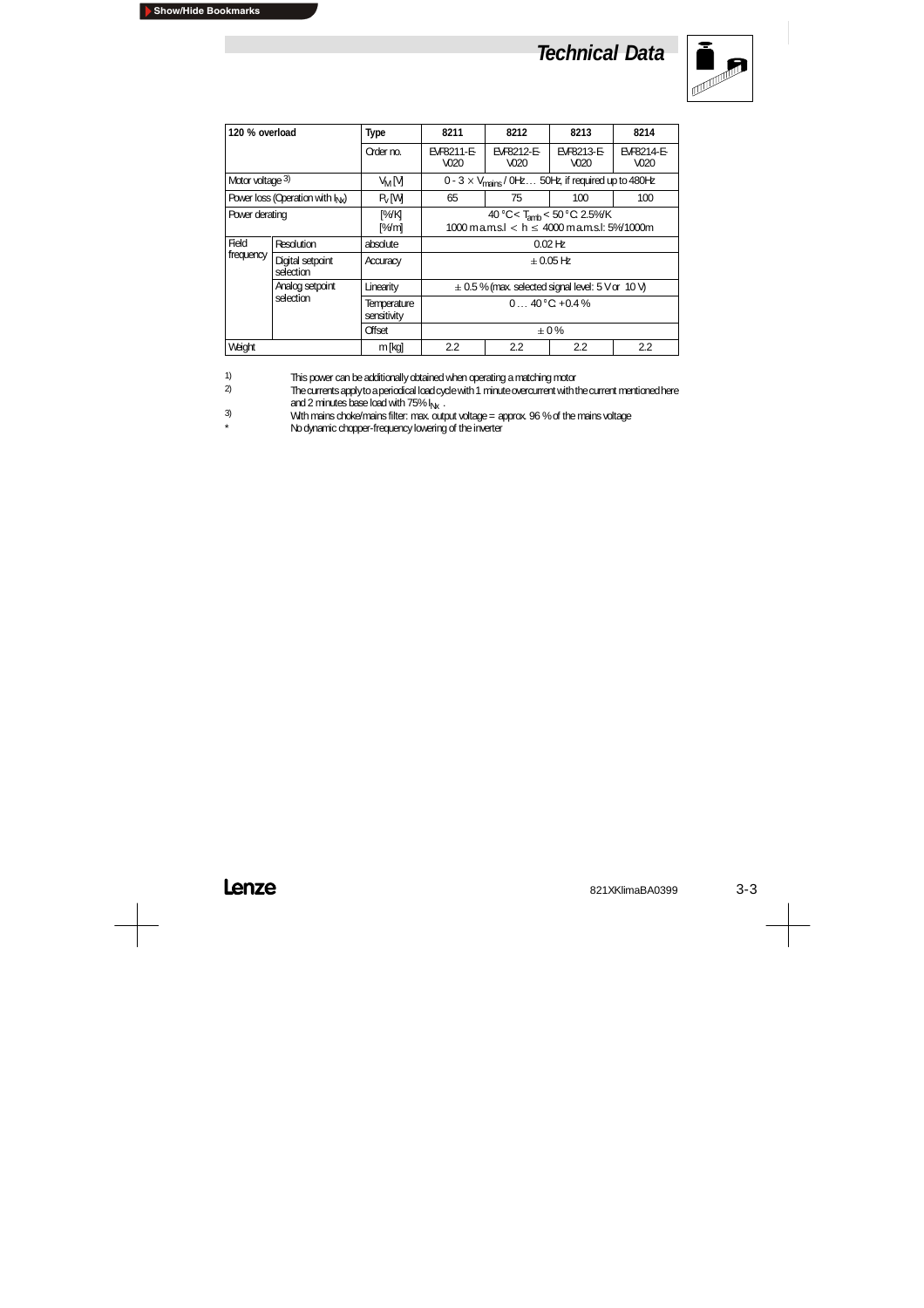<span id="page-13-0"></span>

### **3.2.3 Types 8215 to 8218**

|                                                        | 120 % overload                        | Type                        | 8215                                                                                            | 8216               | 8217                                                                                       | 8218               |  |  |  |
|--------------------------------------------------------|---------------------------------------|-----------------------------|-------------------------------------------------------------------------------------------------|--------------------|--------------------------------------------------------------------------------------------|--------------------|--|--|--|
|                                                        |                                       | Order no.                   | FVF8215-F-<br>V020                                                                              | FVF8216-F-<br>V020 | FVF8217-F-<br>V020                                                                         | FVF8218-F-<br>V020 |  |  |  |
| Mains voltage                                          |                                       | $V_{\text{rated}}$ $[M]$    |                                                                                                 |                    | 320 V - 0% $\leq$ V <sub>rated</sub> $\leq$ 440 V + 0%; 45 Hz  65 Hz $\pm$ 0%              |                    |  |  |  |
|                                                        | Alternative DC supply                 | $V_{DC}$ M                  | $450 V - 0\% \leq V_{DC} \leq 620 V +$<br>$0\%$                                                 |                    |                                                                                            |                    |  |  |  |
| Mains current                                          | with mains filter/mains choke         | $Imains$ [A]                | 12.0                                                                                            | 12.0               | 20.5                                                                                       | 20.5               |  |  |  |
|                                                        |                                       |                             | Data for mains operation with 3 AC/400 V/50 Hz/60 Hz; 450 V $\leq$ V <sub>DC</sub> $\leq$ 650 V |                    |                                                                                            |                    |  |  |  |
|                                                        | Motor power (4 pole ASM)              | Prated [kW]                 | 5.5                                                                                             | 5.5                | 11.0                                                                                       | 11.0               |  |  |  |
| off 4kHz/8kHz*                                         |                                       | $P_{\text{rated}}$ [hp]     | 7.5                                                                                             | 7.5                | 15.0                                                                                       | 15.0               |  |  |  |
| Output power U, V, W<br>off $4$ kHz/8 kHz <sup>*</sup> |                                       | Srated <sub>4</sub> [kVA]   | 9.0                                                                                             | 9.0                | 16.3                                                                                       | 16.3               |  |  |  |
| Output power + $U_G$ , - $U_G$ , 1)                    |                                       | $P_{DC}$ [kW]               | 0.7                                                                                             | 0.0                | 1.0                                                                                        | 0.0                |  |  |  |
| Output                                                 | $4$ kHz <sup>*</sup>                  | rated4 [A]                  | 13.0                                                                                            | 13.0               | 23.5                                                                                       | 23.5               |  |  |  |
| current                                                | 8 kHz*                                | $I_{\text{rated8}}$ [A]     |                                                                                                 |                    |                                                                                            |                    |  |  |  |
| Max.<br>output                                         | $4$ kHz <sup>*</sup>                  | $I_{\text{rated max4}}$ [A] | 14.1                                                                                            | 19.5               | 24.8                                                                                       | 35.3               |  |  |  |
| current<br>for $60s$<br>2)                             | 8 kHz*                                | rated max8 [A]              |                                                                                                 |                    |                                                                                            |                    |  |  |  |
| Motor voltage 3)                                       |                                       | $V_M$ $M$                   |                                                                                                 |                    | 0 - 3 × V <sub>mains</sub> / OHz  50Hz, if required up to 480Hz                            |                    |  |  |  |
|                                                        | Power loss (Operation with $I_{Nx}$ ) | $P_v$ M                     | 200                                                                                             | 200                | 400                                                                                        | 400                |  |  |  |
| Power derating                                         |                                       | [%K]<br>[%m]                |                                                                                                 |                    | 40 °C < T <sub>amb</sub> < 50 °C: 2.5%/K<br>1000 m amsl $\lt h \leq 4000$ m amsl: 5%/1000m |                    |  |  |  |
| Field                                                  | <b>Resolution</b>                     | absolute                    |                                                                                                 |                    | $0.02$ Hz                                                                                  |                    |  |  |  |
| freque<br>ncy                                          | Digital setpoint<br>selection         | Accuracy                    | $+0.05$ Hz                                                                                      |                    |                                                                                            |                    |  |  |  |
|                                                        | Analog setpoint                       | Linearity                   |                                                                                                 |                    | $\pm$ 0.5 % (max. selected signal level: 5 V or 10 V)                                      |                    |  |  |  |
|                                                        | selection                             | Temperature<br>sensitivity  |                                                                                                 |                    | $040 °C$ : +0.4 %                                                                          |                    |  |  |  |
|                                                        |                                       | <b>Offset</b>               |                                                                                                 |                    | $\pm 0\%$                                                                                  |                    |  |  |  |
| Weight                                                 |                                       | m [kq]                      | 5.3                                                                                             | 5.3                | 5.3                                                                                        | 5.3                |  |  |  |

1) This power can be additionally obtained when operating a matching motor<br>2) The currents anniv to a periodical load cycle with 1 minute overcurrent with the

The currents apply to a periodical load cycle with 1 minute overcurrent with the current mentioned here and 2 minutes base load with 75%  $h_{N}$ .

3) With mains choke/mains filter: max. output voltage = approx.  $96\%$  of the mains voltage  $*$ No dynamic chopper-frequency lowering of the inverter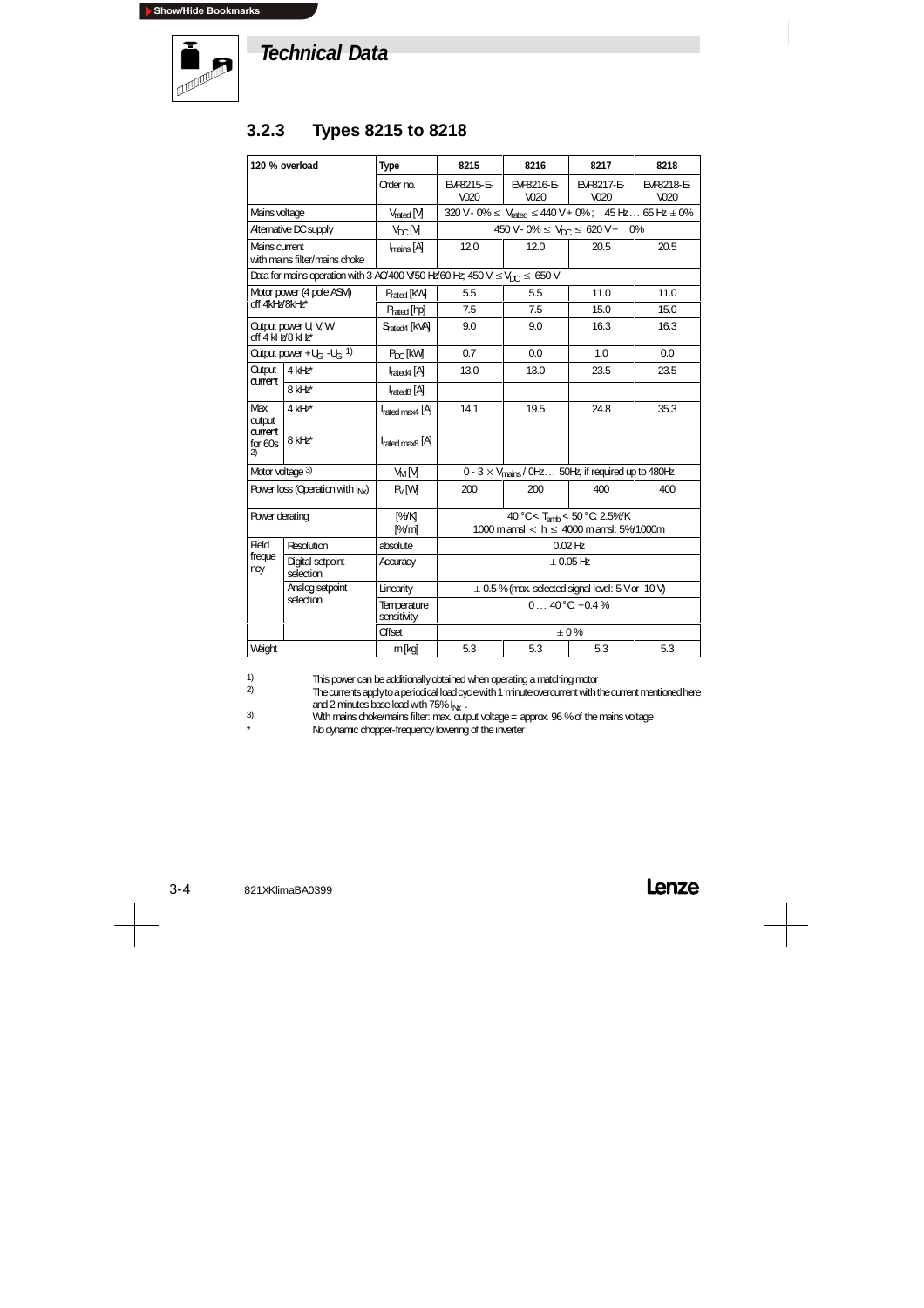

### <span id="page-14-0"></span>**3.3 Rated data (Operation with 150 % overload)**

Operation permitted with a mains voltage of 3AC / 400 V - 460V / 50/60 Hz

### **3.3.1 Types 8211 to 8214**

|                                                                                    | 150 % overload                                                                                     | <b>Type</b>                            | 8211        |                                                                           | 8212                                         |      |            | 8213 | 8214                  |      |
|------------------------------------------------------------------------------------|----------------------------------------------------------------------------------------------------|----------------------------------------|-------------|---------------------------------------------------------------------------|----------------------------------------------|------|------------|------|-----------------------|------|
| Mains voltage                                                                      |                                                                                                    | V <sub>rated</sub> [V]                 |             | 320V - 0% $\leq$ V <sub>rated</sub> $\leq$ 510V + 0%; 45Hz  65Hz $\pm$ 0% |                                              |      |            |      |                       |      |
| Alternative DC supply                                                              |                                                                                                    | $V_{DC}$ [V]                           |             |                                                                           | $450 V - 0\% \leq V_{DC} \leq 715 V +$<br>0% |      |            |      |                       |      |
| Mains current<br>with mains filter/mains choke<br>without mains filter/mains choke |                                                                                                    | $Imains$ [A]<br>$I_{\text{mains}}[A]$  | 2.5<br>3.75 |                                                                           | 3.9<br>5.85                                  |      | 5.0<br>7.5 |      | 7.0<br>$\overline{a}$ |      |
|                                                                                    | Data for mains operation with 3 AC/400 V/50 Hz/60 Hz; 450 V $\leq$ V <sub>DC</sub> $\leq$ 620 V or |                                        |             |                                                                           |                                              |      |            |      |                       |      |
|                                                                                    | 3 AC/460 V/50 Hz/60 Hz; 460 V ≤ V <sub>DC</sub> ≤ 725 V                                            |                                        | 400V        | 460V                                                                      | 400V                                         | 460V | 400V       | 460V | 400V                  | 460V |
|                                                                                    | Motor power (4 pole ASM)                                                                           | P <sub>rated</sub> [kW]                | 0.75        | 1.1                                                                       | 1.5                                          | 1.5  | 2.2        | 2.2  | 3.0                   | 3.7  |
| off 4kHz/8kHz*                                                                     |                                                                                                    | P <sub>rated</sub> [hp]                | 1.0         | 1.5                                                                       | 2.0                                          | 2.0  | 2.9        | 2.9  | 4.0                   | 5.0  |
| off 4 kHz/8 kHz*                                                                   | Output power U, V, W                                                                               | Srated <sub>8</sub> [kVA]              | 1.6         | 1.9                                                                       | 2.7                                          | 3.1  | 3.8        | 4.3  | 5.2                   | 5.8  |
| Output power + $U_{G_1}$ - $U_G$ <sup>1)</sup>                                     |                                                                                                    | $P_{DC}$ [kW]                          | 0.7         | 0.7                                                                       | 0.0                                          | 0.0  | 1.0        | 1.0  | 0.0                   | 0.0  |
|                                                                                    | 4 kHz*                                                                                             | $I_{\text{rated4}}$ [A]                | 2.4         | 2.4                                                                       | 3.9                                          | 3.9  | 5.5        | 5.5  | 7.3                   | 7.3  |
|                                                                                    | 8 kHz*                                                                                             | $I_{\text{rated8}}$ [A]                | 2.4         | 2.4                                                                       | 3.9                                          | 3.9  | 5.5        | 5.5  | 7.3                   | 7.3  |
|                                                                                    | 12 kHz*                                                                                            | rated12 [A]                            | 2.0         | 1.9                                                                       | 3.3                                          | 3.0  | 4.6        | 4.3  | 6.1                   | 5.7  |
|                                                                                    | 16 kHz*                                                                                            | rated16 [A]                            | 1.8         | 1.7                                                                       | 2.9                                          | 2.7  | 4.1        | 3.8  | 5.5                   | 5.1  |
|                                                                                    | noise optimized 4 kHz*                                                                             | $I_{\text{rated4}}$ [A]                | 2.4         | 2.3                                                                       | 3.9                                          | 3.7  | 5.5        | 5.2  | 7.3                   | 6.9  |
|                                                                                    | noise optimized 8 kHz*                                                                             | $I_{\text{rated8}}$ [A]                | 2.1         | 2.0                                                                       | 3.4                                          | 3.2  | 4.7        | 4.5  | 6.3                   | 6.0  |
|                                                                                    | noise optimized 12 kHz*                                                                            | rated12 [A]                            | 1.9         | 1.8                                                                       | 3.1                                          | 2.9  | 4.4        | 4.1  | 5.8                   | 5.4  |
|                                                                                    | noise optimized 16 kHz*                                                                            | rated16 [A]                            | 1.6         | 1.5                                                                       | 2.5                                          | 2.3  | 3.6        | 3.3  | 4.7                   | 4.4  |
| Max.                                                                               | $4$ kHz <sup>*</sup>                                                                               | Irated max4 [A]                        | 3.6         | 3.6                                                                       | 5.9                                          | 5.9  | 8.3        | 8.3  | 11.0                  | 11.0 |
| output<br>current                                                                  | 8 kHz*                                                                                             | I <sub>rated max8</sub> [A]            | 3.6         | 3.6                                                                       | 5.9                                          | 5.9  | 8.3        | 8.3  | 11.0                  | 11.0 |
| for                                                                                | 12 kHz*                                                                                            | rated max12 [A]                        | 3.0         | 2.8                                                                       | 4.9                                          | 4.6  | 6.9        | 6.6  | 9.2                   | 8.7  |
| 60s <sup>2</sup>                                                                   | 16 kHz*                                                                                            | rated max16 [A]                        | 2.7         | 2.5                                                                       | 4.4                                          | 4.1  | 6.2        | 5.8  | 8.2                   | 7.7  |
|                                                                                    | noise optimized 4 kHz*                                                                             | I <sub>rated max4</sub> [A]            | 3.6         | 3.7                                                                       | 5.9                                          | 5.6  | 8.3        | 7.8  | 11.0                  | 10.4 |
|                                                                                    | noise optimized 8 kHz*                                                                             | I <sub>rated</sub> <sub>max8</sub> [A] | 3.1         | 2.9                                                                       | 5.1                                          | 4.8  | 7.1        | 6.7  | 9.4                   | 8.9  |
|                                                                                    | noise optimized 12 kHz*                                                                            | rated max12 [A]                        | 2.9         | 2.7                                                                       | 4.7                                          | 4.4  | 6.6        | 6.2  | 8.8                   | 8.2  |
| noise optimized 16 kHz*                                                            |                                                                                                    | $I_{\text{rated max16}}$ [A]           | 2.4         | 2.1                                                                       | 3.8                                          | 3.5  | 5.4        | 5.0  | 7.1                   | 6.6  |
|                                                                                    | Power loss (Operation with Irated)                                                                 | $P_V$ [W]                              | 55          |                                                                           | 75                                           |      |            | 90   | 100                   |      |

\* No dynamic chopper-frequency lowering of the inverter For all other data see chapter 3.2.2.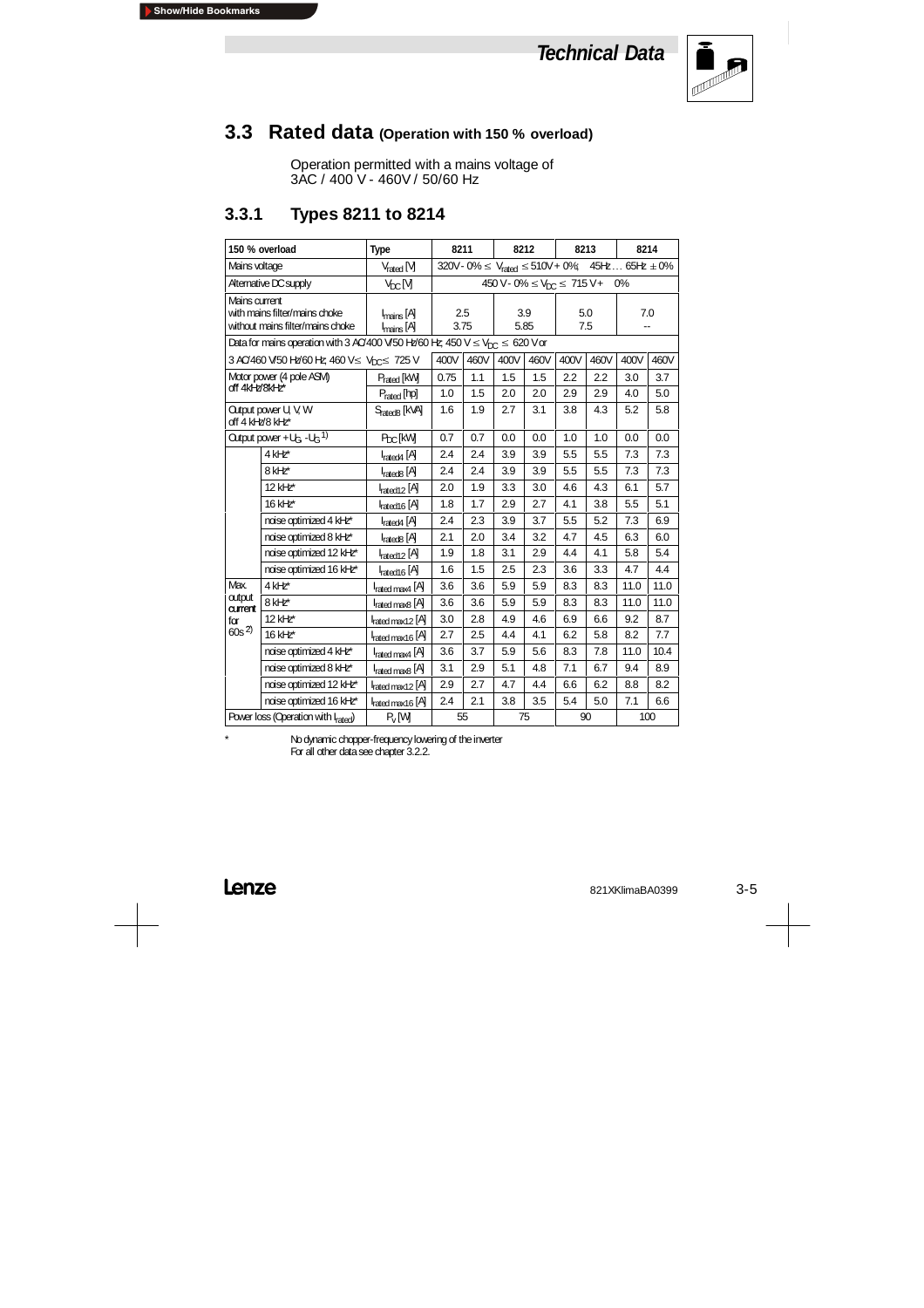<span id="page-15-0"></span>

### **3.3.2 Types 8215 to 8218**

| 150 % overload                                                                                  |                                                     | <b>Type</b>                  |             | 8215                                               |                                      | 8216 | 8217         |                        | 8218                             |      |
|-------------------------------------------------------------------------------------------------|-----------------------------------------------------|------------------------------|-------------|----------------------------------------------------|--------------------------------------|------|--------------|------------------------|----------------------------------|------|
| Mains voltage                                                                                   |                                                     | V <sub>rated</sub> [V]       |             | $320V - 0\% \leq V_{\text{rated}} \leq 510V + 0\%$ |                                      |      |              | 45Hz $65$ Hz $\pm 0\%$ |                                  |      |
| Alternative DC supply                                                                           |                                                     | $V_G M$                      |             |                                                    | $450V - 0\% \leq V_{DC} \leq 715V +$ |      |              | 0%                     |                                  |      |
| Mains current<br>with mains filter/mains choke<br>without mains filter/mains choke              |                                                     | $Imains$ [A]<br>$Imains$ [A] | 8.8<br>13.2 |                                                    | 12.0<br>18.0                         |      | 15.0<br>22.5 |                        | 20.5<br>$\overline{\phantom{a}}$ |      |
| Data for mains operation with 3 AC/400V/50 Hz/60 Hz; 450V $\leq$ V <sub>DC</sub> $\leq$ 650V or |                                                     |                              |             |                                                    |                                      |      |              |                        |                                  |      |
|                                                                                                 | 3 AC/460V/50 Hz/60Hz; 460V ≤ V <sub>DC</sub> ≤ 725V |                              | 400V        | 460V                                               | 400V                                 | 460V | 400V         | 460V                   | 400V                             | 460V |
| off 4kHz/8kHz*                                                                                  | Motor power (4 pole ASM)                            | Prated [kW]                  | 4.0         | 5.5                                                | 5.5                                  | 7.5  | 7.5          | 11.0                   | 11.0                             | 15.0 |
|                                                                                                 |                                                     | $P_{\text{rated}}$ [hp]      | 5.4         | 7.5                                                | 7.5                                  | 10.0 | 10.0         | 15.0                   | 15.0                             | 20.0 |
| Output power U, V, W<br>off 4 kHz/8 kHz*                                                        |                                                     | S <sub>rated8</sub> [kVA]    | 6.5         | 7.5                                                | 9.0                                  | 10.3 | 11.4         | 13.7                   | 16.3                             | 19.5 |
|                                                                                                 | Output power + $U_{G'}$ - $U_{G}$ <sup>1)</sup>     | $P_{DC}$ [kW]                | 1.0         | 1.0                                                | 0.0                                  | 0.0  | 3.9          | 3.9                    | 0.0                              | 0.0  |
| Output                                                                                          | 4 kHz*                                              | $I_{\text{rated4}}$ [A]      | 9.4         | 9.4                                                | 13.0                                 | 13.0 | 16.5         | 16.5                   | 23.5                             | 23.5 |
| current                                                                                         | 8 kHz*                                              | $I_{\text{rated8}}$ [A]      | 9.4         | 9.4                                                | 13.0                                 | 13.0 | 16.5         | 16.5                   | 23.5                             | 23.5 |
|                                                                                                 | 12 kHz*                                             | $I_{\text{rated12}}$ [A]     | 7.9         | 7.4                                                | 10.9                                 | 10.3 | 13.9         | 13.0                   | 19.7                             | 18.5 |
|                                                                                                 | $16$ kHz <sup>*</sup>                               | rated16 [A]                  | 7.0         | 6.6                                                | 9.7                                  | 9.1  | 12.3         | 11.6                   | 17.6                             | 16.5 |
|                                                                                                 | noise optimized<br>4 kHz*                           | $I_{\text{rated4}}$ [A]      | 9.4         | 8.9                                                | 13.0                                 | 12.3 | 16.5         | 15.6                   | 23.5                             | 22.1 |
|                                                                                                 | noise optimized<br>8 kHz*                           | Irated8 [A]                  | 8.0         | 7.6                                                | 11.1                                 | 10.5 | 14.1         | 13.3                   | 20.0                             | 18.8 |
|                                                                                                 | noise optimized<br>$12$ kHz <sup>*</sup>            | rated12 [A]                  | 7.5         | 7.0                                                | 10.4                                 | 9.7  | 13.2         | 12.4                   | 18.8                             | 17.6 |
|                                                                                                 | noise optimized<br>16 $kHz$ *                       | rated16 [A]                  | 6.1         | 5.6                                                | 8.4                                  | 7.8  | 10.7         | 9.9                    | 15.3                             | 14.1 |
|                                                                                                 | 4 kHz*                                              | rated max4 [A]               | 14.1        | 14.1                                               | 19.5                                 | 19.5 | 24.8         | 24.8                   | 35.3                             | 35.3 |
|                                                                                                 | 8 kHz*                                              | $I_{\text{rated max8}}$ [A]  | 14.1        | 14.1                                               | 19.5                                 | 19.5 | 24.8         | 24.8                   | 35.3                             | 35.3 |
|                                                                                                 | 12 kHz*                                             | rated max12 [A]              | 11.9        | 11.1                                               | 16.4                                 | 15.4 | 20.8         | 19.6                   | 29.6                             | 27.9 |
|                                                                                                 | $16$ kHz <sup>*</sup>                               | $I_{\text{rated max16}}$ [A] | 10.6        | 9.8                                                | 14.6                                 | 13.6 | 18.6         | 17.4                   | 26.5                             | 24.7 |
|                                                                                                 | noise optimized<br>$4$ kHz <sup>*</sup>             | rated max4 [A]               | 14.1        | 13.3                                               | 19.5                                 | 18.3 | 24.8         | 23.4                   | 35.3                             | 55.1 |
|                                                                                                 | noise optimized<br>8 kHz*                           | Irated max8 [A]              | 12.0        | 11.3                                               | 16.6                                 | 15.6 | 21.1         | 19.9                   | 30.0                             | 28.2 |
|                                                                                                 | noise optimized<br>$12$ kHz <sup>*</sup>            | rated max12 [A]              | 11.3        | 10.6                                               | 15.6                                 | 14.6 | 19.8         | 18.8                   | 28.2                             | 26.4 |
|                                                                                                 | noise optimized<br>16 $kHz^*$                       | $I_{\text{rated max16}}$ [A] | 9.1         | 8.5                                                | 12.7                                 | 11.7 | 16.1         | 14.9                   | 22.9                             | 21.1 |
| Power loss<br>(Operation with Irated)                                                           |                                                     | $P_V$ [W]                    |             | 150                                                |                                      | 200  |              | 280                    | 400                              |      |

\* No dynamic chopper-frequency lowering of the inverter

For all other data see chapter 3.2.3.

1) This power can be additionally obtained when operating a matching motor<br>
2) The currents anniv to a periodical load cycle with 1 minute overcurrent with the

The currents apply to a periodical load cycle with 1 minute overcurrent with the current mentioned here and 2 minutes base load with 75%  $I_{\text{Nx}}$ .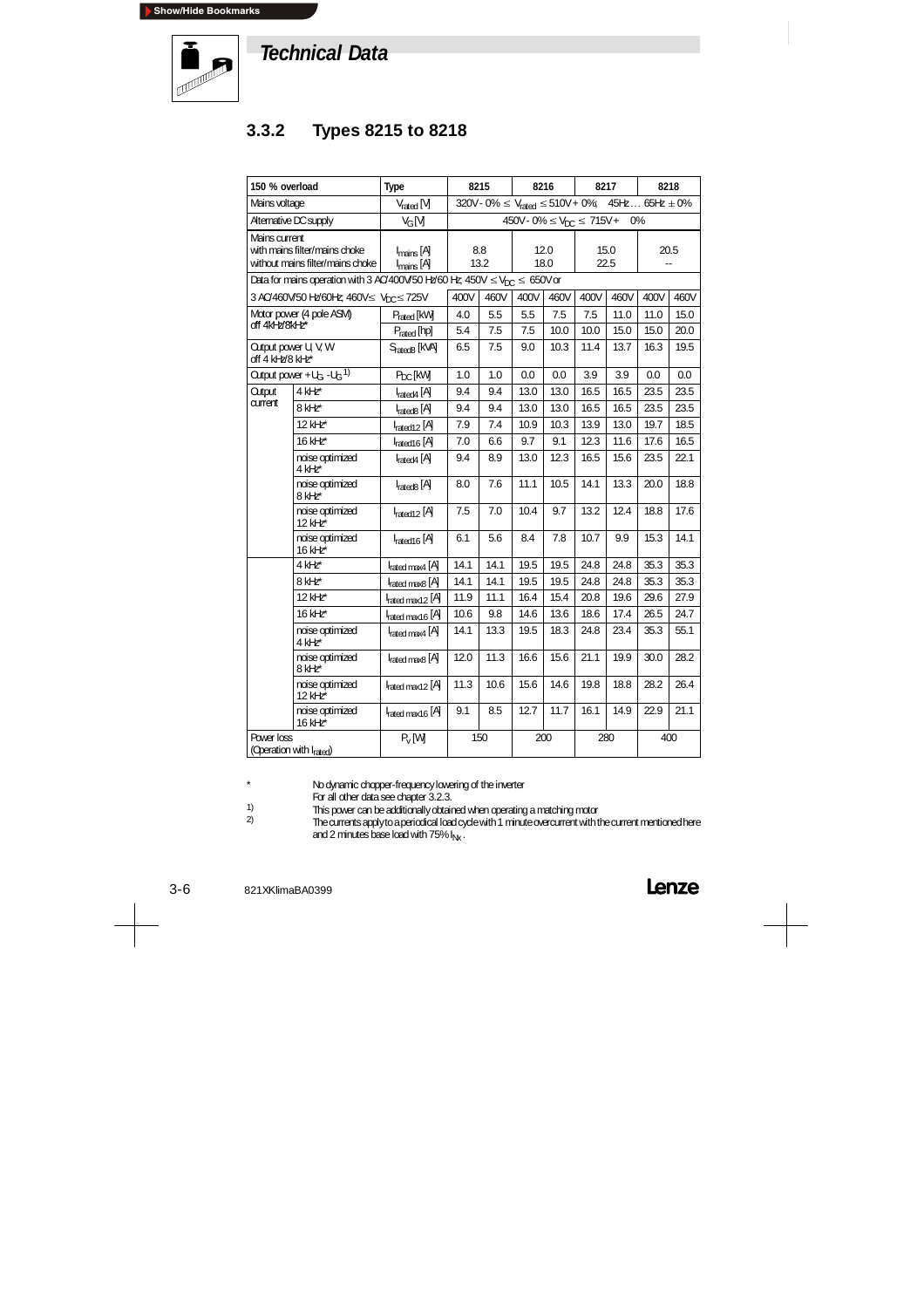

### <span id="page-16-0"></span>**3.4 Fuses and cable cross-sections**

#### **3.4.1 Single drives with 120 % overload**

The table values are valid for the operation of 82XX controllers as single drives with a matching motor and 150 % overload in pump and fan drives.

| <b>Type</b> |                  |                                         | Mains input L1, L2, L3, PE/motor connection U, V, W, PE |                        |            |  |  |
|-------------|------------------|-----------------------------------------|---------------------------------------------------------|------------------------|------------|--|--|
|             |                  | Operation with mains filter/mains choke |                                                         |                        |            |  |  |
|             | Fuse F1, F2, F3  |                                         | E.I.c.b.                                                | Cable cross-section 1) |            |  |  |
|             | <b>VDE</b>       | UL                                      | <b>VDF</b>                                              | mm <sup>2</sup>        | <b>AWG</b> |  |  |
| 8211        | M <sub>6</sub> A | ٠                                       | <b>B</b> 6A                                             |                        | 17         |  |  |
| 8212        | M <sub>6</sub> A | ٠                                       | <b>B</b> 6A                                             |                        | 17         |  |  |
| 8213        | M 10A            | ٠                                       | <b>B</b> 10A                                            | 1.5                    | 15         |  |  |
| 8214        | M 10A            | ٠                                       | <b>B</b> 10A                                            | 1.5                    | 15         |  |  |
| 8215        | M 20A            | ٠                                       | <b>B20A</b>                                             | 4                      | 11         |  |  |
| 8216        | M 20A            |                                         | <b>B20A</b>                                             | 4                      | 11         |  |  |
| 8217        | M 32A            |                                         | <b>B32A</b>                                             | 6                      | 10         |  |  |
| 8218        | M 32A            | ٠                                       | <b>B32A</b>                                             | 6                      | 10         |  |  |

1) Observe national and regional regulations (e. g. VDE/EVU)!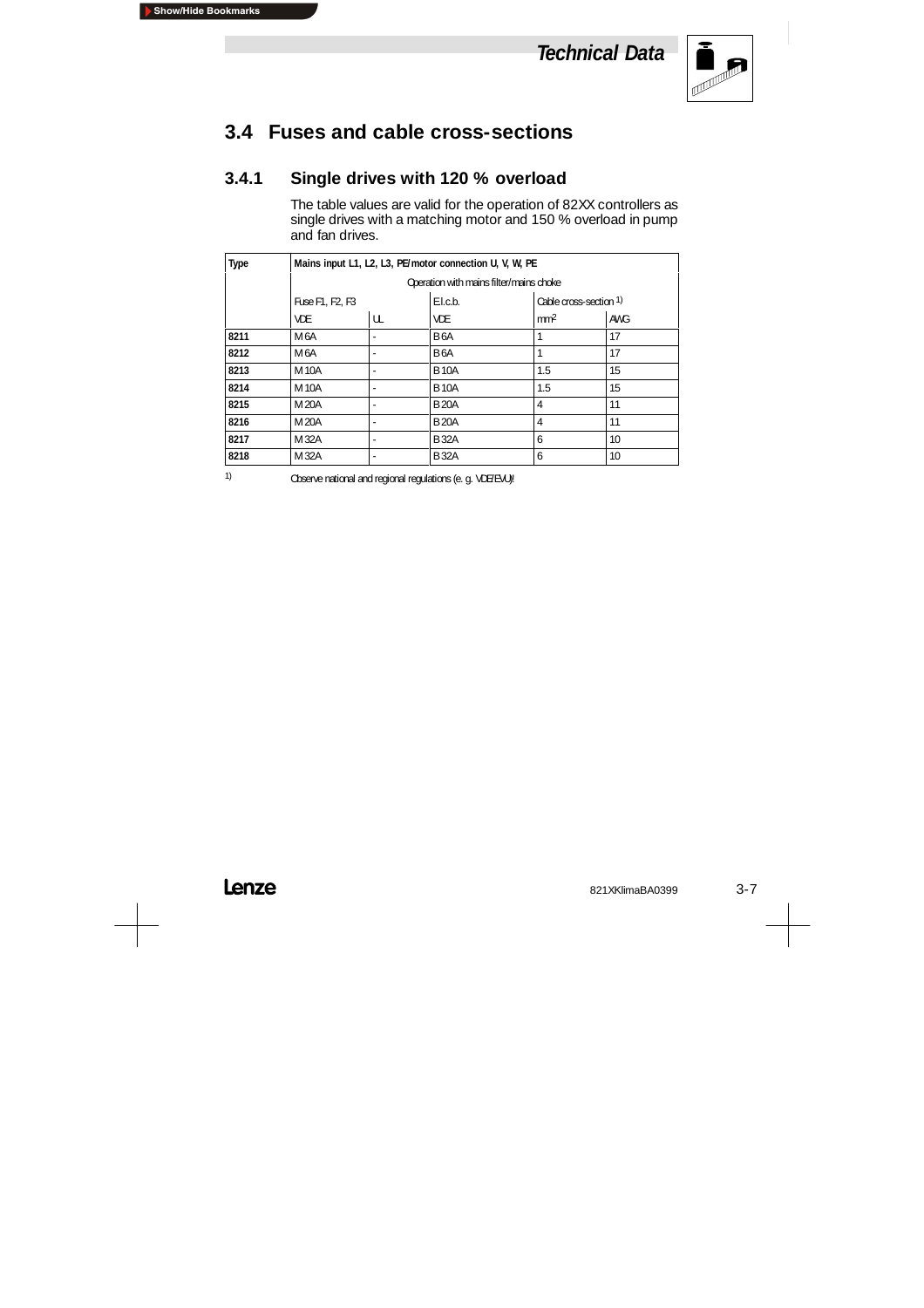<span id="page-17-0"></span>

### **3.4.2 Single drives with 150 % overload**

The table values are valid for the operation of 82XX controllers as single drives with a matching motor and 150 % overload.

| <b>Type</b> | Mains input L1, L2, L3, PE/motor connection U, V, W, PE |    |                                            |                           |            |                                         |                          |              |                           |            |
|-------------|---------------------------------------------------------|----|--------------------------------------------|---------------------------|------------|-----------------------------------------|--------------------------|--------------|---------------------------|------------|
|             |                                                         |    | Operation without mains filter/mains choke |                           |            | Operation with mains filter/mains choke |                          |              |                           |            |
|             | Fuse<br>F1, F2, F3                                      |    | F.I.c.b.                                   | Cable<br>cross-section 1) |            | Fuse<br>F1. F2. F3                      |                          | F.I.c.b.     | Cable<br>cross-section 1) |            |
|             | <b>VDF</b>                                              | u  | <b>VDF</b>                                 | mm <sup>2</sup>           | <b>AWG</b> | <b>VDF</b>                              | UL                       | VDF          | mm <sup>2</sup>           | <b>AWG</b> |
| 8211        | M 6A                                                    |    | <b>B</b> 6A                                | 1                         | 17         | M 6A                                    | $\overline{\phantom{a}}$ | <b>B</b> 6A  | 1                         | 17         |
| 8212        | M 10A                                                   | ÷, | <b>B</b> 6A                                | 1.5                       | 15         | M 6A                                    | ٠                        | <b>B6A</b>   | 1                         | 17         |
| 8213        | M 10A                                                   |    | <b>B</b> 10A                               | 1.5                       | 15         | M 10A                                   |                          | <b>B10A</b>  | 1.5                       | 15         |
| 8214        | ۰                                                       |    | $\overline{\phantom{a}}$                   | ٠                         | ٠          | M 10A                                   | $\overline{\phantom{a}}$ | <b>B</b> 10A | 1.5                       | 15         |
| 8215        | M 16A                                                   | ÷, | <b>B16A</b>                                | 2.5                       | 13         | M 16A                                   |                          | <b>B13A</b>  | 2.5                       | 13         |
| 8216        | M 25A                                                   |    | <b>B25A</b>                                | 6                         | 10         | M 20A                                   |                          | <b>B20A</b>  | $\overline{4}$            | 11         |
| 8217        | M 32A                                                   |    | <b>B32A</b>                                | 6                         | 10         | M 25A                                   |                          | <b>B25A</b>  | 6                         | 10         |
| 8218        | Ē,                                                      |    | ٠                                          |                           |            | M 32A                                   | $\overline{\phantom{a}}$ | <b>B32A</b>  | 6                         | 10         |

1) Observe national and regional regulations (e. g. VDE/EVU)!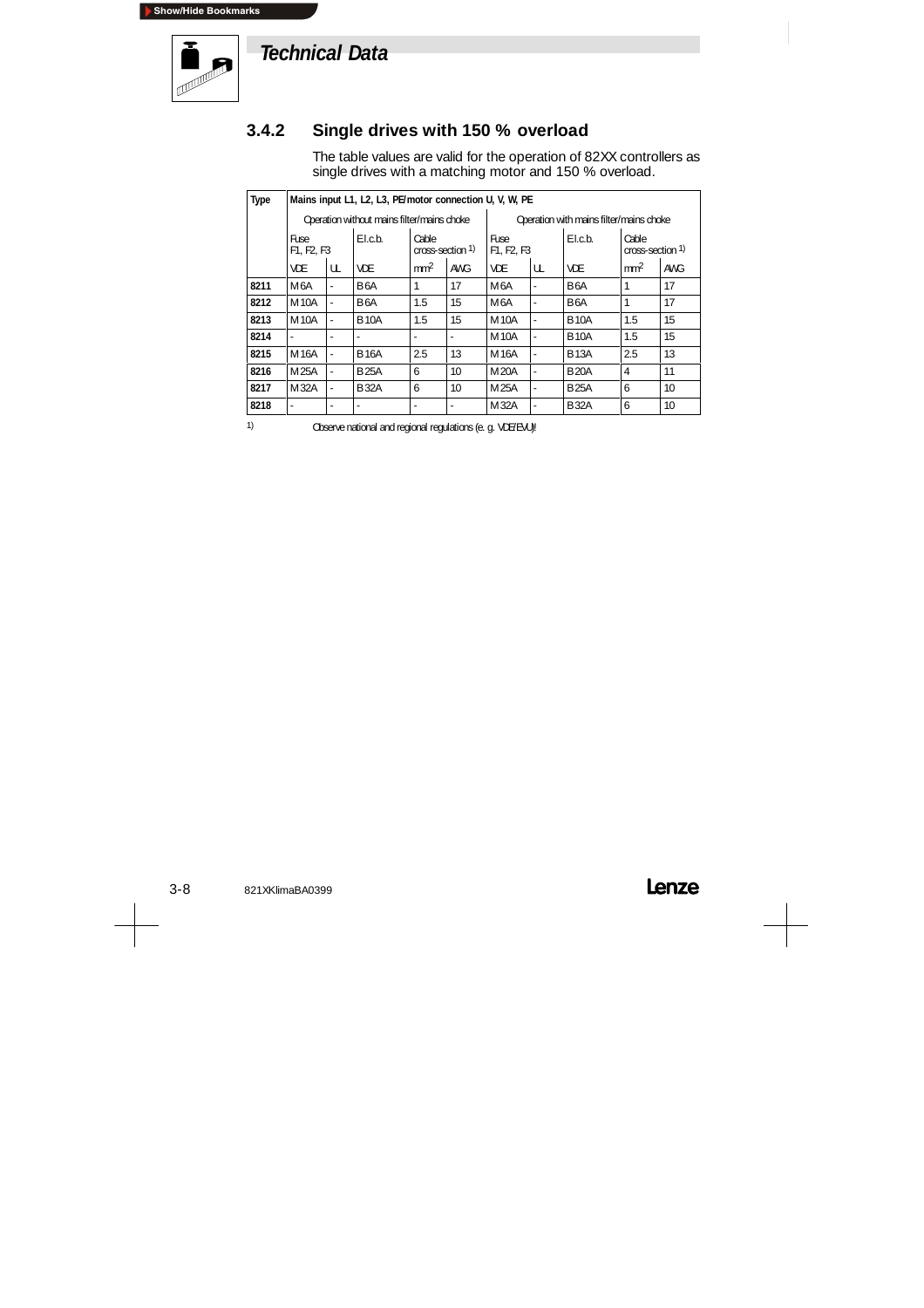

### <span id="page-18-0"></span>**3.5 Analog plug-in module**

#### **3.5.1 Features**

The analog plug-in module provides a second analog input. It converts an analog input signal (0 ... 10 V oder 0 ... 20 mA) into a digital signal (pulse frequency 0 ... 10 kHz with 15 V level).

For operation with 4 ... 20 mA, the following codes must be changed:

- $C426 = 120%$
- $\bullet$  C427 = -12.5%

For further informations, please see the Code Table.

Inverters of the 8210, 8220 and 8240 series which are equipped with an analog plug-in module can be used for the following process controller applications:

- Pressure control
- Temperature or volume control
- Setpoint summation
- Speed or dancer-position control

To operate the analog plug-in module, the terminal configuration C007 has to be set to -28- ... -45- or -48- ... -51-.



#### **Note!**

Only inverters of the 8210, 8220 and 8240 series for HVAC and pump applications can be equipped with an analog plug-in module because they provide the required software.

Inverters with plug-in module are subject to the technical data and application conditions of controllers.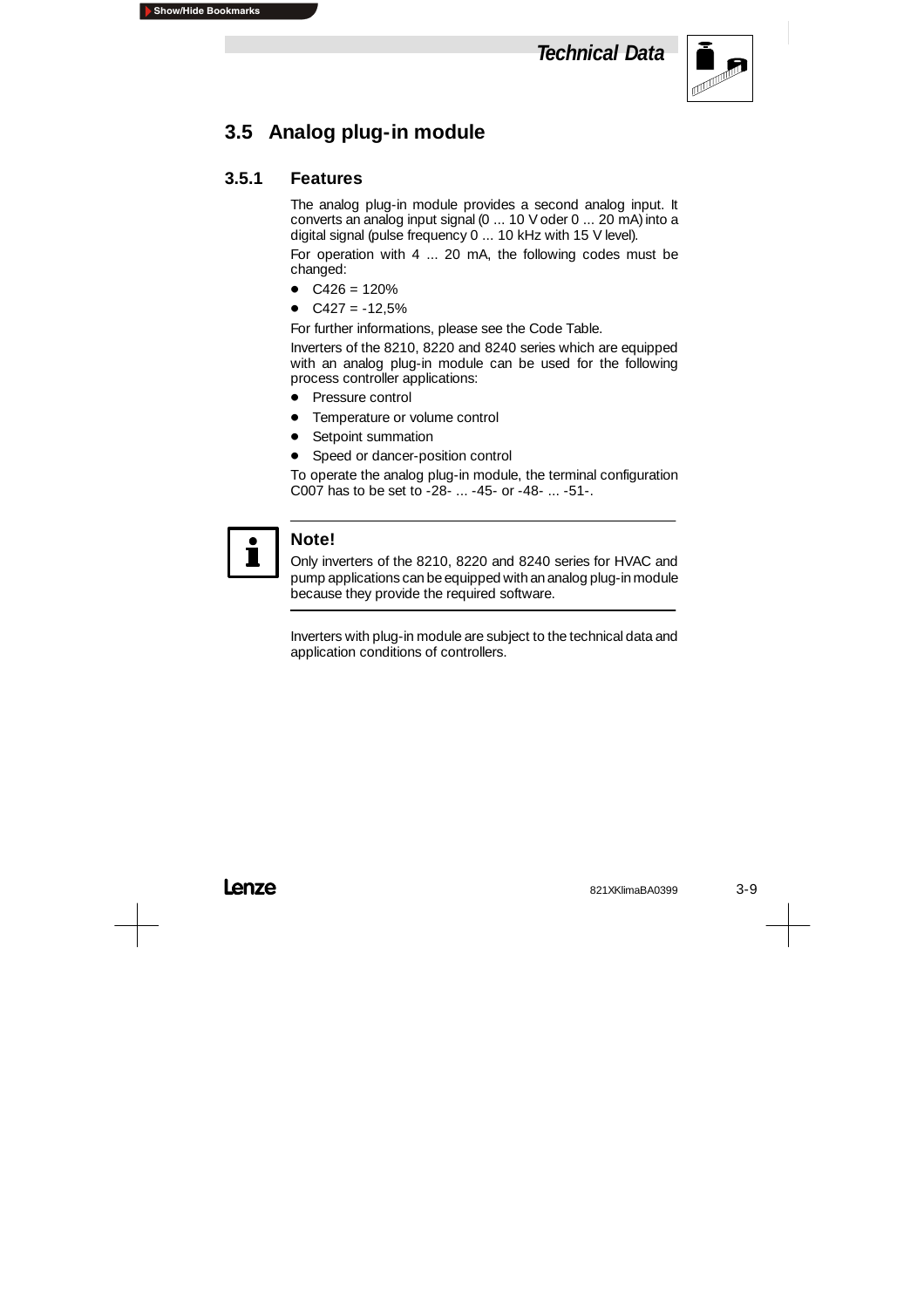<span id="page-19-0"></span>

### **3.6 Dimensions**

#### **3.6.1 Controller dimension**

The controller dimensions depend on the mechanical installation (see chapter 4.1).

### **3.6.2 Analog plug-in module**



FIG 3-1 Dimensions of analog plug-in module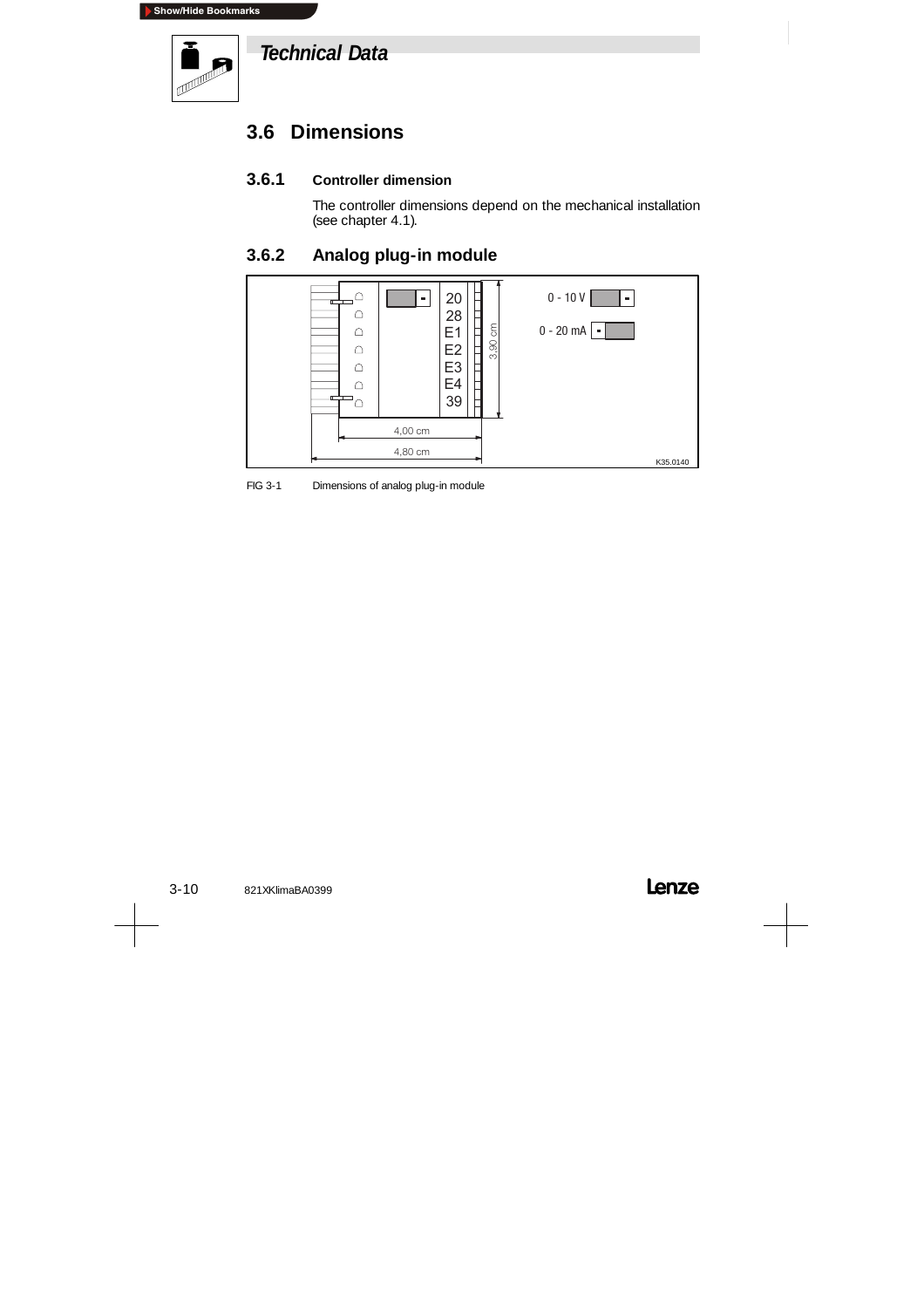

## <span id="page-20-0"></span>**4 Installation**

### **4.1 Mechanical installation**

#### **4.1.1 Important notes**

- Use the controllers only as built-in devices!
- If the cooling air contains pollutants (dust, fluff, grease, aggressive gases):
	- take suitable preventive measures , e.g. separate air duct, installation of filters, regular cleaning, etc.
- Observe free space!
	- You can install several controllers next to each other without free space in a control cabinet.
	- Ensure unimpeded ventilation of cooling air and outlet of exhaust air!
	- Allow a free space of 100 mm at the top and at the bottom.
- Do not exceed the ambient temperature permissible during operation (see chapter. 3.1)
- With continous oscillations or vibrations:
	- Check whether shock absorbers are necessary.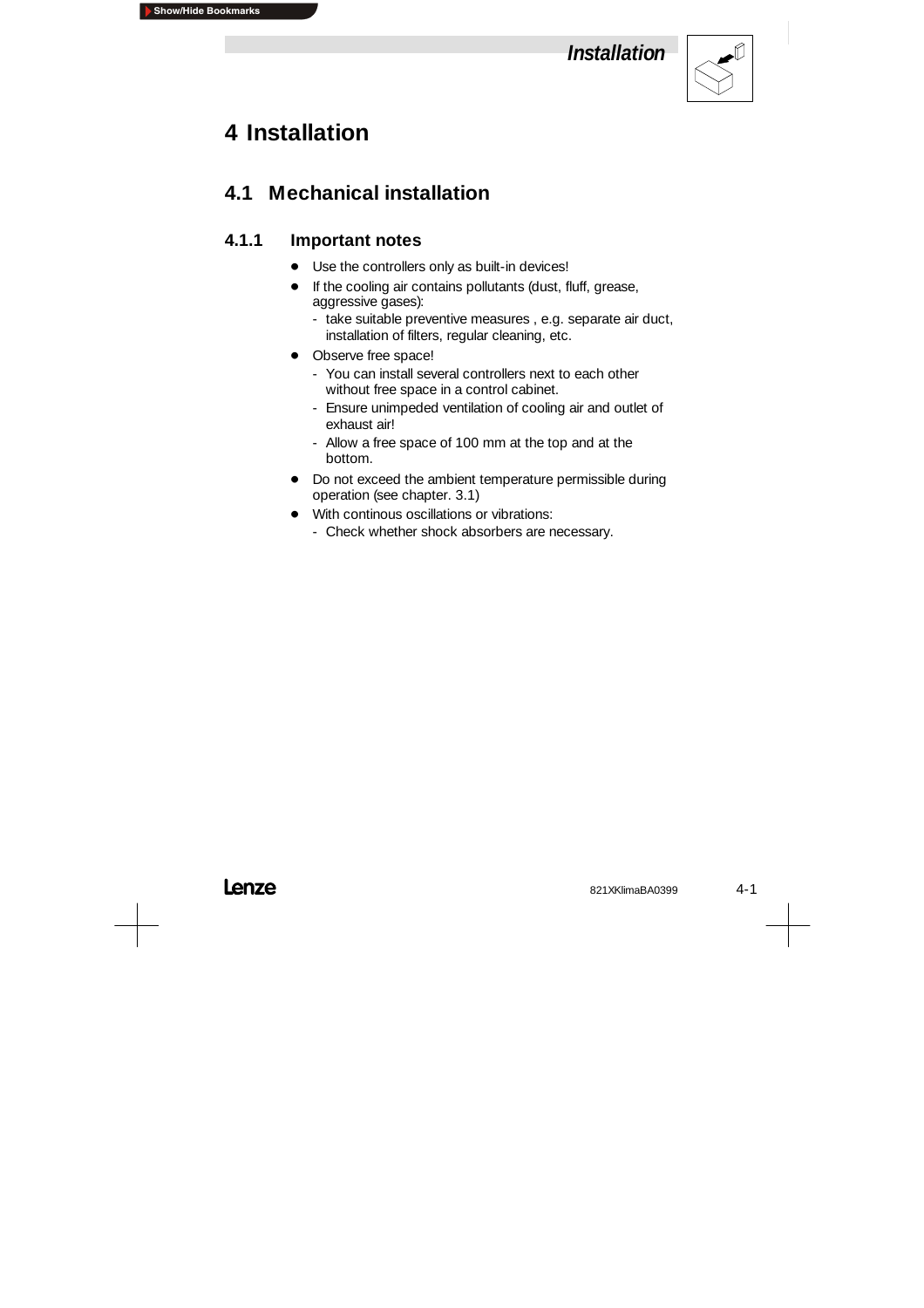

#### **Possible mounting positions for types 8211 to 8214**

- In vertical position at the back of the control cabinet, terminals point to the front:
	- With attached fixing rails.
	- With special fixing unit on one or two DIN rails.
- $\bullet$  Turned by 90 $\degree$  (flat assembly on the backside of the control cabinet):
	- Insert the attached fixing rail into the guides at the heat sink.
- Horizontally with an additional fan.
- On a pivoting frame for assembly depths < 198 mm:
	- Therefore easy handling and installation of the front interfaces possible.

#### **Possible mounting positions for types 8215 to 8218**

- In vertical position at the back of the control cabinet, terminals point to the front:
	- With attached fixing rails.
	- Thermally separated with external heat sink ("push-through technology").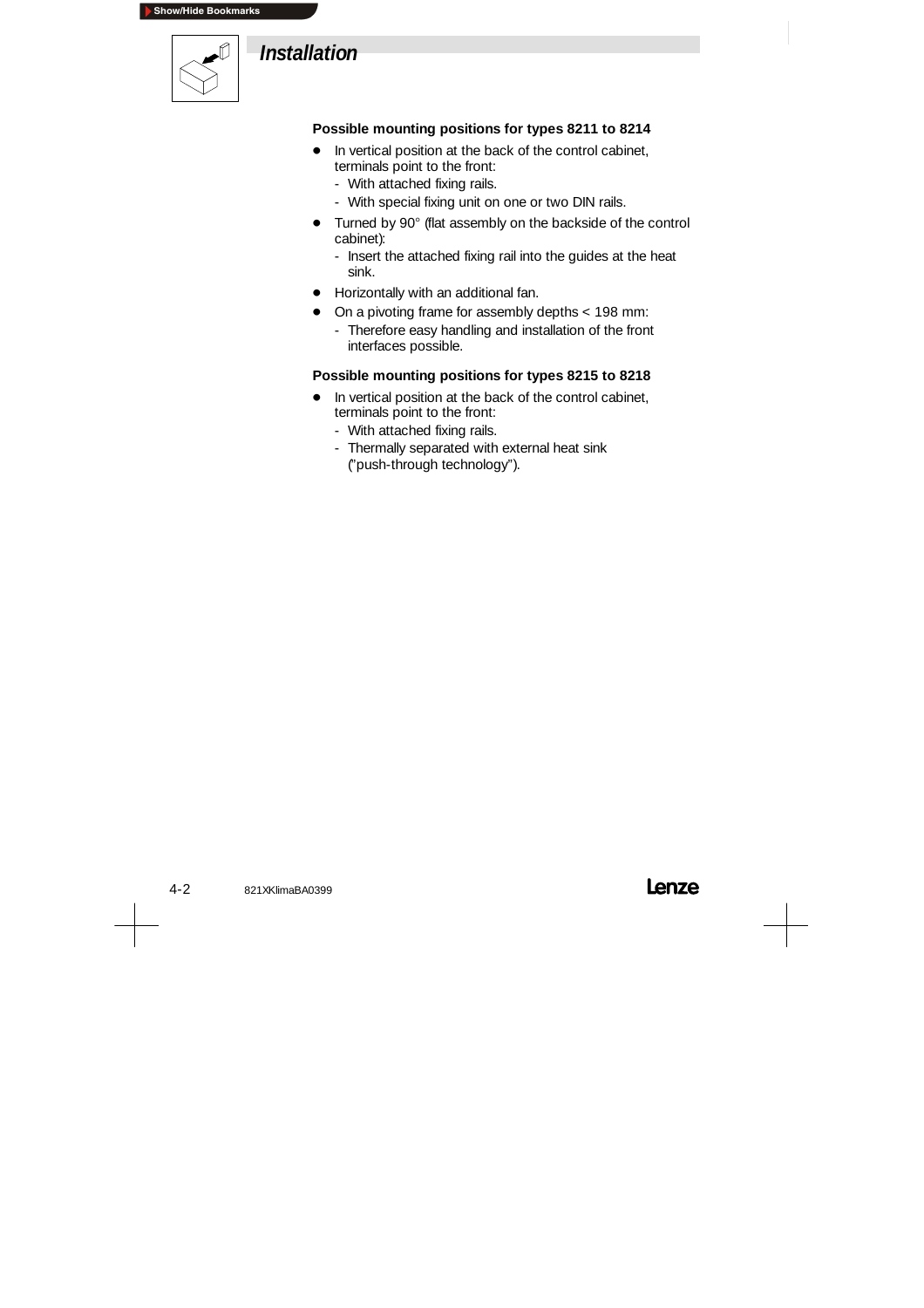

#### <span id="page-22-0"></span>**4.1.2 Standard assembly with fixing rails or fixing angles**

#### **4.1.2.1 Types 8211 to 8214**



FIG 4-1 Dimensions 8211 - 8214: Standard assembly<br>1) Insert the fixing rail here for side assembly

1) Insert the fixing rail here for side assembly<br>2) Observe the free space required for the con-

2) Observe the free space required for the connection cables<br>3) Mith attachable fieldburs or  $UO$  module:

With attachable fieldbus or I/O module:

Observe assembly depth and assembly space required for connection cables

| [mm]                        |    |     |    |     | $\sim$<br>. ت |     | n  |
|-----------------------------|----|-----|----|-----|---------------|-----|----|
| 8212 / 8213 / 8214<br>18211 | 83 | 283 | 38 | 263 | $\sim$ $\sim$ | U.J | 30 |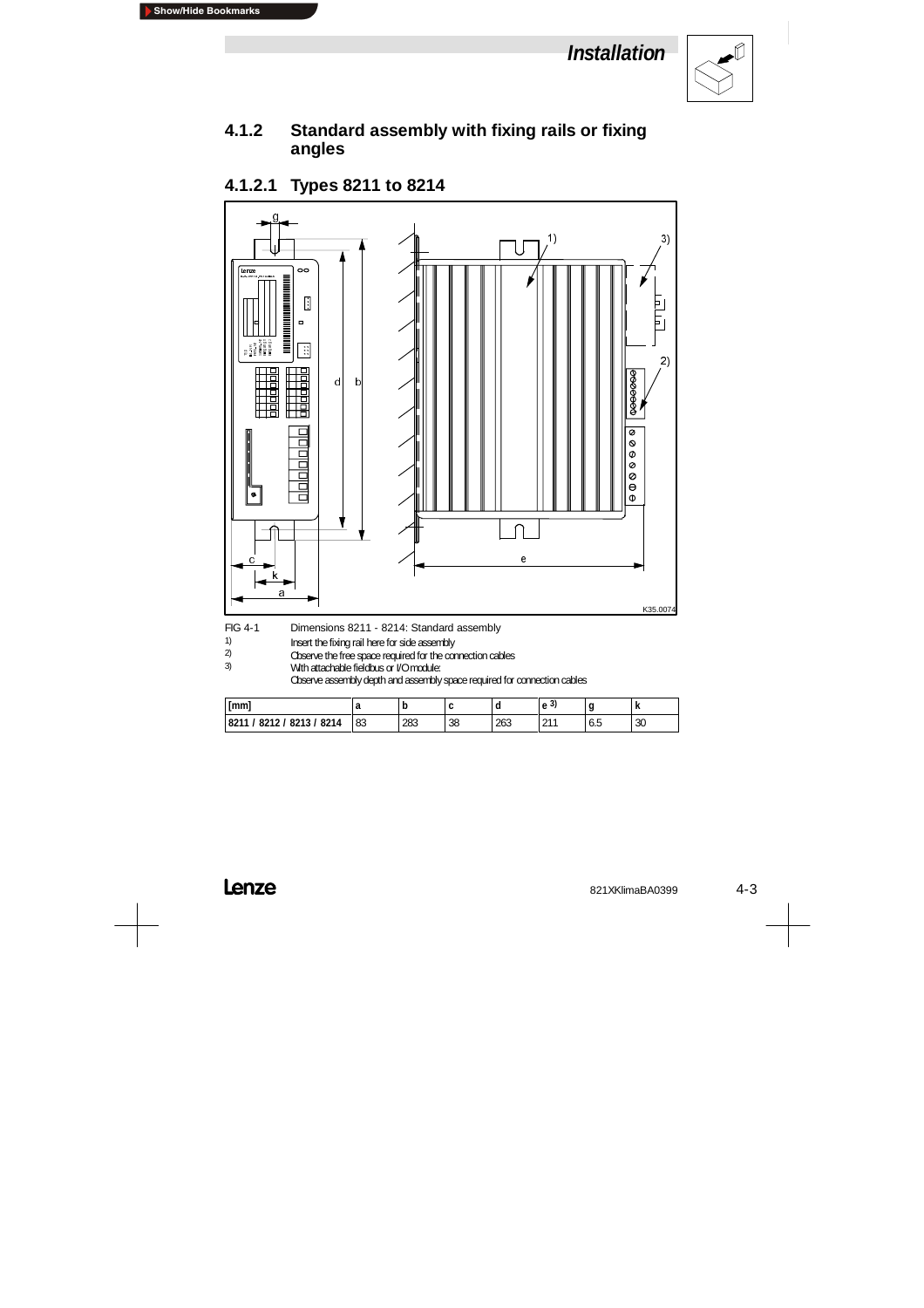<span id="page-23-0"></span>





|--|--|

FIG 4-2 Dimensions 8215 - 8218: Standard assembly<br>1) Insert the fiving rail here for side assembly

1) Insert the fixing rail here for side assembly<br>2) Observe the free space required for the cor 2) Observe the free space required for the connection cables<br>3) Mith attachable fieldburs or  *module:* 

With attachable fieldbus or I/O module:

Observe assembly depth and assembly space required for connection cables

| [mm]                             |     |     |     | $\sim$<br>اد م<br>≂ |     |    |
|----------------------------------|-----|-----|-----|---------------------|-----|----|
| 8215<br>8216<br>/ 8217 /<br>8218 | 125 | 283 | 263 | 210<br>210          | v.J | 30 |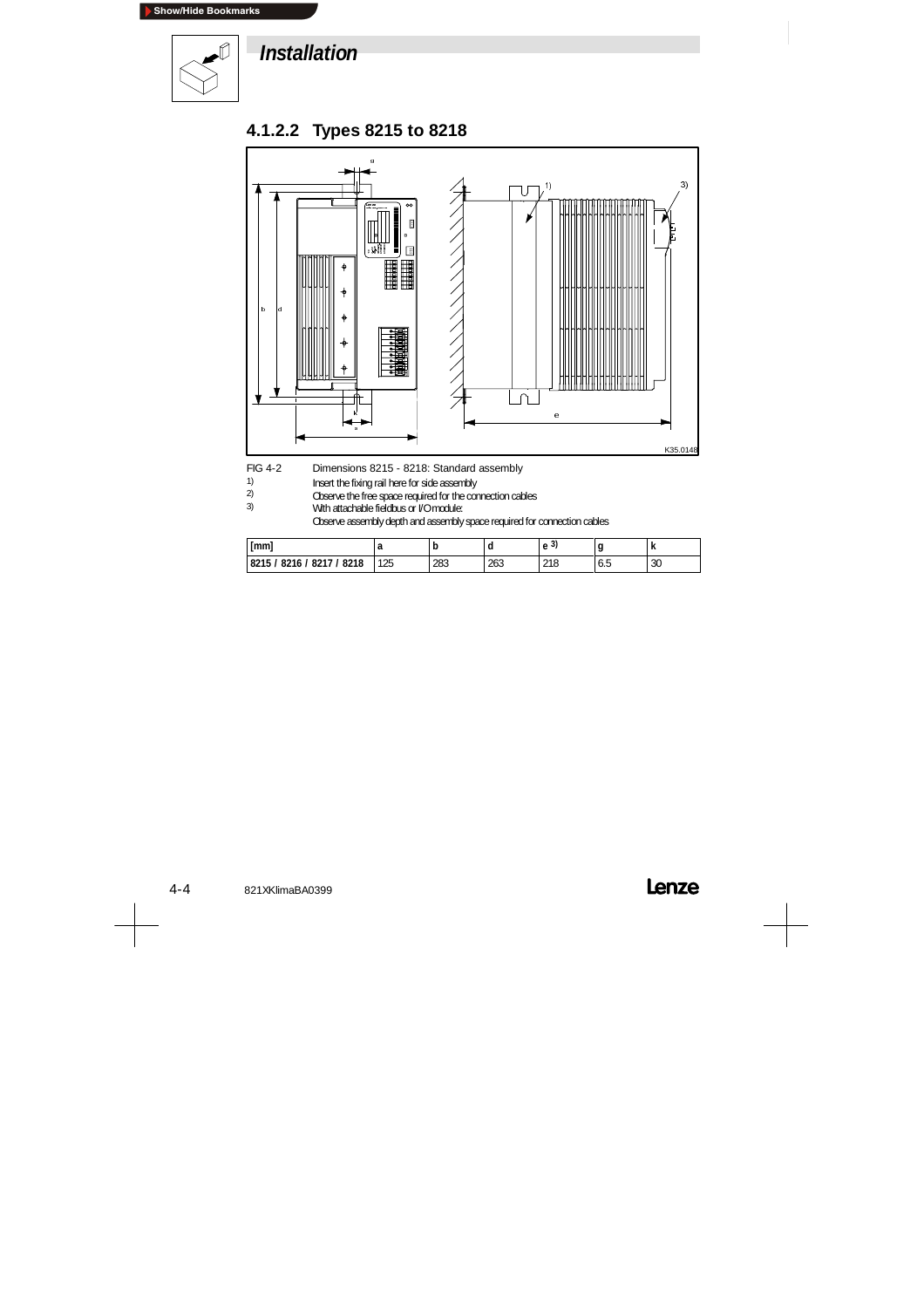



#### <span id="page-24-0"></span>**4.1.3 DIN-rail assembly**

FIG 4-3 Dimensions 8211 - 8214: DIN-rail assembly<br>1) Assembly on two DIN rails required

1) Assembly on two DIN rails required<br>2) Cheene the free space required for

2) Observe the free space required for the connection cables<br>3) With attachable fieldbus or *VO* module:

With attachable fieldbus or I/O module:

Observe assembly depth and assembly space required for connection cables

| [mm]                          | с  |     | $\sim$<br>u | $\sim$<br>◡▵ | c3  | $\sim$<br>e 3) |
|-------------------------------|----|-----|-------------|--------------|-----|----------------|
| ' 8212 / 8213 / 8214<br>8211/ | 83 | 258 | 16          |              | 149 | 226            |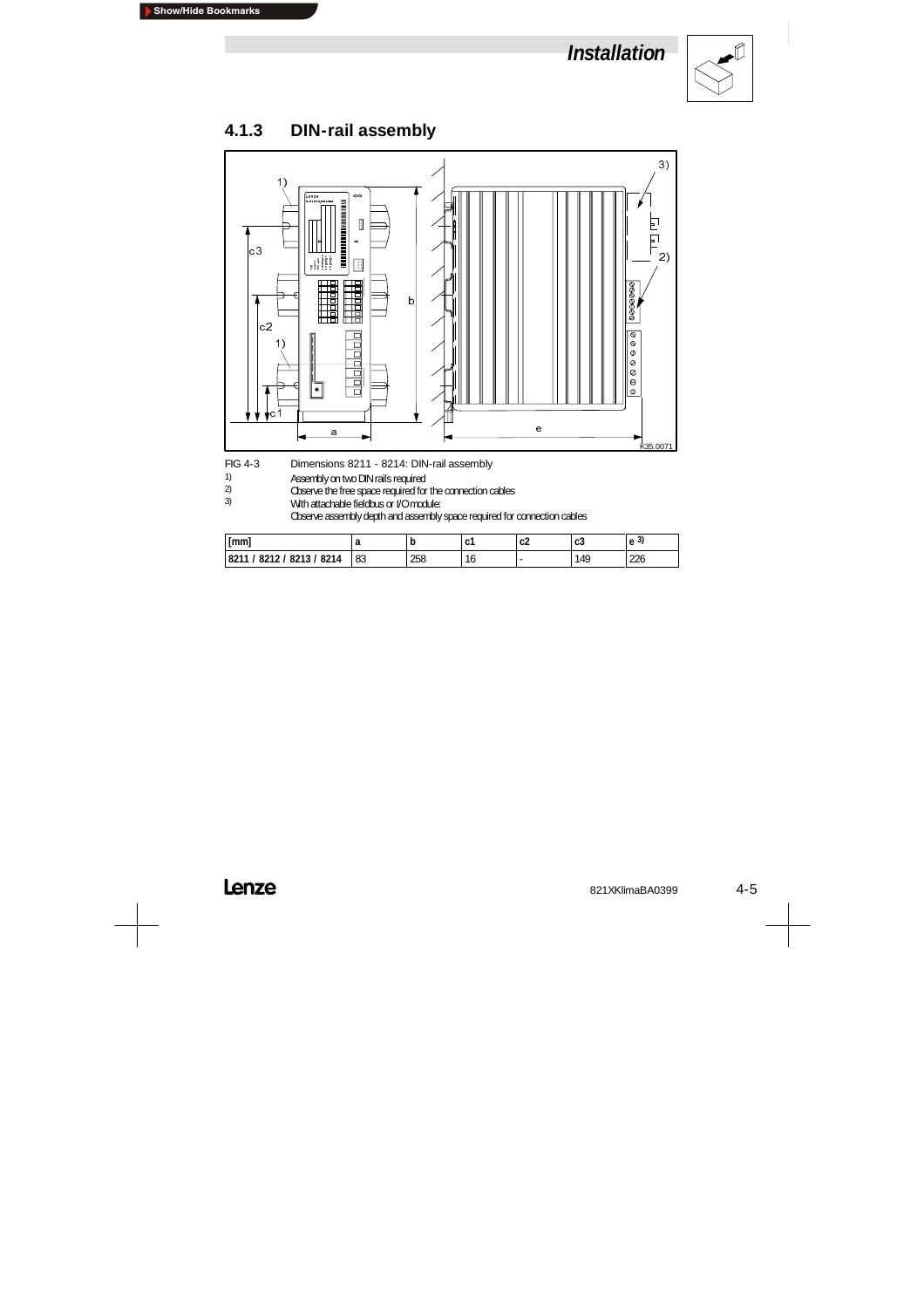<span id="page-25-0"></span>





FIG 4-4 Analog plug-in module directly mounted onto the controller

#### **Assembly**

- The analog plug-in module is plugged onto the right terminal strip (terminals 20 ... 39).
- The unit requires 40 mm more assembly depth.

| <b>Step</b> | What to do                                                                                                                             |
|-------------|----------------------------------------------------------------------------------------------------------------------------------------|
|             | Remove the socket connector possibly attached to terminals 20  39.                                                                     |
|             | Connect the analog plug-in terminal to the terminals 20  39.                                                                           |
|             | Plug the socket connector in the terminals strip of the analog plug-in module (the<br>plug-in modules serves as intermediate adapter). |
|             | Connect the analog input to the terminals E1 and 39 of the socket connector.                                                           |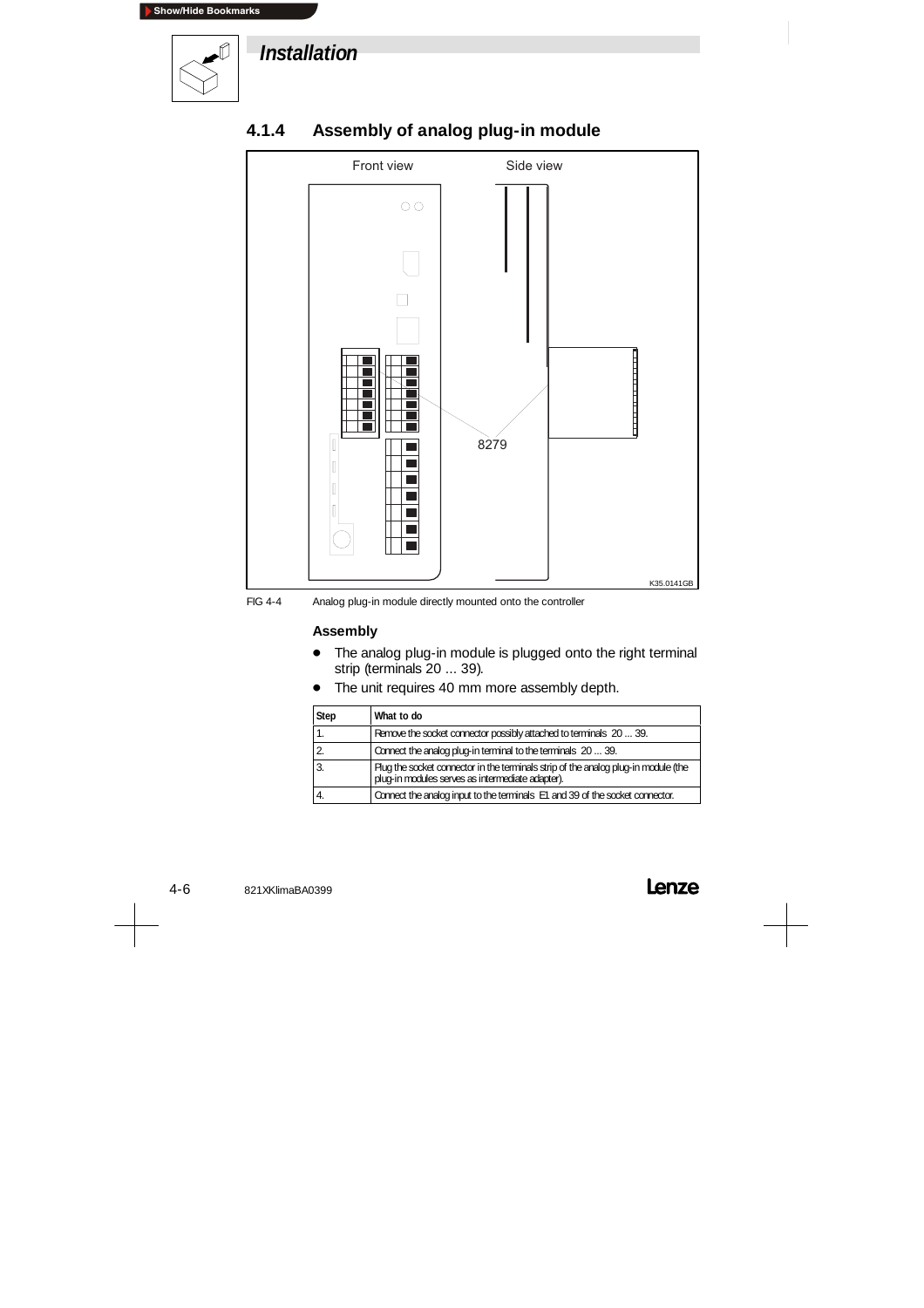

### <span id="page-26-0"></span>**4.2 Electrical Installation**

#### **4.2.1 Important notes**

- Please observe the tripping characteristic of the e.R.c.b., if applied.
- Ensure appropriate activation when using current-operated e.l.c.bs.
- For information on the installation according to EMC see chapter 4.3.
- Prior to assembly and service operations, the personnel must be free of electrostatic charge.
- Unused control inputs and outputs should be covered with plugs.
- In case of condensation, connect the controller to the mains voltage only after the visible humidity has evaporated.

| <b>Mains</b>                        | Operation of the controller                                 | <b>Notes</b>                                                                     |
|-------------------------------------|-------------------------------------------------------------|----------------------------------------------------------------------------------|
| With grounded neutral               | No restrictions                                             | Observe controller ratings                                                       |
| With isolated neutral<br>(IT mains) | Operation with recommended<br>mains filters is not possible | • Mains filter will be destroyed if<br>"earth fault" occurs.<br>• Contact Lenze. |
| With grounded phase                 | Operation only possible with one<br>variant                 | Contact Lenze                                                                    |
| DC supply via + UG/-UG              | DC voltage must be symmetrical<br>to PF                     | Controller will be destroyed when<br>grounding + Usconductor or<br>-Usconductor. |

• Please observe the restricitons of each mains type!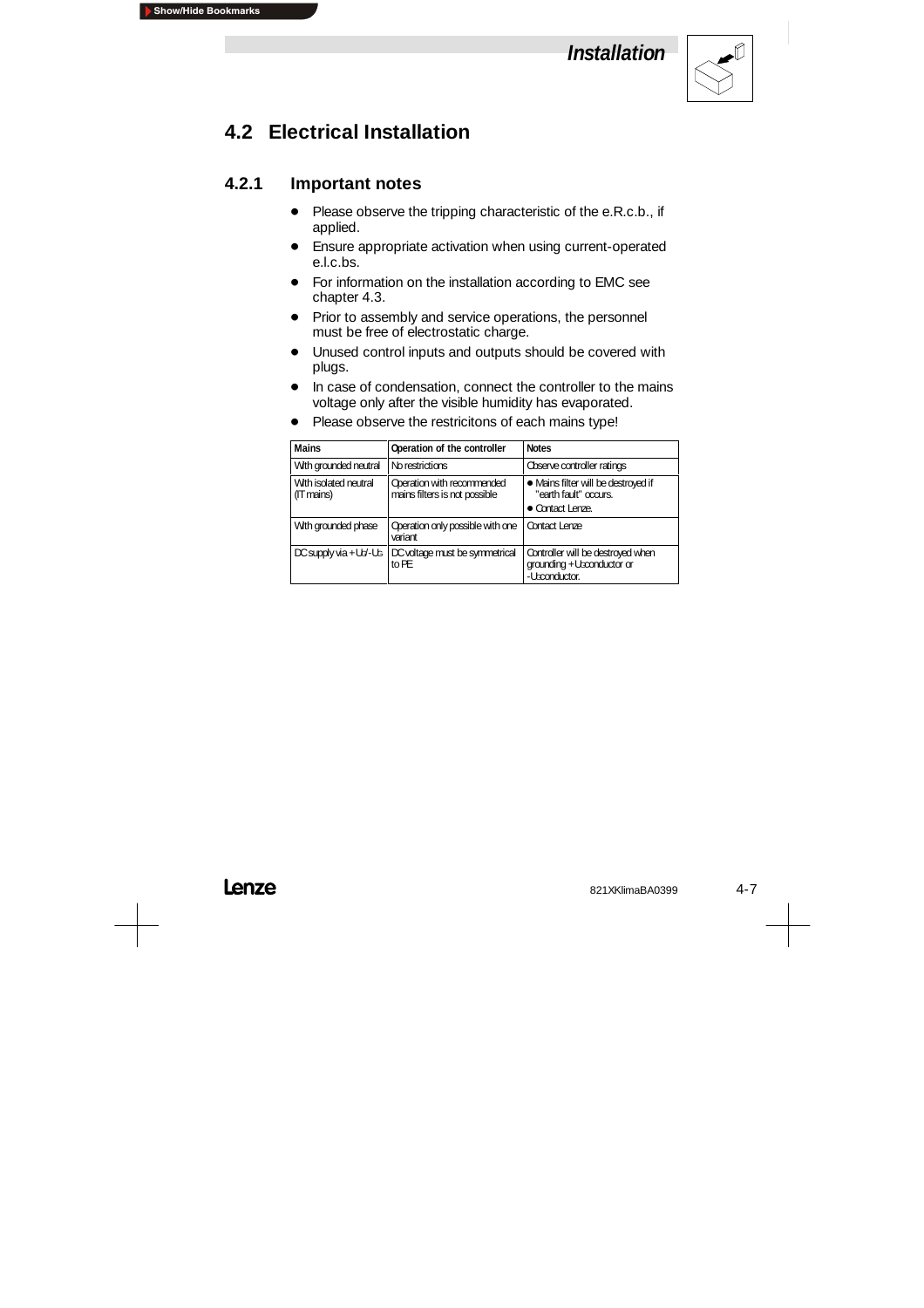<span id="page-27-0"></span>

#### **4.2.2 Power connections**

#### **4.2.2.1 Mains connection**

- Connect the mains cables with the screw terminals L1, L2, L3.
	- Tightening torques

|             | <b>Terminals</b>             |                      |  |
|-------------|------------------------------|----------------------|--|
| Type        | L1, L2, L3, $+$ UG, $-$ UG   | <b>PE</b> connection |  |
| 8211 - 8218 | $0.50.6$ Nm $(4.45.3)$ lbin) | 3.4 Nm (30 lbin)     |  |

#### **4.2.2.2 Motor connection**

Because of the EMC safety we recommend the use of screened motor cables only.

- 8211 8214: On the front FAST-ON connector.
- 8215 8218: On the front metall surface.
- Connect the motor cables to the screw terminals U, V, W anschließen.
	- Observe correct pole connection.
	- Tightening torques

|                  | <b>Terminals</b>                 |                       |                          |        |
|------------------|----------------------------------|-----------------------|--------------------------|--------|
| Type             | <b>U, V, W</b>                   | <b>PE</b> connection  | Screen/<br>strain relief | T1. T2 |
| $8211 -$<br>8218 | $0.50.6$ Nm<br>$(4.4 5.3)$ lbin) | 3.4 Nm<br>$(30$ lbin) |                          |        |

- Switching on the motor side of the controller is permitted
	- for safety switch off (emergency switch off).
	- during operation under load.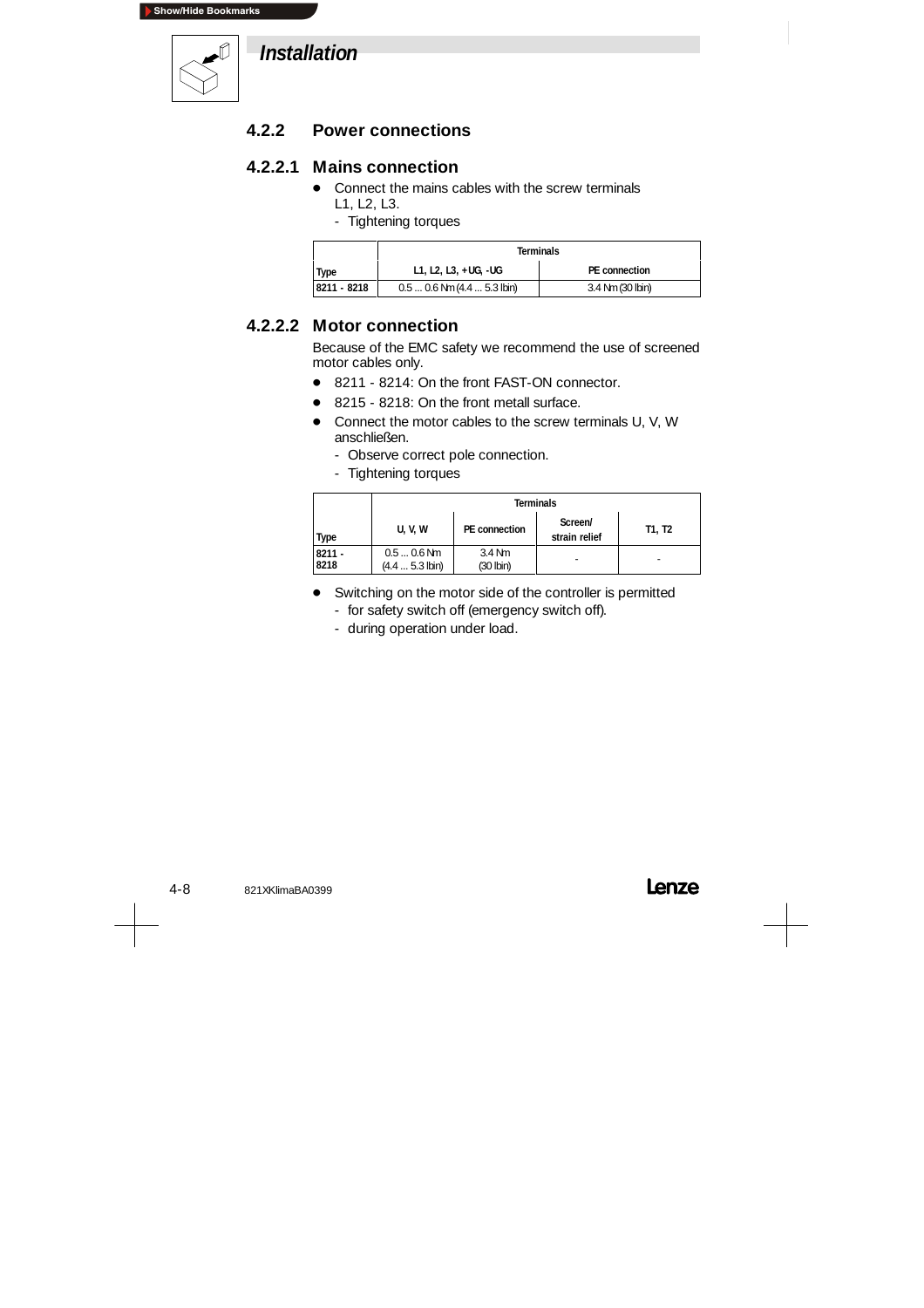

- The motor cable should be as short as possible because of the positive effect on the drive characteristic.
	- The table (see below) shows the relation between the motor cable length and the possibly required output filters.
	- For group drives (several motors connected to one controller) it is necessary to calculate the resulting cable length l<sub>res</sub>:

Ires = Sum off all motor cable lengths  $\cdot \sqrt{N}$ o. of motor cables

- The components stated in the table (see below) are valid for chopper frequenquies  $\leq 8$  kHz (C018 = -0-, -1-). When using controllers with chopper frequencies > 8 kHz, different measures may be required. Please contact Lenze.
- When using unscreened motor cables, the data indicated in the table (see below) are valid for double motor cable lengths.
- Please contact Lenze when the absolute or resulting motor-cable lengths are > 200 m.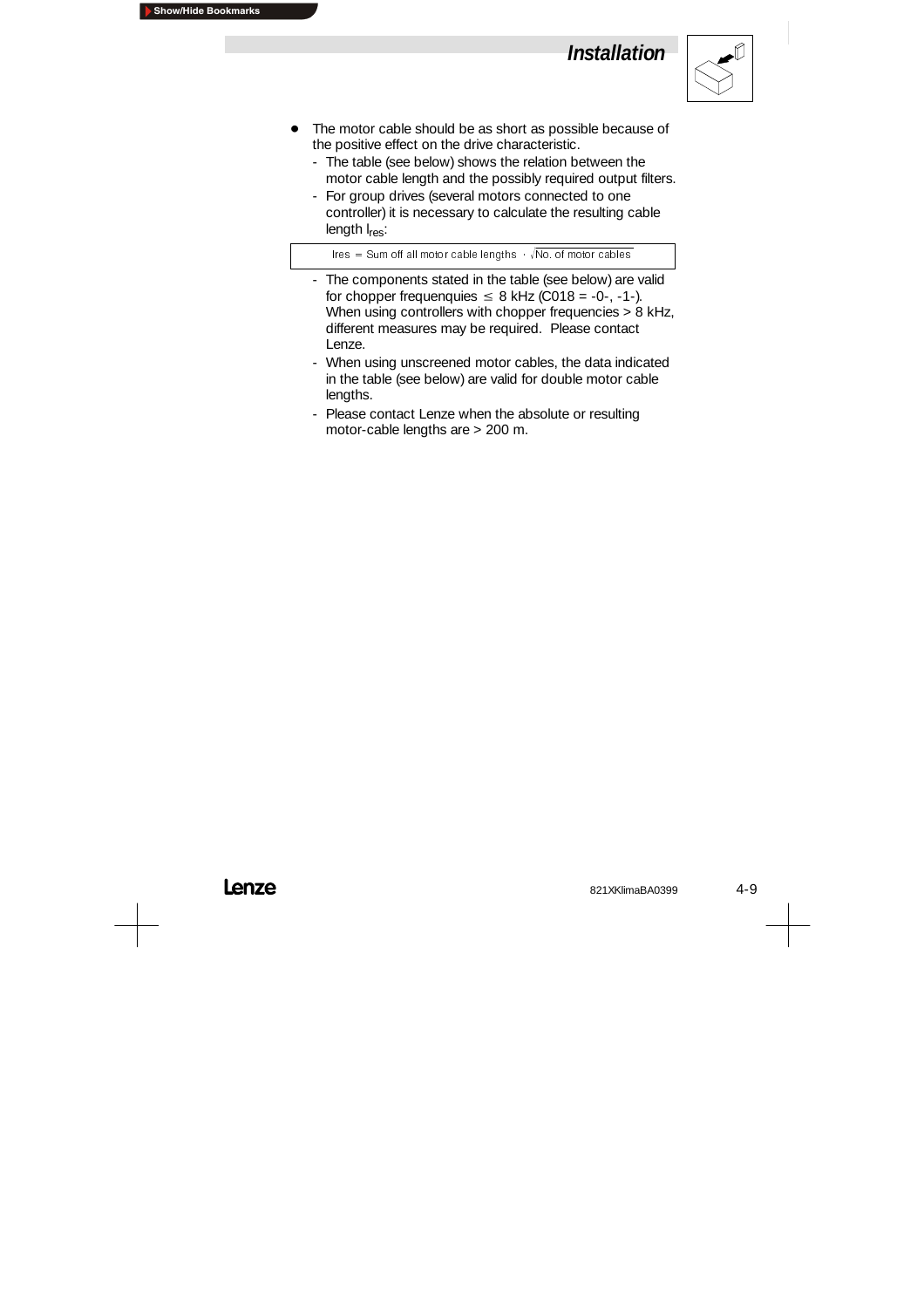

| <b>Type</b>                                               | Permissible control mode C014        |           |           |                                                 |                                |  |  |
|-----------------------------------------------------------|--------------------------------------|-----------|-----------|-------------------------------------------------|--------------------------------|--|--|
| Resulting<br>motor-cable<br>length,<br>screened in<br>[m] | $0 - 15$                             | $15 - 25$ | $25 - 50$ | $50 - 100$                                      | $100 - 200$                    |  |  |
| 8211                                                      | $-2-$<br>$-2-2-3-$<br>$-3-$<br>$-4-$ |           |           | $-2- -3-$<br>+ motor filter/<br>motor choke     | $-2- -3-$<br>+ sine filter     |  |  |
| 8212                                                      | $-2 - -3 - -4$<br>$-2-7-3-$          |           |           | $-2-$ , $-3-$<br>+ motor filter/<br>motor choke | $-2-$ , $-3-$<br>+ sine filter |  |  |
| 8213/8214<br>8215/8216<br>8217/8218                       | $-2-1-3-1-4-$                        |           |           | $-2- -3-$<br>+ motor filter/<br>motor choke     | $-2-$ , $-3-$<br>+ sine filter |  |  |
|                                                           | $-2-1-3-1-4-$                        |           |           | $-2-$ , $-3-$<br>+ motor filter/<br>motor choke | $-2-$ , $-3-$<br>+ sine filter |  |  |
|                                                           | $-2-1-3-1-4-$                        |           |           | $-2-$ , $-3-$<br>+ motor filter/<br>motor choke | $-2- -3-$<br>+ sine filter     |  |  |
|                                                           | $-2-1-3-1-4-$                        |           |           | $-2-$ , $-3-$<br>+ motor filter/<br>motor choke | $-2- -3-$<br>+ sine filter     |  |  |
|                                                           | $-2-$ , $-3-$ , $-4-$                |           |           | $-2-$ , $-3-$<br>+ motor filter/<br>motor choke | $-2- -3-$<br>+ sine filter     |  |  |
|                                                           | $-2-$ , $-3-$ , $-4-$                |           |           | $-2-$ , $-3-$<br>+ motor filter/<br>motor choke | $-2- -3-$<br>+ sine filter     |  |  |

- In such a case, motor filters or sine filters should be used.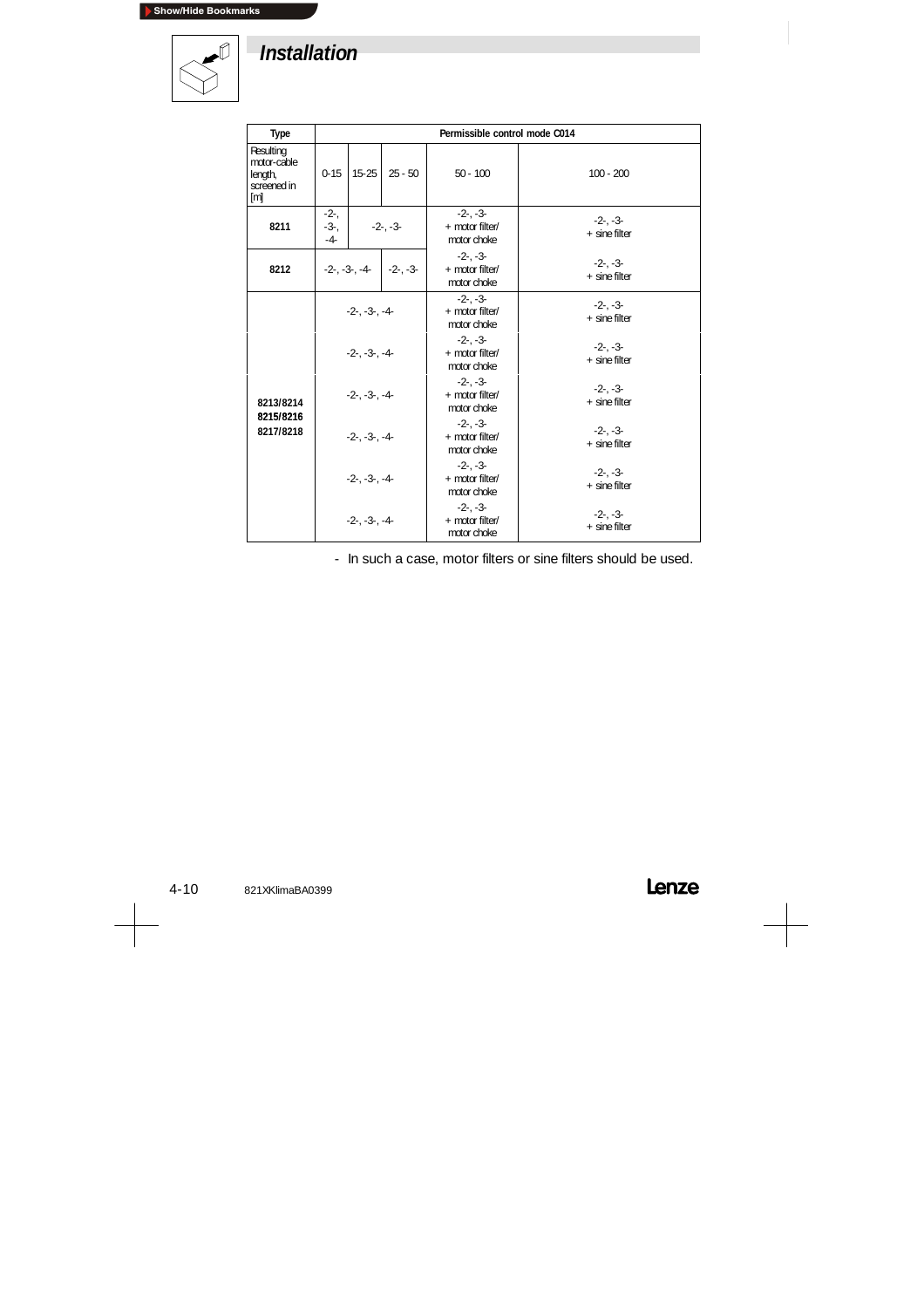



#### <span id="page-30-0"></span>**4.2.2.3 Connection diagram**

#### FIG 4-5 821X power connections

#### Lenze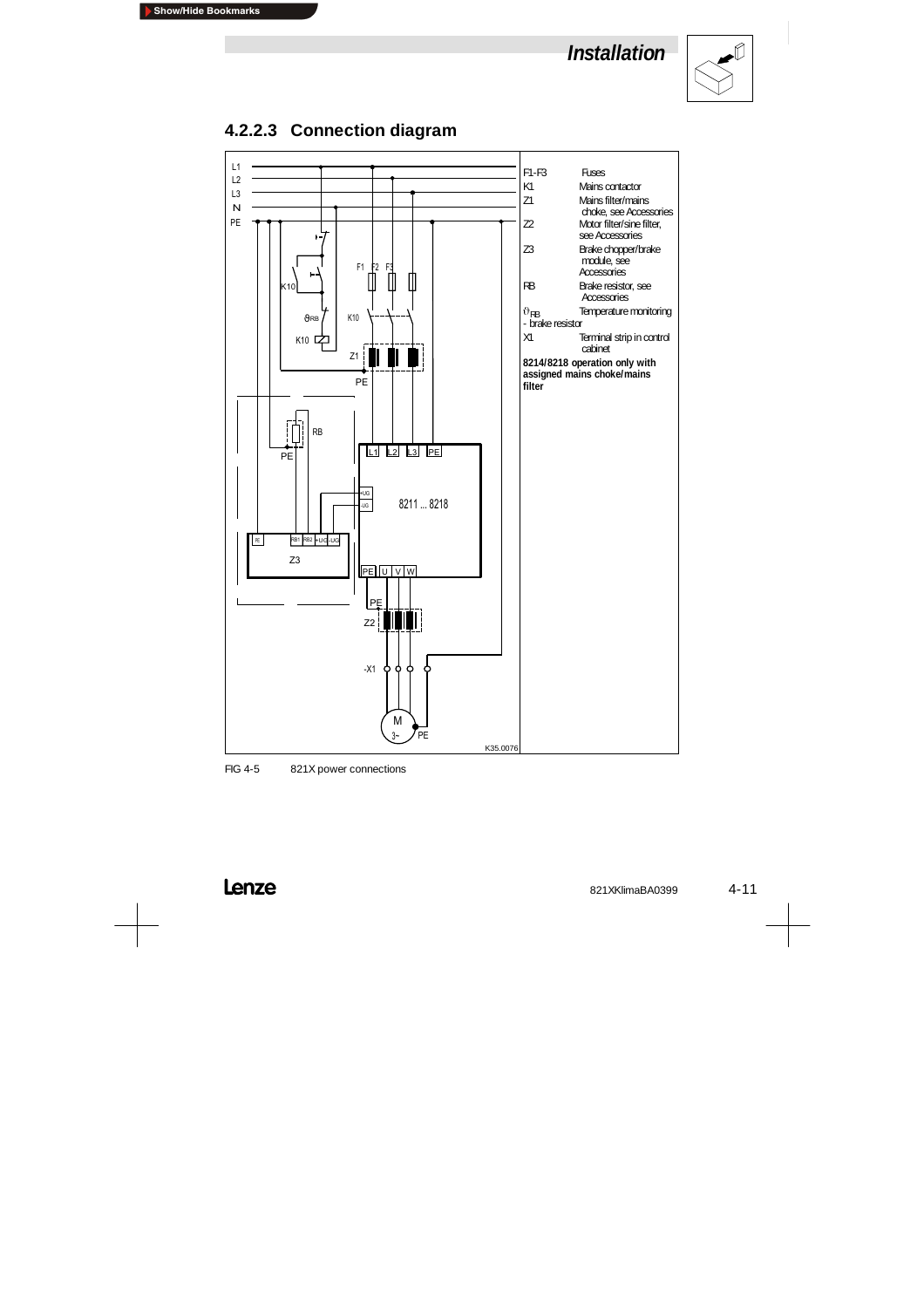<span id="page-31-0"></span>

### **4.2.3 Control connections**

#### **4.2.3.1 Control cables**

- We recommend the unilateral screening of all cables for analog signals to avoid signal distortion.
- Connect the screens of the control cables as follows:
	- $-$  8211 8214 On the front FAST-ON connector.
	- 8215 8218:
		- On the front metal surface (screw length max.12 mm).
- If the control cables are interrupted (terminal strips, relays), the screens must be reconnected over the shortest possible distance.
- Connnect the fixing screw of the setpoint potentiometer to PE.

#### **4.2.3.2 Assignment of the control terminals**



FIG 4-6 Position of the control terminals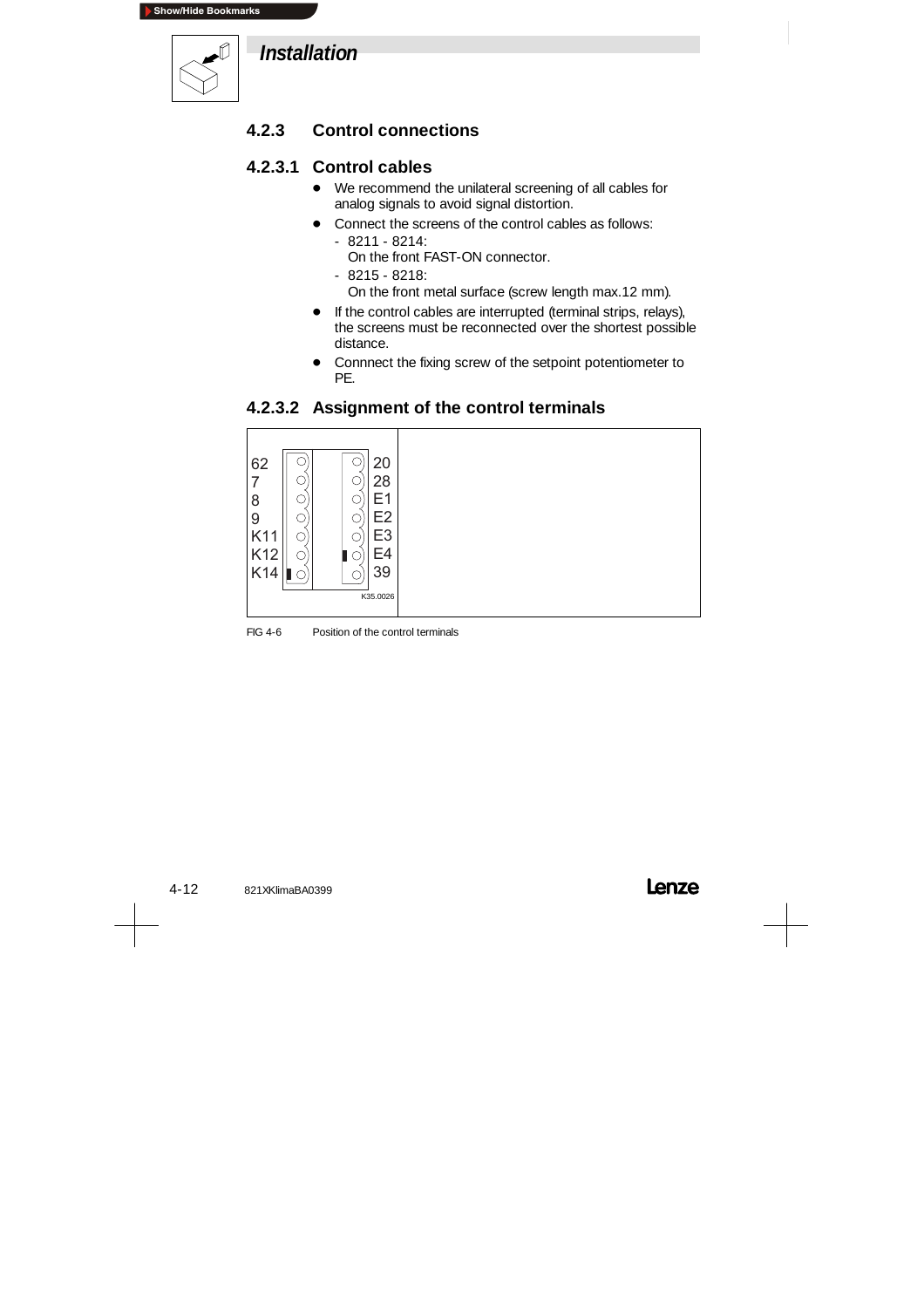

|                   | <b>Terminal</b>                                         | Use                                                                                                             |                                                                                            | Level                                    | Data                                                         |                                                                                                                                                                                                                                                                    |
|-------------------|---------------------------------------------------------|-----------------------------------------------------------------------------------------------------------------|--------------------------------------------------------------------------------------------|------------------------------------------|--------------------------------------------------------------|--------------------------------------------------------------------------------------------------------------------------------------------------------------------------------------------------------------------------------------------------------------------|
|                   |                                                         | (Factory setting is printed in bold)                                                                            |                                                                                            |                                          |                                                              |                                                                                                                                                                                                                                                                    |
| Analog<br>inputs  | $\overline{7}$                                          | GND <sub>1</sub>                                                                                                |                                                                                            |                                          |                                                              |                                                                                                                                                                                                                                                                    |
|                   | $\mathsf{R}$                                            | Setpoint input,<br>reference:<br>Terminal 7<br>(0 to 10V)                                                       | 5<br>6<br><b>.</b> .<br>$\frac{4}{2}$<br>3<br>$\Box$<br>$\Box$<br>$\overline{1}$<br>Jumper | $5 - 6$<br>$5 - 6$<br>$3 - 4$<br>$1 - 2$ | $0$ to $20$ mA<br>4 to 20 mA<br>$0$ to $5$ V<br>$0$ to $10V$ | Resolution: 820X: 9 bit,<br>821X/822X/824X: 10 bit<br>Resolution: 9 bit<br>Resolution: 10 bit<br>Linearity fault: ±0.5 %<br>Temperature fault: 0.3 %<br>$(0+40 °C)$<br>Input resistance<br>Voltage signal: $> 100 \text{ k}\Omega$<br>Current signal: 250 $\Omega$ |
|                   | 9                                                       | Supply for setpoint potentiometer                                                                               |                                                                                            |                                          | 5.2V/6mA                                                     |                                                                                                                                                                                                                                                                    |
| Analog<br>output  | 62                                                      | Analog output, reference: terminal 7<br>06V<br>(Changes possible under C108)                                    |                                                                                            |                                          | 06V/<br>2 <sub>m</sub> A                                     | Resolution: 820X: 8 bit<br>821X/822X/824X: 10 bit<br>Resolution: 8 bit<br>Resolution: 10 bit                                                                                                                                                                       |
| Digital<br>inputs | 20                                                      | Voltage supply for digital inputs<br>820X: 12 V/20 mA<br>821X/822X/824X: 15 V/20 mA<br>12 V/20 mA<br>15 V/20 mA |                                                                                            |                                          |                                                              |                                                                                                                                                                                                                                                                    |
|                   | 28                                                      | Controller enable                                                                                               |                                                                                            |                                          | <b>HIGH</b>                                                  | HIGH: 12 V  30 V                                                                                                                                                                                                                                                   |
|                   | F <sub>4</sub><br>CW rotation/<br>CCW rotation (CW/CCW) |                                                                                                                 | CW: LOW<br>CCW: HIGH                                                                       | LOW: 0 V 3 V                             |                                                              |                                                                                                                                                                                                                                                                    |
|                   | E <sub>3</sub>                                          | DC-injection brake                                                                                              |                                                                                            |                                          | <b>HIGH</b>                                                  |                                                                                                                                                                                                                                                                    |
|                   | F <sub>2</sub>                                          | <b>JOG</b> frequencies                                                                                          |                                                                                            |                                          | Binary code                                                  |                                                                                                                                                                                                                                                                    |
|                   | F <sub>1</sub>                                          | 20Hz, 30Hz, 40Hz                                                                                                |                                                                                            |                                          |                                                              |                                                                                                                                                                                                                                                                    |
|                   | 39                                                      | GND 2 (reference for external voltages)                                                                         |                                                                                            |                                          |                                                              |                                                                                                                                                                                                                                                                    |

|                 | <b>Terminal</b> | Use<br>(Factory setting is printed in bold)    | <b>Relay position</b><br>(switched) | Data                                  |
|-----------------|-----------------|------------------------------------------------|-------------------------------------|---------------------------------------|
| Relay<br>output | K 11            | Relay output normally-closed contact<br>(TRIP) | opened                              | 24 V AC / 3,0 A or<br>60 V DC / 0.5 A |
| K1              | K <sub>22</sub> | Relay mid-position contact                     |                                     |                                       |
|                 | K 24            | Relay output normally-open contact<br>(TRIP)   | closed                              |                                       |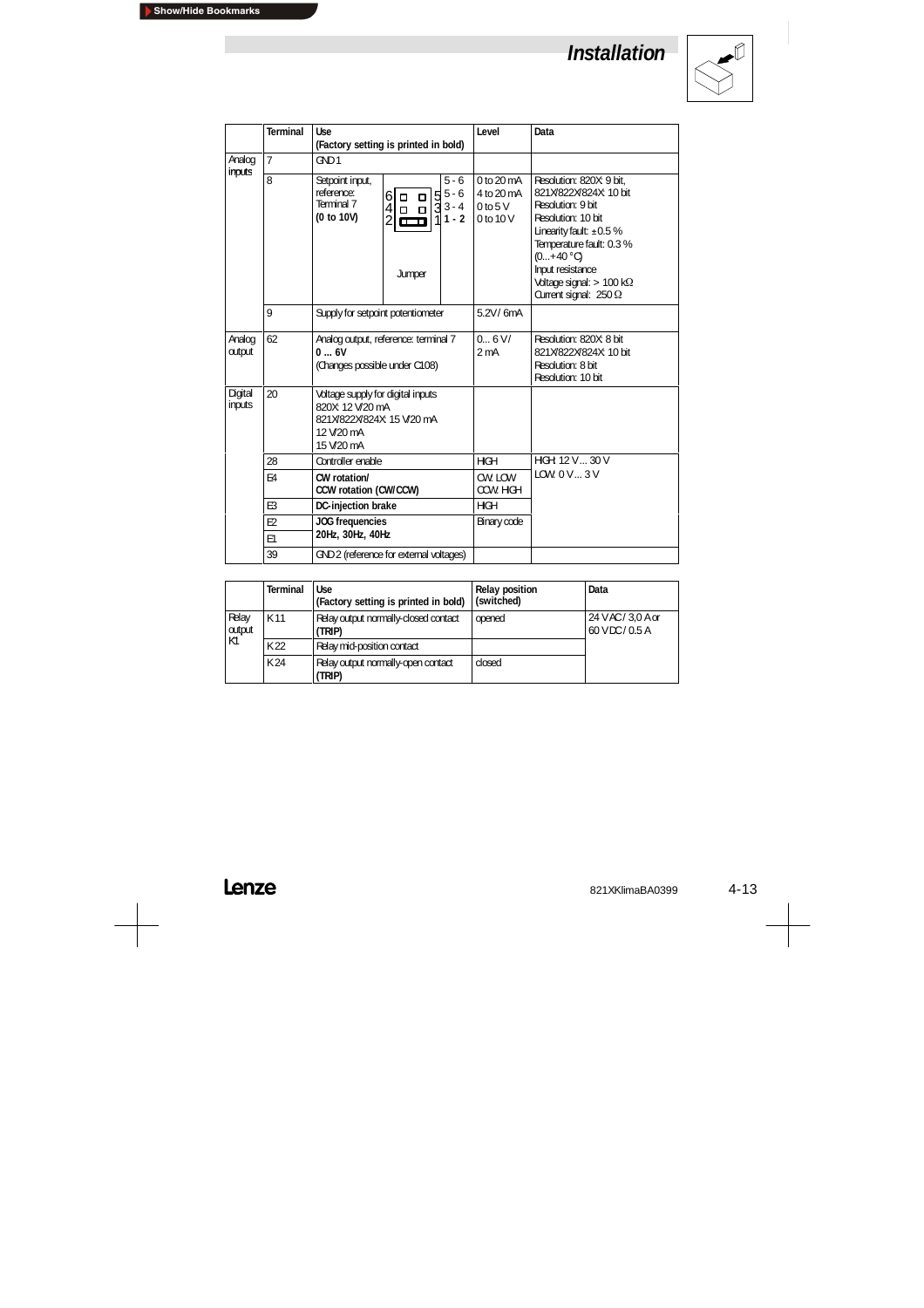<span id="page-33-0"></span>

### **4.2.3.3 Connection diagrams**



FIG 4-7 Control connections: Supply with internal control voltage



- FIG 4-8 Control connections: External voltage supply (+12 V ... +30 V)
- 
- GND1 Reference for internal voltages<br>GND2 Reference for external voltages Reference for external voltages

GND1 and GND2 have a potential isolation inside the unit.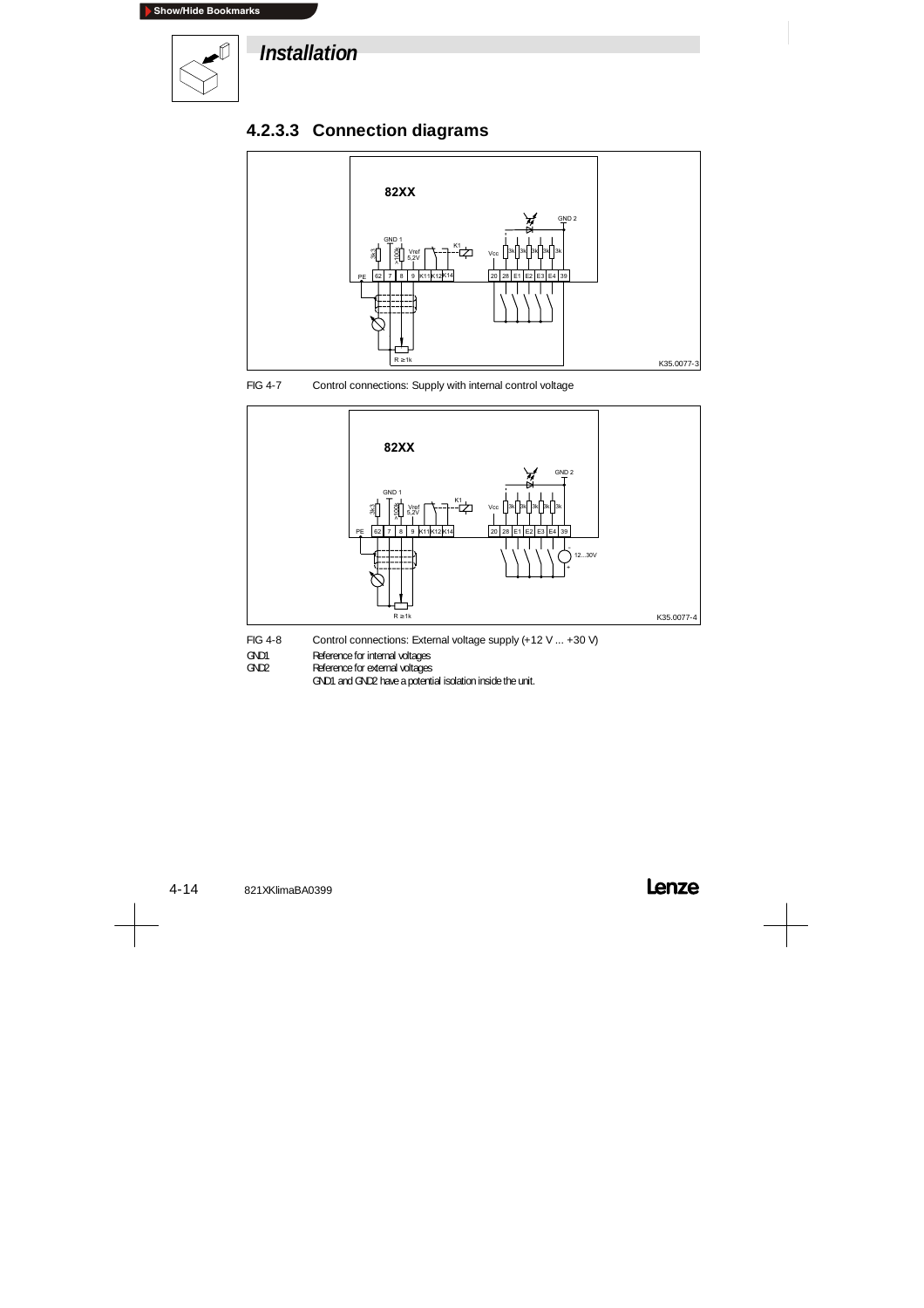

#### <span id="page-34-0"></span>**4.2.3.4 Connection diagrams of analog plug-in modules**



FIG 4-9 Control connections: Supply with internal control voltage



- FIG  $4-10$  Control connections: Supply with external control voltage  $(+12...+30V)$
- GND1 Reference for internal voltages<br>
GND2 Reference for external voltages
	- Reference for external voltages

GND1 and GND2 have a potential isolation inside the unit.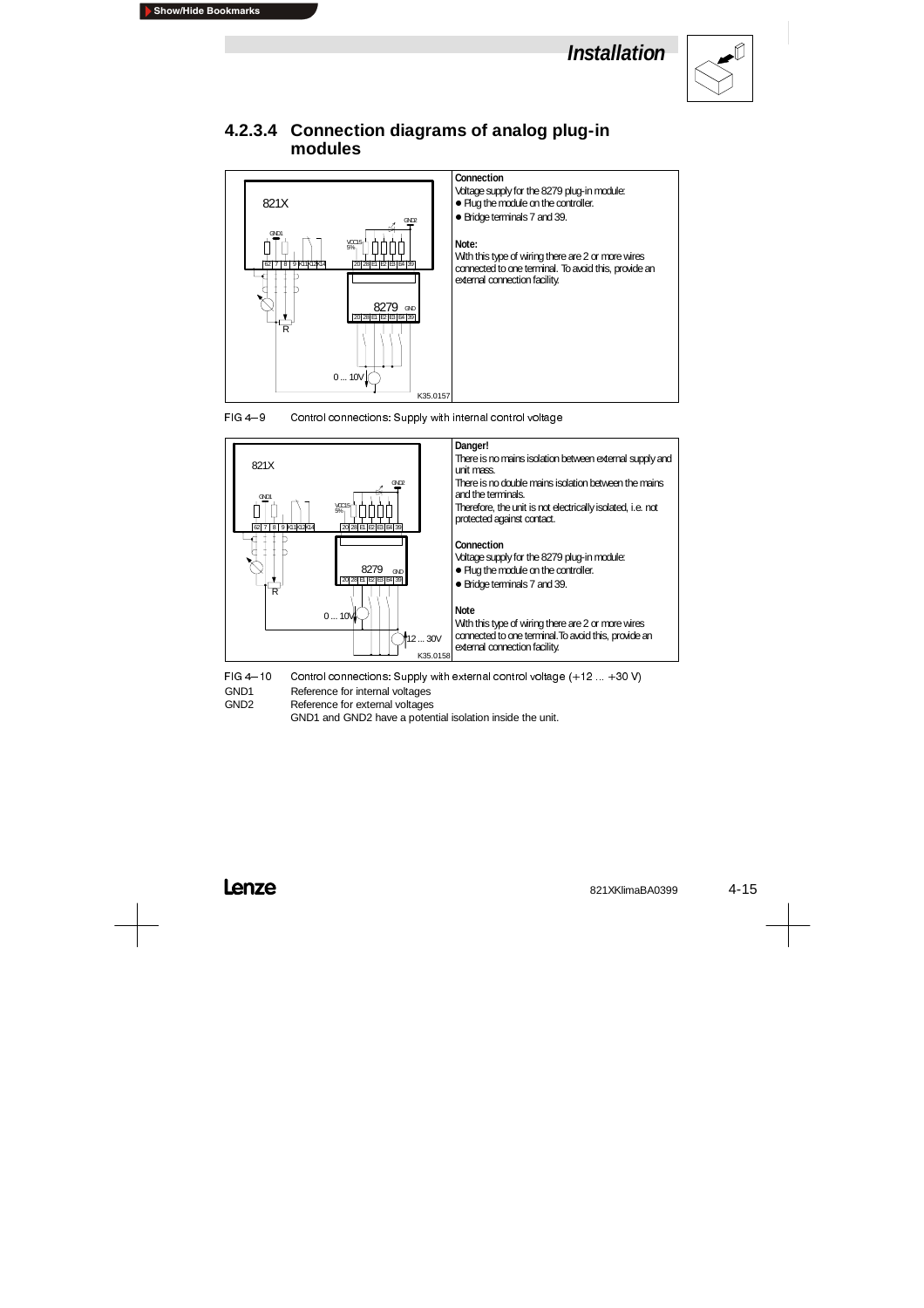<span id="page-35-0"></span>

## **4.3 Installation of a CE-typical drive system**

| General        | • The user is responsible for the compliance of his application with the EC directives.                                                                                                                           |
|----------------|-------------------------------------------------------------------------------------------------------------------------------------------------------------------------------------------------------------------|
| notes          | - If you observe the following measure you can be sure that the drive system will not cause any<br>EMC problems, i.e. comply with the EMC Directive when running the machine.                                     |
|                | - If devices which do not comply with the CE requirement concerning noise immunity EN 50082-2<br>are operated close to the controller, these devices may be interfered electromagnetically by the<br>controllers. |
| Assembly       | • Connect controller, mains choke, and mains filter to the grounded mounting plate with a wire of<br>large a cross-section as possible:                                                                           |
|                | - Mounting plates with conductive surfaces (zinc-coated, stainless steel) allow permanent contact.                                                                                                                |
|                | - Varnished boards should not be used for installation in accordance with EMC                                                                                                                                     |
|                | • If you use several mounting plates:                                                                                                                                                                             |
|                | - Connect as much surface as possible of the mounting plates<br>(e.g. with copper bands).                                                                                                                         |
|                | • Ensure the separation of motor cable and signal or mains cable.                                                                                                                                                 |
|                | • Do not use the same terminal strip for mains input and motor output.                                                                                                                                            |
|                | • Cable quides as close as possible to the reference potential. Unquided cables have the same effect<br>as aerials.                                                                                               |
| <b>Filters</b> | • Use mains filters or RFI filters and mains chokes which are assigned to the controller:                                                                                                                         |
|                | - RFI filters reduce impermissible high-frequency interference to a permissible value.                                                                                                                            |
|                | Mains chokes reduce low-frequency interferences which depend on the motor cable and its<br>$\frac{1}{2}$<br>length.                                                                                               |
|                | - Mains filters combine the functions of mains choke and RFI filter.                                                                                                                                              |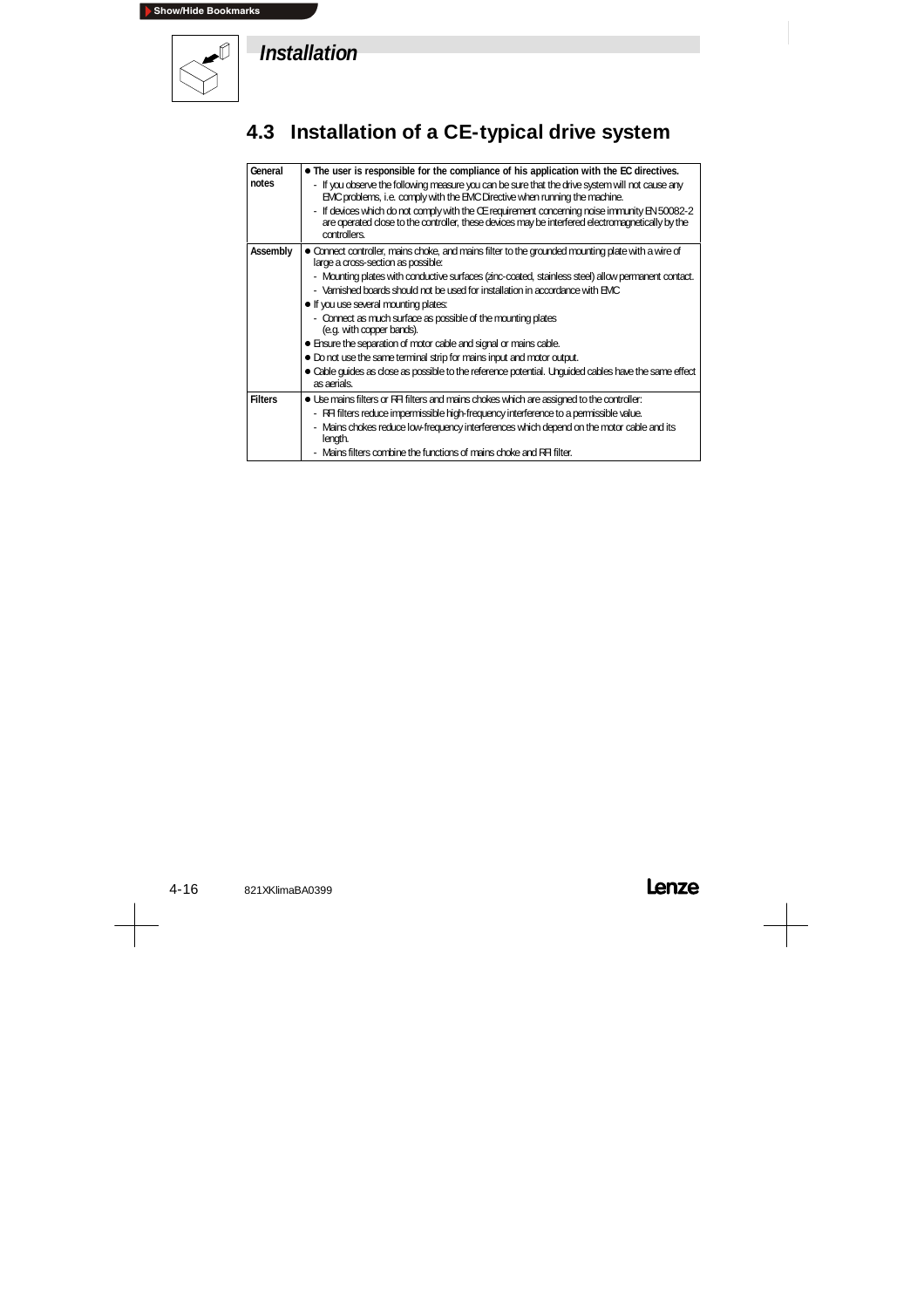## *Installation*



| Screening | • Connect the screen of the motor cable with the controller                                                                                                                           |
|-----------|---------------------------------------------------------------------------------------------------------------------------------------------------------------------------------------|
|           | - to the screen connection of the controller.                                                                                                                                         |
|           | - additionally to the mounting plate with a surface as large as possible.                                                                                                             |
|           | - Recommendation: For the connection, use ground clamps on bare metal mounting surfaces.                                                                                              |
|           | • If contactors, motor-protecting switches or terminals are located in the motor cable:                                                                                               |
|           | - Connect the screens of the connected cables also to the mounting plate, with a surface as large<br>as possible.                                                                     |
|           | • Connect the screen to PE, with a surface as large as possible.                                                                                                                      |
|           | - Metal glands at the motor terminal box ensure a connection of the screen and the motor<br>housing.                                                                                  |
|           | • If the mains cable between mains filter and controller is longer than 300 mm:                                                                                                       |
|           | - Screen mains cables.                                                                                                                                                                |
|           | - Connect the screen of the mains cable directly to the inverter and to the mains filter and connect<br>it to the mounting plate with as large a surface as possible.                 |
|           | • Use of a brake chopper:                                                                                                                                                             |
|           | - Connect the screen of the brake resistor cable directly to the mounting plate, at the brake<br>chopper and the brake resistor with as large a surface as possible.                  |
|           | - Connect the screen of the cable between controller and brake chopper directly to the mounting<br>plate, at the inverter and the brake chopper with a surface as large as possible.  |
|           | • Screen the control cables:                                                                                                                                                          |
|           | - Connect both screen ends of the digital control cables.                                                                                                                             |
|           | - Connect one screen end of the analog control cables.                                                                                                                                |
|           | - Always connect the screens to the screen connection at the controller over the shortest possible<br>distance                                                                        |
|           | • Application of the controllers 821X/822X/824X in residential areas:                                                                                                                 |
|           | - Use an additional screen damping $\geq 10$ dB to limit the radio interference. This is usually<br>achieved by installation in enclosed and grounded control cabinets made of metal. |
| Grounding | • Ground all metallically conductive components (controller, mains filter, motor filter, mains choke)<br>using suitable cables connected to a central point (PE bar).                 |
|           | • Maintain the minimum cross-sections prescribed in the safety regulations:                                                                                                           |
|           | - For EMC, not the cable cross-section is important, but the surface and the contact with a<br>cross-section as large as possible, i.e. large surface.                                |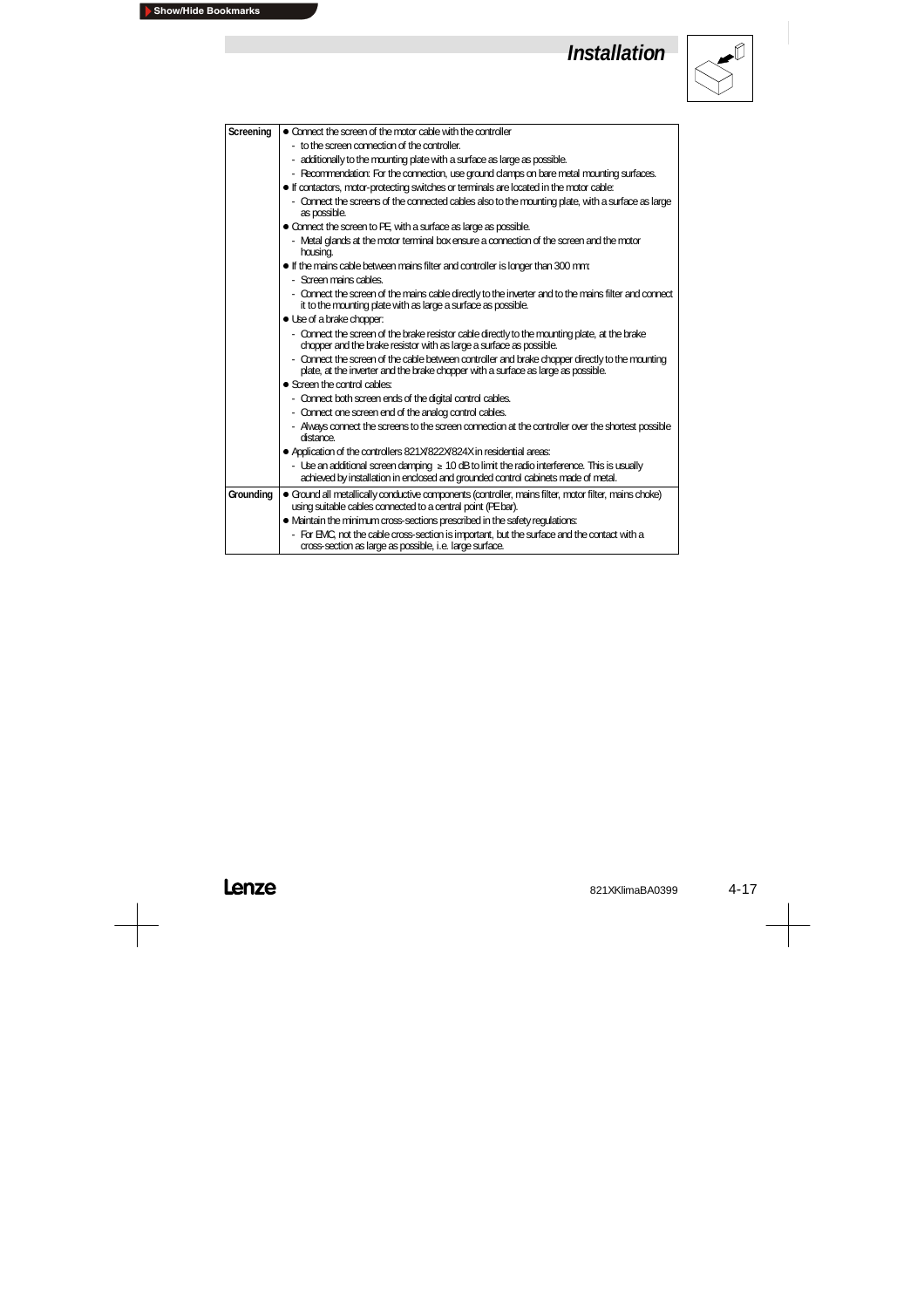

*Installation*



- FIG 4-11 Example for an installation in accordance with the EMC regulations:
- F1 Fuse<br>K10 Main
- K10 Mains contactor<br>
Z1 Mains filter "A" d
- Z1 Mains filter"A" or "B", see Accessories
- Z2 Motor filter/sine filter, see Accessories
- Z3 Brake module/brake chopper, see Accessories
- -X1 Terminal strip in control cabinet<br>RB Brake resistor
- RB Brake resistor<br>PFS HF screen beca
- HF screenbecause auf PE connection with a surface as large as possible (see "Screening" in this chapter)
- n Number of phases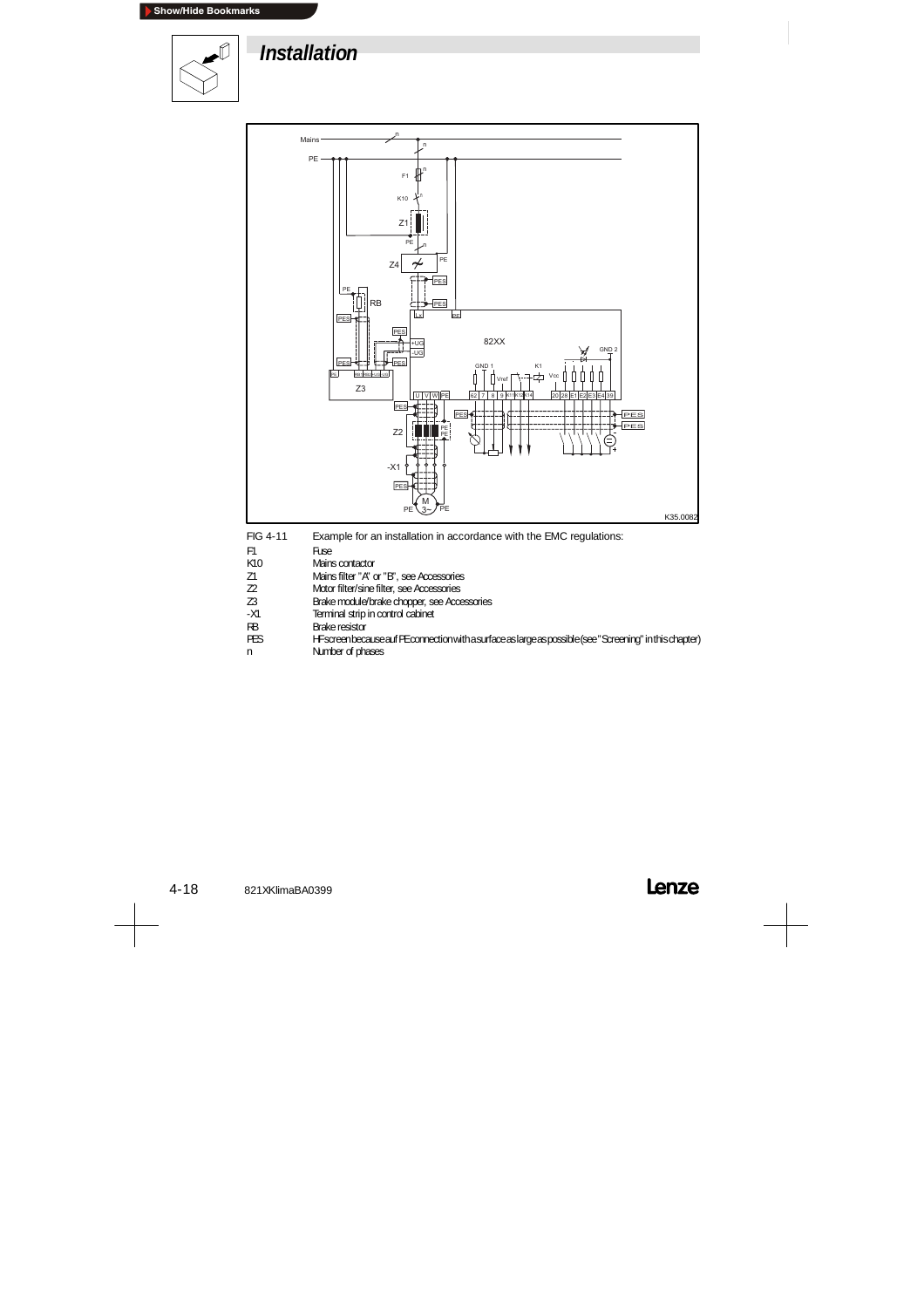

## **5 Commissioning**

The controllers are factory-set to drive a corresponding four-pole standard asynchronous motor. Further settings are not necessary.

- $-230/400$  V, 50 Hz
- 265/460 V, 60 Hz
- $280/480$  V, 60 Hz

Only a few settings via the 8201 BB operating module or a fieldbus module are necessary to adapt your drive to your application. The steps required are summarized in chapter 5.3 und in Kap. 5.4.

## **5.1 Before you switch on**

Prior to initial switch-on of the controller, check the wiring for completeness, short-circuit, and earth fault:

- Power connection:
	- Via L1, L2 and L3
	- Alternatively via terminals +UG, -UG (DC-group drive)
- Control terminals:
	- Reference potential for the control terminals is terminal 39.
	- Controller enable: terminal 28
	- Selection of direction of rotation: terminal E3 or E4
	- External setpoint selection: terminals 8, 9
	- Check jumper position! Factory setting: 0 10 V (see the table in chapter 4.2.3.2).
	- During operation with an internal voltage supply via terminal 20, bride the terminals 7 and 39.
- In case of condensation connect the controller to mains voltage only after the visible humidity has evaporated.

Maintain the switch-on sequence!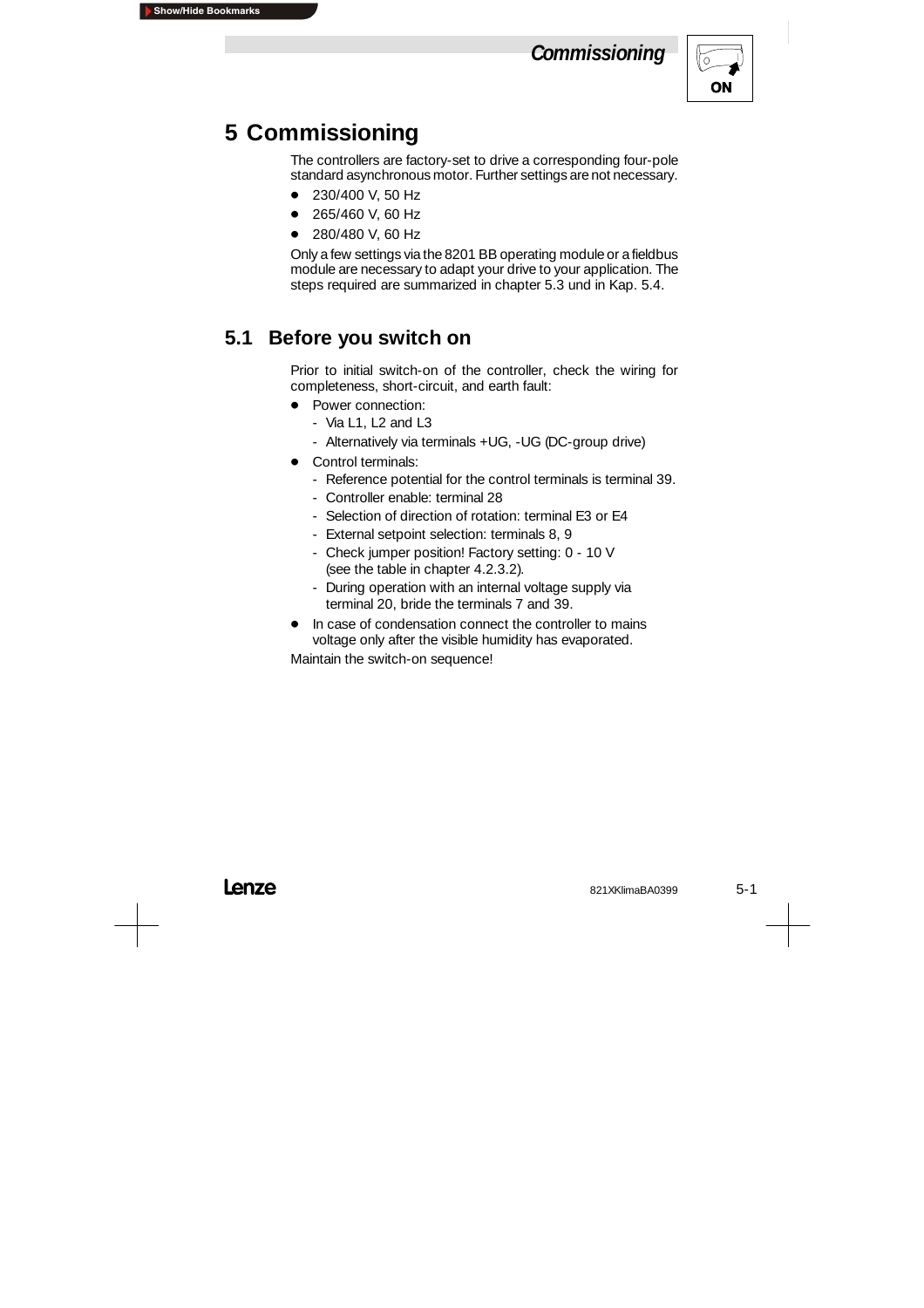

## **5.2 Short set-up (Factory setting)**

### **5.2.1 Switch-on sequence**

| Step                                                        |                                                                                                                                        |
|-------------------------------------------------------------|----------------------------------------------------------------------------------------------------------------------------------------|
| 1. Switch on mains voltage                                  |                                                                                                                                        |
| 2. Select the direction of rotation.                        | • CW rotation:<br>- Apply a LOW signal to terminal E4 $(0+3V)$ .<br>• CCW rotation:<br>- Apply a HIGH signal to terminal E4 (+12+30V). |
| 3. Select the setpoint.                                     | Apply a voltage 0+10 V to terminal 8.                                                                                                  |
| 4. Enable the controller.                                   | Apply a HIGH signal (+12+30V) to terminal 28.                                                                                          |
| 5. The drive is now operating according to factory setting. |                                                                                                                                        |

### **5.2.2 Factory setting of the most important drive parameters**

| Setting                 |                          | Code             | <b>Factory setting</b>  |                                                                                                    | Adaption to the<br>application                   |
|-------------------------|--------------------------|------------------|-------------------------|----------------------------------------------------------------------------------------------------|--------------------------------------------------|
| Operating mode          |                          | C <sub>001</sub> | $-()$ -                 | Setpoint selection via terminal 8<br>Control via terminals<br>Parameter setting via 8201BB         | See code table,<br>chapter 7.2                   |
| Terminal configuration  |                          | C <sub>007</sub> | $-()$ -                 | F <sub>4</sub><br>F <sub>3</sub><br>F <sub>2</sub><br>F <sub>1</sub><br>CW/CCW DC brake<br>JOG1/2/ | See code table.<br>chapter                       |
| Machine data            |                          |                  |                         |                                                                                                    | Chapter 5.3 ff.                                  |
| Speed range             | Min. field frequency     | C010             | $0.00$ Hz               |                                                                                                    | Chapter 5.3.1                                    |
|                         | Max. Field frequency     | C <sub>011</sub> | 50.00<br>H <sub>7</sub> |                                                                                                    |                                                  |
| Acceleration<br>and     | <b>Acceleration time</b> | C <sub>012</sub> | 5.00 s                  |                                                                                                    | Chapter 5.3.2                                    |
| deceleration<br>times   | Deceleration time        | CO13             | 5.00 s                  |                                                                                                    |                                                  |
| Current limit           | Motor mode               | CO <sub>22</sub> | 150 %                   |                                                                                                    | Chapter 5.3.3                                    |
| values                  | Generator mode           | C023             | 80 %                    |                                                                                                    |                                                  |
| Drive performance       |                          |                  |                         |                                                                                                    | Chapter 5.4 ff.                                  |
| Current.<br>torque,     | Operating mode           | C <sub>014</sub> | $-4-$                   | Motor-current control                                                                              | Motor-current<br>control. see                    |
| power<br>characteristic | Wf rated frequency       | C015             | 50.00<br>H <sub>z</sub> |                                                                                                    | chapter 5.4.2.2<br>V/f characteristic<br>control |
|                         | V <sub>min</sub> setting | C <sub>016</sub> | 0.00%                   |                                                                                                    | • with constant<br>V <sub>min</sub> boost, see   |
|                         | Slip compensation        | C <sub>021</sub> | 0.0%                    |                                                                                                    | chapter<br>5.4.2.1                               |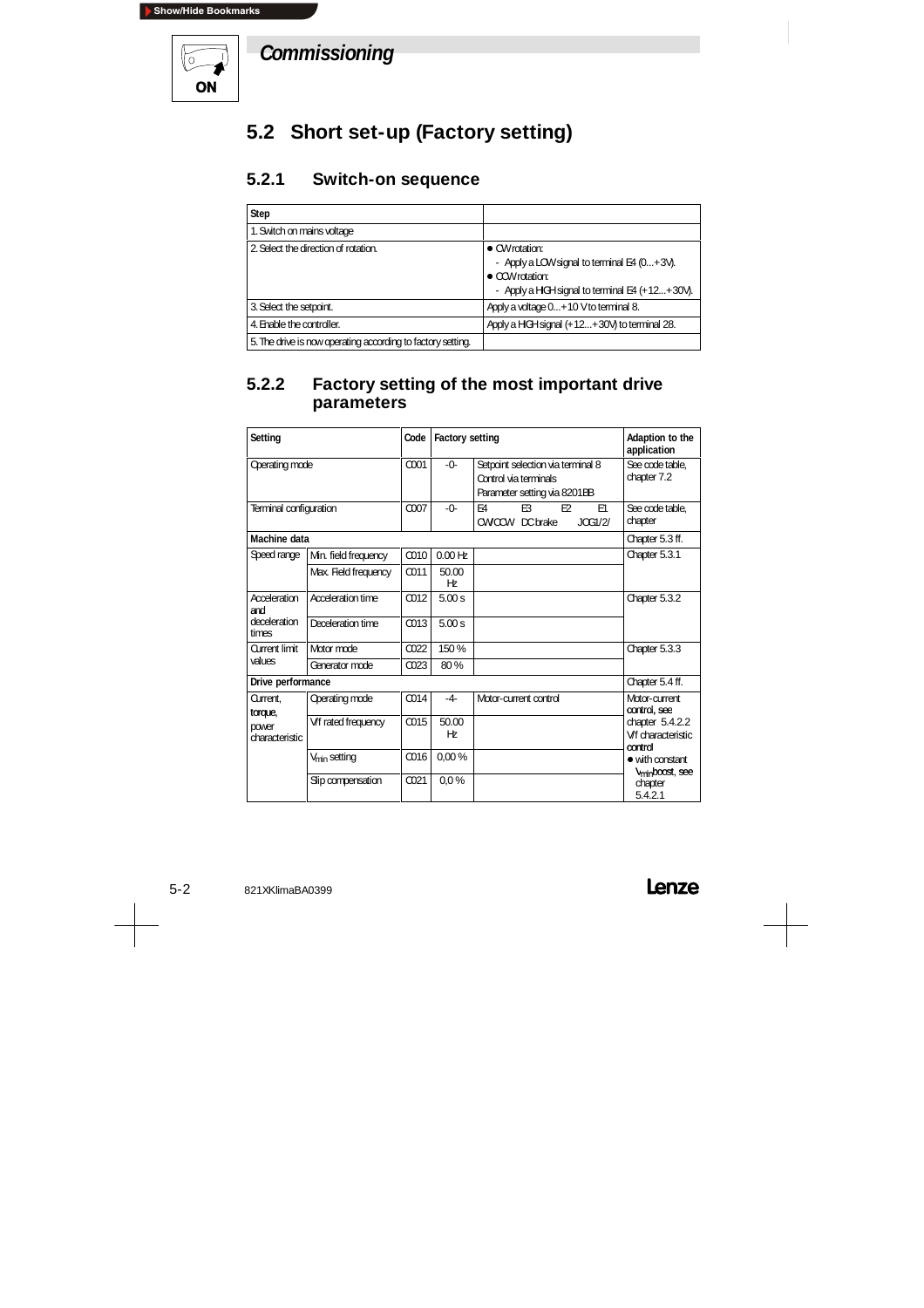

## **5.3 Adapt machine data**

### **5.3.1** Determine speed range (f<sub>dmin,</sub> f<sub>dmax)</sub>

| Code | Name                              |       | Possible settings | <b>IMPORTANT</b>       |        |                                            |  |
|------|-----------------------------------|-------|-------------------|------------------------|--------|--------------------------------------------|--|
|      |                                   | Lenze | Selection         |                        |        | Info                                       |  |
|      | C010   Minimum field<br>frequency | 0.00  | 0.00              | ${0.02Hz}$             | 480.00 |                                            |  |
|      | C011   Maximum field<br>frequency | 50.00 | 7.5<br>30.0       | ${0.1Hz}$<br>${0.1Hz}$ |        | 480.0 (Software 2x)<br>480.0 (Software 1x) |  |

**Function** The speed range required for the application can be selected here by determing the field frequencies f<sub>dmin</sub> and f<sub>dmax</sub>:

- f<sub>dmin</sub>corresponds to the speed at 0 % speed setpoint selection.
- fdmaxcorresponds to the speed at 100 % speed setpoint selection.

**Adjustment** Relation between field frequency and synchronous motor speed:

$$
n_{rsyn} = \frac{f_{dmax} \cdot 60}{p}
$$

 $p = 2$ ,  $f_{\text{draw}} = 50 \text{ Hz}$ 

n<sub>rsyn</sub> synchronous motor speed [min -1] f<sub>dmax</sub> Max. field frequency [Hz] p Number of pole pairs

Example: 4 pole asynchronous motor:

$$
n_{rsyn} = \frac{50 \cdot 60}{2} = 1500 \text{ min}^{-1}
$$

- **Important**  $\bullet$  With the setting of  $f_{dmin}$  >  $f_{dmax}$  the field frequency is limited to  $f_{dmax}$ .
	- $\bullet$  When selecting the setpoint by means of JOG values,  $f_{\text{dmax}}$  acts as limitation.
	- $\bullet$   $f_{\text{dmax}}$  is and internal standardization variable: - Use the LECOM interface only for important modifications, when the controller is inhibited.
	- Observe the maximum speed of the motor!
	- $\bullet$   $f_{dmin}$  is only effective under the following conditions: - With analog setpoint selection.
	- With the motor potentiometer function "DOWN".

**Special features**

- $\bullet$  With field frequencies  $f_d > 300$ Hz:
- Avoid chopper frequencies < 8 kHz.
- . With C500 and C501, you can relate the display value of f<sub>dmin</sub> and f<sub>dmax</sub> to a process value.

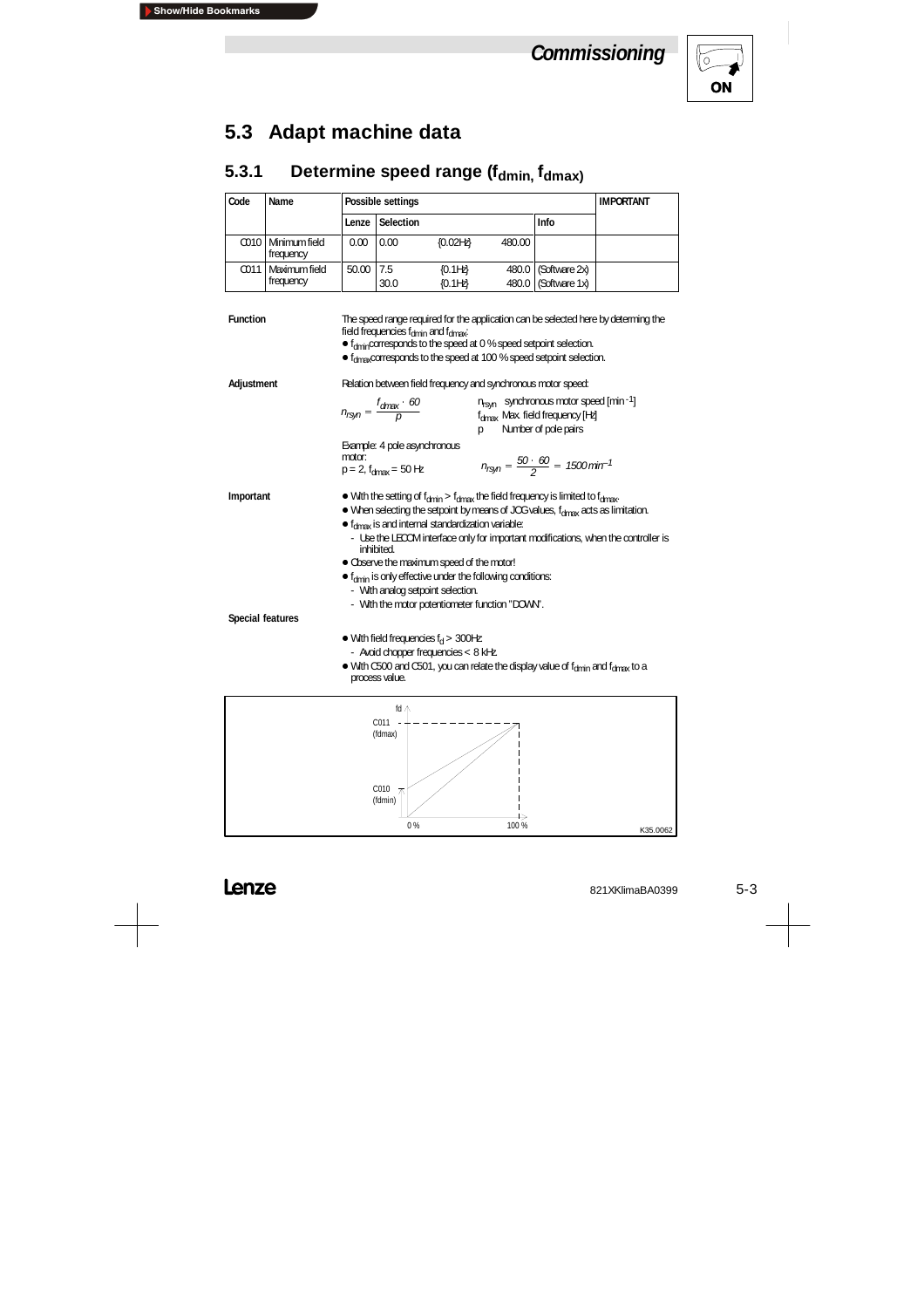

### **5.3.2 Adjustment of acceleration and deceleration times (Tir , T if)**

| Code | Name                     | Possible settings |           |           |                  |             |
|------|--------------------------|-------------------|-----------|-----------|------------------|-------------|
|      |                          | Lenze             | Selection |           |                  | <b>Info</b> |
|      | C012 Acceleration time   | 5.00              | 0.00      | ${0.02s}$ | 1300.00 $T_{ir}$ |             |
|      | C013   Deceleration time | 5.00              | 0.00      | ${0.02s}$ | 1300.00          | Tif         |

**Function** The accleration and deceleration times determine the time required by the drive to follow a setpoint change.

- Adjustment The acceleration and deceleration times refer to a change of the field frequency from 0 Hz to the max. field frequency set under C011.
	- $\bullet$  Calculate the times T<sub>ir</sub> and T<sub>if</sub>, which must be set under C012 and C013.
		- $t_{ir}$  and  $t_{if}$  are the times required for the change between  $f_{d1}$  and  $f_{d2}$ :

$$
T_{ir} = t_{ir} \cdot \frac{f_{dmax}}{f_{d2} - f_{d1}}
$$
  $T_{if} = t_{if} \cdot \frac{f_{dmax}}{f_{d2} - f_{d1}}$ 

**Important** Under unfavourable operating conditions, too short acceleration and deceleration times can lead to the deactivation of the controller under overload with the indication of TRIP OC5. In these events, the acceleration and deceleration times should be set short enough so that the drive can follow the speed profile without reaching I<sub>max</sub> of the controller.

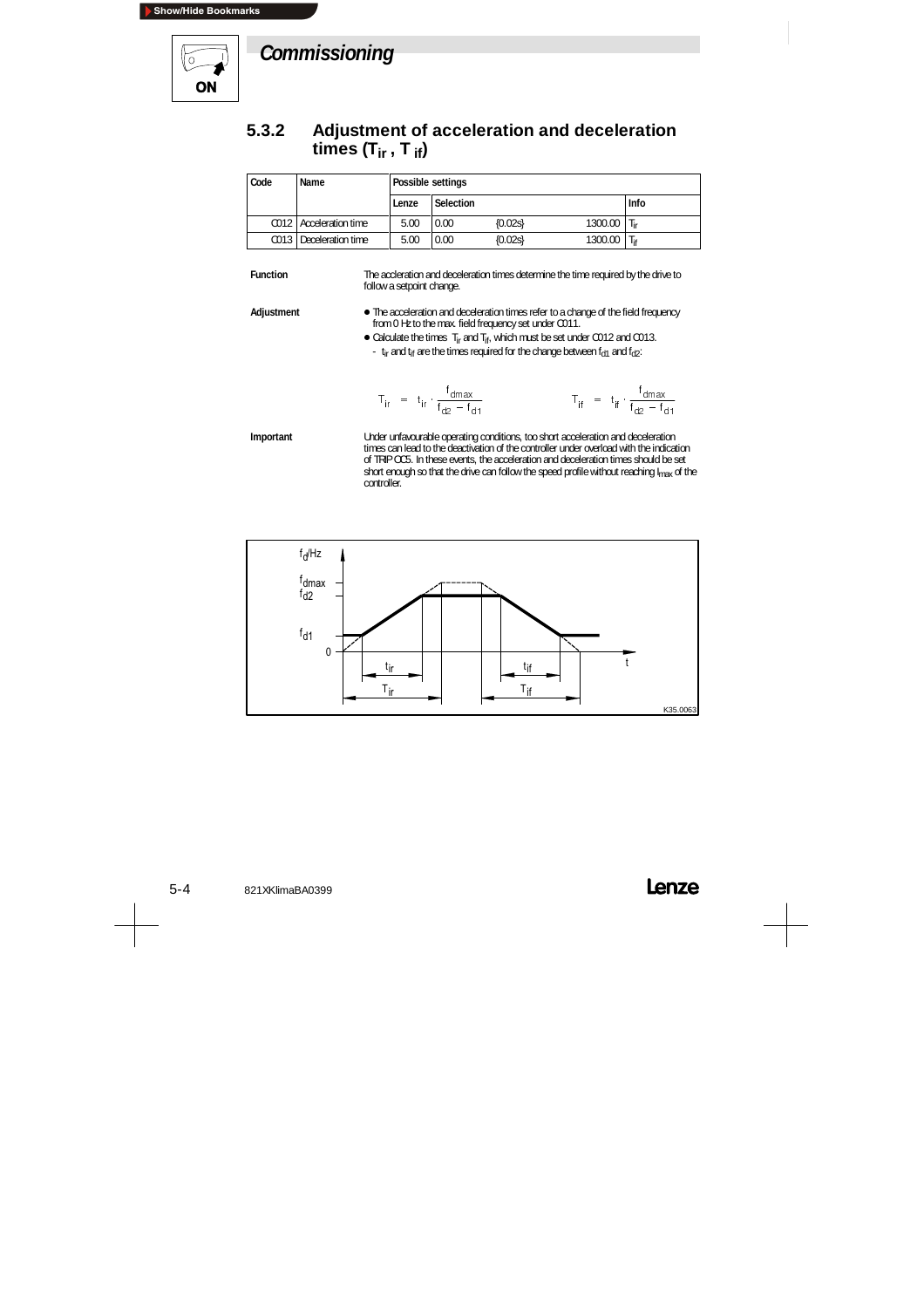

### **5.3.3 Setting of the current limit (Imax)**

| Code             | Name                                     |       | Possible settings | <b>IMPORTANT</b> |     |             |  |
|------------------|------------------------------------------|-------|-------------------|------------------|-----|-------------|--|
|                  |                                          | Lenze | Selection         |                  |     | <b>Info</b> |  |
| CO <sub>22</sub> | I <sub>max</sub> limit<br>motor mode     | 150   | 30                | ${1%}$           | 150 |             |  |
| CO <sub>23</sub> | $I_{\text{max}}$ limit<br>generator mode | 80    | 30                | ${1%}$           | 150 |             |  |

| The controllers are equipped with a current-limit control which determines the<br>dynamic response under load. The measured load is compared with the limit values<br>set under C022 for motor load and under C023 for generator load. If the current-limit<br>values are exceeded, the controller will change its dynamic response.                                                                                                                                                    |
|-----------------------------------------------------------------------------------------------------------------------------------------------------------------------------------------------------------------------------------------------------------------------------------------------------------------------------------------------------------------------------------------------------------------------------------------------------------------------------------------|
| The acceleration and decleration time should be set short enough so that the drive can<br>follow the speed profile without reaching I <sub>max</sub> of the controller.                                                                                                                                                                                                                                                                                                                 |
| • During acceleration:<br>- Expansion of the acceleration ramp.<br>• During deceleration:<br>- Expansion of the deceleration ramp.<br>• When the load increases at constant speed:<br>- When the motor-current limit value is reached:<br>Reduction of the field frequency to 0.<br>- When the generator-current limit value is reached:<br>Increase the field frequency to the maximum frequency (C011).<br>- Stop the field-frequency change if the load falls below the limit value. |
|                                                                                                                                                                                                                                                                                                                                                                                                                                                                                         |
|                                                                                                                                                                                                                                                                                                                                                                                                                                                                                         |

- In the generator mode the current can only be controlled correctly when you connect a brake unit or in group drive with energy exchange.
- For operation with chopper frequencies > 8 kHz, the current limit values should be set to the currents "I<sub>max</sub> for 60 s" indicated in the rated data (see chapter 3.2). (Derating with higher chopper frequencies)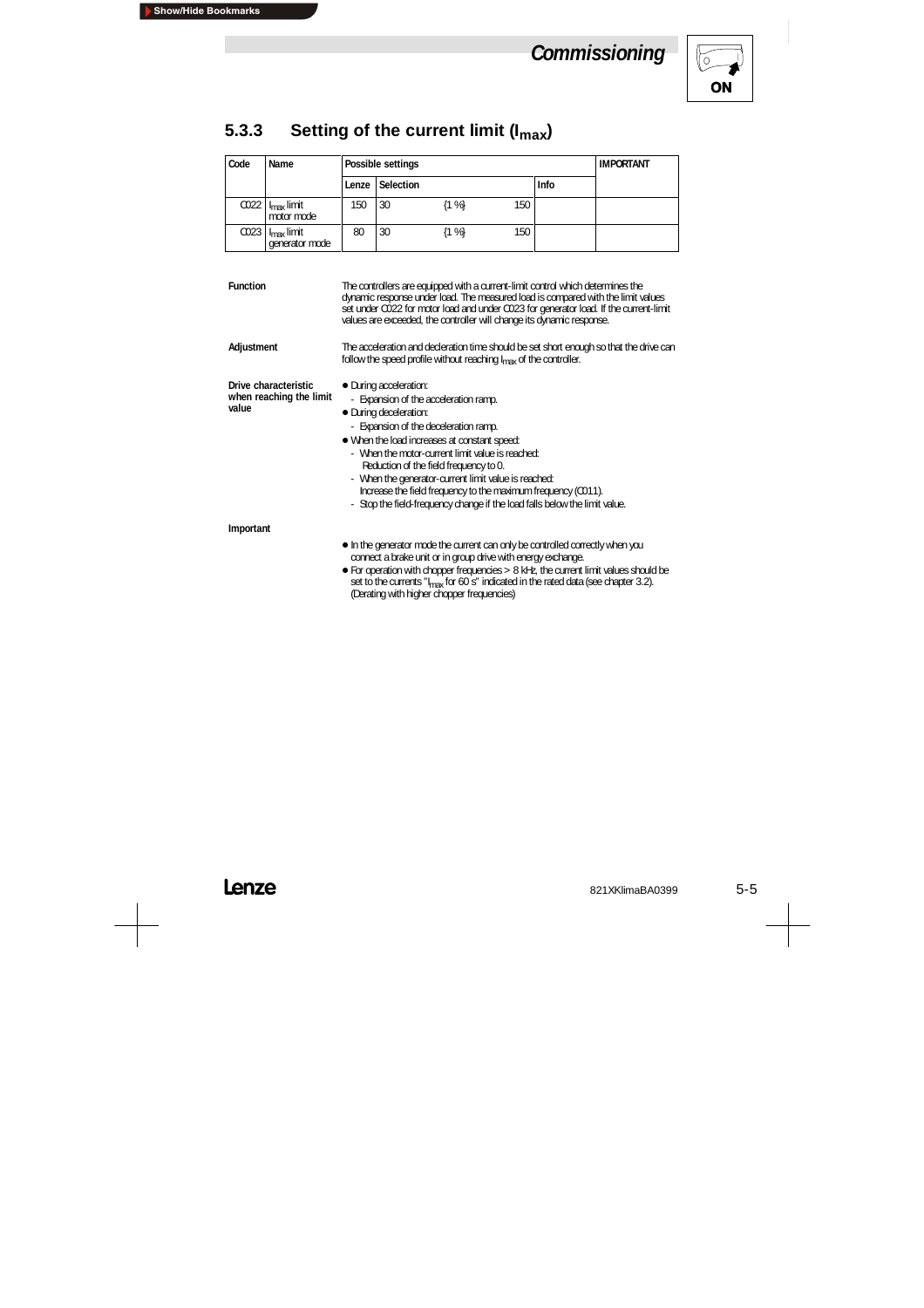

## **5.4 Optimisation of the operating characteristic of the drive**

By means of the following settings you can influence the current, torque and power characteristic or the connected motor.

You can choose between the control modes "motor-current control" and "V/f-characteristic control". In chapter 5.4.1 you will find some more information to help you with the selection.

### **5.4.1 Select the control mode**

| Code | Name                 | Possible settings |                                                                                                                                                                                                 |                                                   |  |  |
|------|----------------------|-------------------|-------------------------------------------------------------------------------------------------------------------------------------------------------------------------------------------------|---------------------------------------------------|--|--|
|      |                      | Lenze             | Selection                                                                                                                                                                                       | Info                                              |  |  |
|      | C014. Operating mode | -4-               | -2- Lin. characteristic $V \sim f_d$ with constant<br>$V_{\text{min}}$ boost.<br>Square characteristic $V \sim f_d^2$ with<br>$-3-$<br>constant V <sub>min</sub> boost<br>Motor-current control | Control modes of<br>the voltage<br>characteristic |  |  |

**Function •** Under C014 you can set the control mode and the voltage characteristic.

. The V/f-characteristic control with auto boost enables a low-loss operation of single drives with standard three-phase AC motors with load-dependent V<sub>min</sub> boost.

- The motor-current control enables a "Sensorless Speed Control".Compared with the V/f characteristic control, the drive can operate with a considerable higher torque and consumes less current during idle running.



 $CO14 = -3$ -Square-law characteristic (e. g. for pumps, fans)

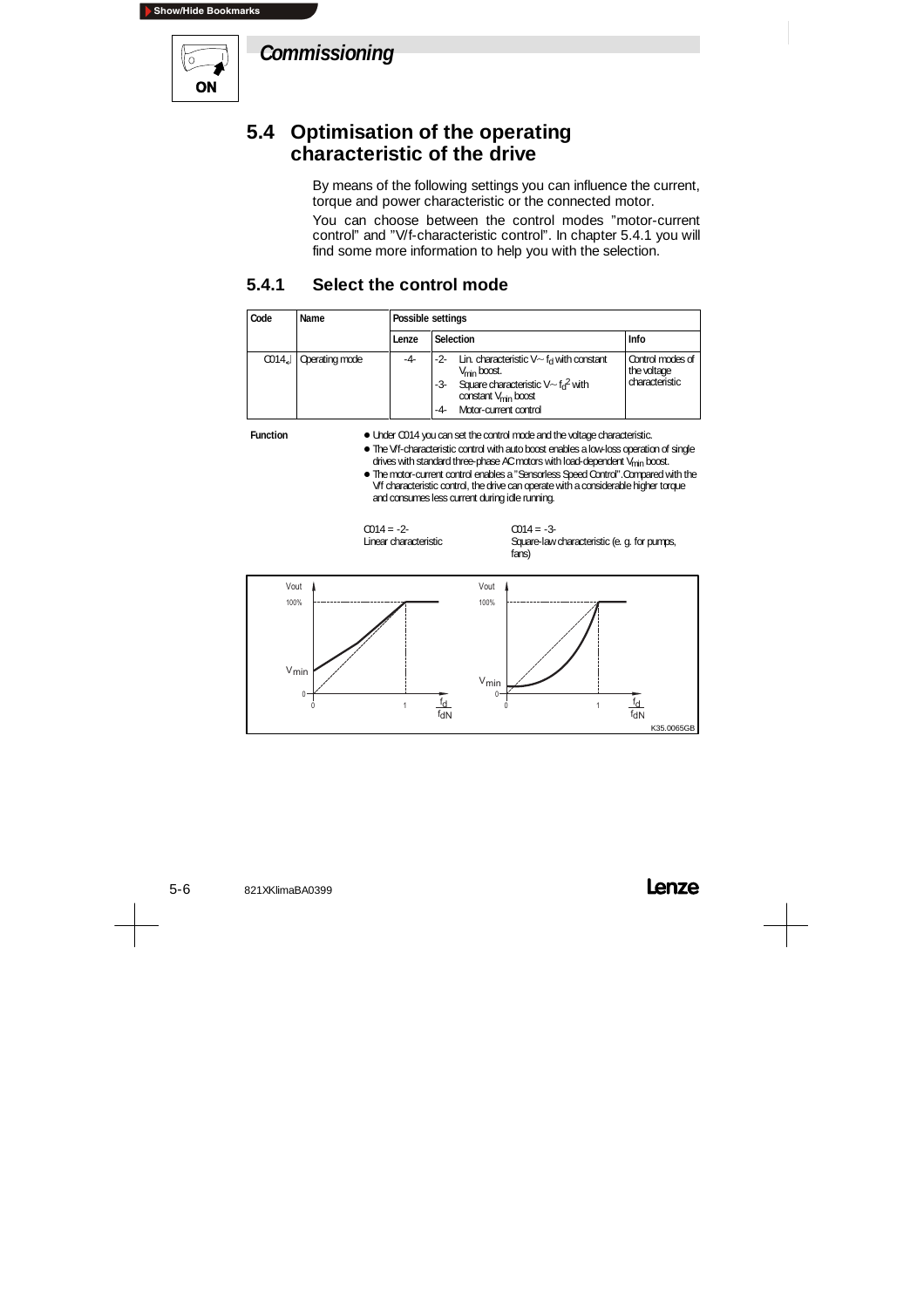

| Help for decision                                                    | Motor cable*                                    |                                                 |                                           |               |  |
|----------------------------------------------------------------------|-------------------------------------------------|-------------------------------------------------|-------------------------------------------|---------------|--|
|                                                                      | screened $\leq$ 50 m<br>unscreened $\leq 100$ m |                                                 | screened $> 50$ m<br>unscreened $> 100$ m |               |  |
|                                                                      |                                                 |                                                 | C014                                      |               |  |
| Single drives                                                        | recommended                                     |                                                 | alternatively recommended                 | alternatively |  |
| With constant load                                                   | $-4-$                                           | $-2-$                                           | $-2-$                                     |               |  |
| With changing loads                                                  | $-4-$                                           | $-2-$                                           | $-2-$                                     |               |  |
| With heavy start conditions                                          | $-4-$                                           | $-2-$                                           | $-2-$                                     |               |  |
| High-dynamic positioning and feed drives                             | $-2-$                                           |                                                 | $-2-$                                     |               |  |
| Lifts and hoists                                                     | $-4-$                                           | $-2$ -/-4-                                      | $-2-$                                     |               |  |
| Pumps and fan drives                                                 | $-3-$                                           | $-2-$                                           | $-3-$                                     | $-2-$         |  |
| Three-phase reluctance motors                                        | $-2-$                                           |                                                 | $-2-$                                     |               |  |
| Three-phase sliding rotor motors                                     | $-2-$                                           |                                                 | $-2-$                                     |               |  |
| Three phase motors with assigned<br>frequency-voltage characteristic | $-2-$                                           |                                                 | $-2-$                                     |               |  |
| Group drives (depending on the resulting<br>motor-cable length)      |                                                 | $l_{res} = \sqrt{i} \cdot (l_1 + l_2 +  + l_i)$ |                                           |               |  |
| Similar motors and loads                                             | $-4-$                                           | $-2-$                                           | $-2-$                                     |               |  |
| Different motors and/or changing loads                               | $-2-$                                           |                                                 | $-2-$                                     |               |  |

\* 8211: screened  $\leq 15$  m, unscreened  $\leq 30$  m<br>8212: screened  $\leq 25$  m, unscreened  $\leq 50$  m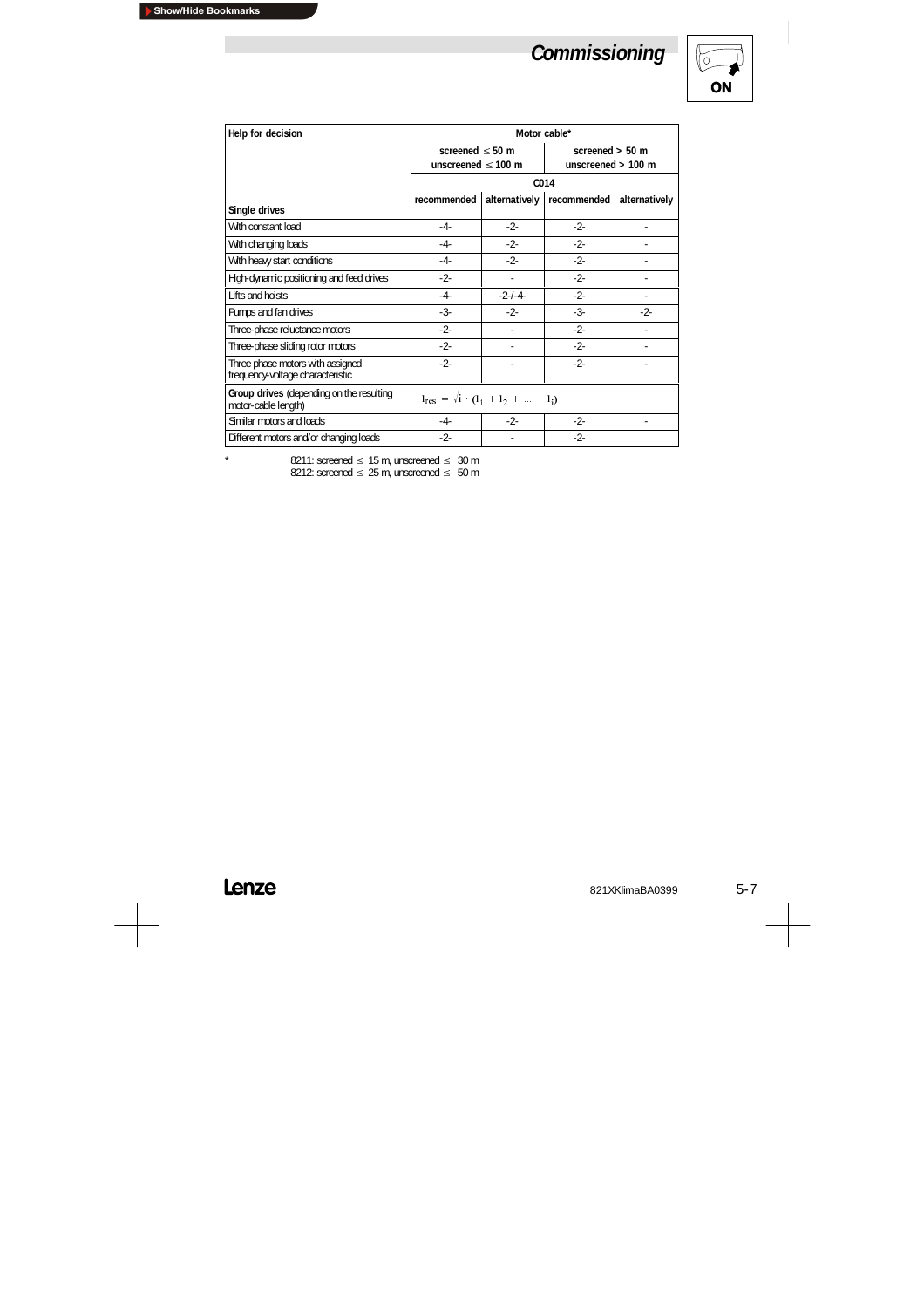

### **5.4.2 Optimisation of control modes**

### **5.4.2.1 Optimisation of V/f characteristic control with constant Vmin boost**

#### **Codes required**

| Code | Name                         |            | Possible settings | <b>IMPORTANT</b> |      |                       |  |
|------|------------------------------|------------|-------------------|------------------|------|-----------------------|--|
|      |                              | Lenze      | Selection         |                  |      | Info                  |  |
|      | C015   Wf rated<br>frequency | 50.00 7.50 |                   | ${0.02Hz}$       |      | 960.00 (Software 2x)  |  |
| CO16 | V <sub>min</sub> setting     | 0.00       | 0.00              | ${0.02%}$        |      | $40.00$ (Software 2x) |  |
| C021 | Slip<br>compensation         | 0.0        | $-50.0$           | ${0.1%}$         | 50.0 |                       |  |

#### **Setting sequence**

1.If necessary, select V/f characteristic (C014).

2.Select V/f-rated frequency (C015).

- The V/f-rated frequency determines the slope of the V/f characteristic and has considerable influence on the current, torque and power performance of the motor.
- An internal mains voltage compensation compensates deviations in the mains during operation. They therefore do not have to be considered for the setting of  $C<sub>015</sub>$

#### **Adjustment**

Calculate the frequency to be set under C015

$$
CO15[Hz] = \frac{400V}{V_{reated\,motor}[N]} \cdot \text{Rated motor frequency[Hz]}
$$

 $C<sub>014</sub> = -2$ Linear characteristic  $CO14 = -3$ Square-law characteristic (e. g. for pumps, fans)

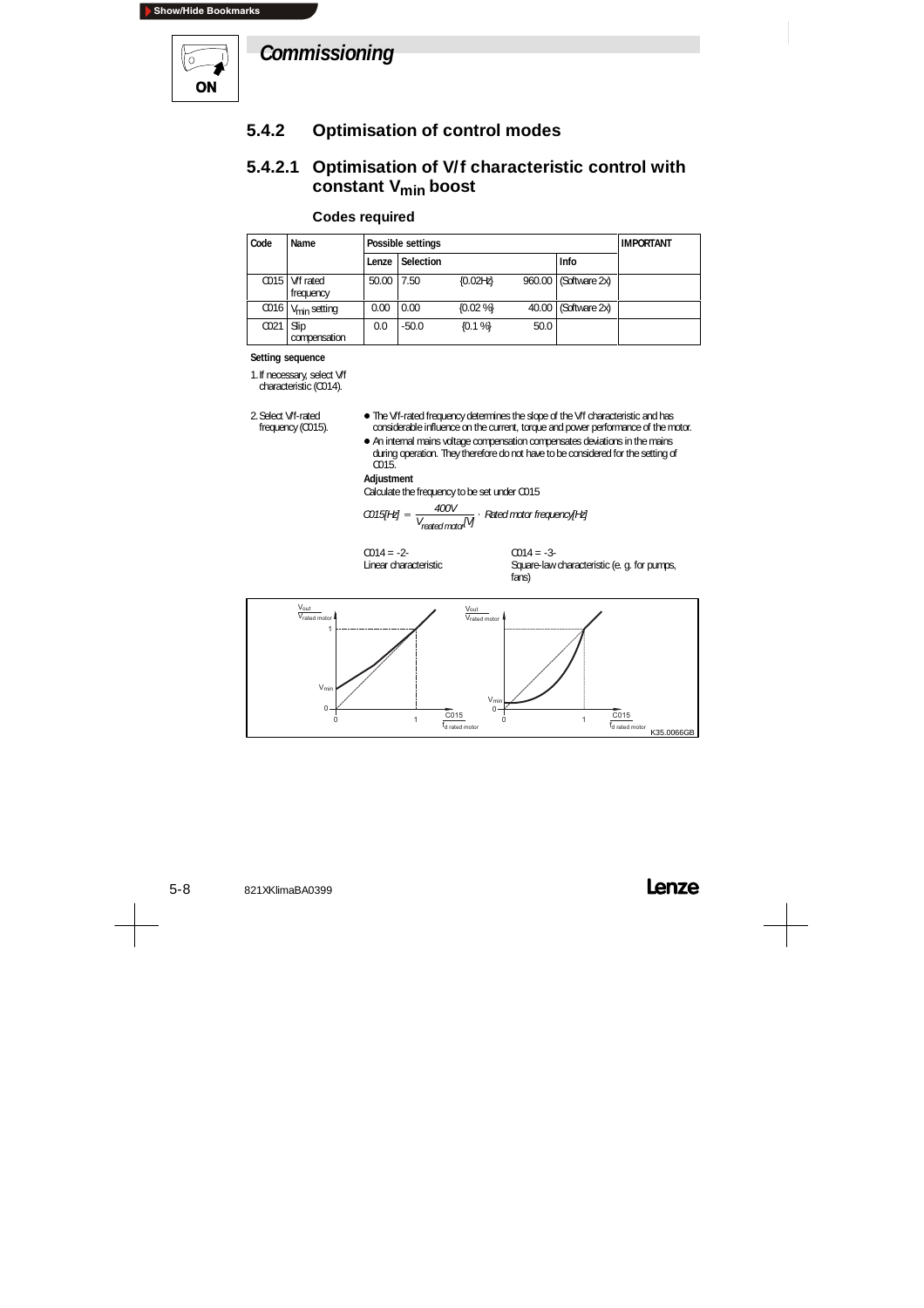

| 3. Set the Vmin boost<br>$(C016)$ .    | • Load independent boost of the motor voltage for field frequencies below the rated<br>V/f frequency. You can thus optimize the torque performance of the inverter drive.<br>• It is absolutely necessary to adapt the asynchronous motor used, since otherwise,<br>the motor can be destroyed by overtemperatue:                                                                                                                                                                                                               |                                                                                                                                                                                                                                                                                                                                                                                                                                                                                                                                                                                                                                                          |  |  |  |
|----------------------------------------|---------------------------------------------------------------------------------------------------------------------------------------------------------------------------------------------------------------------------------------------------------------------------------------------------------------------------------------------------------------------------------------------------------------------------------------------------------------------------------------------------------------------------------|----------------------------------------------------------------------------------------------------------------------------------------------------------------------------------------------------------------------------------------------------------------------------------------------------------------------------------------------------------------------------------------------------------------------------------------------------------------------------------------------------------------------------------------------------------------------------------------------------------------------------------------------------------|--|--|--|
|                                        | Adjustment<br>frequencies:<br>current.<br>- P <sub>mot</sub> $\leq$ 7.5 kW: f <sub>d</sub> $\approx$ 5 Hz<br>- P <sub>Mnt</sub> > 7,5 kW: $f_d \approx 2$ Hz<br>B Increase V <sub>min</sub> until you reach the following motor current:<br>- Motor in short-term operation at OHz $\leq f_d \leq 25$ Hz:<br>with self-ventilated motors:<br>with forced-ventilated motors:<br>- Motor in permanent operation at $0 \forall z \leq f_{cl} \leq 25 \forall z$ :<br>with self-ventilated motors<br>with forced ventilated motors: | Please note the thermal characteristic of the connected motor under small field<br>. Usually, standard asynchronous motos with the insulation class B can be driven for<br>a short time with rated current in the frequency range OHz $\leq f_d \leq 25$ Hz.<br>• Please ask the motor manufacturer for the exact setting values for the motor<br>A Operate the motor when no load is applied with a slip frequency of $f_d \approx$ :<br>$I_{\text{motor}} \leq I_{\text{rated motor}}$<br>$I_{\text{motor}} \leq I_{\text{rated motor}}$<br>$I_{\text{motor}} \leq 0.8 \cdot I_{\text{rated motor}}$<br>$I_{\text{motor}} \leq I_{\text{rated motor}}$ |  |  |  |
| 4. Set slip compensation<br>$(C021)$ . | Rough setting by means of the motor data:<br>$s = \frac{n_{rsyn} - n_r}{n_{rsyn}} \cdot 100\%$<br>$n_{rsyn} = \frac{f_{dr} \cdot 60}{p}$<br>Precise setting:                                                                                                                                                                                                                                                                                                                                                                    | Slip constant (C021)<br>S.<br>n <sub>rsyn</sub> synchronous motor speed [min <sup>-1</sup> ]<br>rated speed to motor nameplate [min-1]<br>$n_r$<br>rated frequency to motor nameplate [Hz]<br>$f_{\text{dr}}$<br>Number of pole pairs<br>D.<br>Change C021 under constant load until the speed is near the synchronous speed.<br>If C021 is set to too high values, the drive may become instable (overcompensation).                                                                                                                                                                                                                                    |  |  |  |

**Important** The change from V/f-characteristic control to motor-current control should only be<br>made when the controller is inhibited.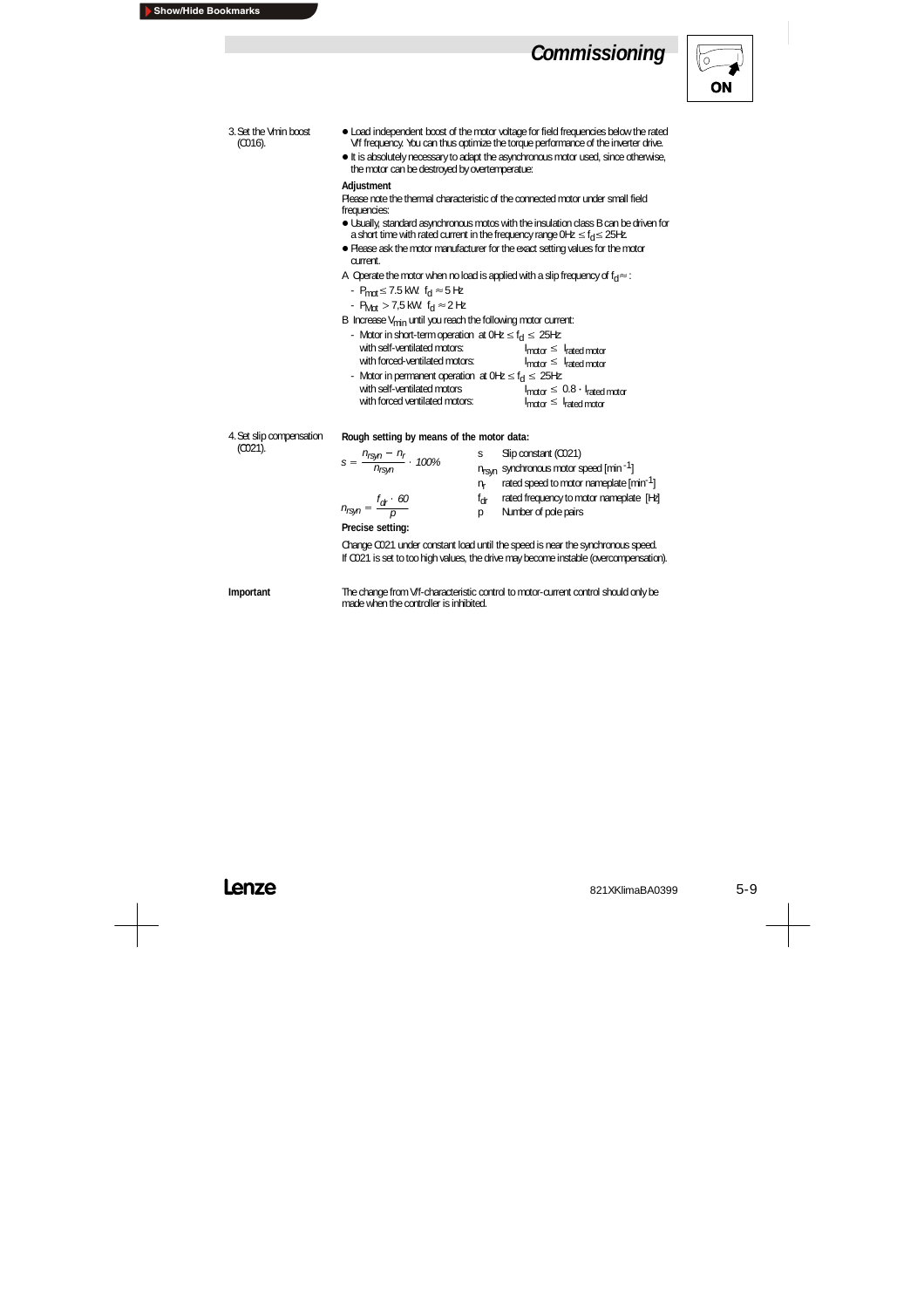

### **5.4.2.2 Optimisation of motor-current control**

| Code | Name                         | Possible settings |           |                                      |        |                          | <b>IMPORTANT</b>                           |
|------|------------------------------|-------------------|-----------|--------------------------------------|--------|--------------------------|--------------------------------------------|
|      |                              | Lenze             | Selection |                                      |        | Info                     |                                            |
| C015 | <b>Wf</b> rated<br>frequency | 50.00             | 7.50      | ${0.02Hz}$                           | 960.00 |                          |                                            |
| C021 | Slip<br>compensation         | $\Omega$          | $-50.0$   | ${0.1%}$                             | 50.0   |                          |                                            |
| C088 | Rated motor<br>current       | $\star$           |           | $0.0 2.0 \cdot$ rated output current |        | * depends on<br>the unit | Input only<br>necessary when<br>motors not |
| C091 | Motor cos $\varphi$          | $\star$           | 0.4       | ${0.1}$                              | 1.0    |                          | adapted.                                   |

#### **Codes required**

Setting sequence • Drives with matching 4 pole standard motors 230/400 V in star connection do not need to be adapted. After having started the drive, the controller itself detects all further motor data.

- The following drives can be optimized by entering the nameplate data "rated motor current" and "cos  $\varphi$ " under C088 or C091:

- Motor one power class smaller than the motor assigned to the controller.
- Motor one or two power classes smaller than the motor assigned to the controller.
- Drives with 2, 6, 8, 10 and 12 pole standard motors.
- Drives with special motors.
- With the slip compensation C021, you can optimize the "sensorless speed control" for your application.
- 1.If necessary, select C014 (factory setting)

 $= -4-$ .

2.Select V/f-rated

| Select Wf-rated<br>frequency (C015). | Motor voltage                                                       | <b>Motor</b><br>connection | C <sub>015</sub>  |
|--------------------------------------|---------------------------------------------------------------------|----------------------------|-------------------|
|                                      | $+13V+30V$                                                          |                            | 50 H <sub>z</sub> |
|                                      | 220/380 V, 230/400 V, 265/460 V, 280/480 V, 380/660<br>V. 400/690 V |                            | 87 Hz             |

3.If necessary, enter the motor data of unadapted motors (C088, C091).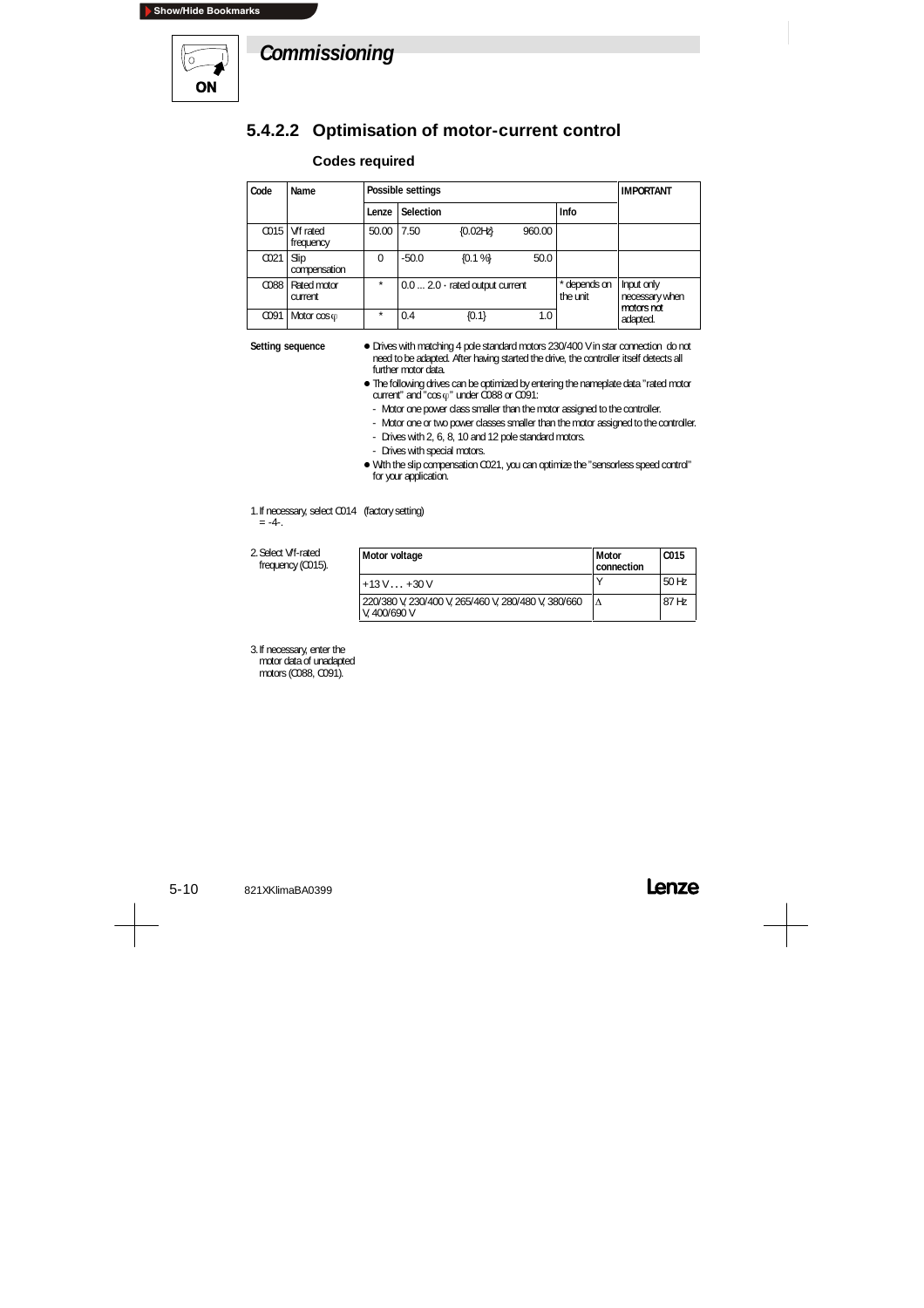

4.Set slip compensation (C021):

4. Set slip compensation  
\n4. Set slip compensation  
\n(a) 
$$
S = \frac{n_{rsyn} - n_r}{n_{rsyn}} \cdot 100\%
$$
\n5. Slip co  
\n100%

s Slip constant (C021) n<sub>rsyn</sub> synchronous motor speed [min -1]  $n_r$  rated speed to motor nameplate  $\lceil \text{min-1} \rceil$  $f_{\text{dr}}$  rated frequency to motor nameplate  $[Hz]$ <br>p Number of pole pairs

 $n_{rsyn} = \frac{f_{dr} \cdot \omega}{p}$ 

Number of pole pairs

**Precise setting:**

Change C021 under constant load until the speed is near the synchronous speed. If C021 is set to too high values, the drive may become instable (overcompensation).

- **Important**  $\bullet$  The change from V/f-characteristic control to motor-current control should only be carried out when the controller is inhibited.
	- The idle current of the motor (magnetizing current) must not exceed the rated current of the controller.
	- . With very small friction values it is possible that an angle offset of up to 180° occurs when enabling the controller.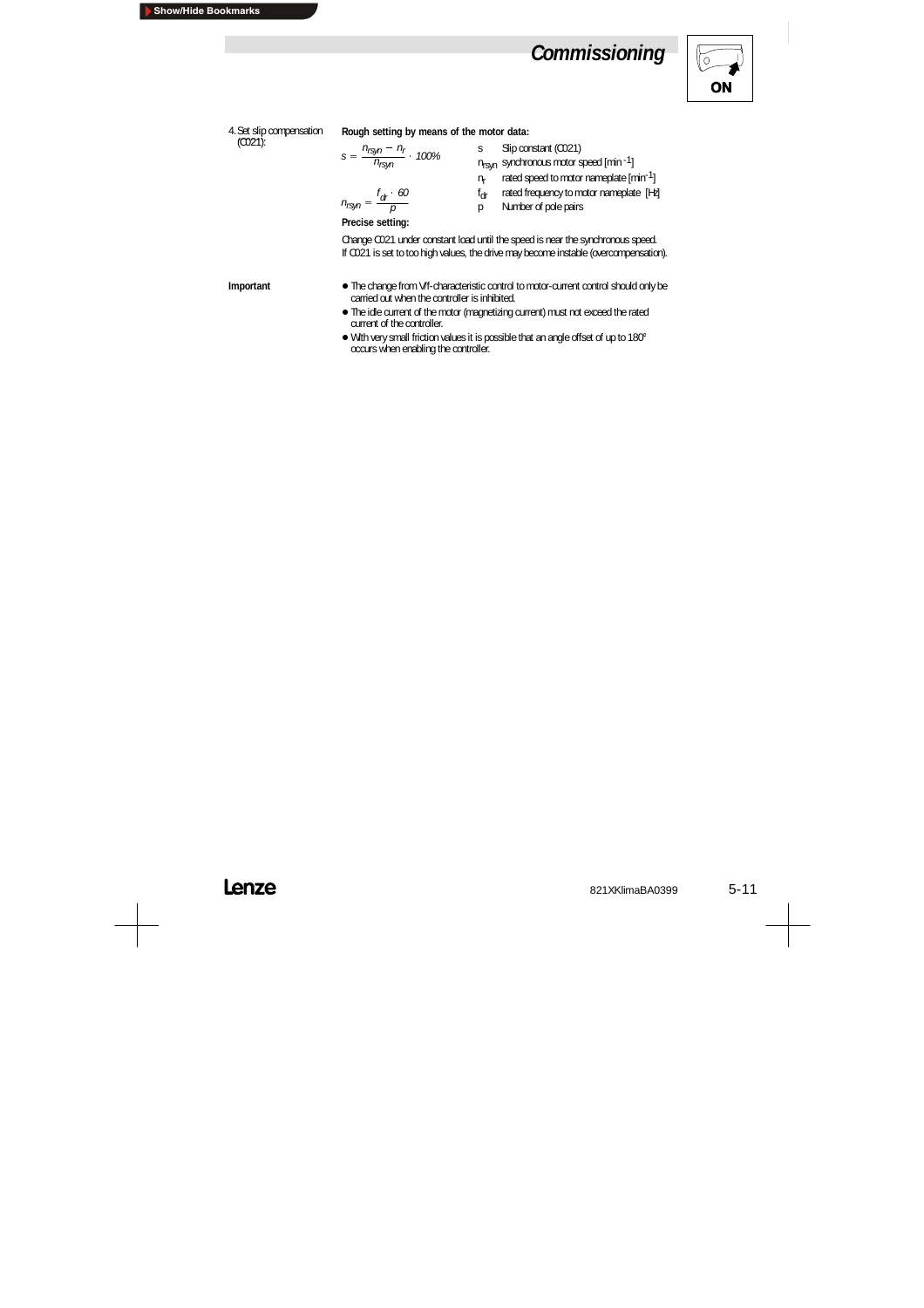

## **5.5 Operation with the PID controller**

The following controls can be implemented with the internal process controller:

- **•** Pressure
- **Temperature**
- **Flow**
- **Humidity**
- **Speed**
- Dancer-position.

#### **Settings**

| Configuration      | Set C005 -6- or -7- for controlled operation with a PID controller.                                                                                                                                                                                                                                       |  |  |  |  |
|--------------------|-----------------------------------------------------------------------------------------------------------------------------------------------------------------------------------------------------------------------------------------------------------------------------------------------------------|--|--|--|--|
| Setpoint           | The setpoint can be set via terminal 8 or terminal E1. The terminal not<br>used for setpoint selection is used for the feedback.                                                                                                                                                                          |  |  |  |  |
| <b>Terminal E1</b> | • If you use the "analog plug-in module 8279" terminal E1 will be used<br>as 2nd analog input (0  10 V / 4  20 mA).<br>• If you do not use the "analog plug-in module 8279", terminal E1<br>can be used as digital input.<br>Pulse frequency 0  10 kHz with 15 V level:<br>$0.3V = LOW$<br>$1230V = HIGH$ |  |  |  |  |

The codes C070 to C072 are especially for parameter setting of the PID controller (see Code table).

In addition, the influence of the PID controller can be set under C074. Under C238 you can select whether you want a setpoint precontrol or not. This is very advantageous for applications in which the setpoint signal is directly proportional to the drive speed. Thus it is possible to limit the influence of the PID controller, such that only the maximum expectable slip of the machine will be compensated.

The actual value of the PID controller is displayed under C051. The PID controller setpoint is displayed in C046 or C049.

The control range can be limited by adjusting the analog inputs (C026, C027 for terminal 8; C426, C427 for term. E1 with plug-in module 8279).

The setpoint of the PID controller can be entered under C181 (software). This can be used, for instance in pressure controls, to determine the pressure setpoint.

The I-component of the controller can be reset when reading the Q<sub>min</sub> threshold (C017) to suppress the initial conditions because of the missing actual value.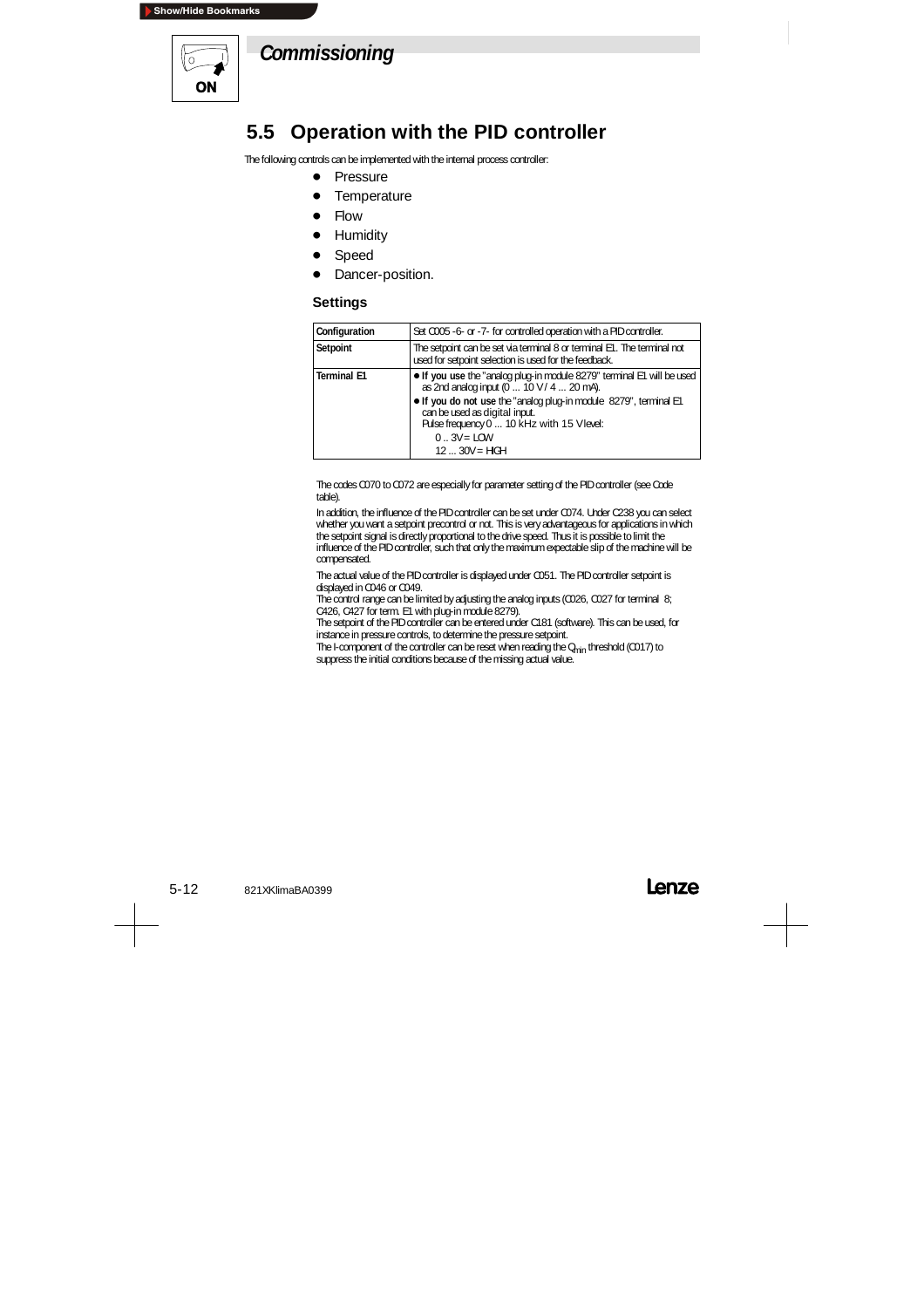

### **5.5.1 Standardisation of a process value**

Setting range 821X/822X /824X:

| Code    | Name                                           |       | Possible settings |     |       |      | <b>IMPORTANT</b> |
|---------|------------------------------------------------|-------|-------------------|-----|-------|------|------------------|
|         |                                                | Lenze | Selection         |     |       | Info |                  |
| $C500*$ | Display factor<br>process value<br>numerator   | 2000  |                   | {1} | 25000 |      |                  |
| $C501*$ | Display factor<br>process value<br>denominator | 10    |                   | {1} | 25000 |      |                  |

**Function** Adaption of the field-frequency related parameters C010, C011, C017, C019, C037, C038, C039, C046, C049, C050, C051 and C181 to an application datum to be controlled, e.g. speed. The codes display the absolute value of an application datum.

**Adjustment** The display value CXXX is calculated from:

| $CXX = \frac{CO11}{}$ . $\frac{C500}{}$ |          |  |
|-----------------------------------------|----------|--|
|                                         | 200 C501 |  |

**Example** Relative and absolute selection and display of a speed setpoint. Values:  $P_{\text{sef}} = 5$  bar,  $f_{\text{dmax}} = 50$  Hz (= C011)

a) Relative standardisation in %

$$
100,00(\%) = \frac{50}{200} \cdot \frac{4000}{10}
$$

e.g.  $C500 = 4000$ ,  $C501 = 10$ 

b) Absolute standardisation in physical units

e. g. C500 = 200, C501 = 10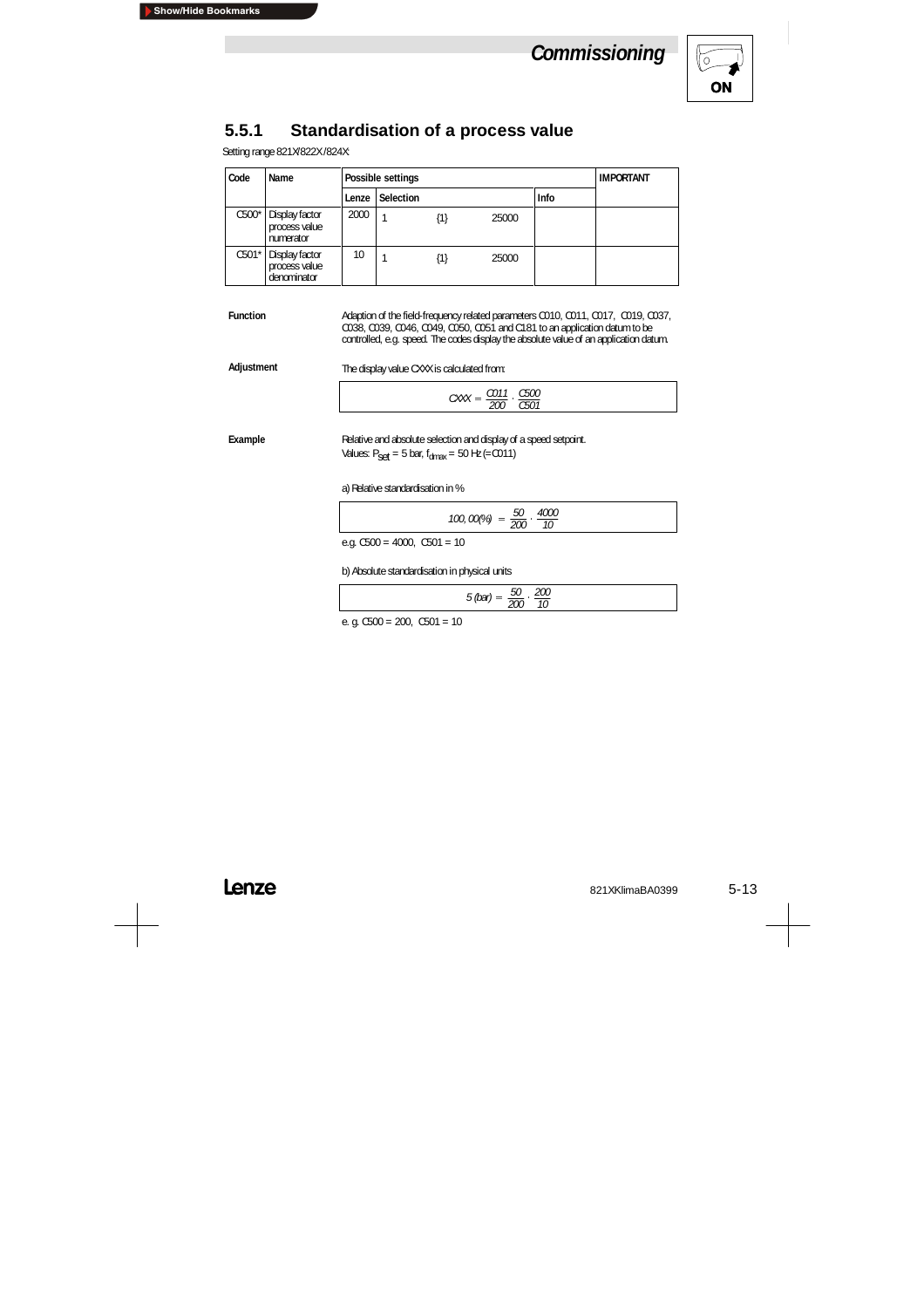

## Lenze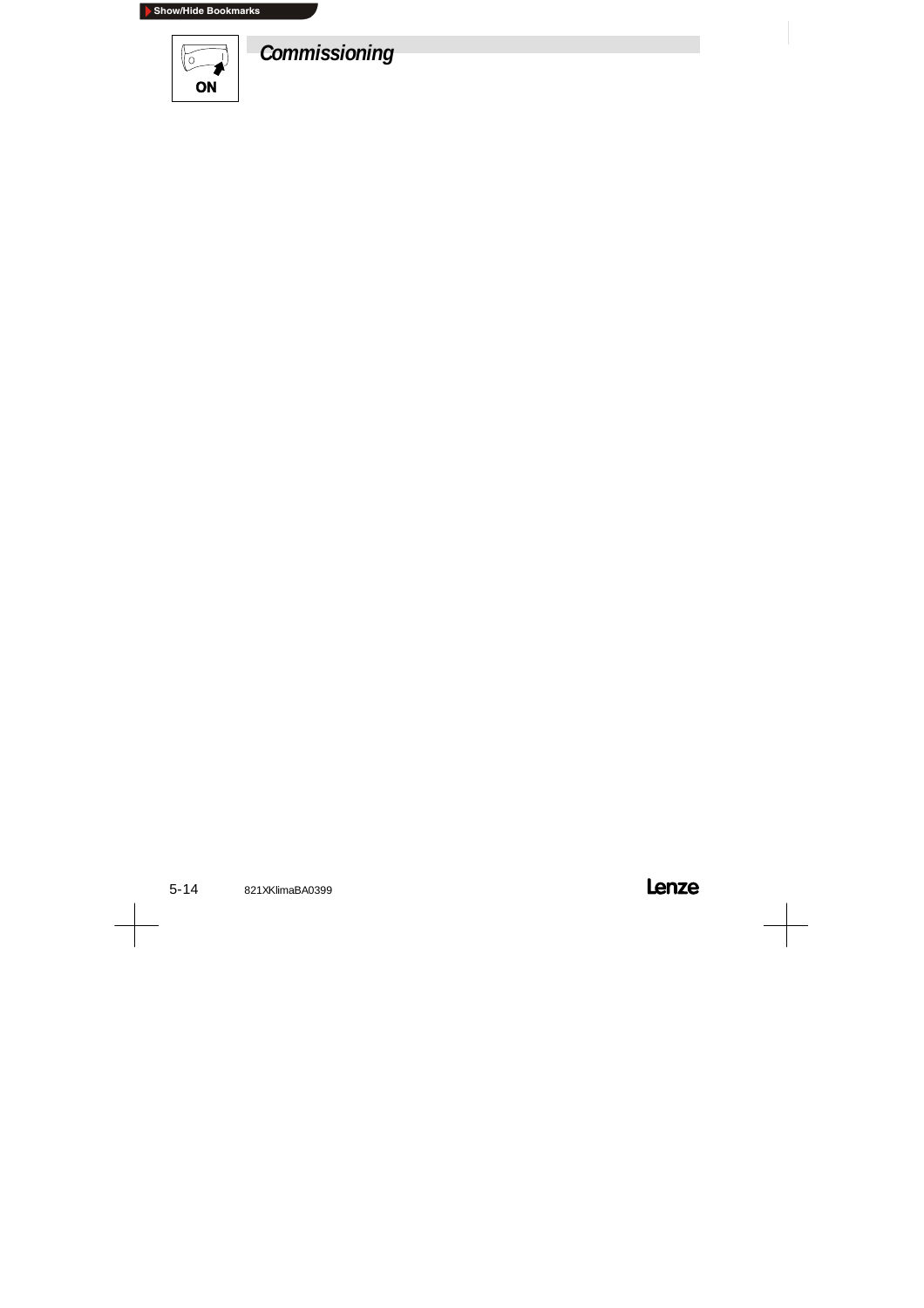

## **5.6 Application examples**

### **5.6.1 Air conditioning**



FIG 5-1 Application example of an air conditioning system

\*Z1 Mains filter required for radio interference level A or B.

Motor filter required for motor cables: screened as from 50 m, unscreened as from 100 m. Sine filter required for motor cables: screend as from 100 m, unscreened as from 200 m.

Screen all signal and motor cables.

## Lenze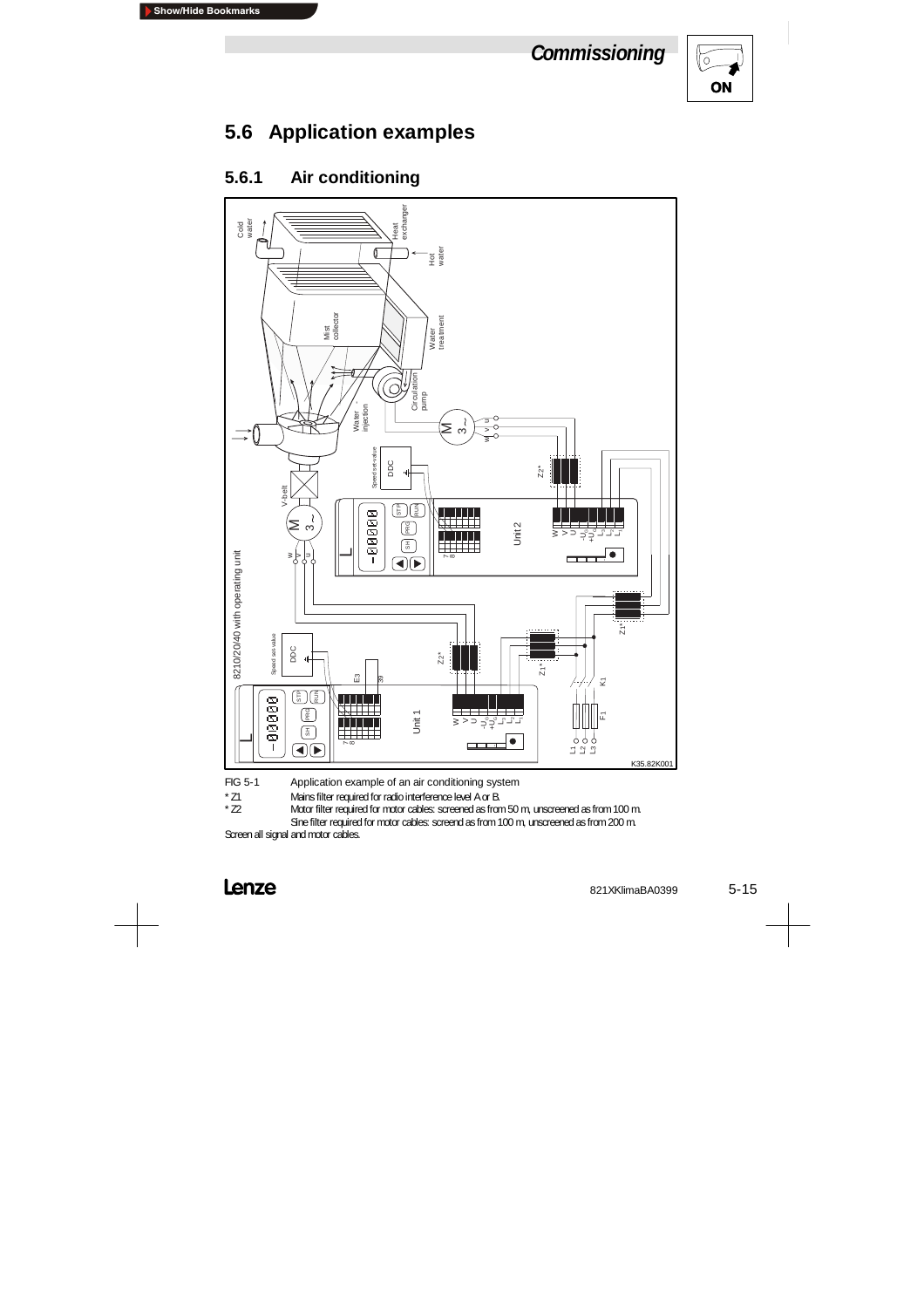

#### **Task (FIG 5-1 ):**

The air condition of a department store is to be controlled according to the number of persons present. The fans must circulate an amount of air that corresponds to the number of people (data, for instance, provided by a person counting unit).

**Functions used**

- Belt monitoring
- · Mains failure detection
- Controlled deceleration and stopping of the drive after mains failure
- Flying restart circuit on coasting motor
- Removal of mechanical resonances
- **•** Smooth start/stop with S ramps

| Code                      | Name                                                   | Possible settings |                                                                                                                 |  |
|---------------------------|--------------------------------------------------------|-------------------|-----------------------------------------------------------------------------------------------------------------|--|
|                           |                                                        | Lenze             | Selection                                                                                                       |  |
| C001<br>C2001             | Operating mode                                         | -0-               | Setpoint selection via term. 8<br>-0-<br>Control via term. parameter setting with 8201BB                        |  |
| C005<br>C2005             | Configuration                                          | -0-               | Operation with open-loop control via terminal 8<br>-0-                                                          |  |
| C008<br>C <sub>2008</sub> | Function relay K1                                      | $-1-$             | Apparent motor current (C054) < Current threshold<br>$-14-$<br>C156 and acceleration finished (Belt monitoring) |  |
| C014<br>C <sub>2014</sub> | Operating mode                                         | -0-               | Square characteristic $V \sim f_d^2$ with constant $V_{\text{min}}$<br>$-3-$<br>boost                           |  |
| C <sub>142</sub><br>C2142 | Start condition                                        | $-1-$             | $-3-$<br>Automatic start, if term. 28 HIGH, flying-restart<br>circuit active                                    |  |
| C <sub>156</sub>          | Current threshold                                      | $\Omega$          | 50%                                                                                                             |  |
| C182                      | t <sub>Integration</sub> RFG S shape                   | 0.00              | 0.50 s<br>Smooth start / stop                                                                                   |  |
| C625                      | Locked frequency 1                                     | 480,00            | 30.00HzRemoval of mechanical resonances                                                                         |  |
| C628                      | Locked frequency range,<br>flocked                     | 0,00              | 10.00 %                                                                                                         |  |
| C988                      | DC-bus voltage threshold<br>for DC-bus voltage control | $\Omega$          | 81 % Controlled deceleration and stopping after mains<br>failure by changing the parameter set                  |  |

#### Code settings - unit 1:

#### **Motor deceleration after mains failure**

Parameter set changeover by controlling the DC bus

| <b>PAR1</b>     | $PAR 2 (Code = C2XXX)$ |
|-----------------|------------------------|
| $COO7 = 2$      | $C2007 = 0$            |
| $ C105 = 0.5$ s | $C2105 = 5.00 s$       |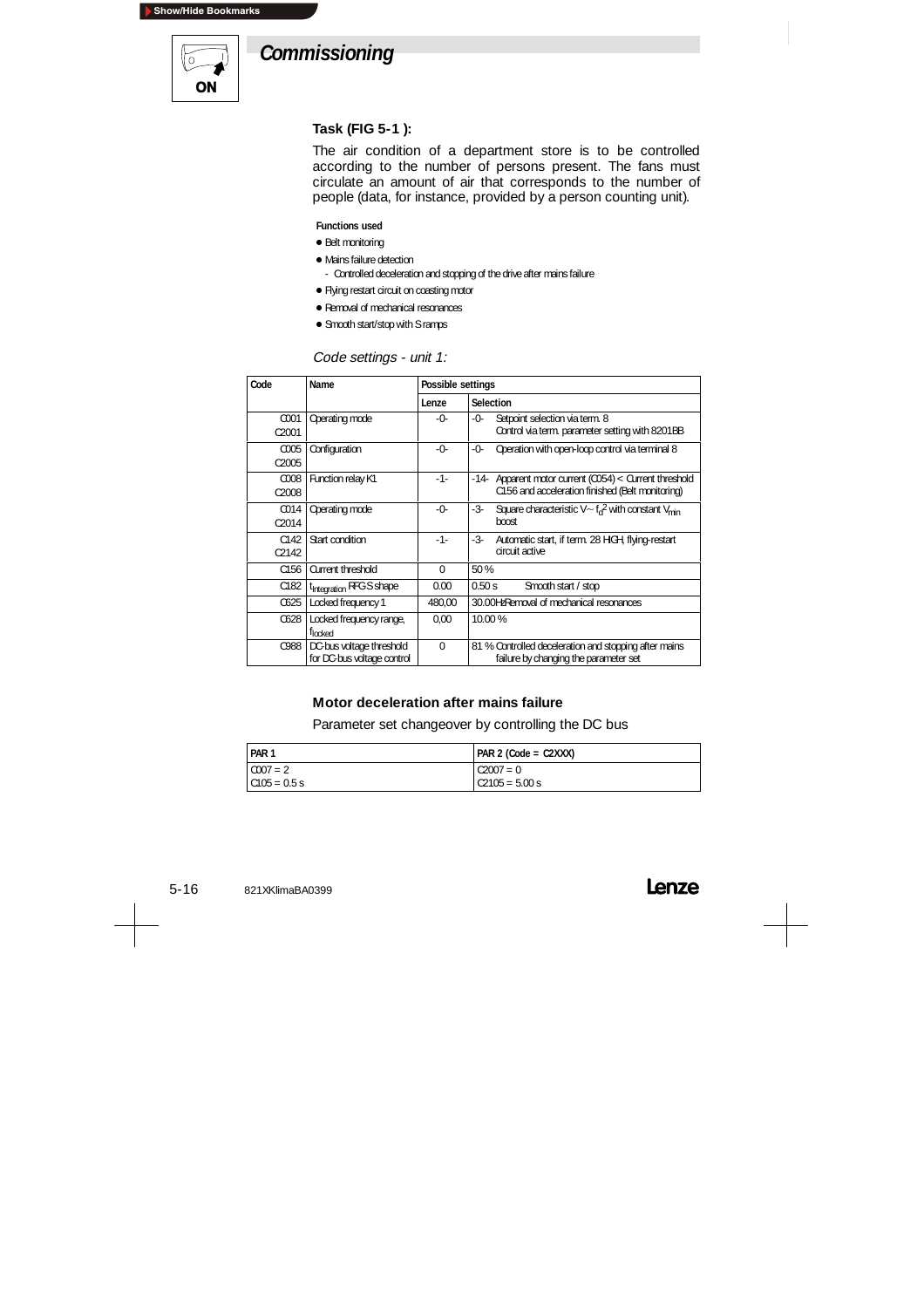

#### Code settings - unit 2:

| Code | Name           | Possible settings |           |                                                                                        |  |  |
|------|----------------|-------------------|-----------|----------------------------------------------------------------------------------------|--|--|
|      |                | Lenze             | Selection |                                                                                        |  |  |
| C001 | Operating mode | -0-               | -0-       | Setpoint selection via term. 8. Control via terminals.<br>Parameter setting via 8201BB |  |  |
| C005 | Configuration  | -0-               | -0-       | Operation with open-loop control via terminal 8                                        |  |  |
| C014 | Operating mode | -0-               | -3-       | Square characteristic $V \sim f_d^2$ with constant V <sub>min</sub><br>boost           |  |  |

According to the information given in both tables (code setting for unit 1 and 2):

1. All other parameters are based on the factory setting.

2. Set the rated motor data (depends on the motor used) under C088 (rated motor current) and C091 (motor cos  $\phi$ ).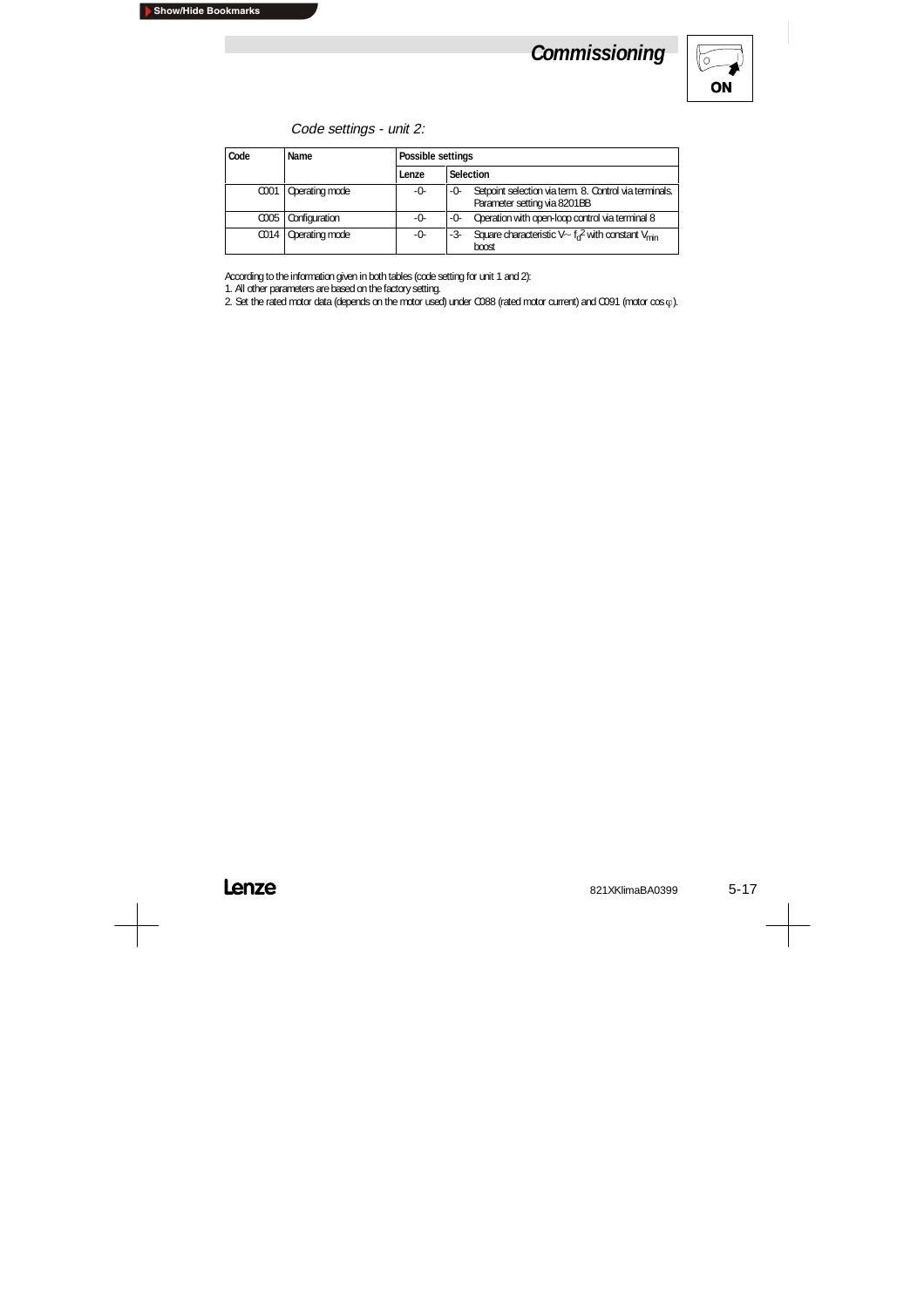



#### **5.6.2 Pump application with pressure control**

FIG 5-2 Application of a pump with pressure control

\*Z1 Mains filter required for radio interference level A or B.

Motor filter required for motor cables: screened as from 50 m, unscreened as from 100 m.

Sine filter required for motor cables: screend as from 100 m, unscreened as from 200 m. Screen all signal and motor cables. Please obeserve the corresponding installation instruction in chapter 4.2 and 4.3.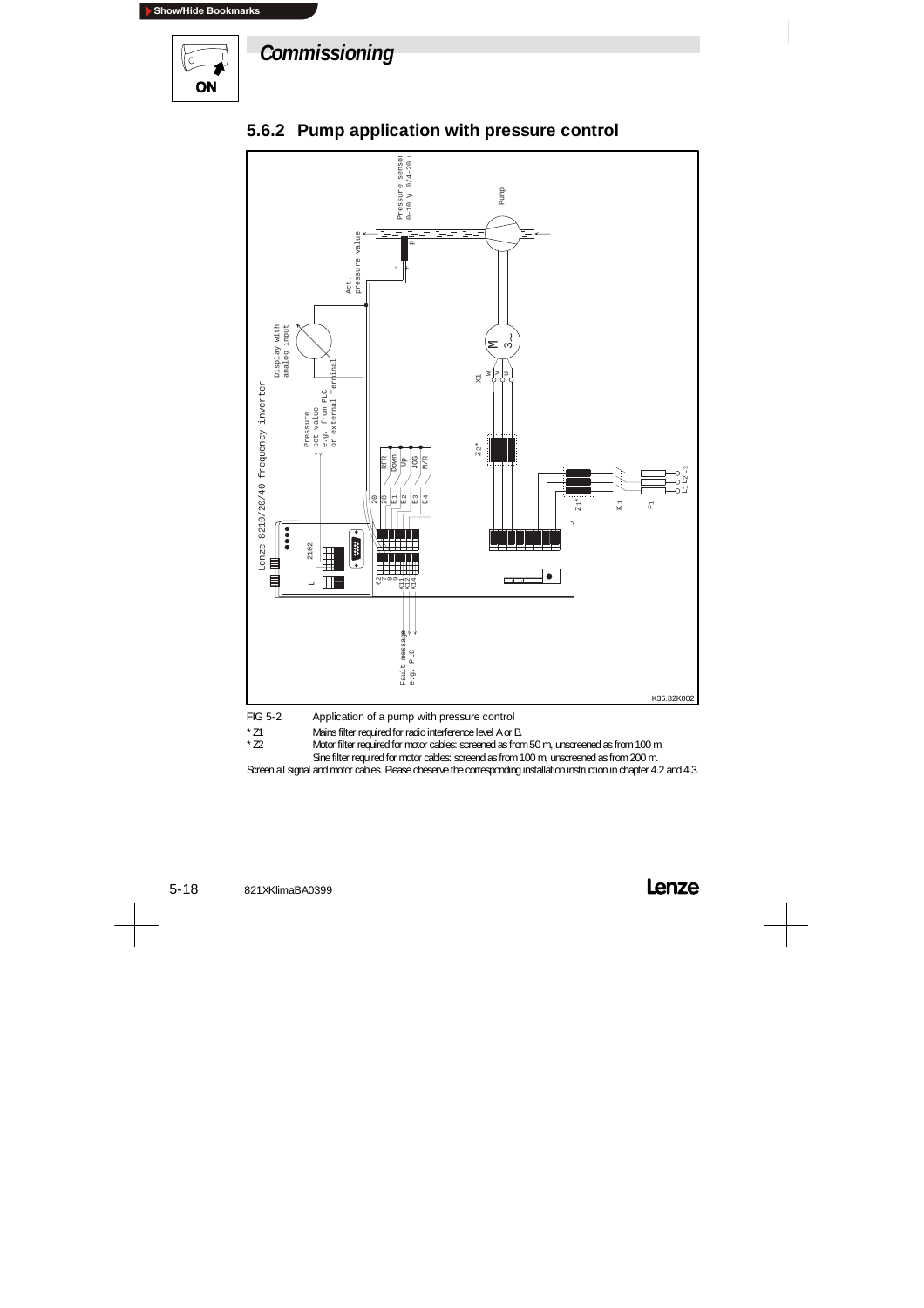

#### **Task (FIG 5-2 ):**

A centrifugal pump is used to ensure constant pressure in a pipeline system (e.g. for water supply of residential and industrial premises).

The application does not only require remote control from a central operating panel but also setting possibilities at site. The pressure is to be reduced to a fixed value during times when only few water is required. By monitoring the actual pressure it is also possible to detect burst pipes.

Functions used

- Internal PID controller for moisture control.
	- Regular control, setpoint selection via fieldbus with feedback via analog channel terminal 8.
- Networking via fieldbus (e.g. 2102).
- Manual / Remote changeover (M/R).
	- Change between setpoint selection via fieldbus and manual momentary-contact switch (terminal  $E1 =$  down, terminal  $E2 = up$ ).
- Fixed speed selection via JOG value.
- Electrical controller inhibit.

Code settings:

| Code             | Name                                        |         | Possible settings                                                                                                         |             | <b>IMPORTANT</b> |
|------------------|---------------------------------------------|---------|---------------------------------------------------------------------------------------------------------------------------|-------------|------------------|
|                  |                                             | Lenze   | Selection                                                                                                                 | <b>Info</b> |                  |
| C001             | Operating mode                              | -0-     | Setpoint selection via LECOM<br>-3-                                                                                       |             |                  |
| C <sub>005</sub> | Configuration                               | -0-     | $-7-$<br>Operation with closed-loop<br>control, setpoint via frequency<br>input E1 with analog feedback<br>via terminal 8 |             |                  |
| C <sub>007</sub> | Terminal<br>configuration                   | $-()$ - | -26- Motorpotentiometer, JOG, CW/<br><b>CCW</b>                                                                           |             |                  |
| C <sub>037</sub> | JOG value 1                                 | 20.00   | 16.67Hz Fixed reduction to 1/3 of the<br>rated speed.                                                                     |             |                  |
| C <sub>051</sub> | <b>Actual PID</b><br>controller value       |         |                                                                                                                           |             | Only display     |
| CO <sub>70</sub> | Gain<br>PID controller                      | 1.00    | 1.00                                                                                                                      |             |                  |
| C071             | Integral action<br>time<br>PID controller   | 100     | $100 \text{ ms}$                                                                                                          |             |                  |
| C <sub>072</sub> | Differential<br>component<br>PID controller | 0.0     | 0.0                                                                                                                       |             |                  |

All other parameters are based on the factorysetting. Set the rated motor data (depends on the motor used)under C088 (rated motor current) and C091 (motor cos  $\varphi$ ). The pressure setpoint cannot only be selected via a fieldbus but also via the operating unit 8201 BB (installation up to 10 m distance possible) or an analog input signal (with module 8279). For standardisation of the process value see chapter 5.5.1 .

### Lenze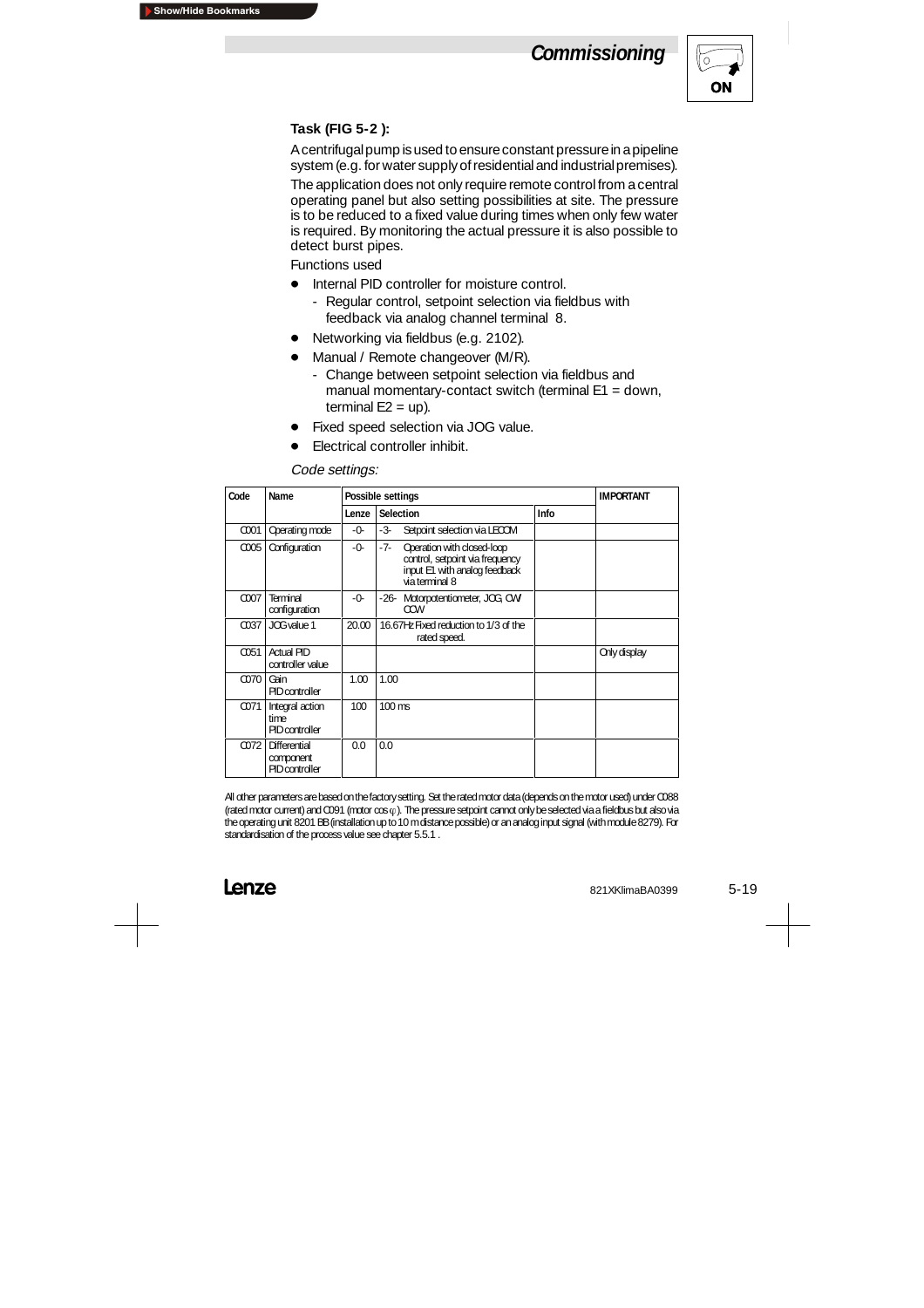



### **5.6.3 Pump application with level control**

FIG 5-3 Application of a pump with level control

\*Z1 Mains filter required for radio interference level A or B.

Motor filter required for motor cables: screened as from 50 m, unscreened as from 100 m.

Sine filter required for motor cables: screend as from 100 m, unscreened as from 200 m.

Screen all signal and motor cables. The pressure setpoint cannot only be selected via a fieldbus but also via the operating unit 8201 BB (installation up to 10m distance possible) or an analog input signal (with module 8279). For standardisation of the process value see chapter 5.5.1.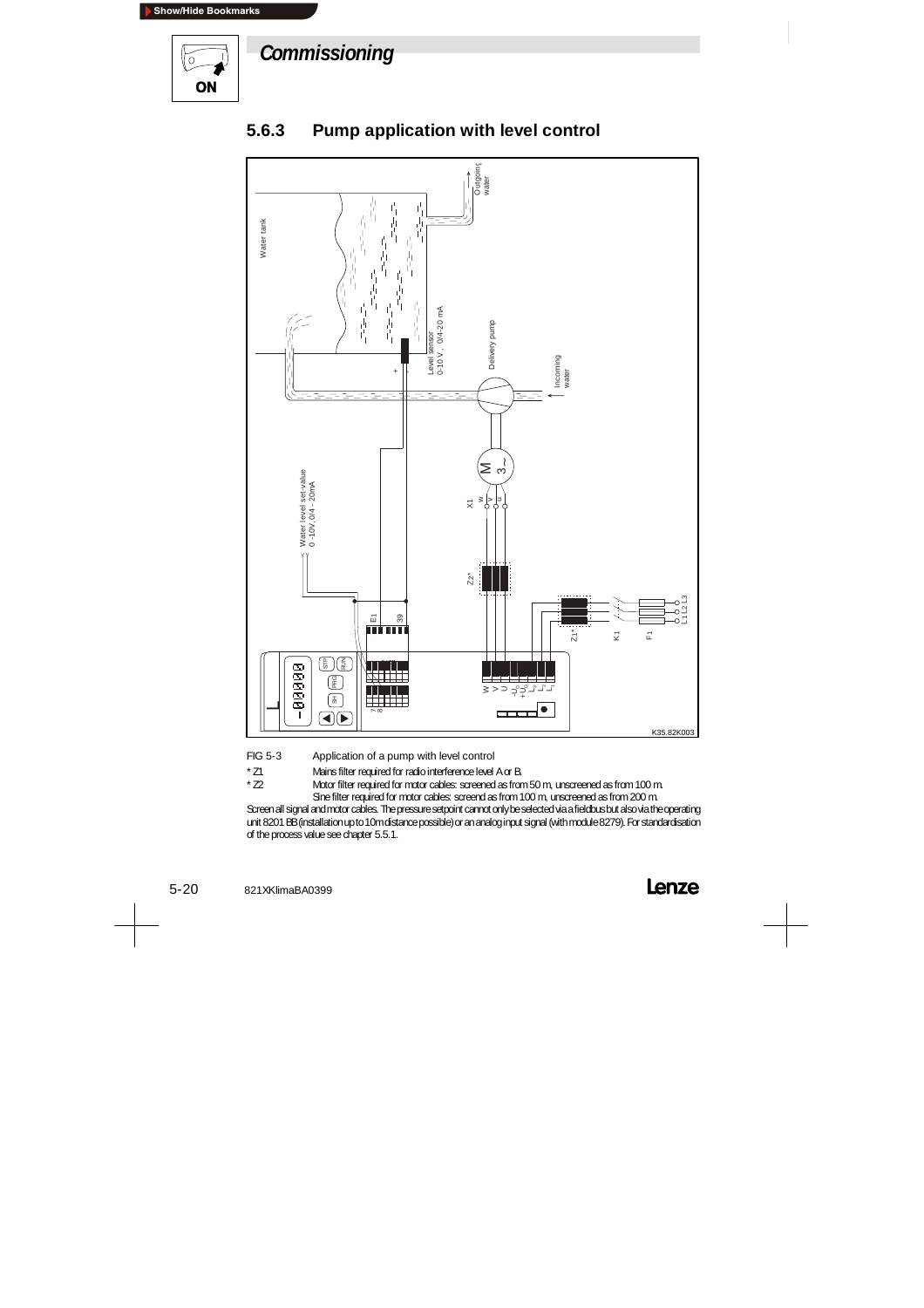

#### **Task (FIG 5-3 ):**

In a tank the water is to be held at a constant level. The speed of the pump must be controlled depending on the amount of water delivered. This is an inverse control, i.e. if the sensor has reached its max. signal, the pump speed must be at its minimum and vice versa.

Functions used

- Internal PID controller for level control.
	- Normal control, analog setpoint selection via terminal 8 with feedback via analog input E1 with plug-in module 8279.

Code settings:

| Code              | Name                                        |       | Possible settings                                                                                                        | <b>IMPORTANT</b>                                                              |
|-------------------|---------------------------------------------|-------|--------------------------------------------------------------------------------------------------------------------------|-------------------------------------------------------------------------------|
|                   |                                             | Lenze | Selection                                                                                                                |                                                                               |
| C005              | Configuration                               | -0-   | Operation with closed-loop control;<br>-6-<br>setpoint via terminal 8 with digital<br>frequency feedback via terminal E1 |                                                                               |
| C070              | PID controller gain                         | 1.00  | 1.00                                                                                                                     | Adapt to process                                                              |
| C071              | Readjustment time<br>PID controller         | 100   | 100ms                                                                                                                    | Adapt to process                                                              |
| C <sub>072</sub>  | Differential<br>component PID<br>controller | 0.0   | 0.0                                                                                                                      | Adapt to process                                                              |
| C <sub>0</sub> 74 | PID controller<br>influence                 | 0.0   | 100.0%                                                                                                                   |                                                                               |
| C <sub>238</sub>  | Frequency<br>precontrol                     | $-1-$ | no precontrol<br>-0-                                                                                                     |                                                                               |
| C <sub>239</sub>  | Frequency setting<br>range                  | -0-   | $-1-$<br>unipolar                                                                                                        | Direction of rotation<br>cannot be changed<br>with the process<br>controller. |

All other parameters are based on the factory setting.

Set the rated motor data (depends on the motor used) under C088 (rated motor current) and C091 (motor cos  $\omega$ ).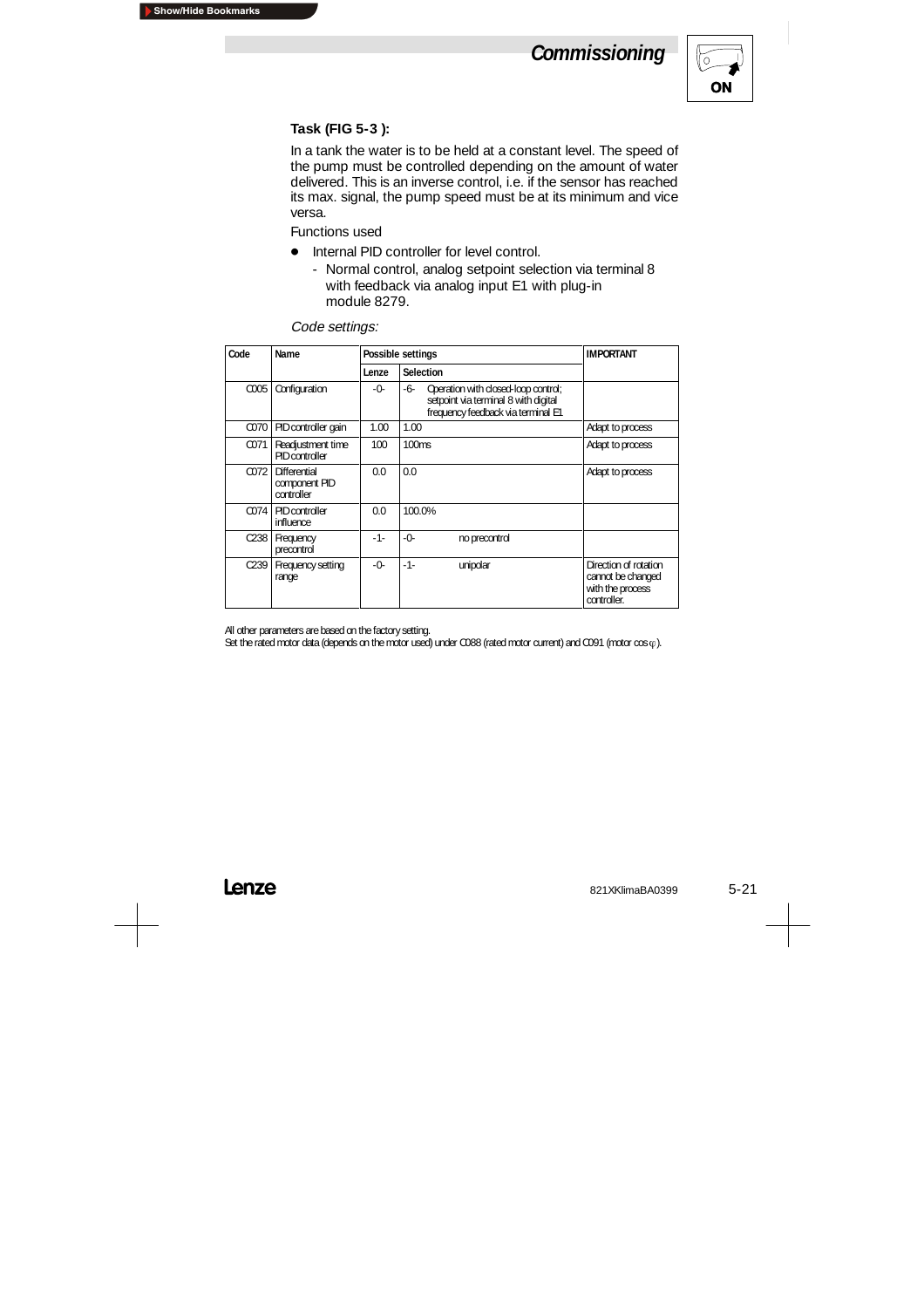

## **5.7 Signal-flow charts**





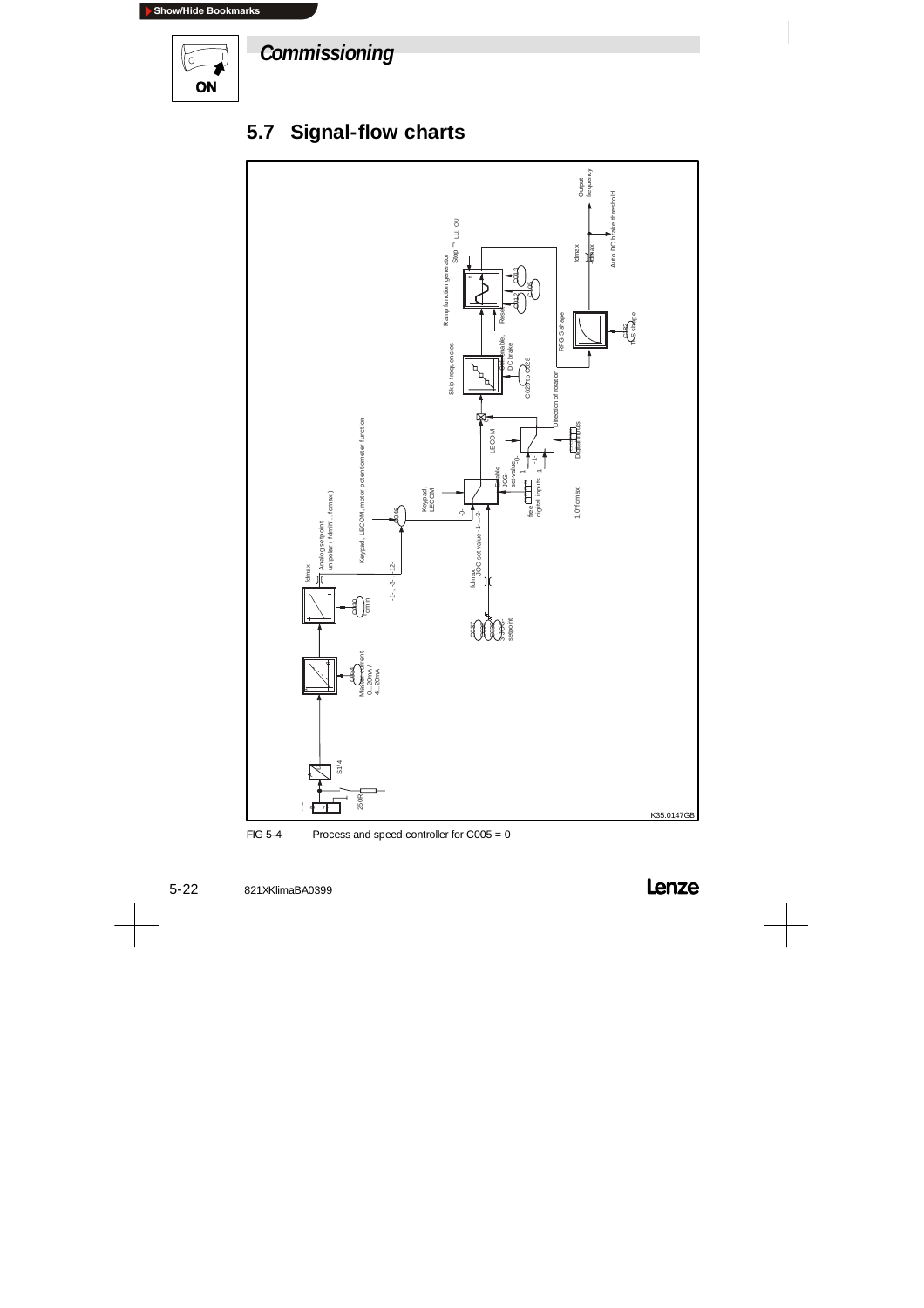



FIG 5-5 Process and speed controller for C005 = 1 ... 7

### Lenze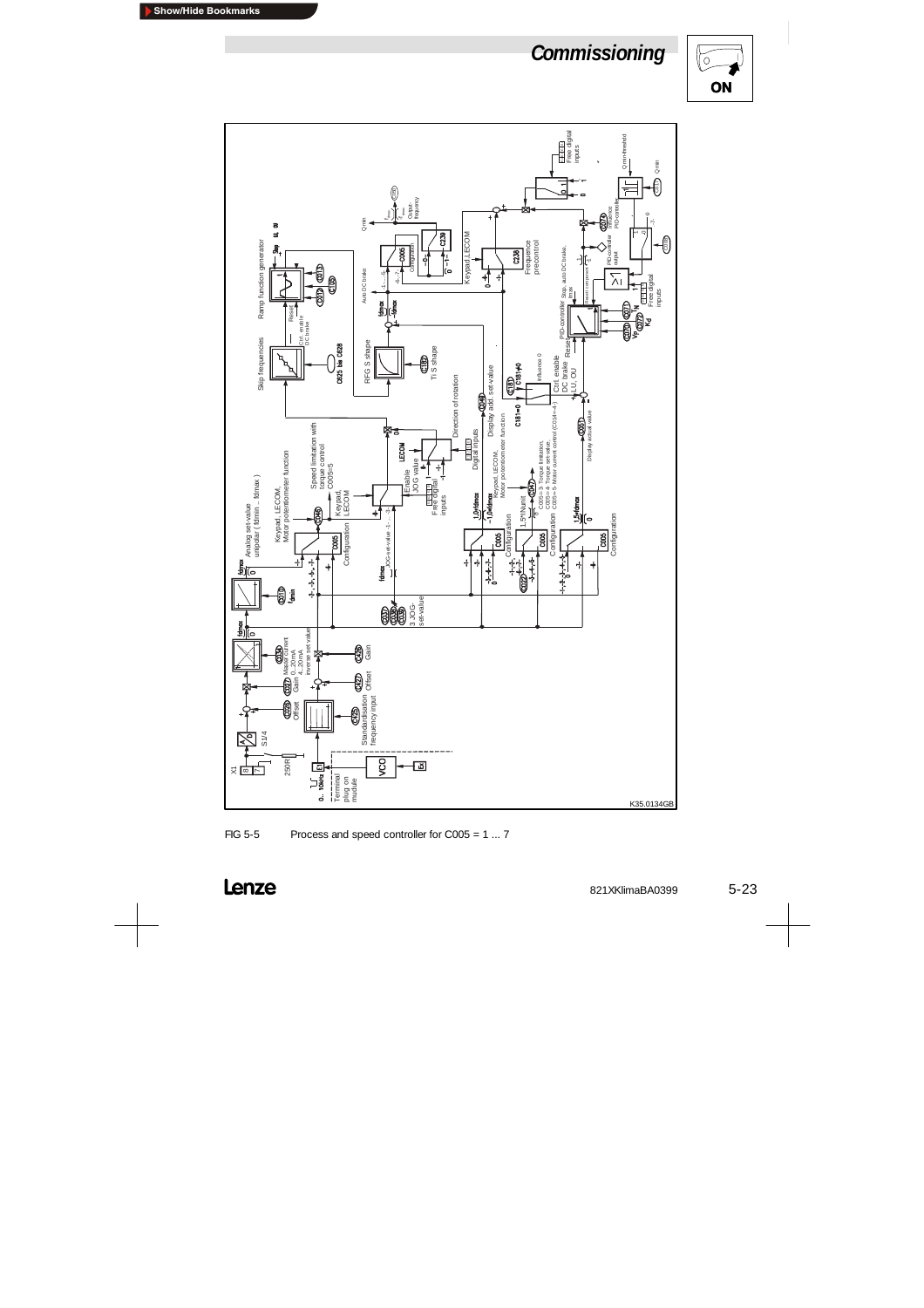

## Lenze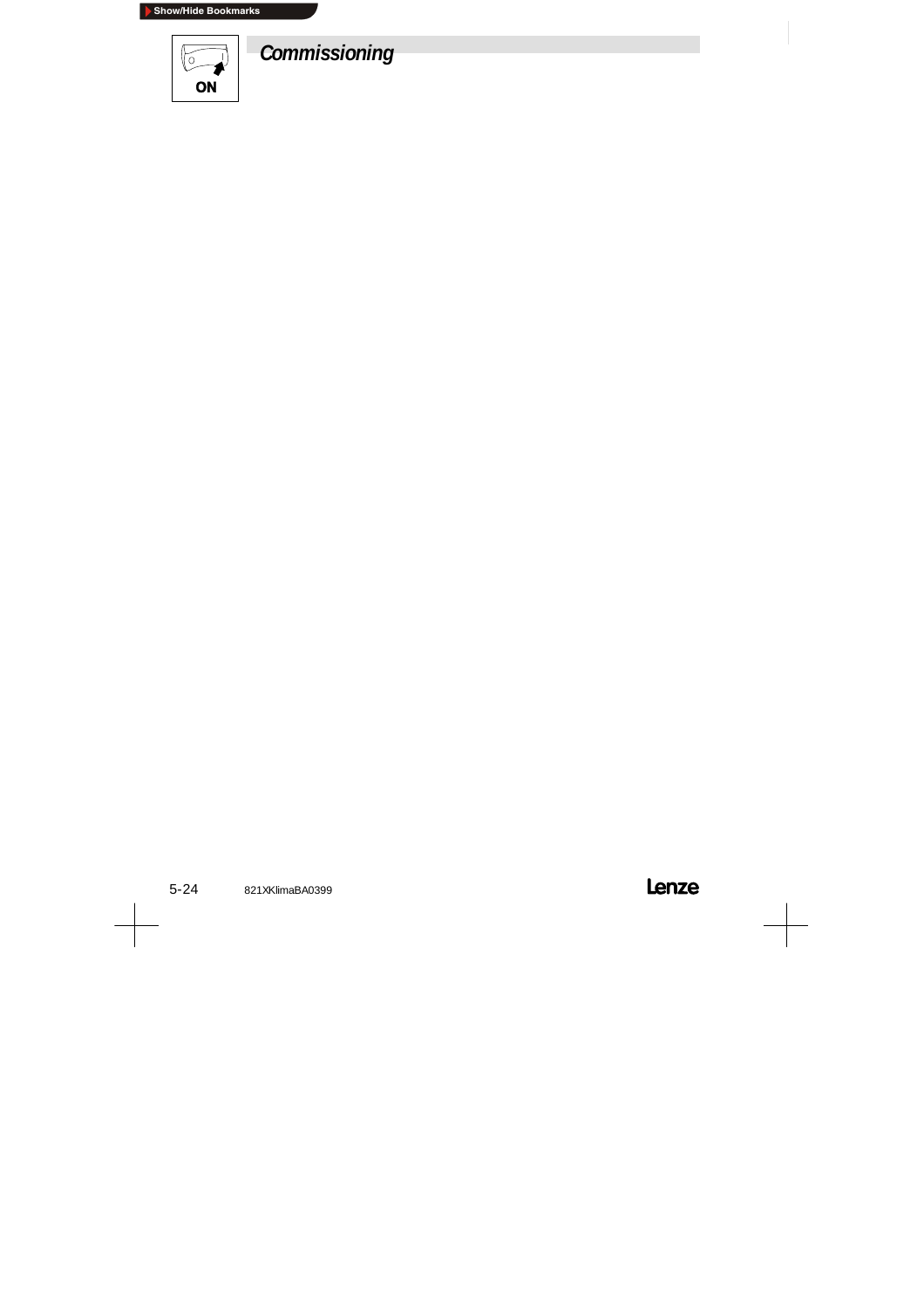## *During operation*

## **6 During operation**

- Replace defective fuses with the prescribed type only when no voltage is applied.
	- There are no fuses in the controller.
- **Cyclic mains switching:** 
	- Do not switch on the controller more than every 3 minutes, otherwise the internal initial-current limitation can be overloaded.
- Switching on the motor side:
	- Permissible for emergency switch-off.
	- Monitoring messages can be activated when switching the motor when the controller is enabled.
- Depending on the controller settings, the connected motor can be overheated:
	- For instance, longer DC-braking operations.
	- Longer operation of self-ventilated motors at low speed.
- The controllers generate an output frequency of up to 480 Hz when setting it correspondingly:
	- If an inappropriate motor is connected, a hazardous overspeed may occur.
- If you use the function CW/CCW (selection of the direction of rotation) with the configuration  $COO7 = -0$ - to -13-:
	- The drive can reverse the direction of rotation in the event of a control-voltage failure or a cable break.
- If you use the function "Flying-restart circuit" (C142 =  $-2-$ , -3-) with machines with low inertia torque and friction:
	- The motor can start for a short time or reverse the direction of rotation for a short time after enabling the controller when the motor is in standstill.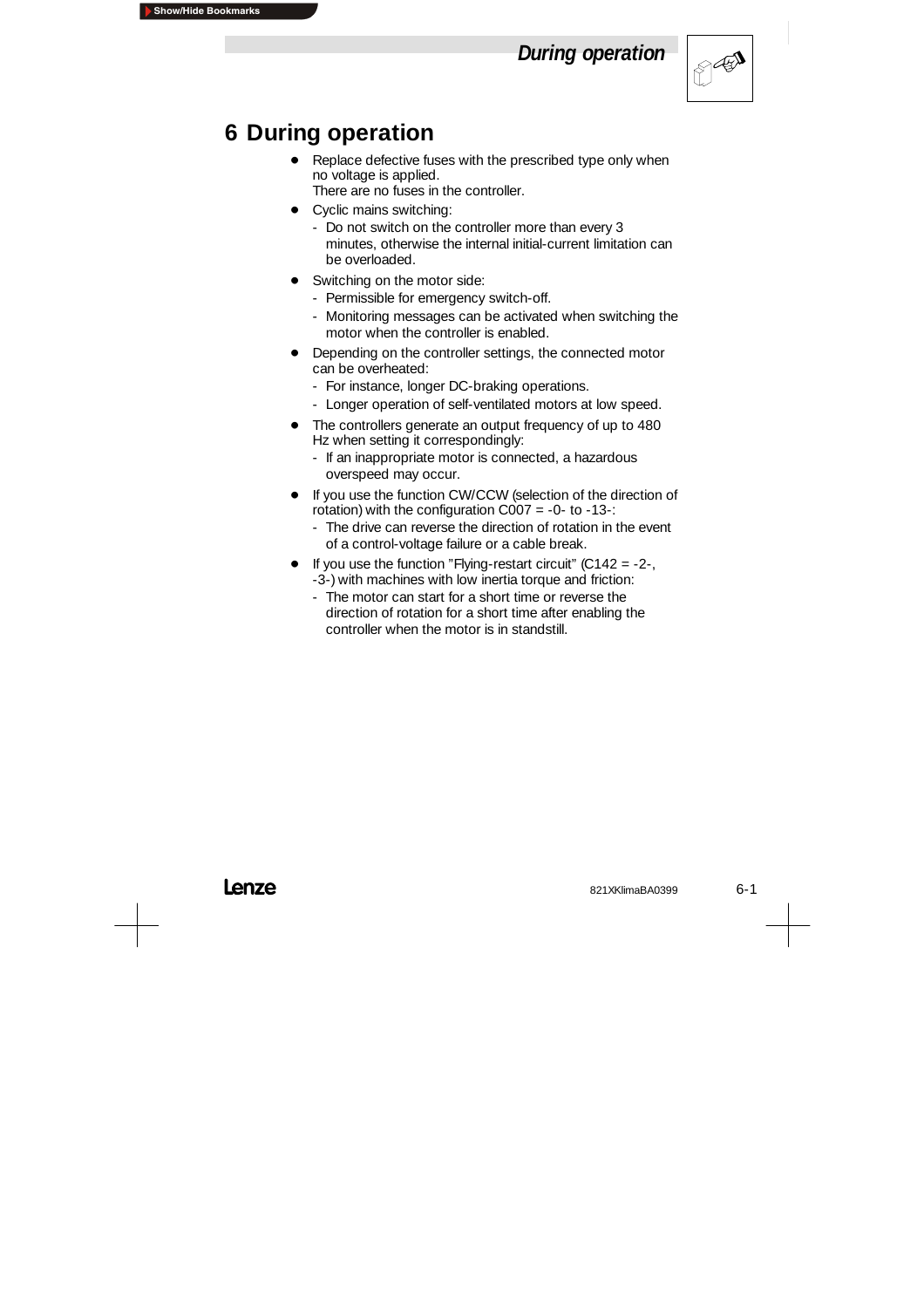

## *During operation*

## Lenze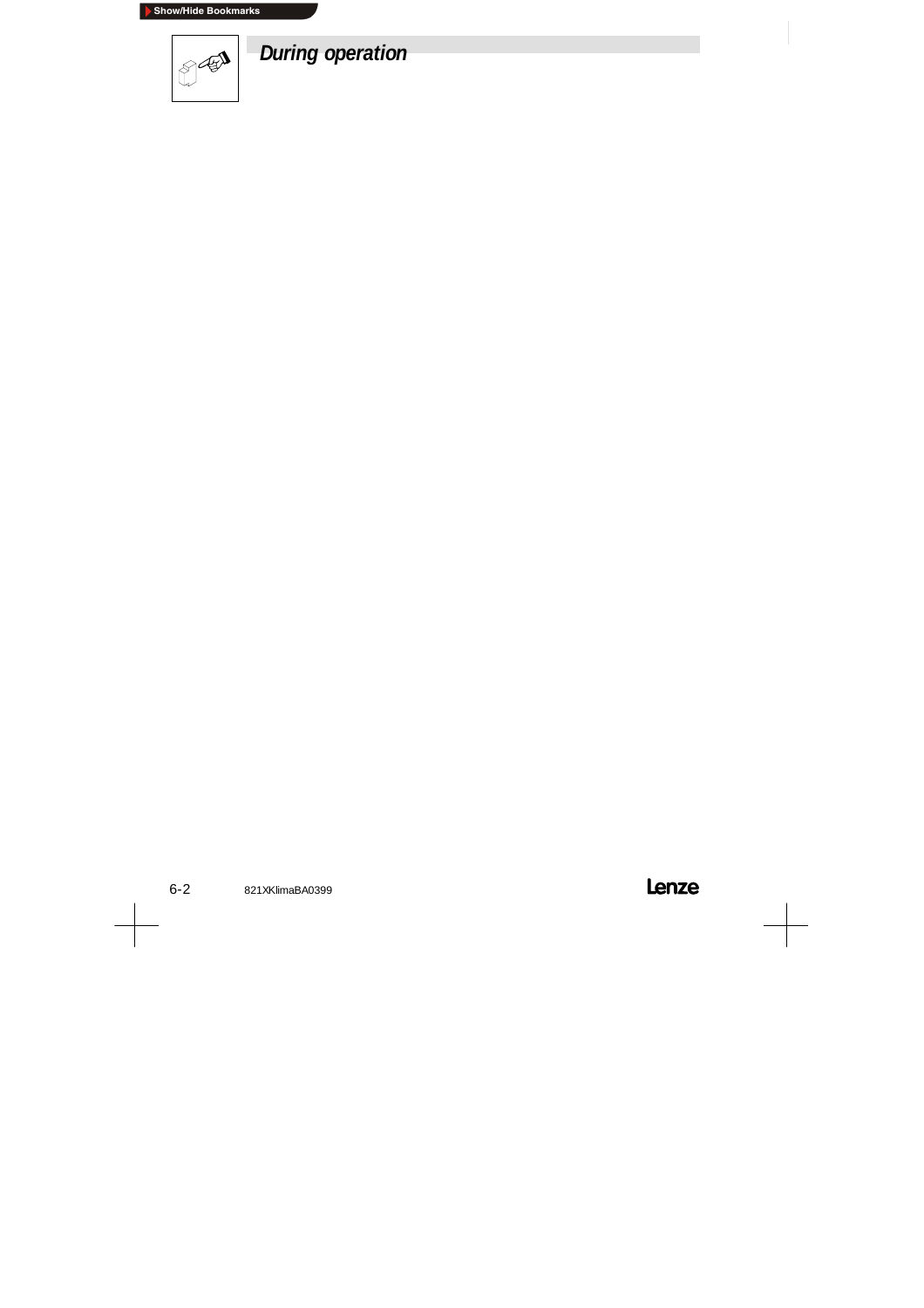

## **7 Configuration**

## **7.1 Basics**

- The configuration of the controller is used to adapt the drive to your applications.
- For this, you have the following functions available:
	- Operating functions
	- Control function
	- Display functions
	- Monitoring functions
- The possible function settings are organized in codes:
	- Codes are numerically sorted, starting from the code with the smallest number to the one with the highest number. All codes start with a "C".
	- They are listed in the code table.
	- Each code provides parameters which can be used to adjust and optimize your drive.
- The configuration of the controller can be entered by means of the keypad of the 8201BB operating module or by means of a fieldbus via the serial interface.
	- The operating module and fieldbus modules are available as accessories.
- The changing of parameters by means of the operating module or fieldbus modules is described
	- in the Operating Instructions of the modules.
	- in the Manual.
- All functions of the controller are described shortly in the code table.



### **Note!**

The functions are described in detail in the Manual.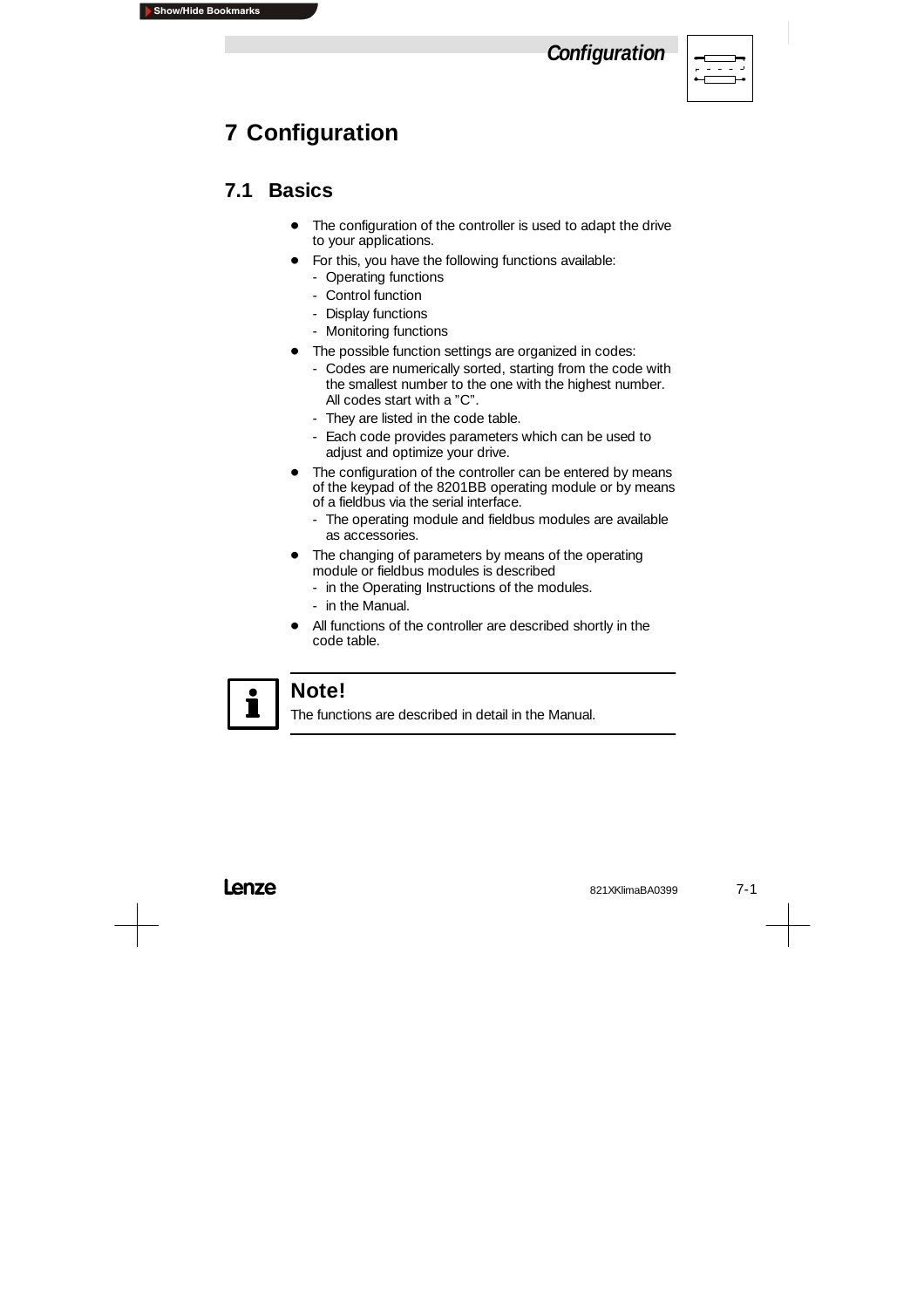

## **7.2 Code table**

#### **How to read the code table:**

| Column           | Abbreviation             | Meaning                                                                                                               |  |  |
|------------------|--------------------------|-----------------------------------------------------------------------------------------------------------------------|--|--|
| Code             | CO13                     | Code C013                                                                                                             |  |  |
|                  |                          | • The parameter of the code can be different in PAR1 and<br>PAR <sub>2</sub>                                          |  |  |
|                  |                          | • The parameter value is accepted immediately (ONLINE).                                                               |  |  |
|                  | $C009*$                  | • The parameter value of the code is always the same in<br>PAR1 and PAR2, but is always displayed in PAR1.            |  |  |
|                  | C001 <sub>4</sub>        | The parameter value of the code will be accepted after<br>pressing SH+ PRG.                                           |  |  |
|                  | [COO2]                   | • The parameter value of the code will be accepted after<br>pressing SH+ PRG but only if the controller is inhibited. |  |  |
| <b>Name</b>      |                          | Name of the code.                                                                                                     |  |  |
|                  | 820X                     | Unit-specific setting possibilites (here for 820X).                                                                   |  |  |
|                  |                          | Without unit designation the code is valid for all unit types.                                                        |  |  |
| Lenze            |                          | Factory setting of the code                                                                                           |  |  |
|                  | $\star$                  | The column "Important" contains further information                                                                   |  |  |
| Selection        | 1<br>${1%}$<br>99        | Min. value<br>{Steps/Unit}<br>Max. Value                                                                              |  |  |
| Info             | ÷,                       | Meaning of the code                                                                                                   |  |  |
| <b>IMPORTANT</b> | $\overline{\phantom{a}}$ | Additional, important explanation of the code                                                                         |  |  |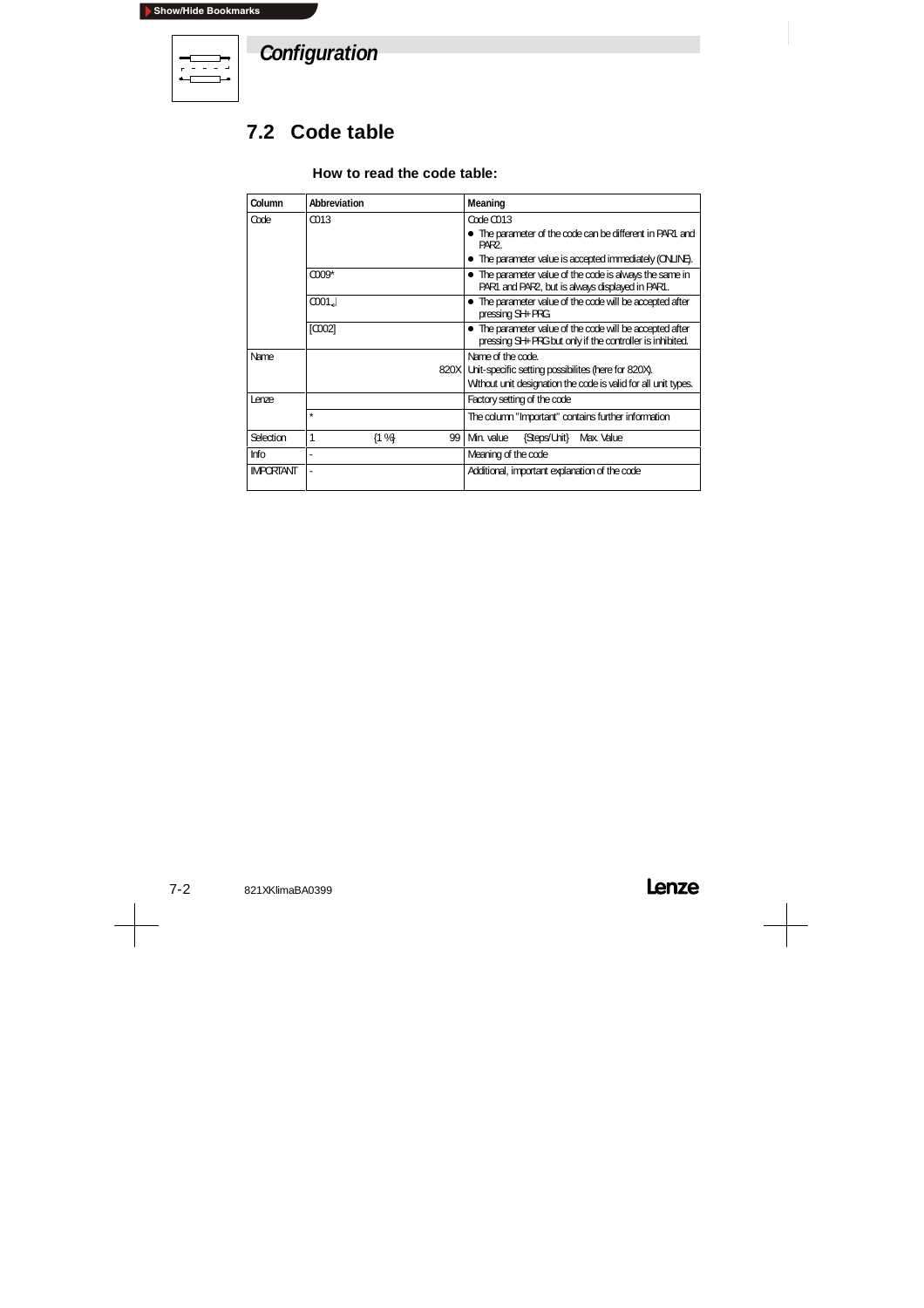| е |  |    |  |
|---|--|----|--|
|   |  | ÷, |  |
|   |  |    |  |

| Code                   | Name                  | Possible settings | <b>IMPORTANT</b>                                                                                                                                                                                                                                                                                                                                                                                                                                                                                                                                     |                                                                                           |
|------------------------|-----------------------|-------------------|------------------------------------------------------------------------------------------------------------------------------------------------------------------------------------------------------------------------------------------------------------------------------------------------------------------------------------------------------------------------------------------------------------------------------------------------------------------------------------------------------------------------------------------------------|-------------------------------------------------------------------------------------------|
|                        |                       | Lenze             | Selection<br>Info                                                                                                                                                                                                                                                                                                                                                                                                                                                                                                                                    |                                                                                           |
| C001<br>ار             | Operating mode        | -0-               | $-0-$<br>Setpoint selection via term. 8<br>Control via terminals<br>Parameter setting via 8201BB<br>Setpoint selection via 8201BB or via<br>$-1-$<br><b>LECOM</b><br>Control via terminals<br>Parameter setting via 8201BB<br>$-2-$<br>Setpoint selection via term. 8<br>Control via terminals<br>Parameter setting via LECOM<br>$-3-$<br>Setpoint selection via LECOM<br>Control via LECOM<br>Parameter setting via LECOM                                                                                                                           |                                                                                           |
| C002<br>$\mathsf{I}^*$ | Parameter set         | $-()$ -           | <b>Function executed</b><br>-0-<br>$-1-$<br>Overwrite PAR1 with factory setting<br>$-2-$<br>Overwrite PAR2 with factory setting<br>$-3-$<br>Overwrite PAR1 and PAR2 with the data of<br>the operating module<br>Overwrite PAR1 with the data of the<br>$-4-$<br>operating module<br>Overwrite PAR2 with the data of the<br>$-5-$<br>operating module<br>Transmit PAR1 and PAR2 to the operating<br>-6-<br>module<br>Overwrite PAR1, PAR2 and the<br>-7-<br>unit-dependent data (C016, C036, C088,<br>C091) with the data of the operating<br>module. |                                                                                           |
| CO <sub>0.3</sub><br>┙ | Save parameter<br>set | $-1-$             | Data will not be saved on EEPROM: all data<br>$-()$ -<br>will be lost when switching off the mains<br>Data will be saved on EEPROM; setting<br>$-1-$<br>when switching on the mains                                                                                                                                                                                                                                                                                                                                                                  | -0- only valid for<br>C010, C011,<br>C012, C013,<br>C037, C038,<br>C105, C181 and<br>C182 |
| C004<br>لے             | Switch-on display     | $-()$ -           | $-()$ -<br>Field frequency $f_{cl}$<br>$-1-$<br>Unit load<br>$-2-$<br>Motor current                                                                                                                                                                                                                                                                                                                                                                                                                                                                  |                                                                                           |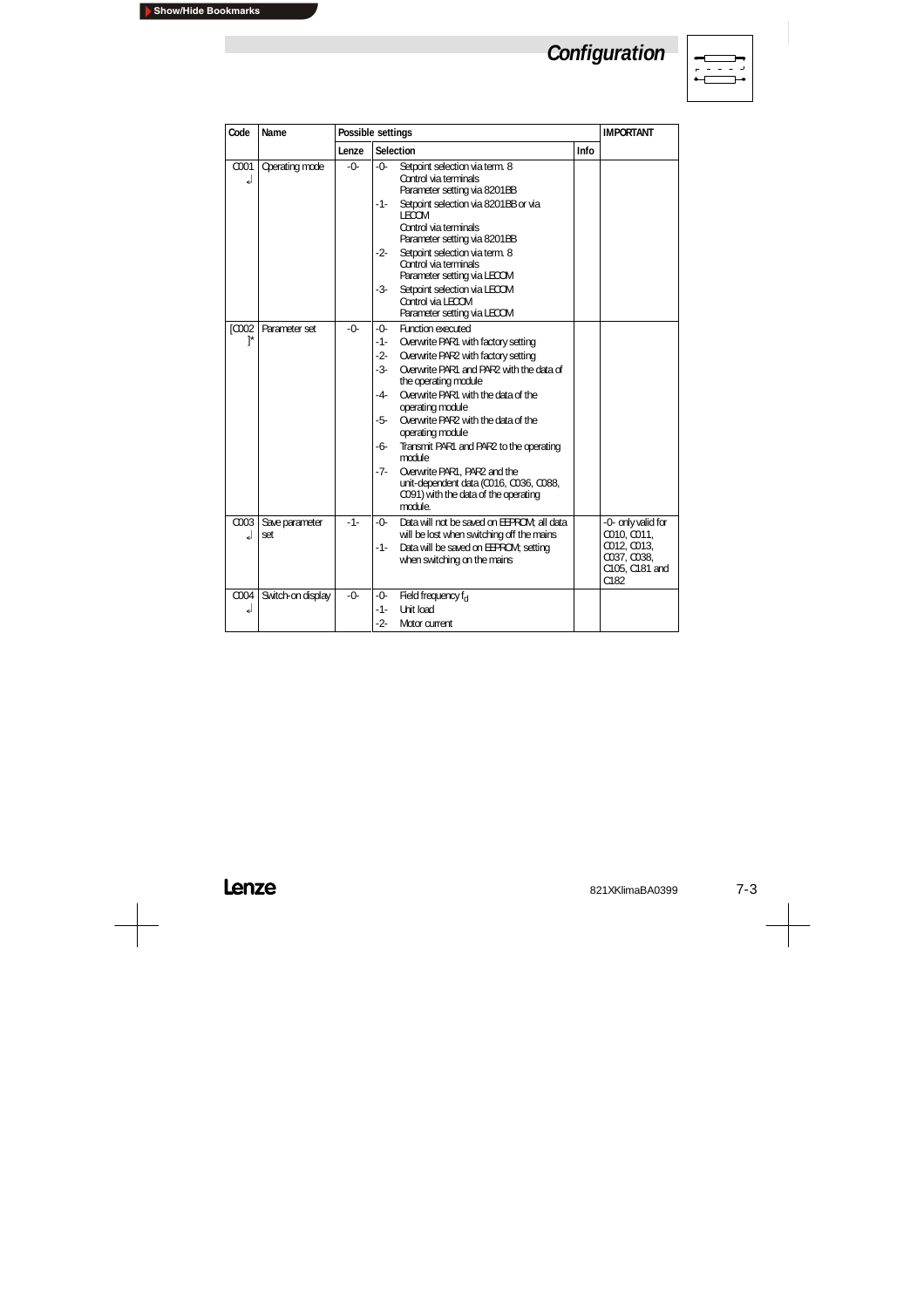#### **Show/Hide Bookmarks**



| Code       | Name                      |         | Possible settings                                                                                                                                                                                                                                                                                                                                                                                                                                                                                                                                                                                                                                                                                                                                                                                                                                              | <b>IMPORTANT</b>                                                                                                                                                                                                                         |
|------------|---------------------------|---------|----------------------------------------------------------------------------------------------------------------------------------------------------------------------------------------------------------------------------------------------------------------------------------------------------------------------------------------------------------------------------------------------------------------------------------------------------------------------------------------------------------------------------------------------------------------------------------------------------------------------------------------------------------------------------------------------------------------------------------------------------------------------------------------------------------------------------------------------------------------|------------------------------------------------------------------------------------------------------------------------------------------------------------------------------------------------------------------------------------------|
|            |                           | Lenze   | Selection<br>Info                                                                                                                                                                                                                                                                                                                                                                                                                                                                                                                                                                                                                                                                                                                                                                                                                                              |                                                                                                                                                                                                                                          |
| C005<br>ار | Configuration             | $-()$ - | $-()$ -<br>Operation with open-loop control via<br>terminal 8<br>$-1-$<br>Operation with open-loop control via<br>terminal 8 with setpoint summation via<br>frequency input E1<br>Operation with open-loop control via<br>$-2-$<br>frequency input E1 with setpoint summation<br>via terminal 8<br>$-3-$<br>Operation with open-loop control via<br>frequency input E1 with torque limitation via<br>terminal 8<br>Torque selection via terminal 8 with speed<br>-4-<br>limitation via $f_{\text{dmax}}(CO11)$<br>$-5-$<br>Torque selection via terminal 8 with speed<br>limitation via frequency input E1<br>Operation with closed-loop control; setpoint<br>-6-<br>via terminal 8 with digital frequency<br>feedback via terminal F1<br>Operation with closed-loop control, setpoint<br>-7-<br>via frequency input E1 with analog<br>feedback via terminal 8 | Selections - 4-<br>and -5- are only<br>permitted for<br>motor-current<br>control<br>$(C014 = 4)$ and<br>with activated<br>flying restart<br>circuit<br>$(C142 = 2.3)$ .                                                                  |
| C007<br>┙  | Terminal<br>configuration | $-()$ - | F4<br>F <sub>3</sub><br>F <sub>2</sub><br>F <sub>1</sub><br><b>CW/CCW</b><br>DC brake<br>JOG1/2/3<br>-0-<br>$-1-$<br><b>CW/CCW</b><br>PAR<br>JOG1/2/3<br>$-2-$<br><b>CW/CCW</b><br><b>QSP</b><br>JOG1/2/3<br>$-3-$<br><b>CW/CCW</b><br>PAR DC brake<br>JOG1<br><b>CW/CCW</b><br><b>OSP</b><br>$-4-$<br>PAR<br>JOG1<br>$-5-$<br><b>CW/CCW</b><br>DC brake Trip set<br>JOG1<br>JOG1<br><b>CW/CCW</b><br>PAR<br>$-6-$<br>Trip set<br><b>CW/CCW</b><br>PAR<br>$-7-$<br>DC brake<br>Trip set<br>-8-<br><b>CW/CCW</b><br><b>QSP</b><br>PAR<br>Trip set<br><b>CW/CCW</b><br><b>QSP</b><br>$-9-$<br>JOG1<br>Trip set<br>$\mathsf{LP}$<br>-10- CW/CCW<br>Trip set<br><b>DOWN</b>                                                                                                                                                                                        | $\bullet$ CW =<br>CW rotation<br>$\bullet$ CCW =<br>CCW rotation<br>$\bullet$ DC brake =<br>DC injection<br>brake<br>$\bullet$ PAR =<br>Change of<br>parameter sets<br>$\bullet$ JOG =<br>JOG frequency<br>$\bullet$ OSP =<br>Quick stop |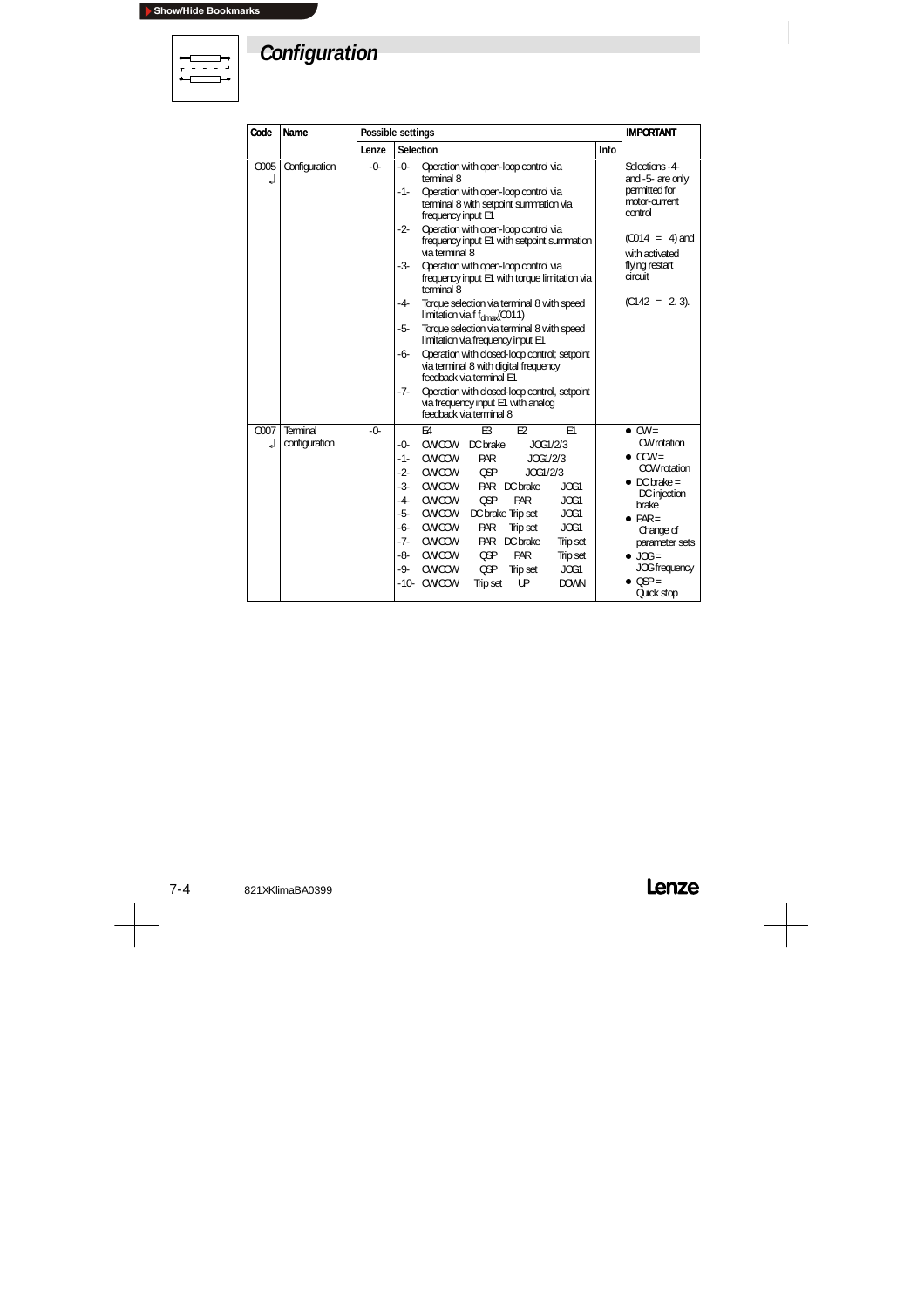

| Code   | Name            |       | Possible settings |                              |                   |            |             | <b>IMPORTANT</b> |                                   |
|--------|-----------------|-------|-------------------|------------------------------|-------------------|------------|-------------|------------------|-----------------------------------|
|        |                 | Lenze |                   | Selection                    |                   |            |             | Info             |                                   |
| C007   | <b>Terminal</b> | $-0-$ |                   | -11- CW/CCW                  | DC brake          | UP         | <b>DOWN</b> |                  | $\bullet$ Trip-Set =              |
| لے     | configuration   |       |                   | -12- CW/CCW                  | PAR               | UP         | <b>DOWN</b> |                  | <b>External fault</b>             |
|        |                 |       |                   | -13- CW/CCW                  | <b>QSP</b>        | UP         | <b>DOWN</b> |                  | $UP/DOMN =$                       |
| (conti |                 |       |                   | -14- CCW/QSP                 | CW/QSPDC brake    |            | JOG1        |                  | Motor                             |
| nued)  |                 |       |                   | -15- CCW/QSP                 | CW/QSP            | PAR        | JOG1        |                  | potentiometer<br>functions        |
|        |                 |       |                   | -16- CCW/QSP                 | CW/QSP            |            | JOG1/2/3    |                  | $\bullet$ H/Re =                  |
|        |                 |       |                   | -17- CCW/OSP                 | CW/QSP            | PAR        | DC brake    |                  | Manual/Remot                      |
|        |                 |       |                   | -18- CCW/QSP                 | CW/QSP            | PAR        | Trip set    |                  | e changeover                      |
|        |                 |       |                   | -19- CCW/QSP CW/QSP DC brake |                   |            | Trip set    |                  | $\bullet$ I-OFF =                 |
|        |                 |       |                   | -20- CCW/OSP                 | CW/QSP Trip set   |            | JOG1        |                  | Reset                             |
|        |                 |       |                   | -21- CCW/QSP                 | CW/QSP            | UP         | <b>DOWN</b> |                  | I-component of                    |
|        |                 |       |                   | -22- CCW/OSP                 | CW/OSP            | UP         | JOG1        |                  | the PID<br>controller             |
|        |                 |       |                   | $-23-$ M/R                   | <b>CW/CCW</b>     | UP         | <b>DOWN</b> |                  | $\bullet$ D/F =                   |
|        |                 |       |                   | $-24 - WR$                   | PAR               | UP         | <b>DOWN</b> |                  | Digital                           |
|        |                 |       |                   | $-25 - WR$                   | DC brake          | UP         | <b>DOWN</b> |                  | frequency                         |
|        |                 |       |                   | -26- M/R                     | JOG1              | UP         | <b>DOWN</b> |                  | input $0 - 10$                    |
|        |                 |       |                   | $-27-$ MR                    | Trip set          | UP         | <b>DOWN</b> |                  | kHz                               |
|        |                 |       |                   | $-28 - JOG1/2/3$             |                   | I-OFF      | D/F         |                  | $\bullet$ INFL_0 =                |
|        |                 |       |                   | $-29 - J$ OG1                | DC brake          | I-OFF      | D/F         |                  | Set influence<br>of the PID       |
|        |                 |       |                   | $-30 - J$ OG1                | QSP               | I-OFF      | D/F         |                  | controller to 0                   |
|        |                 |       |                   | -31- DC brake                | <b>QSP</b>        | I-OFF      | D/F         |                  |                                   |
|        |                 |       |                   | -32- Trip set                | <b>QSP</b>        | I-OFF      | D/F         |                  | When changing                     |
|        |                 |       |                   | $-33 -$ QSP                  | PAR               | I-OFF      | D/F         |                  | between the                       |
|        |                 |       |                   | -34- CW/QSP                  | CCW/QSP I-OFF     |            | D/F         |                  | parameter sets                    |
|        |                 |       |                   | $-35 - JOG1/2/3$             |                   | PAR        | D/F         |                  | via terminal, the                 |
|        |                 |       |                   | -36- DC brake                | <b>QSP</b>        | PAR        | D/F         |                  | corresponding<br>terminal must be |
|        |                 |       |                   | $-37 - JOG1$                 | <b>QSP</b>        | PAR        | D/F         |                  | assigned with                     |
|        |                 |       |                   | $-38 - J$ OG1                | PAR               | Trip set   | D/F         |                  | PAR in both                       |
|        |                 |       |                   | $-39 - JOG1/2/3$             |                   | Trip set   | D/F         |                  | parameter sets.                   |
|        |                 |       |                   | $-40 - J$ OG1                | <b>QSP</b>        | Trip set   | D/F         |                  |                                   |
|        |                 |       |                   | $-41 - JOG1$                 | DC brake Trip set |            | D/F         |                  |                                   |
|        |                 |       |                   | $-42 - QSP$                  | DC brake Trip set |            | D/F         |                  |                                   |
|        |                 |       |                   | -43- CW/CCW                  | <b>QSP</b>        | Trip set   | D/F         |                  |                                   |
|        |                 |       | $-44-UP$          |                              | <b>DOWN</b>       | PAR        | D/F         |                  |                                   |
|        |                 |       |                   | -45- CW/CCW                  | <b>QSP</b>        | PAR        | D/F         |                  |                                   |
|        |                 |       |                   | $-46-$ M/R                   | PAR               | QSP        | JOG1        |                  |                                   |
|        |                 |       |                   | -47- CW/QSP                  | CCW/QSP           | <b>MR</b>  | JOG1        |                  |                                   |
|        |                 |       |                   | -48- INFL 0                  | DC brake I-OFF    |            | D/F         |                  |                                   |
|        |                 |       |                   | -49- INFL 0                  | JOG1              | <b>QSP</b> | D/F         |                  |                                   |
|        |                 |       |                   | -50- INFL 0                  | JOG1              | I-OFF      | D/F         |                  |                                   |
|        |                 |       |                   | -51- DC brake                | PAR               | I-OFF      | D/F         |                  |                                   |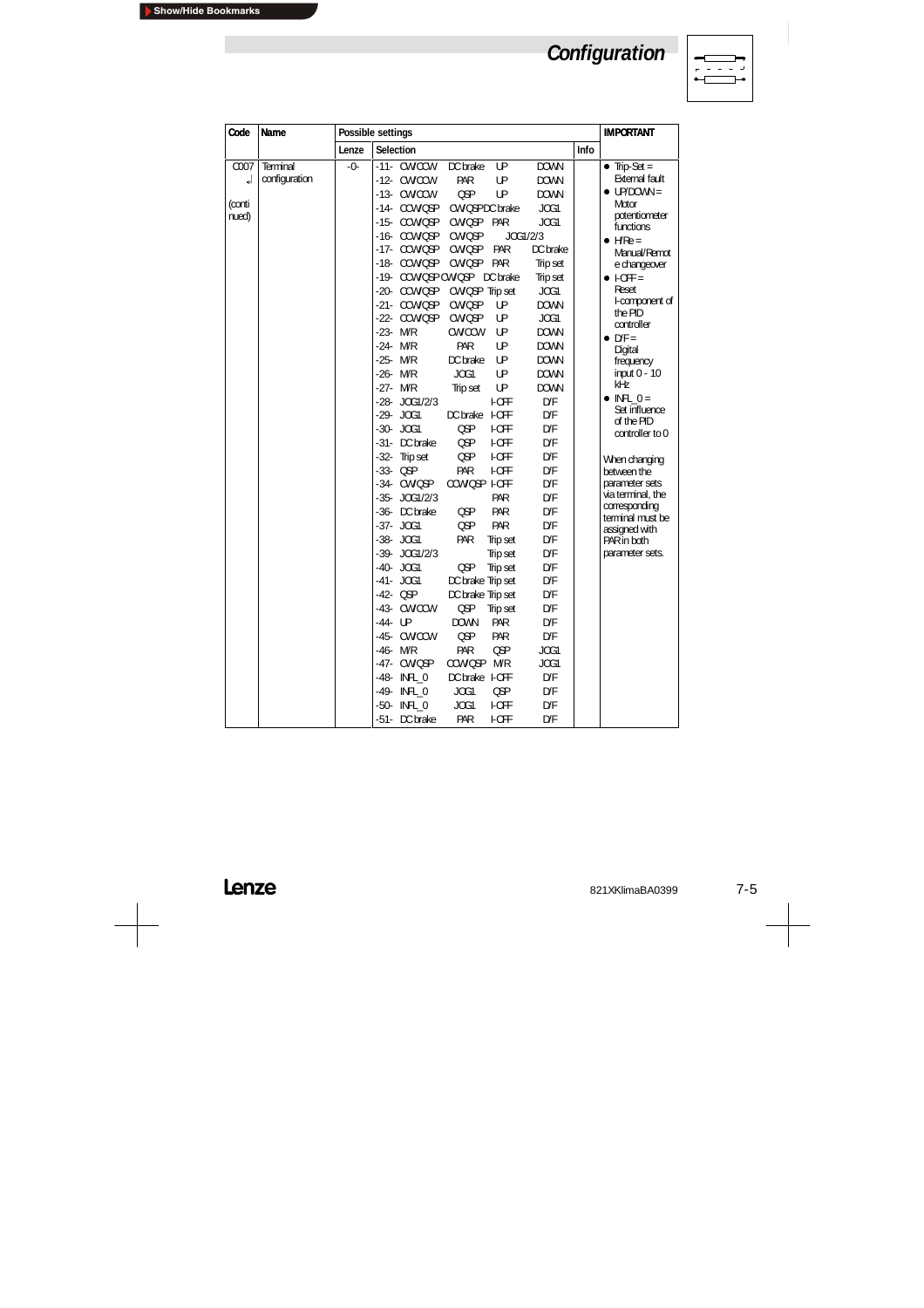

| Code       | Name                                                                                                                                                                                                                                                                                                                                                                                                                                                          | Possible settings |                       |                                                                                                                                                                                                                                                                                                         |             | <b>IMPORTANT</b>               |
|------------|---------------------------------------------------------------------------------------------------------------------------------------------------------------------------------------------------------------------------------------------------------------------------------------------------------------------------------------------------------------------------------------------------------------------------------------------------------------|-------------------|-----------------------|---------------------------------------------------------------------------------------------------------------------------------------------------------------------------------------------------------------------------------------------------------------------------------------------------------|-------------|--------------------------------|
|            |                                                                                                                                                                                                                                                                                                                                                                                                                                                               | Lenze             |                       | Selection                                                                                                                                                                                                                                                                                               | <b>Info</b> |                                |
| C008<br>ار | Function relay K1<br>$-1-$<br>$-()$ -<br>Ready for operation<br>$-1-$<br>TRIP fault message<br>$-2-$<br>Motor is running<br>-3-<br>Motor is running / CW rotation<br>$-4-$<br>Motor is running / CCW rotation<br>$-5-$<br>Field frequency $f_d = 0$<br>f <sub>dset</sub> reached<br>-6-<br>$-7-$<br>Q <sub>min</sub> reached<br>-8-<br>I <sub>max</sub> reached<br>$-9-$<br>Overtemperature (O <sub>max</sub> -10 °C)<br>-10- TRIP or Q <sub>min</sub> or IMP |                   |                       |                                                                                                                                                                                                                                                                                                         |             |                                |
|            | 822X/824X                                                                                                                                                                                                                                                                                                                                                                                                                                                     |                   |                       | -11- PTC warning                                                                                                                                                                                                                                                                                        |             |                                |
|            |                                                                                                                                                                                                                                                                                                                                                                                                                                                               |                   |                       | -12- Apparent motor current (C054) < threshold<br>C <sub>156</sub><br>-13- Apparent motor current (C054) < threshold<br>C156 and $f_d > Q_{min}$ threshold (C017)<br>-14- Apparent motor current (C054) < threshold<br>C156 and input of ramp function generator<br>= output of ramp function generator |             |                                |
|            | 822X/824X                                                                                                                                                                                                                                                                                                                                                                                                                                                     |                   |                       | -15- Warning motor phase failure                                                                                                                                                                                                                                                                        |             |                                |
|            |                                                                                                                                                                                                                                                                                                                                                                                                                                                               |                   |                       | $-16 - f_d$ (C050) < $f_{dmin}$ (C010)                                                                                                                                                                                                                                                                  |             |                                |
| $C009*$    | Device address                                                                                                                                                                                                                                                                                                                                                                                                                                                | $\mathbf{1}$      | 1                     | 99<br>${1}$                                                                                                                                                                                                                                                                                             |             | Only for LECOM<br>applications |
| C010       | Minimum field<br>frequency                                                                                                                                                                                                                                                                                                                                                                                                                                    | 0.00              | 0.00                  | ${0.02Hz}$<br>480.00                                                                                                                                                                                                                                                                                    |             |                                |
| C011       | Maximum field<br>frequency                                                                                                                                                                                                                                                                                                                                                                                                                                    | 50.00             | 7.50                  | ${0.02 Hz}$<br>480.00                                                                                                                                                                                                                                                                                   |             |                                |
| C012       | Acceleration time                                                                                                                                                                                                                                                                                                                                                                                                                                             | 5.00              | 0.00                  | ${0.02s}$<br>1300.00                                                                                                                                                                                                                                                                                    |             |                                |
| C013       | Deceleration time                                                                                                                                                                                                                                                                                                                                                                                                                                             | 5.00              | 0.00                  | 1300.00<br>${0.02s}$                                                                                                                                                                                                                                                                                    |             |                                |
| C014<br>اء | Operating mode                                                                                                                                                                                                                                                                                                                                                                                                                                                | -4-               | $-2-$<br>-3-<br>$-4-$ | Linear characteristic $V \sim f_d$ with constant<br>V <sub>min</sub> boost<br>Square characteristic $V \sim f_d^2$ with constant<br>V <sub>min</sub> boost<br>Motor-current control                                                                                                                     |             |                                |
| C015       | <b>Wf</b> rated<br>frequency                                                                                                                                                                                                                                                                                                                                                                                                                                  | 50.00             | 7.50                  | ${0.02Hz}$<br>960.00                                                                                                                                                                                                                                                                                    |             |                                |
| C016       | V <sub>min</sub> setting                                                                                                                                                                                                                                                                                                                                                                                                                                      | 0.00              | 0.00                  | ${0.2%}$<br>40.0                                                                                                                                                                                                                                                                                        |             | depends of the<br>unit         |
| C017       | Threshold O <sub>min</sub>                                                                                                                                                                                                                                                                                                                                                                                                                                    | 0.00              | 0.00                  | ${0.02Hz}$<br>480.00                                                                                                                                                                                                                                                                                    |             |                                |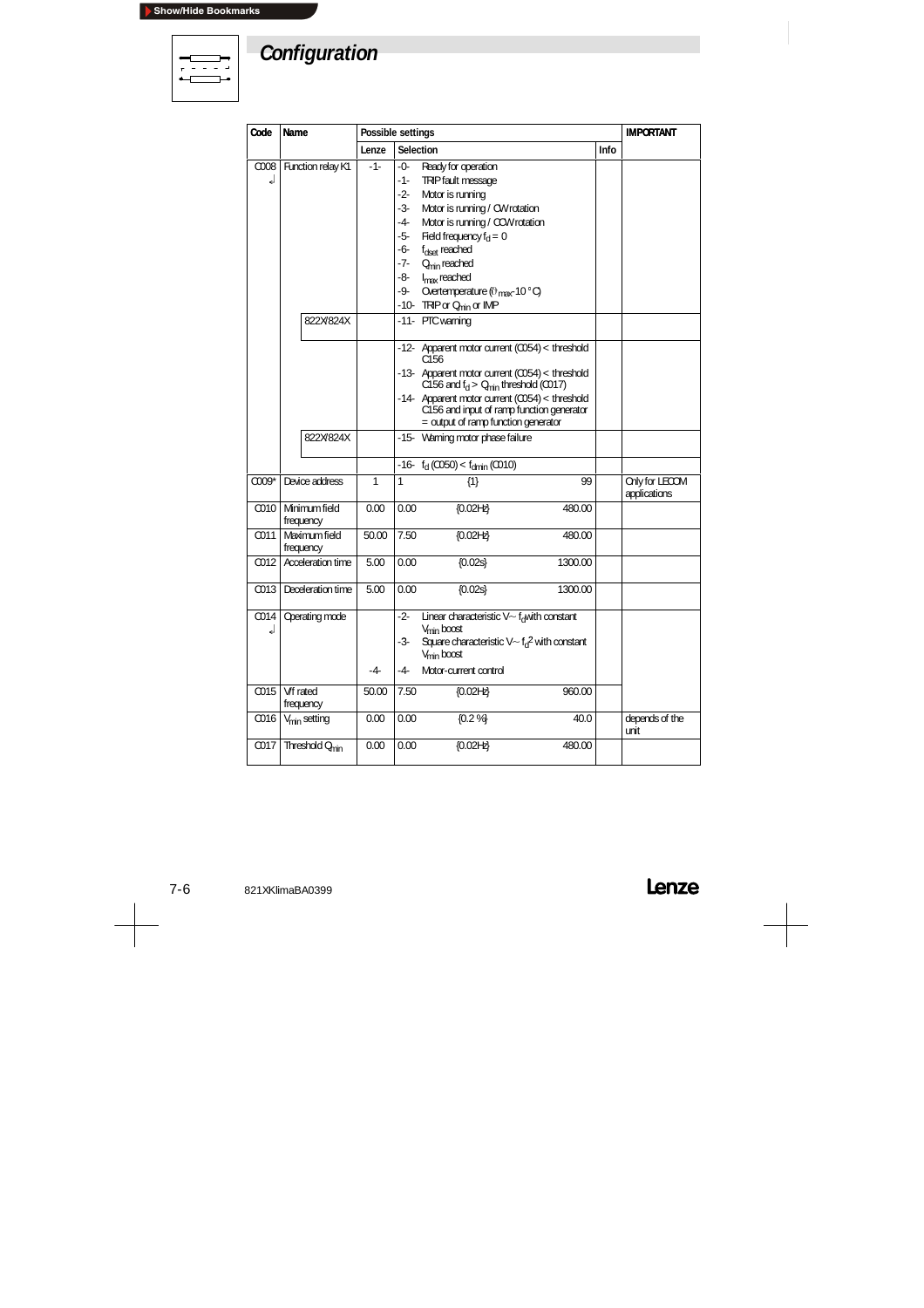| Code             | Name                                     |         | Possible settings                                                                                                                                                                                                                                                                                                    |      | <b>IMPORTANT</b>                                                                                   |
|------------------|------------------------------------------|---------|----------------------------------------------------------------------------------------------------------------------------------------------------------------------------------------------------------------------------------------------------------------------------------------------------------------------|------|----------------------------------------------------------------------------------------------------|
|                  |                                          | Lenze   | Selection                                                                                                                                                                                                                                                                                                            | Info |                                                                                                    |
| C018<br>لے       | Chopper<br>frequency                     | $-1-$   | $-()$ -<br>4kHz reduced power loss<br>$-1-$<br>8kHz reduced power loss<br>$-2-$<br>12kHz reduced power loss<br>$-3-$<br>16kHz reduced power loss<br>$-4-$<br>4kHz reduced noise emission<br>$-5-$<br>8kHz reduced noise emission<br>$-6-$<br>12 kHz reduced noise emission<br>$-7-$<br>16 kHz reduced noise emission |      |                                                                                                    |
| C <sub>019</sub> | Threshold auto<br>DC brake               | 0.10    | 0.00<br>${0.02Hz}$<br>5.00                                                                                                                                                                                                                                                                                           |      | * depends of the<br>unit                                                                           |
| C021             | Slip<br>compensation                     | 0.0     | $-50.0$<br>${0.1%}$<br>50.0                                                                                                                                                                                                                                                                                          |      | * when<br>$CO14 = 2.3$                                                                             |
|                  |                                          | 0.0     | ${0.1%}$<br>0.0<br>20.0                                                                                                                                                                                                                                                                                              |      | * when $CO14 = 4$<br>* depends of the<br>unit                                                      |
| C022             | I <sub>max</sub> limit<br>motor mode     | 150     | 30<br>${1%}$<br>150                                                                                                                                                                                                                                                                                                  |      |                                                                                                    |
| C023             | I <sub>max</sub> limit<br>generator mode | 80      | 30<br>${1%}$<br>150                                                                                                                                                                                                                                                                                                  |      | The current-limit<br>controller for<br>operation in<br>generator mode is<br>not active at<br>30 %. |
| $CO26*$          | Offset adjustment<br>analog input        | 0.00    | $-10.00$<br>${0.01 V}$<br>10.00                                                                                                                                                                                                                                                                                      |      |                                                                                                    |
| $C027*$          | Scaling factor of<br>analog input        | 100.0   | ${0.1%}$<br>$-200.0$<br>200.0                                                                                                                                                                                                                                                                                        |      |                                                                                                    |
| C034<br>ا ہے     | Master current                           | $-()$ - | 0 to 20mA /<br>$-()$ -<br>0 to 5V / 0 to 10V<br>$-1-$<br>4 to 20mA                                                                                                                                                                                                                                                   |      |                                                                                                    |
| $CO35*$<br>↲     | Selection DC<br>brake                    | $-()$ - | $-()$ -<br>Selection of brake voltage under C036<br>$-1-$<br>Selection of brake current under C036                                                                                                                                                                                                                   |      |                                                                                                    |
| C036             | Voltage for DC<br>brake                  | $\star$ | $\Omega$<br>${0.02 \%}$<br>150                                                                                                                                                                                                                                                                                       |      | * depends on the<br>unit                                                                           |
| C037             | JOG value 1                              | 20.00   | $-480.00$<br>${0.02 Hz}$<br>480.00                                                                                                                                                                                                                                                                                   |      |                                                                                                    |
| C038             | JOG value 2                              | 30.00   | $-480.00$<br>${0.02 Hz}$<br>480.00                                                                                                                                                                                                                                                                                   |      |                                                                                                    |
| C039             | JOG value 3                              | 40.00   | $-480.00$<br>${0.02 Hz}$<br>480.00                                                                                                                                                                                                                                                                                   |      |                                                                                                    |
| C040             | Controller enable                        | $\star$ | $-()$ -<br>Controller inhibited<br>$-1-$<br>Controller enabled                                                                                                                                                                                                                                                       |      | * see Operating<br>Instructions TB<br>2102                                                         |
| C043             | <b>TRIP</b> reset                        | $\star$ | No current fault<br>-0-<br>$-1-$<br>Current fault                                                                                                                                                                                                                                                                    |      | * see Operating<br>Instructions 2102                                                               |
| C046             | Frequency<br>setpoint                    | ×       | $-480.00$<br>${0.02 \%}$<br>480.00                                                                                                                                                                                                                                                                                   |      | * see Operating<br>Instructions 2102                                                               |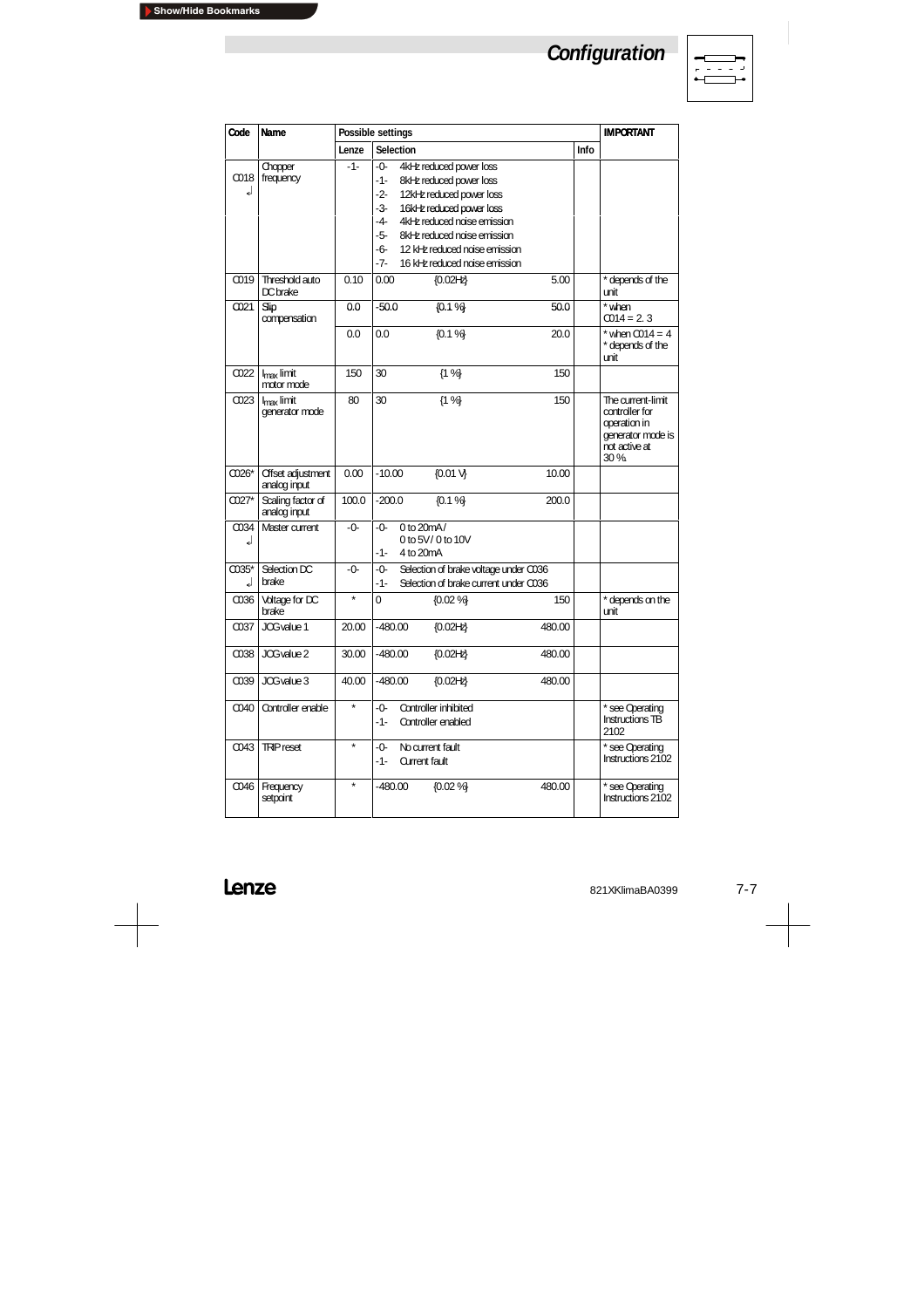

| Code    | Name                                                   | Possible settings | <b>IMPORTANT</b> |                                            |        |      |                                                                                                                                  |
|---------|--------------------------------------------------------|-------------------|------------------|--------------------------------------------|--------|------|----------------------------------------------------------------------------------------------------------------------------------|
|         |                                                        | Lenze             | Selection        |                                            |        | Info |                                                                                                                                  |
| $CO47*$ | Torque setpoint<br>I <sub>max</sub> limit value        |                   |                  |                                            |        |      | Only display<br>• $C005 = 4.5$<br>- Torque<br>setpoint<br>• $C005 = 1, 2$ .<br>3.6.7<br>- I <sub>max</sub> limit<br>value (C022) |
| $CO49*$ | Additional<br>setpoint                                 |                   |                  |                                            |        |      | Only display<br>• Only when<br>$C005 = 1.2$                                                                                      |
| C050*   | Output frequency                                       |                   |                  |                                            |        |      | Only display                                                                                                                     |
| $C051*$ | <b>Actual PID</b><br>controller value                  |                   |                  |                                            |        |      | Only display                                                                                                                     |
| $CO52*$ | Motor voltage                                          |                   |                  |                                            |        |      | Only display                                                                                                                     |
| $CO53*$ | DC-bus voltage                                         |                   |                  |                                            |        |      | Only display                                                                                                                     |
| C054*   | Motor current                                          |                   |                  |                                            |        |      | Only display                                                                                                                     |
| $C056*$ | Unit load                                              |                   |                  |                                            |        |      | Only display                                                                                                                     |
| $C061*$ | Heat sink<br>temperature                               |                   |                  |                                            |        |      | Only display                                                                                                                     |
| C070    | Gain<br>PID controller                                 | 1.00              | 0.00             | ${0.01}$                                   | 300.00 |      | $0.0 = P$ -compone<br>nt inactive                                                                                                |
| C071    | Integral action<br>time<br>PID controller              | 100               | 10 <sub>ms</sub> |                                            | 9999s  |      | $9999s = 1$ -compo<br>nent inactive                                                                                              |
| C072    | <b>Differential</b><br>component<br>PID controller     | 0.0               | 0.0              | ${0.1}$                                    | 5.0    |      | $0.0 = D$ -compone<br>nt inactive                                                                                                |
| C074    | Influence PID<br>controller                            | 0.0               | 0.0              | ${0.1%}$                                   | 100.0  |      |                                                                                                                                  |
| $C077*$ | Gain<br>I <sub>max</sub> controller                    | 0.25              | 0.00             | ${0.01}$                                   | 1.00   |      |                                                                                                                                  |
| C078*   | Integral action<br>time<br>I <sub>max</sub> controller | 65                | 12               | ${1 ms}$                                   | 9990   |      |                                                                                                                                  |
| C079    | Oscillation<br>damping                                 |                   |                  |                                            |        |      | * depends on the<br>unit                                                                                                         |
|         | 822X/<br>824X                                          | 5                 | 0                | ${1}$                                      | 80     |      |                                                                                                                                  |
| C088    | Rated motor<br>current                                 | $\star$           | 0                | ${1 A}$<br>0.0  2.0 · rated output current | 480    |      | * depends on the<br>unit                                                                                                         |
| C091    | Motor cos $\varphi$                                    | ×                 | 0.4              | ${0.1}$                                    | 1.0    |      | * depends on the<br>unit                                                                                                         |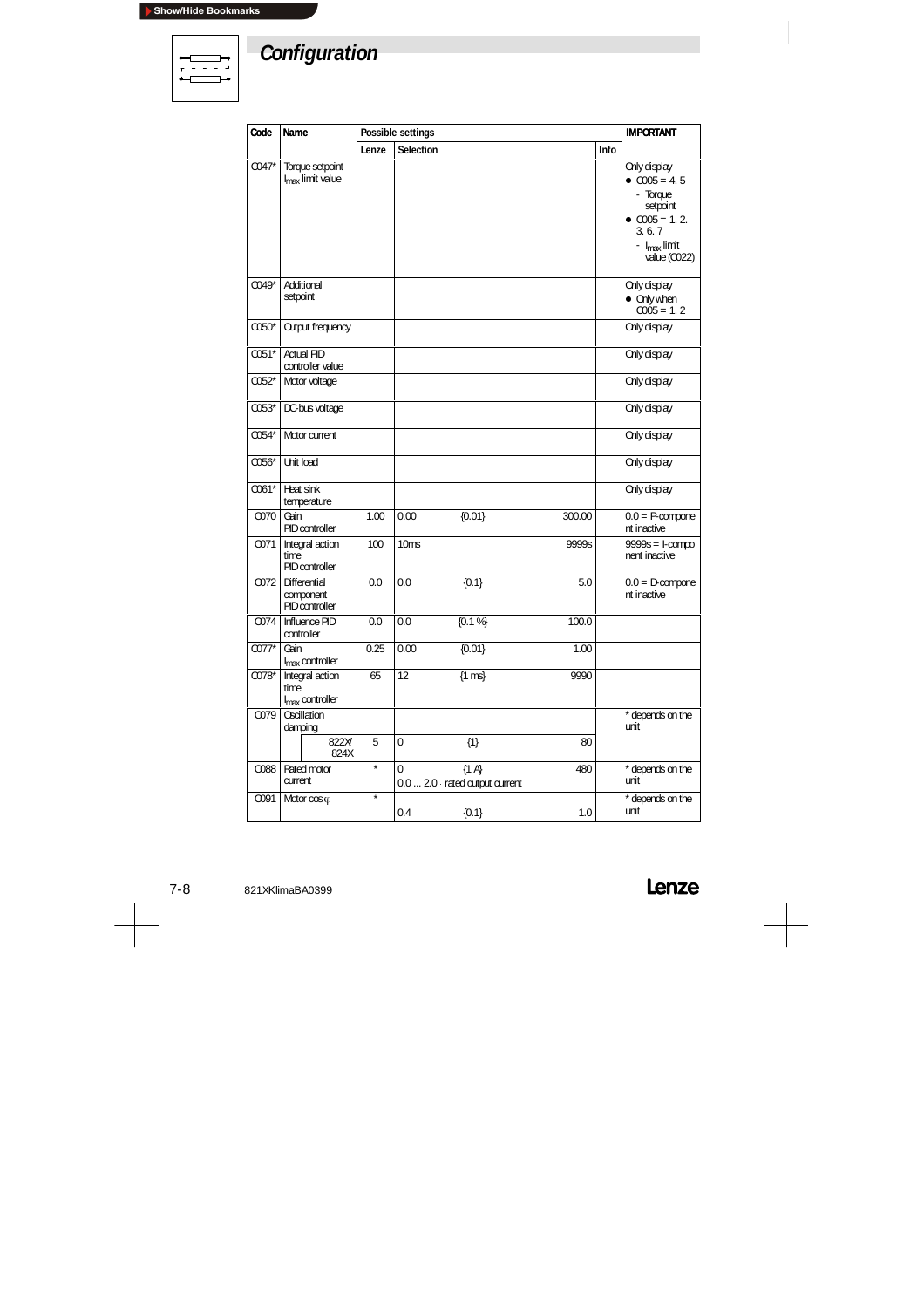

| Code    | Name                                             | Possible settings | <b>IMPORTANT</b> |                                                                                                                                         |      |                                       |
|---------|--------------------------------------------------|-------------------|------------------|-----------------------------------------------------------------------------------------------------------------------------------------|------|---------------------------------------|
|         |                                                  | Lenze             |                  | Selection                                                                                                                               | Info |                                       |
| $CO93*$ | Type                                             |                   |                  |                                                                                                                                         |      | Only display                          |
|         | 821X                                             |                   | 821X             |                                                                                                                                         |      |                                       |
|         |                                                  |                   |                  |                                                                                                                                         |      |                                       |
|         | 822X                                             |                   | 822X             |                                                                                                                                         |      |                                       |
|         | 824X                                             |                   | 824X             |                                                                                                                                         |      |                                       |
| C099*   | Software version                                 |                   | 82 3x            | (Software 3x)                                                                                                                           |      | Only display                          |
| C105    | Deceleration time                                |                   |                  |                                                                                                                                         |      |                                       |
|         | <b>QSP</b>                                       | 5.00              | 0.00             | ${0.02s}$<br>1300.00                                                                                                                    |      |                                       |
| C106    | Holding time for<br>autom. DC<br>injection brake | 0.02              |                  | 999.00<br>$0.00$ $(0.01s)$                                                                                                              |      |                                       |
| $C108*$ | Gain (C111)                                      | 128               | 0                | ${1}$<br>255                                                                                                                            |      |                                       |
| C111    | Monitor signal                                   | $-()$ -           | $-0-$            | Field frequency                                                                                                                         |      | Selection -9-                         |
| ا ہے    |                                                  |                   | $-1-$            | Unit load                                                                                                                               |      | -25- corresponds                      |
|         |                                                  |                   | -2-              | Motor current                                                                                                                           |      | to the relay output<br>functions C008 |
|         |                                                  |                   | $-3-$            | DC-bus voltage                                                                                                                          |      | and C117:                             |
|         |                                                  |                   | $-4-$            | Motor power                                                                                                                             |      | $\bullet$ LOW = 0 V                   |
|         |                                                  |                   | $-5-$            | Motor voltage                                                                                                                           |      | $\bullet$ HIGH = 10 V                 |
|         |                                                  |                   | -6-              | Analog output 1/f <sub>d</sub> (1/C050)                                                                                                 |      |                                       |
|         |                                                  |                   | $-7-$            | Field frequency of                                                                                                                      |      |                                       |
|         |                                                  |                   |                  | $f_{\text{dmin}}(0010)  f_{\text{dmax}}(0011)$                                                                                          |      |                                       |
|         |                                                  |                   | -8-              | Actual PID controller value                                                                                                             |      |                                       |
|         |                                                  |                   | -9-              | Ready for operation                                                                                                                     |      |                                       |
|         |                                                  |                   |                  | -10- TRIP fault message                                                                                                                 |      |                                       |
|         |                                                  |                   |                  | -11- Motor is running                                                                                                                   |      |                                       |
|         |                                                  |                   |                  | -12- Motor is running / CW rotation                                                                                                     |      |                                       |
|         |                                                  |                   |                  | -13- Motor is running / CCW rotation                                                                                                    |      |                                       |
|         |                                                  |                   |                  | -14- Field frequency $f_d = 0$<br>-15- f <sub>riset</sub> reached                                                                       |      |                                       |
|         |                                                  |                   |                  | -16- Q <sub>min</sub> reached                                                                                                           |      |                                       |
|         |                                                  |                   |                  | -17- I <sub>max</sub> reached                                                                                                           |      |                                       |
|         |                                                  |                   |                  | -18- Overtemperature ( $\theta_{\text{max}}$ -10°)                                                                                      |      |                                       |
|         |                                                  |                   |                  | -19- Setting of TRIP, Q <sub>min</sub> or Imp                                                                                           |      |                                       |
|         | 822X/824X                                        |                   |                  | -20- PTC warning                                                                                                                        |      |                                       |
|         |                                                  |                   |                  | -21- Apparent motor current (C054) < current<br>threshold (C156)                                                                        |      |                                       |
|         |                                                  |                   |                  | -22- Apparent motor current (C054) < current<br>threshold (C156) and<br>$f_d > Q_{min}$ threshold                                       |      |                                       |
|         |                                                  |                   |                  | -23- Apparent motor current (C054) < threshold<br>(C156) and input of ramp function<br>generator = output of ramp function<br>generator |      |                                       |
|         | 822X/824X                                        |                   |                  | -24- Warning motor phase failure                                                                                                        |      |                                       |
|         |                                                  |                   |                  | $-25 - f_d$ (CO50) < $f_{dmin}$ (CO10)                                                                                                  |      |                                       |
|         |                                                  |                   |                  |                                                                                                                                         |      |                                       |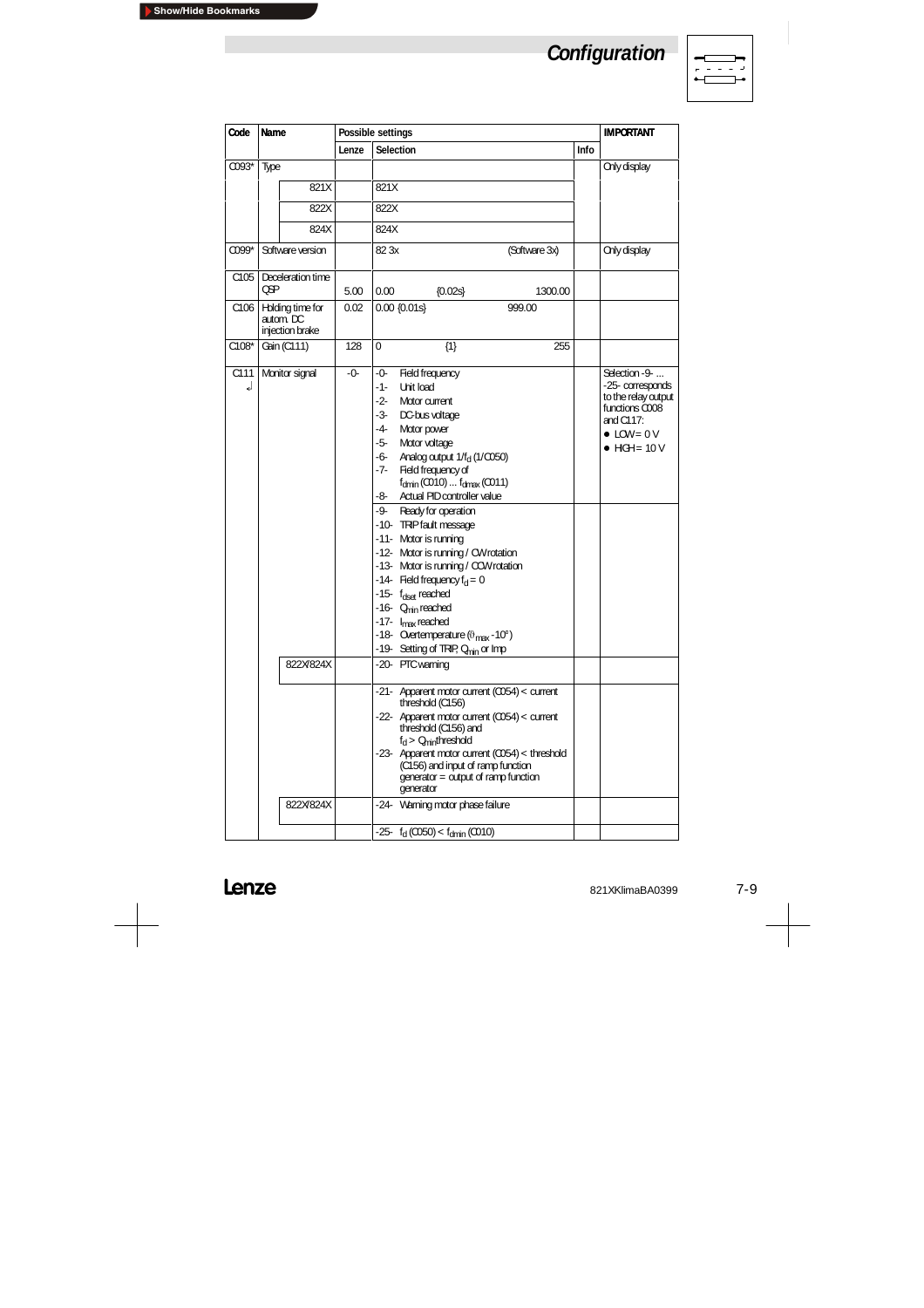

| Code           | Name                | Possible settings |                  |             |                                               |                |               | <b>IMPORTANT</b> |                                     |
|----------------|---------------------|-------------------|------------------|-------------|-----------------------------------------------|----------------|---------------|------------------|-------------------------------------|
|                |                     | Lenze             |                  | Selection   |                                               |                |               | Info             |                                     |
| C114           | Signal level        | $-0-$             |                  | E4          | E <sub>3</sub>                                | E <sub>2</sub> | E1            |                  | $0: Ex$ is not                      |
| ا ہے           | digital inputs      |                   | $-0-$            | $\mathbf 0$ | 0                                             | 0              | 0             |                  | inverted                            |
|                |                     |                   | $-1-$            | 0           | 0                                             | 0              | 1             |                  | 1: Ex is inverted                   |
|                |                     |                   | $-2-$            | 0           | 0                                             | 1              | 0             |                  |                                     |
|                |                     |                   | $-3-$            | 0           | 0                                             | 1              | 1             |                  |                                     |
|                |                     |                   | $-4-$            | 0           | 1                                             | 0              | $\Omega$      |                  |                                     |
|                |                     |                   | $-5-$            | 0           | 1                                             | 0              | 1             |                  |                                     |
|                |                     |                   | -6-              | 0           | 1                                             | 1              | 0             |                  |                                     |
|                |                     |                   | $-7-$            | 0           | 1                                             | 1              | 1             |                  |                                     |
|                |                     |                   | -8-<br>$-9-$     | 1<br>1      | 0<br>0                                        | 0<br>0         | 0<br>1        |                  |                                     |
|                |                     |                   | $-10-$           | 1           | 0                                             | 1              | 0             |                  |                                     |
|                |                     |                   | $-11-$           | 1           | 0                                             | 1              | 1             |                  |                                     |
|                |                     |                   | $-12-$           | 1           | 1                                             | 0              | 0             |                  |                                     |
|                |                     |                   | $-13-$           | 1           | 1                                             | $\mathbf 0$    | 1             |                  |                                     |
|                |                     |                   | $-14-$           | 1           | 1                                             | 1              | $\Omega$      |                  |                                     |
|                |                     |                   | $-15-$           | 1           | 1                                             | 1              | $\mathbf{1}$  |                  |                                     |
| C115           | Priority mask       | $-0-$             |                  | E4          | E <sub>3</sub>                                | E <sub>2</sub> | E1            |                  | 0: Function Ex                      |
| ار             | digital inputs      |                   | -0-              | 0           | 0                                             | 0              | 0             |                  | depends on C001                     |
|                |                     |                   | $-1-$            | 0           | 0                                             | 0              | 1             |                  |                                     |
|                |                     |                   | $-2-$            | 0           | 0                                             | 1              | 0             |                  | 1: Function Ex is<br>independent of |
|                |                     |                   | $-3-$            | 0           | 0                                             | 1              | 1             |                  | C001                                |
|                |                     |                   | $-4-$            | $\Omega$    | 1                                             | $\Omega$       | $\Omega$      |                  | • Ctrl. inhibit and                 |
|                |                     |                   | $-5-$            | $\Omega$    | 1                                             | $\Omega$       | 1             |                  | <b>TRIP</b> reset                   |
|                |                     |                   | $-6-$            | $\Omega$    | 1                                             | 1              | $\Omega$      |                  | always have                         |
|                |                     |                   | $-7-$            | $\Omega$    | 1                                             | 1              | 1             |                  | first priority.                     |
|                |                     |                   | -8-              | 1           | 0                                             | 0              | 0             |                  | • With -0- also<br>TRIP set and     |
|                |                     |                   | $-9-$            | 1           | 0                                             | 0              | 1             |                  | QSP have                            |
|                |                     |                   | $-10-$           | 1           | 0                                             | 1              | 0             |                  | priority.                           |
|                |                     |                   | $-11-$<br>$-12-$ | 1<br>1      | 0<br>1                                        | 1<br>0         | 1<br>$\Omega$ |                  |                                     |
|                |                     |                   | $-13-$           | 1           | 1                                             | 0              | 1             |                  |                                     |
|                |                     |                   | $-14-$           | 1           | 1                                             | 1              | 0             |                  |                                     |
|                |                     |                   | $-15-$           | 1           | 1                                             | 1              | 1             |                  |                                     |
| C119           | <b>Function PTC</b> |                   |                  |             |                                               |                |               |                  |                                     |
| لج             | 822X/824X           | $-0-$             | -0-              |             | PTC input not active                          |                |               |                  |                                     |
|                |                     |                   | $-1-$            |             | PTC input active, TRIP and pulse inhibit will |                |               |                  |                                     |
|                |                     |                   |                  | be set      |                                               |                |               |                  |                                     |
|                |                     |                   | $-2-$            |             | PTC input active, warning                     |                |               |                  |                                     |
| C120           | $I2$ t switch off   |                   |                  |             |                                               |                |               |                  |                                     |
|                | 822X/824X           | 0                 | 0                |             | ${1%}$                                        |                | 100           |                  |                                     |
| C125           | LECOM baud rate     | $-0-$             | $-0-$            | 9600        | baud                                          |                |               |                  | Only for LECOM                      |
| $\downarrow^*$ |                     |                   | $-1-$            |             | 4800 baud                                     |                |               |                  | applications                        |
|                |                     |                   | $-2-$            |             | 2400 baud                                     |                |               |                  |                                     |
|                |                     |                   | -3-              |             | 1200 baud                                     |                |               |                  |                                     |
|                |                     |                   | $-4-$            |             | 19200 baud                                    |                |               |                  |                                     |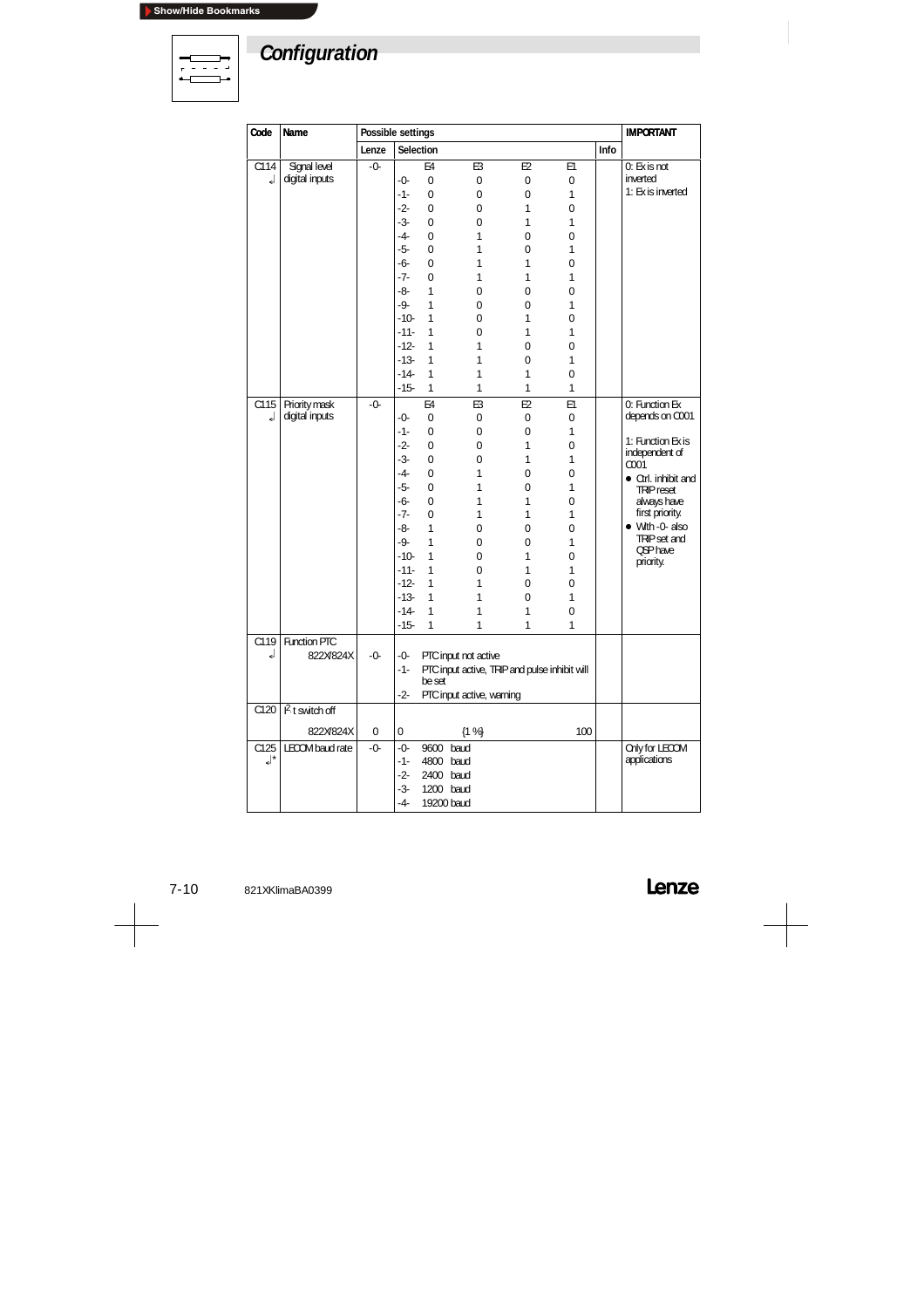

| Code             | Possible settings<br>Name               |          |                                                                                                                                                                                                                                                                                                                        |  | <b>IMPORTANT</b>                                            |
|------------------|-----------------------------------------|----------|------------------------------------------------------------------------------------------------------------------------------------------------------------------------------------------------------------------------------------------------------------------------------------------------------------------------|--|-------------------------------------------------------------|
|                  |                                         | Lenze    | Selection                                                                                                                                                                                                                                                                                                              |  |                                                             |
| $C126*$          | Selection of<br>communication<br>errors | $-()$ -  | $-()$ -<br>No TRIP when stopping the communication<br>in the process channel<br>TRIP (-CEO-) when stopping the<br>$-1-$<br>communication in the process channel                                                                                                                                                        |  | Only for bus<br>operation                                   |
| C127             | Selection<br>Setpoint selection         | $-0-$    | Absolute setpoint selection in Hz via C046<br>-0-<br>or process channel<br>$-1-$<br>Standardized setpoint selection via C141 (0<br>100 %) or process channel $(\pm 16384 =$<br>$f_{\text{dmax}}(CO11)$                                                                                                                 |  | Only for bus<br>operation                                   |
| $C135*$          | Control word                            |          |                                                                                                                                                                                                                                                                                                                        |  | see Operating<br>Instructions 2102                          |
| $C141*$          | Standardized<br>setpoint                |          | $-100.00$<br>${0.01 \%}$<br>100.00                                                                                                                                                                                                                                                                                     |  | Only for bus<br>operation<br>Only when C127<br>$= 1$ active |
| C142<br>┙        | Start condition                         | $-1-$    | $-()$ -<br>Automatic start inhibited, flying-restart<br>circuit not active<br>$-1-$<br>Automatic start, if term. 28 HIGH,<br>flying-restart circuit not active<br>Automatic start inhibited, flying-restart<br>$-2-$<br>circuit active<br>$-3-$<br>Automatic start, if term. 28 HIGH,<br>flying-restart circuit active |  |                                                             |
| C144<br>ار       | Chopper-frequen<br>cy reduction         | $-1-$    | $-0-$<br>No chopper-frequency lowering<br>Automatic chopper-frequency lowering<br>$-1-$<br>when $\vartheta_{\text{max}}$ - 10 °C                                                                                                                                                                                       |  |                                                             |
| $C150*$          | Status word                             |          |                                                                                                                                                                                                                                                                                                                        |  | see Operating<br>Instructions 2102                          |
| $C156*$          | Current threshold                       | $\Omega$ | $\Omega$<br>${1%}$<br>150                                                                                                                                                                                                                                                                                              |  |                                                             |
| $C161*$          | Current fault                           |          |                                                                                                                                                                                                                                                                                                                        |  | Only display                                                |
| $C162*$          | Last fault                              |          |                                                                                                                                                                                                                                                                                                                        |  | Only display                                                |
| $C163*$          | Last but one fault                      |          |                                                                                                                                                                                                                                                                                                                        |  | Only display                                                |
| $C164*$          | Last but two fault                      |          |                                                                                                                                                                                                                                                                                                                        |  | Only display                                                |
| C170<br>الے      | <b>TRIP-reset</b><br>selection          |          | $-()$ -<br>TRIP-reset by pressing the STP key or LOW<br>signal at ctrl. enable<br>$-1-$<br>Auto-TRIP reset                                                                                                                                                                                                             |  |                                                             |
| C <sub>171</sub> | Delay for<br>Auto-TRIP-Reset            | 0.00     | 0.00<br>${0.01s}$<br>60.00                                                                                                                                                                                                                                                                                             |  |                                                             |
| $C178*$          | Operating time                          |          |                                                                                                                                                                                                                                                                                                                        |  | Only display                                                |
| $C179*$          | Mains switch-on<br>time                 |          |                                                                                                                                                                                                                                                                                                                        |  | Only display                                                |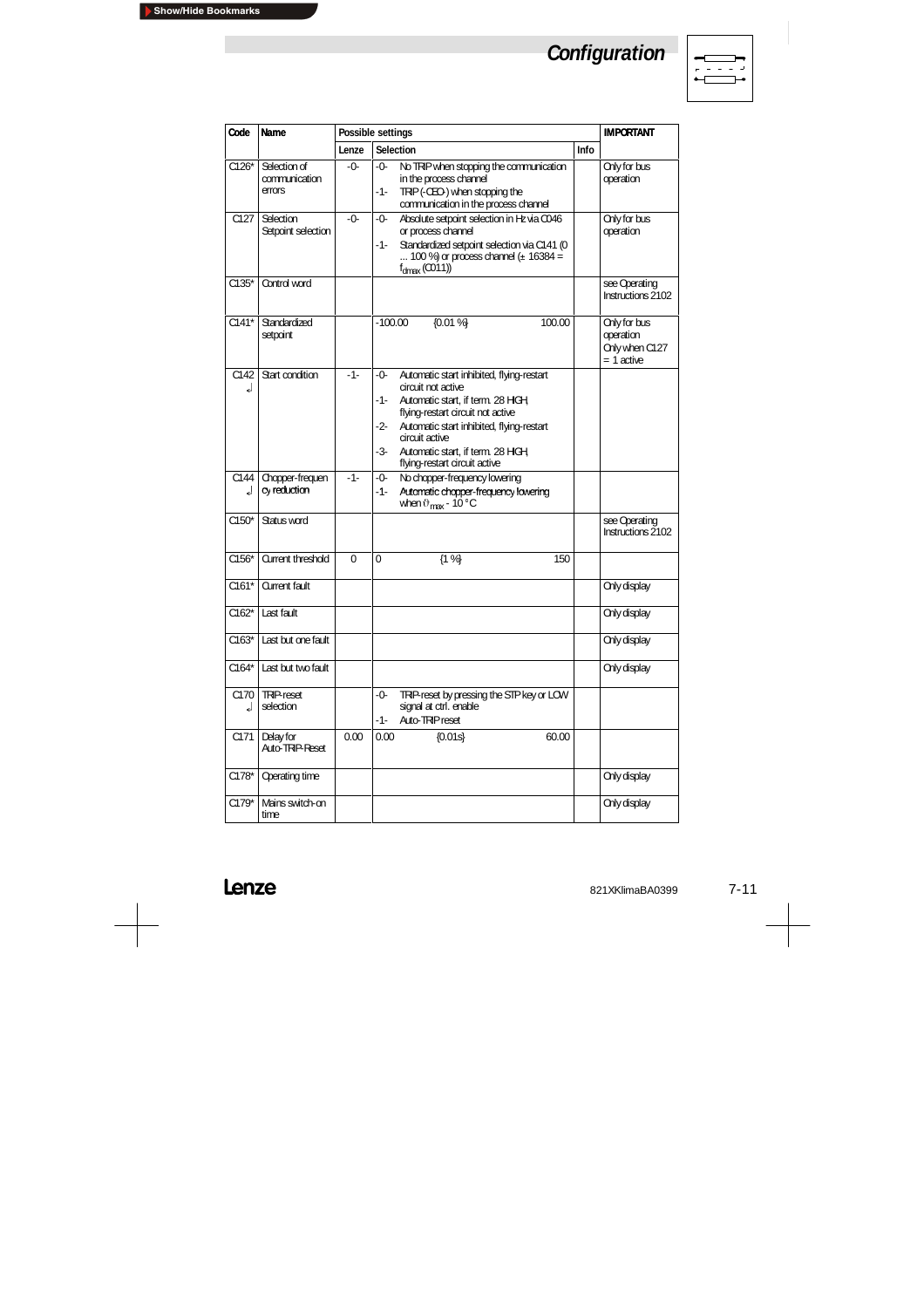$\overline{2}$   $\overline{2}$   $\overline{2}$ 

| Code                    | Name                                                      | Possible settings |                                                                                                                                                                                                                                                                                                                                                     | <b>IMPORTANT</b> |                                                                                                                                                         |
|-------------------------|-----------------------------------------------------------|-------------------|-----------------------------------------------------------------------------------------------------------------------------------------------------------------------------------------------------------------------------------------------------------------------------------------------------------------------------------------------------|------------------|---------------------------------------------------------------------------------------------------------------------------------------------------------|
|                         |                                                           | Lenze             | Selection                                                                                                                                                                                                                                                                                                                                           | Info             |                                                                                                                                                         |
| $C181*$                 | Setpoint PID<br>controller                                | 0.00              | ${0.02 \text{ Hz}}$<br>$-480.00$<br>480.00                                                                                                                                                                                                                                                                                                          |                  | Only when C181<br>$\neq 0$ active                                                                                                                       |
| $C182*$                 | Integration time<br>ramp function<br>generator<br>S-shape | 0.00              | ${0.01 s}$<br>0.00<br>50.00                                                                                                                                                                                                                                                                                                                         |                  | • $C182 = 0.00$<br>- Linear ramp<br>function<br>generator<br>• $C182 > 0.00$<br>- Ramp<br>function<br>generator<br>S shape with<br>$T_i$ time =<br>C182 |
| $C196*$<br>↲            | Input condition<br>autom. DC<br>injection brake           | $-()$ -           | DC brake active at $C050 < C019$<br>$-()$ -<br>$-1-$<br>DC brake active at C050 < C019 and<br>setpoint < C019                                                                                                                                                                                                                                       |                  |                                                                                                                                                         |
| C200                    | Software EKZ                                              |                   |                                                                                                                                                                                                                                                                                                                                                     |                  |                                                                                                                                                         |
| C <sub>238</sub><br>الے | Frequency<br>precontrol                                   | $-1-$             | No precontrol<br>-0-<br>$-1-$<br>With setpoint precontrol                                                                                                                                                                                                                                                                                           |                  |                                                                                                                                                         |
| C239<br>J               | Frequency setting<br>range                                | $-()$ -           | $-()$ -<br>Bipolar<br>$-1-$<br>Unipolar                                                                                                                                                                                                                                                                                                             |                  |                                                                                                                                                         |
| C304                    | Password1                                                 |                   |                                                                                                                                                                                                                                                                                                                                                     |                  |                                                                                                                                                         |
| C305                    | Password2                                                 |                   |                                                                                                                                                                                                                                                                                                                                                     |                  |                                                                                                                                                         |
| C306                    | Contents of the<br>address                                |                   |                                                                                                                                                                                                                                                                                                                                                     |                  | Should only be<br>changed by the                                                                                                                        |
| C307                    | <b>Address</b>                                            |                   |                                                                                                                                                                                                                                                                                                                                                     |                  | Lenze Service!                                                                                                                                          |
| $C377*$<br>J            | Gain Zk-voltage<br>detection<br>822X/824X                 |                   |                                                                                                                                                                                                                                                                                                                                                     |                  |                                                                                                                                                         |
| C <sub>395</sub>        | <b>LWORD</b> process<br>input data                        |                   |                                                                                                                                                                                                                                                                                                                                                     |                  | Only for bus<br>operation                                                                                                                               |
| C396                    | <b>LWORD</b> process<br>output data                       |                   |                                                                                                                                                                                                                                                                                                                                                     |                  | Only for bus<br>operation                                                                                                                               |
| C425<br>* ل             | Adjustment of<br>digital frequency                        | $-2-$             | Max.-<br>Dig.-<br>Reso-<br>Scann-<br>freq.<br>lution<br>ing<br>freq.<br>100 H <sub>z</sub><br>$-()$ -<br>1/200<br>1 <sub>S</sub><br>300 Hz<br>$-1-$<br>$1$ kHz<br>1/200 100 ms<br>3 kHz<br>$-2-$<br>10 kHz<br>1/200<br>$10 \text{ ms}$<br><b>10 kHz</b><br>$-3-$<br>10 kHz<br>1/1000 50 ms<br>10 kHz<br>$-4-$<br>10 kHz<br>1/10000 500 ms<br>10 kHz |                  | When using the<br>analog input<br>module 8279 for<br>the frequency<br>input E1:<br>$\bullet$ Set C425 to 2.<br>3 or 4                                   |
| $C426*$                 | Gain adjustment<br>frequency input<br>E1                  | 100               | $-200.0$<br>${0.1%}$<br>200.0                                                                                                                                                                                                                                                                                                                       |                  |                                                                                                                                                         |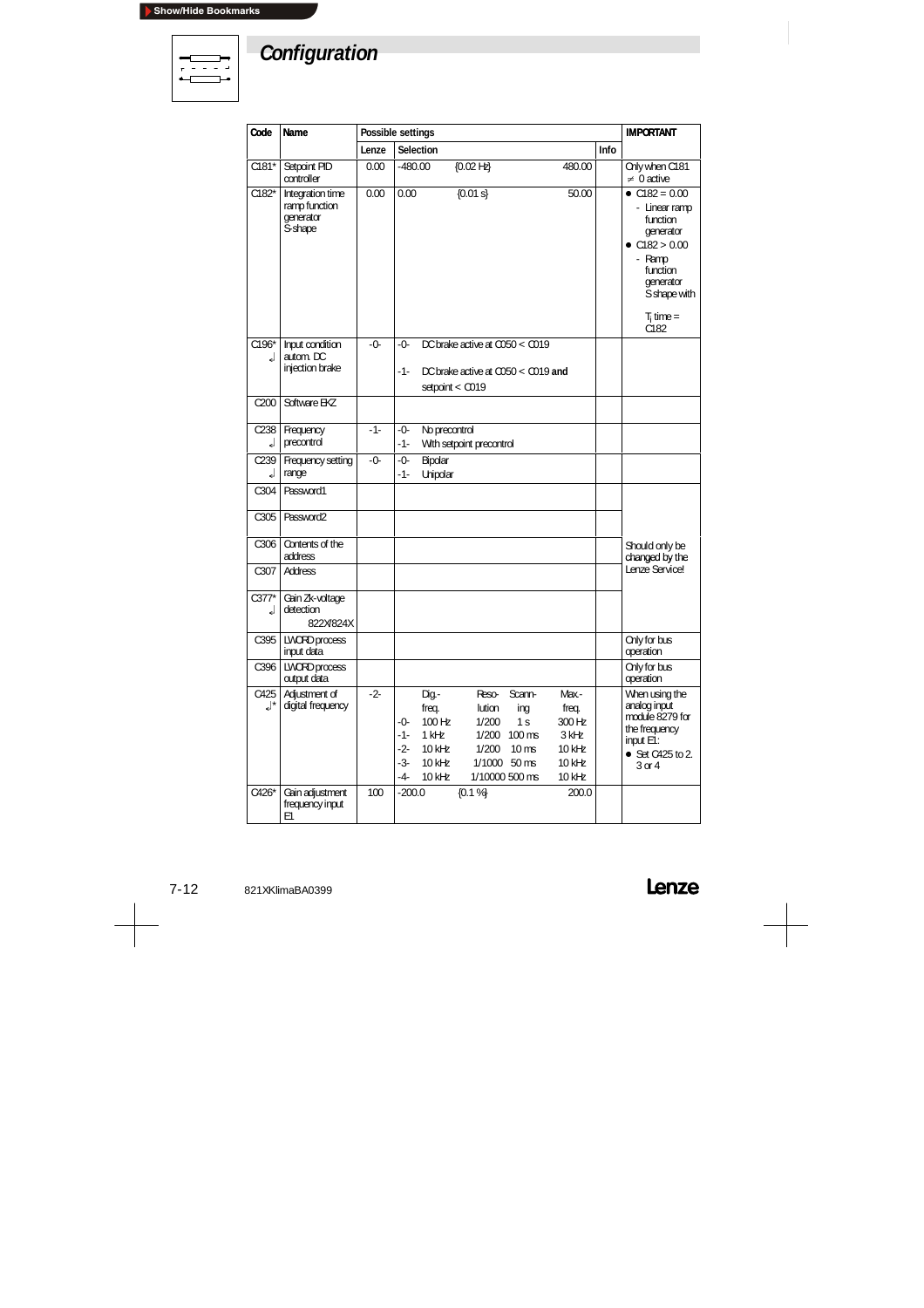

| Code         | Name                                                              | Possible settings |                         |                                    | <b>IMPORTANT</b> |      |                                                                                                                                                                                                                                                                                        |
|--------------|-------------------------------------------------------------------|-------------------|-------------------------|------------------------------------|------------------|------|----------------------------------------------------------------------------------------------------------------------------------------------------------------------------------------------------------------------------------------------------------------------------------------|
|              |                                                                   | Lenze             |                         | Selection                          |                  | Info |                                                                                                                                                                                                                                                                                        |
| $C427*$      | Offset adjustment<br>frequency input<br>E1                        | 0.0               | $-12.5$                 | ${0.1%}$                           | 12.5             |      |                                                                                                                                                                                                                                                                                        |
| C500*        | Display factor<br>application datum<br>numerator                  | 2000              | 1                       | ${1}$                              | 25000            |      |                                                                                                                                                                                                                                                                                        |
| C501*        | Display factor for<br>process variable<br>denominator             | 10                | $\mathbf{1}$            | ${1}$                              | 25000            |      |                                                                                                                                                                                                                                                                                        |
| $C597*$<br>J | Activation of<br>motor-phase<br>failure detection<br>822X/824X    | $-0-$             | $-0-$<br>$-1-$<br>$-2-$ | Inactive<br><b>TRIP</b><br>Warning |                  |      |                                                                                                                                                                                                                                                                                        |
| C599*        | <b>Current limit</b><br>value<br>motor-phase<br>failure detection |                   |                         |                                    |                  |      |                                                                                                                                                                                                                                                                                        |
|              | 822X/824X                                                         | 5                 | 1                       | ${1%}$                             | 50               |      |                                                                                                                                                                                                                                                                                        |
| $C625*$      | Frequency 1                                                       | 480.00            | 0.00                    | ${0.02 \text{ Hz}}$                | 480.00           |      |                                                                                                                                                                                                                                                                                        |
| $C626*$      | Frequency 2                                                       | 480.00            | 0.00                    | ${0.02 Hz}$                        | 480.00           |      |                                                                                                                                                                                                                                                                                        |
| $C627*$      | Frequency 3                                                       | 480.00            | 0.00                    | ${0.02 Hz}$                        | 480.00           |      |                                                                                                                                                                                                                                                                                        |
| $C628*$      | Bandwidth of<br>frequencies                                       | 0.00              | 0.00                    | ${0.01 %}$                         | 100.00           |      |                                                                                                                                                                                                                                                                                        |
| C988*        | DC-bus voltage<br>threshold for<br>DC-bus voltage<br>control      | $\Omega$          | 0                       | ${1%}$                             | 200              |      | $\bullet$ C988 = 0%<br>- No<br>parameter<br>set<br>changeover<br>via DC-bus<br>voltage<br>• $C988 = 1 $<br>200%<br>- Parameter<br>set<br>changeover<br>via DC-bus<br>voltage<br>active<br>Parameter set<br>changeover via<br>terminal or<br>LECOM is not<br>possible when<br>C988 > 0! |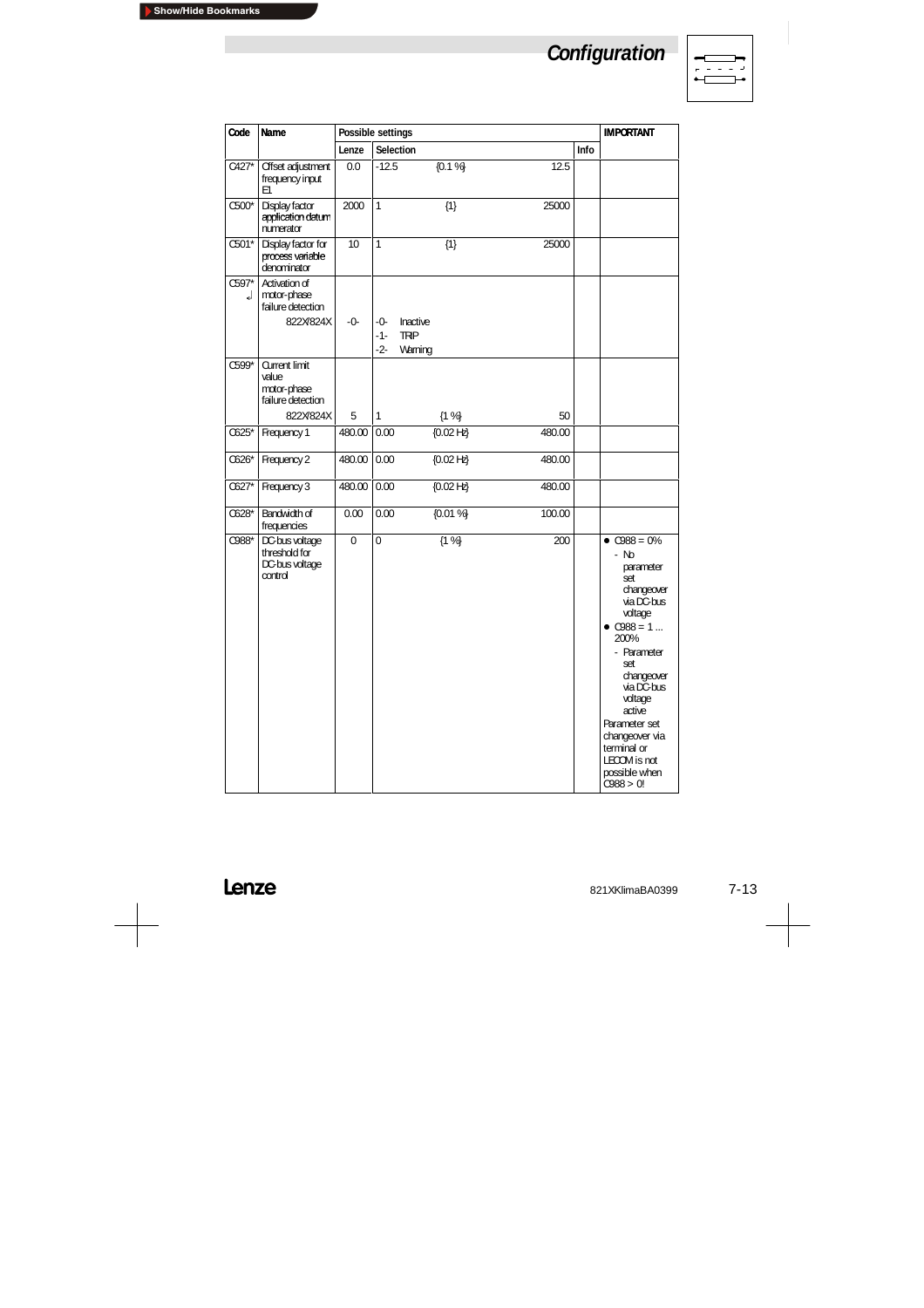| Show/Hide Bookmarks |  |
|---------------------|--|
|                     |  |
|                     |  |

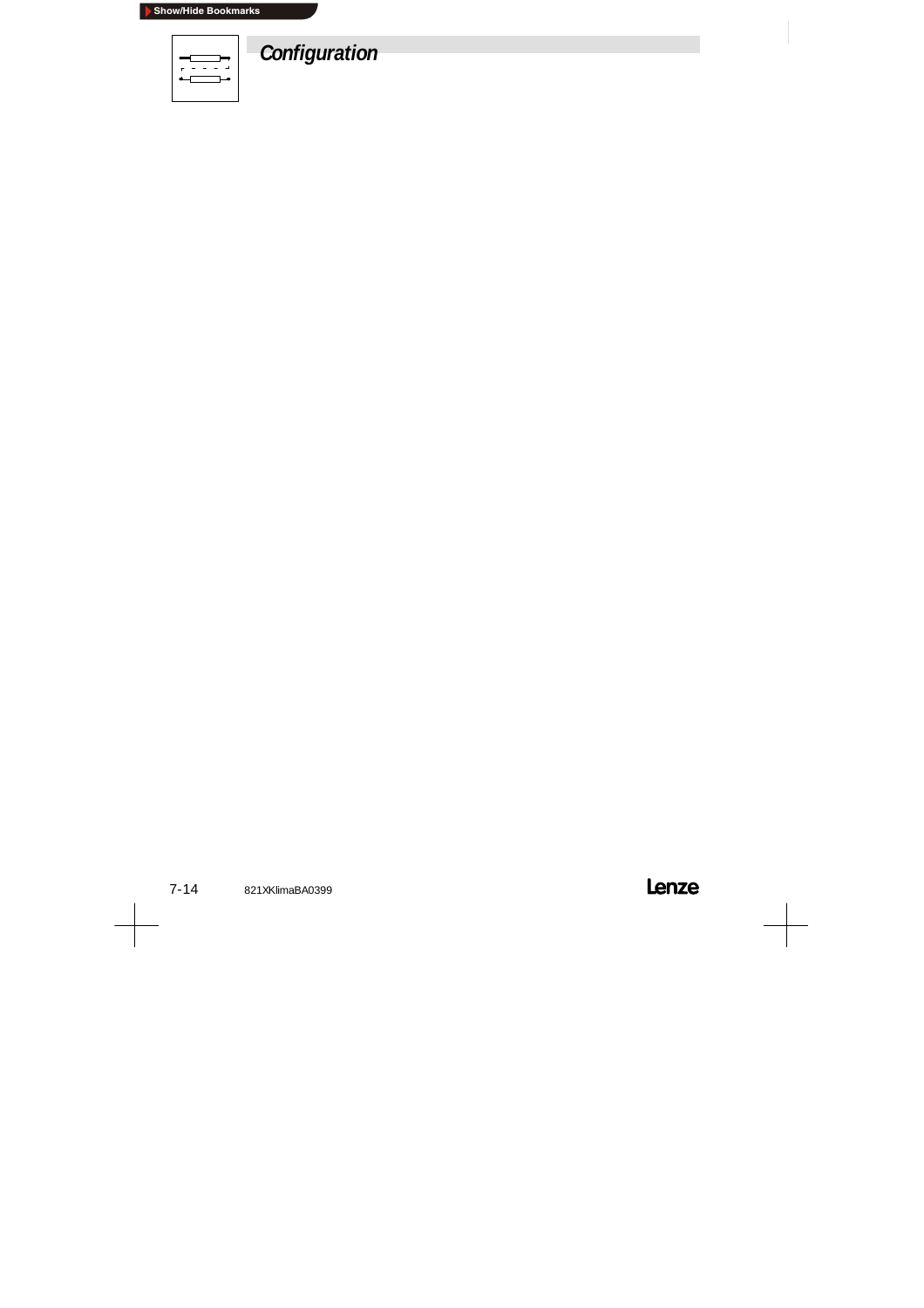

# **8 Troubleshooting and fault elimination**

You can recognize immediately whether a fault has occured by display elements or status information (chapter 8.1).

The faults can be analysed by using the history buffer (chapter 8.2) and the list in chapter 8.3. This list helps you to eliminate the faults.

## **8.1 Troubleshooting**

### **8.1.1 Display at the controller**

During operation without operating module two LED at the unit front indicate the operating status.

| LED           |                            | Operating status                                     |
|---------------|----------------------------|------------------------------------------------------|
| green         | red                        |                                                      |
| <sub>on</sub> | off                        | Controller enabled                                   |
| <sub>on</sub> | <sub>on</sub>              | Mains switched on, automatic start inhibited (AS LC) |
| blinking      | off                        | Controller inhibited                                 |
| off           | blinking every second      | Fault message, check under C161                      |
| off           | blinking every 0.4 seconds | Undervoltage switch-off                              |
|               |                            |                                                      |
| off           | off                        | Programming mode                                     |

### **8.1.2 Display at the operating module**

Status indications in the display indicate the controller status.

| <b>Display</b> | Meaning                               |
|----------------|---------------------------------------|
| <b>OV</b>      | Overvoltage                           |
| UV             | Undervoltage                          |
| <b>IMAX</b>    | Set current limit exceeded            |
| <b>TFMP</b>    | Heat sink temperature near switch-off |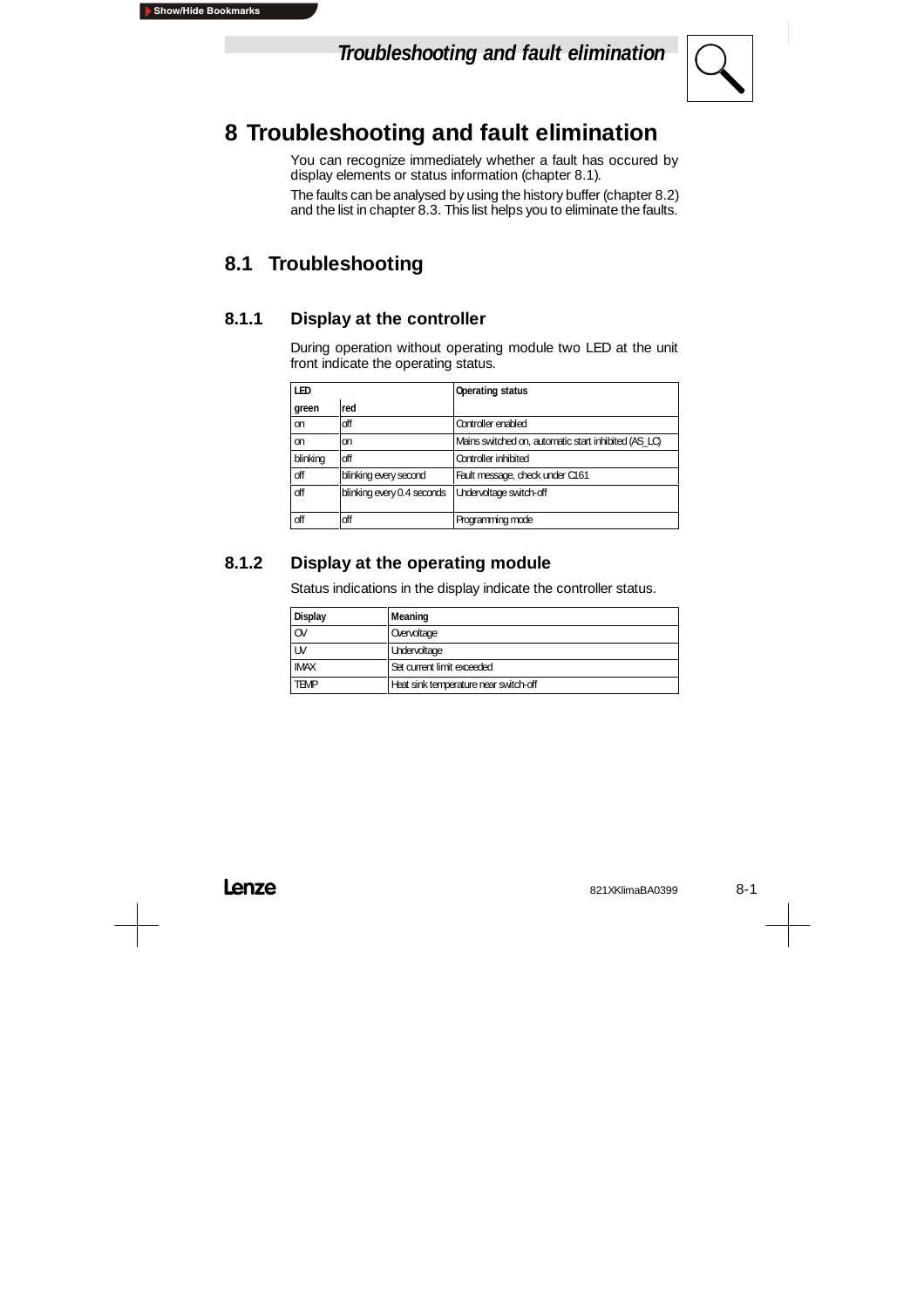

### **8.1.3 Maloperation of the drive**

| Maloperation                                | Possible causes                                                                                                                                                                                                                                                                                                                                                                                                                            |
|---------------------------------------------|--------------------------------------------------------------------------------------------------------------------------------------------------------------------------------------------------------------------------------------------------------------------------------------------------------------------------------------------------------------------------------------------------------------------------------------------|
| Motor does not<br>rotate                    | • DC-bus voltage too low<br>(Red LED is blinking every 0.4 seconds; message LU is displayed)<br>• Controller inhibited<br>(green LED is blinking, display of the operating module: OFF, STOP or<br>AS LC)<br>$\bullet$ Setpoint = 0<br>• DC braking active<br>• Quick-stop function active<br>• JOG setpoint activated and JOG frequency = 0<br>• Fault message is displayed (see chapter 8.3)<br>• Mechanical motor brake is not released |
| Motor does not<br>rotate smoothly           | • Defective motor cable<br>• Maximum current C022 and C023 too low<br>• Motor underexcited or overexcited (check parameter setting)                                                                                                                                                                                                                                                                                                        |
| Current<br>consumption of<br>motor too high | • Setting of C016 too high<br>• Setting of C015 too low<br>• C088 and C091 are not adapted to the motor data.                                                                                                                                                                                                                                                                                                                              |

# **8.2 Fault analysis using the history buffer**

The history buffer is used to trace faults. The fault messages are stored in the history buffer in the order of their occurrence.

The memory locations can be retrieved via the codes.

|                  | Structure of the history buffer |                    |                                                                                                                  |  |  |  |  |
|------------------|---------------------------------|--------------------|------------------------------------------------------------------------------------------------------------------|--|--|--|--|
| Code             | C0168                           | Entry              | <b>Note</b>                                                                                                      |  |  |  |  |
| C <sub>161</sub> | Memory location 1               | Active fault       | If the fault is no longer active or has been acknowledged:<br>• The contents of the memory locations 1-3 will be |  |  |  |  |
| C <sub>162</sub> | Memory location 2               | Last fault         | saved in a "higher" location.<br>• The contents of the memory location 4 will be                                 |  |  |  |  |
| C <sub>163</sub> | Memory location 3               | Last but one fault | eliminated from the history buffer and cannot be read                                                            |  |  |  |  |
| C <sub>164</sub> | Memory location 4               | Last but two fault | any longer.<br>• Memory location 1 will be deleted (= no active fault).                                          |  |  |  |  |

## **8.3 Fault indications**

| <b>Display</b> | Fault    | Cause                                                                                                  | Remedy                 |
|----------------|----------|--------------------------------------------------------------------------------------------------------|------------------------|
|                | No fault |                                                                                                        |                        |
| FFr            |          | External fault (TRIP-Set)   A digital input assigned to the<br>TRIP-Set function has been<br>activated | Check external encoder |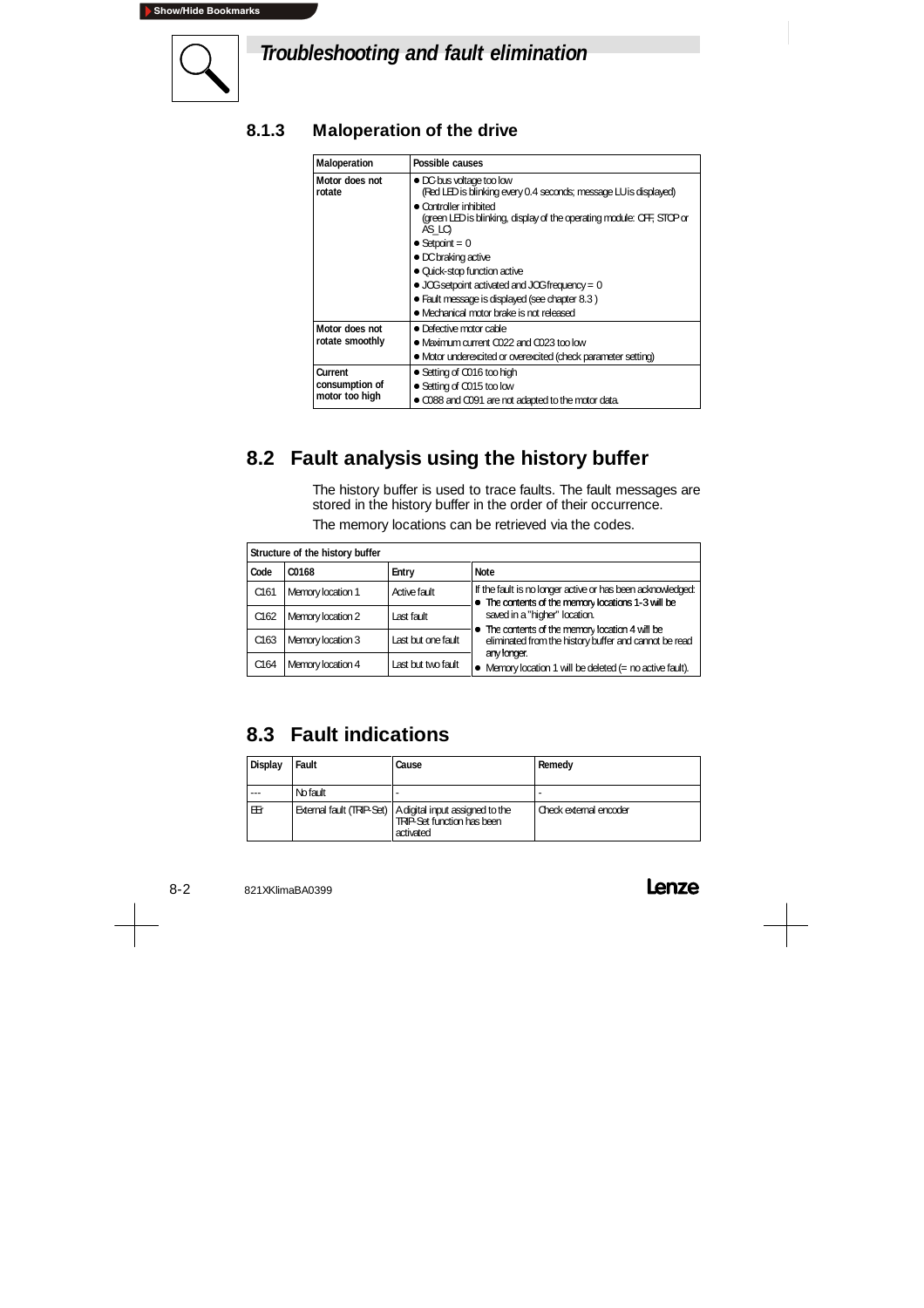

| <b>Display</b>  | Fault                                                                      | Cause                                                                                  | Remedy                                                                                                                                                                       |
|-----------------|----------------------------------------------------------------------------|----------------------------------------------------------------------------------------|------------------------------------------------------------------------------------------------------------------------------------------------------------------------------|
| H <sub>05</sub> | Internal fault                                                             |                                                                                        | <b>Contact Lenze</b>                                                                                                                                                         |
| LU              | Undervoltage                                                               | DC-bus voltage too low                                                                 | • Check mains voltage<br>• Check supply module                                                                                                                               |
| OC <sub>1</sub> | Short circuit                                                              | Short circuit                                                                          | Find out cause of short circuit; check<br>cable                                                                                                                              |
|                 |                                                                            | Excessive capacitive charging<br>current of the motor cable                            | Use motor cable which is shorter or of<br>lower capacitance                                                                                                                  |
| OC <sub>2</sub> | Farth fault                                                                | Grounded motor phase                                                                   | Check motor: check cable                                                                                                                                                     |
|                 |                                                                            | Excessive capacitive charging<br>current of the motor cable                            | Use motor cable which is shorter or of<br>lower capacitance                                                                                                                  |
| OC <sub>3</sub> | Overload inverter<br>during acceleration or                                | Acceleration time too short (C012)                                                     | • Increase acceleration time<br>• Check drive selection                                                                                                                      |
|                 | short circuit                                                              | Defective motor cable                                                                  | Check wiring                                                                                                                                                                 |
|                 |                                                                            | Interturn fault in the motor                                                           | Check motor                                                                                                                                                                  |
| OC4             | Overload controller<br>during deceleration                                 | Deceleration time too short (C013)                                                     | • Increase deceleration time<br>• Check the selection of the brake<br>resistor or connect the brake chopper                                                                  |
| OC5             | I x t overload                                                             | Frequent and too long acceleration<br>processes with overcurrent                       | Check drive dimensioning                                                                                                                                                     |
| OC6             | Overload motor                                                             | Motor is thermally overloaded, for<br>instance, because of                             |                                                                                                                                                                              |
|                 |                                                                            | · impermissible continuous<br>current                                                  | • Check drive selection                                                                                                                                                      |
|                 |                                                                            | • frequent or too long acceleration<br>processes                                       | • Check the setting under C120                                                                                                                                               |
| OH              | Heat sink temperature<br>is higher than the value<br>set in the controller | Ambient temperature<br>$T_{\text{U}}$ > +40 °C or +50 °C                               | • Allow controller to cool and ensure<br>ventilation<br>• Check the ambient temperature in the<br>control cabinet                                                            |
|                 |                                                                            | Heat sink very dirty                                                                   | Clean heat sink                                                                                                                                                              |
|                 |                                                                            | Incorrect mounting position                                                            | Change mounting position                                                                                                                                                     |
| OH <sub>3</sub> | PTC monitoring                                                             | Motor too hot because of<br>excessive current or frequent and<br>too long acceleration | Check drive dimensioning                                                                                                                                                     |
|                 |                                                                            | PTC not connected                                                                      | Connect PTC or switch-off monitoring<br>$(C0585=3)$                                                                                                                          |
| OH4             | Overtemperature unit                                                       | Inside unit too hot                                                                    | · Reduce controller load<br>• Improve cooling<br>• Check fan in the controller                                                                                               |
| OU              | Overvoltage                                                                | Mains voltage too high                                                                 | Check voltage supply                                                                                                                                                         |
|                 |                                                                            | Feedback operation<br>Braking operation                                                | . Increase deceleration times.<br>. For operation with brake choppers:<br>- Check the selection and connection<br>of the brake resistor<br>- Increase the deceleration times |
|                 |                                                                            | Earth leakage on the motor side                                                        | Check motor cable and motor for earth<br>fault (disconnect motor from inverter)                                                                                              |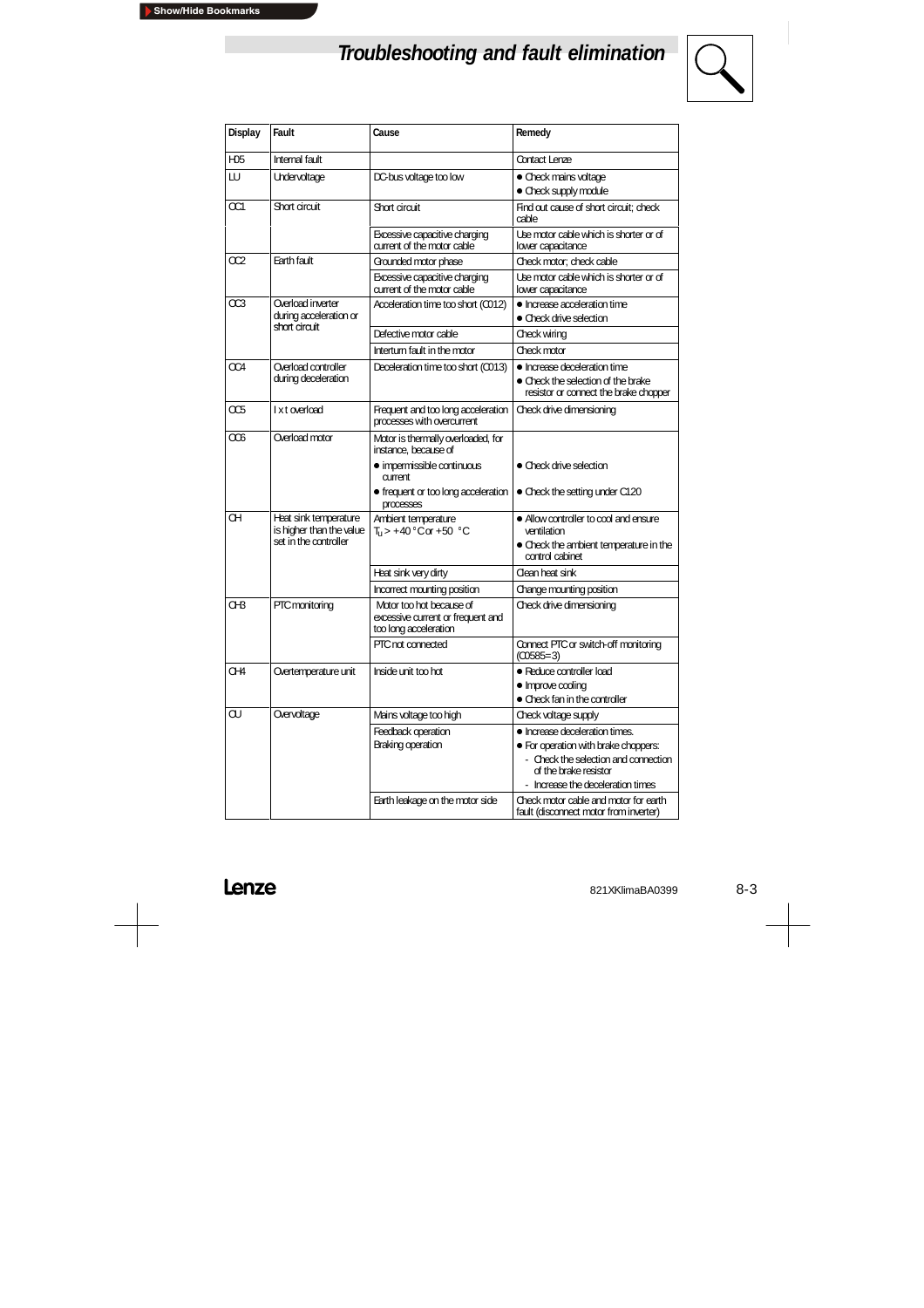

| Display         | Fault                                                           | Cause                                       | Remedy                                                                                                                   |
|-----------------|-----------------------------------------------------------------|---------------------------------------------|--------------------------------------------------------------------------------------------------------------------------|
| Pr              | <b>Faulty parameter</b><br>transfer via the<br>operating module | PAR1 and PAR2 are defective.                | It is absolutely necessary to repeat the<br>data transfer or load the factory setting<br>before enabling the controller. |
| Pr1             | Faulty PAR1 transfer<br>via the operating<br>module             | PAR1 is defective.                          |                                                                                                                          |
| Pr <sub>2</sub> | Faulty PAR2 transfer<br>via the operating<br>module             | PAR2 is defective.                          |                                                                                                                          |
| rSt             | Faulty auto-TRIP reset                                          | More than 8 fault messages in 10<br>minutes | Depends on the fault message                                                                                             |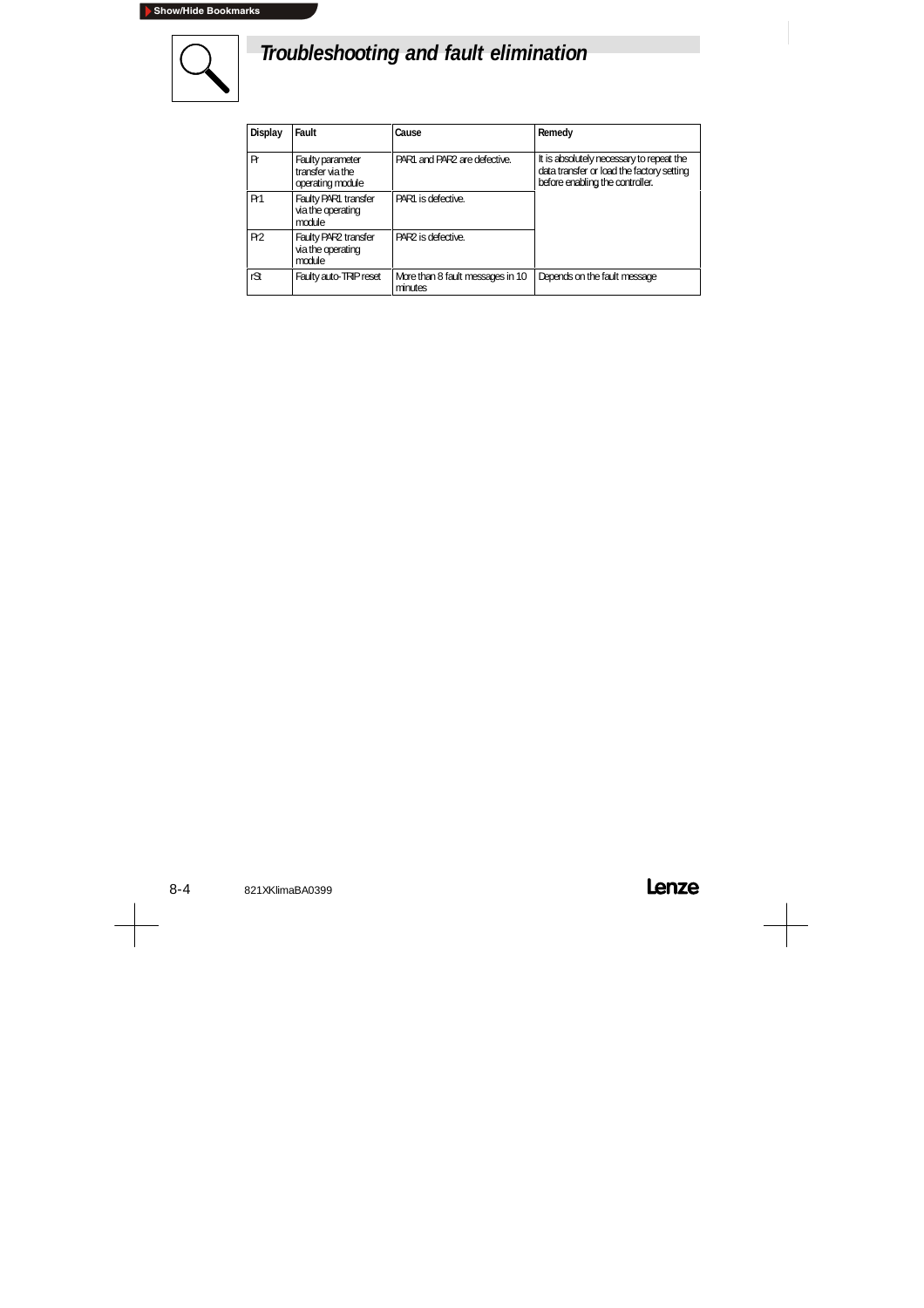

## **8.4 Reset of fault indications**

#### **TRIP**

After eliminating the fault, the pulse inhibit will only be reset after the acknowledgement of TRIP.



### **Note!**

If the TRIP source is still active, the TRIP cannot be reset.

| Code  | Name                           | Possible settings |                                                                                                             |       |      | <b>IMPORTANT</b> |
|-------|--------------------------------|-------------------|-------------------------------------------------------------------------------------------------------------|-------|------|------------------|
|       |                                | Lenze             | Selection                                                                                                   |       | Info |                  |
| C170J | <b>TRIP-reset</b><br>selection |                   | TRIP-reset by pressing the STP<br>-0-<br>key or a LOW signal at ctrl.<br>enable<br>Auto-TRIP reset<br>$-1-$ |       |      |                  |
| C171  | Delay for<br>Auto-TRIP-Reset   | 0.00              | 0.00<br>${0.01s}$                                                                                           | 60,00 |      |                  |

**Function** You can select whether the fault is to be reset automatically or manually.

**Activation C170 = -0-:**

- Manual TRIP-reset

- STP key
- LOW signal at terminal 28
- **C170 = -1-:**

Auto-TRIP reset resets all faults after the time set under C171.

- **Important**  $\bullet$  Mains switching always resets TRIP.
	- With more than 8 Auto-TRIP resets within 10 minutes, the controller sets TRIP and indicates rST.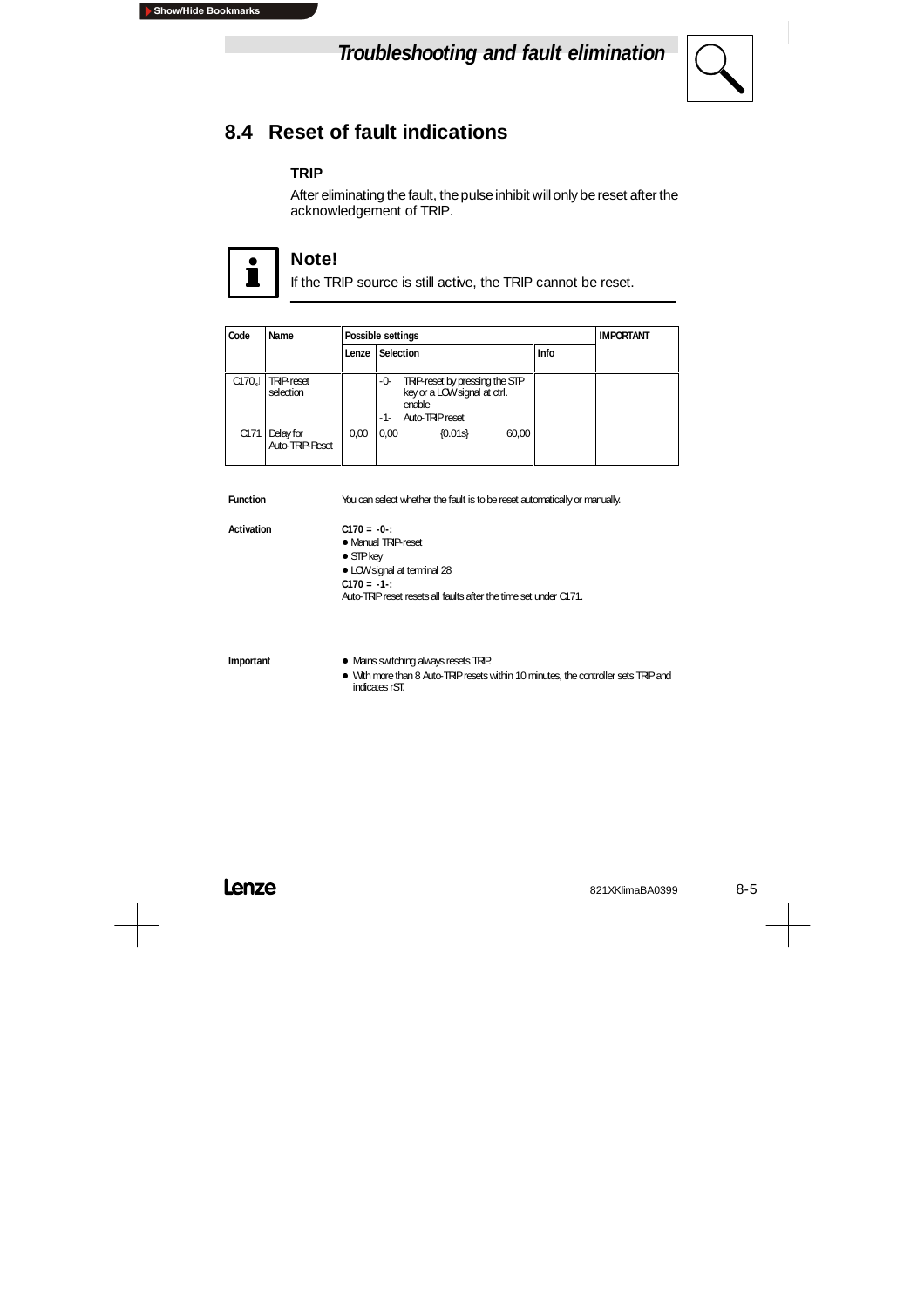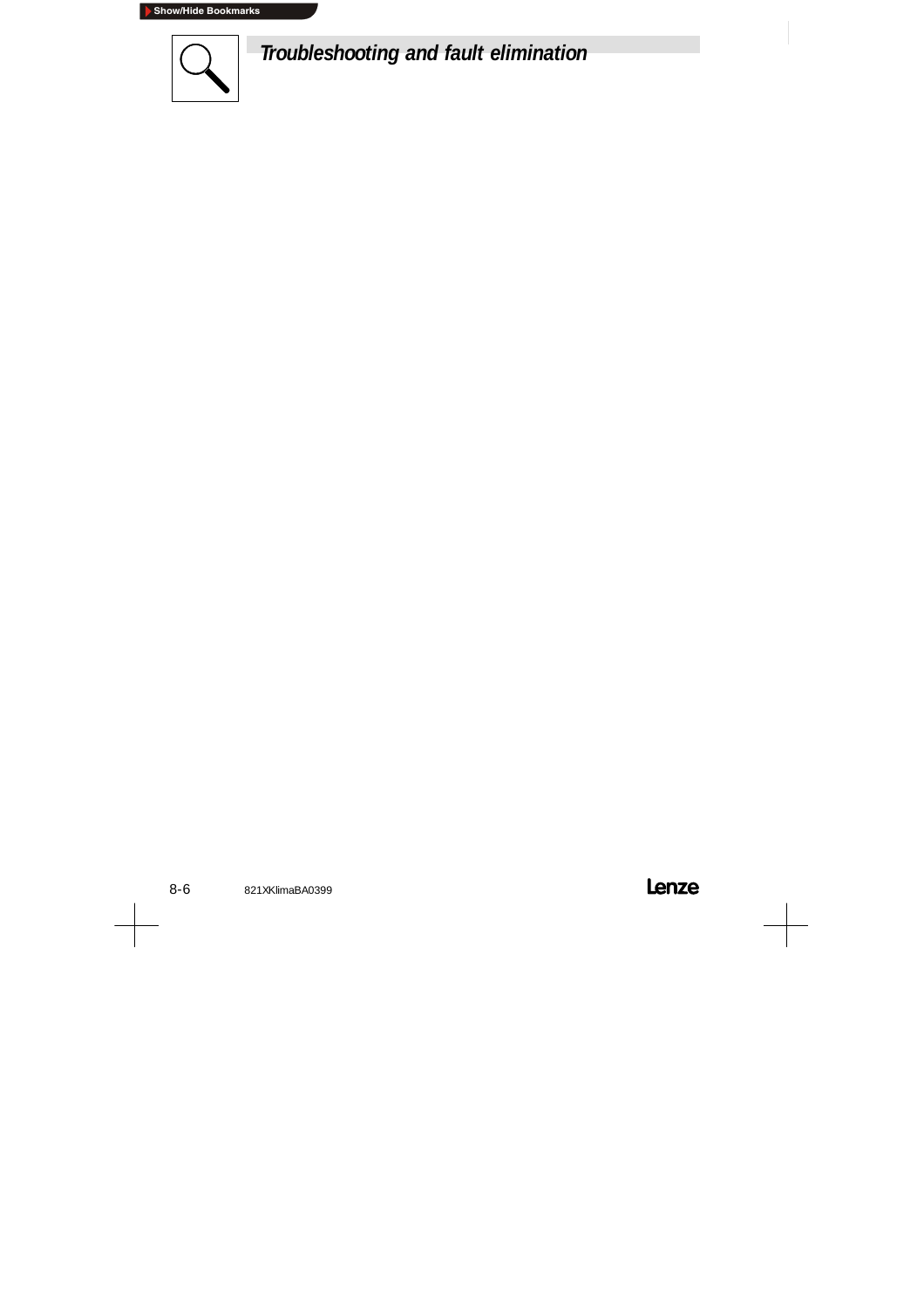

# **9 Accessories (Overview)**

# **9.1 Accessories for all types**

| Name                                       | Order number     |
|--------------------------------------------|------------------|
| 8201BB operating module                    | <b>EMZ8201BB</b> |
| Diagnosis terminal (2.5 m cable)           | EMZ8272BB-V001   |
| Diagnosis terminal (5.0 m cable)           | FM78272BB-V002   |
| Diagnosis terminal (10 m cable)            | FM78272BB-V003   |
| Digital display                            | FPD203           |
| Setpoint potentiometer                     | FRPD0001k0001W   |
| Rotary button for potentiometer            | FR70001          |
| Scale for potentiometer                    | FR70002          |
| RS232/485 fieldbus module                  | FMF2102IB-V001   |
| RS485 fieldbus module                      | FMF2102IB-V002   |
| Level converter for RS485                  | <b>FMF2101IB</b> |
| PC system cable RS232/485                  | FWL0020          |
| Optical fibre fieldbus module              | FMF2102IB-V003   |
| Optical fibre adaptor for PLC 040m         | <b>FMF2125IB</b> |
| Supply unit for optical fibre adaptor 2125 | F.J0013          |
| InterBus-S module                          | <b>FMF2111IB</b> |
| PROFIBUS module                            | <b>FMF2131IB</b> |
| System bus module (CAN)                    | <b>FMF2171IB</b> |
| System bus module (CAN) with addressing    | <b>FMF2172IB</b> |
| PTC module                                 | <b>FM78274IB</b> |
| I/O module                                 | <b>FM78275IB</b> |
| Monitor module                             | <b>FM78276IB</b> |
| Bipolar setpoint module                    | <b>FM78278IB</b> |
| Analog module                              | <b>FM78279IB</b> |

# **9.2 Software**

| Name                                    | Order number |
|-----------------------------------------|--------------|
| PC program for Global Drive controllers | ESP-GDC 1    |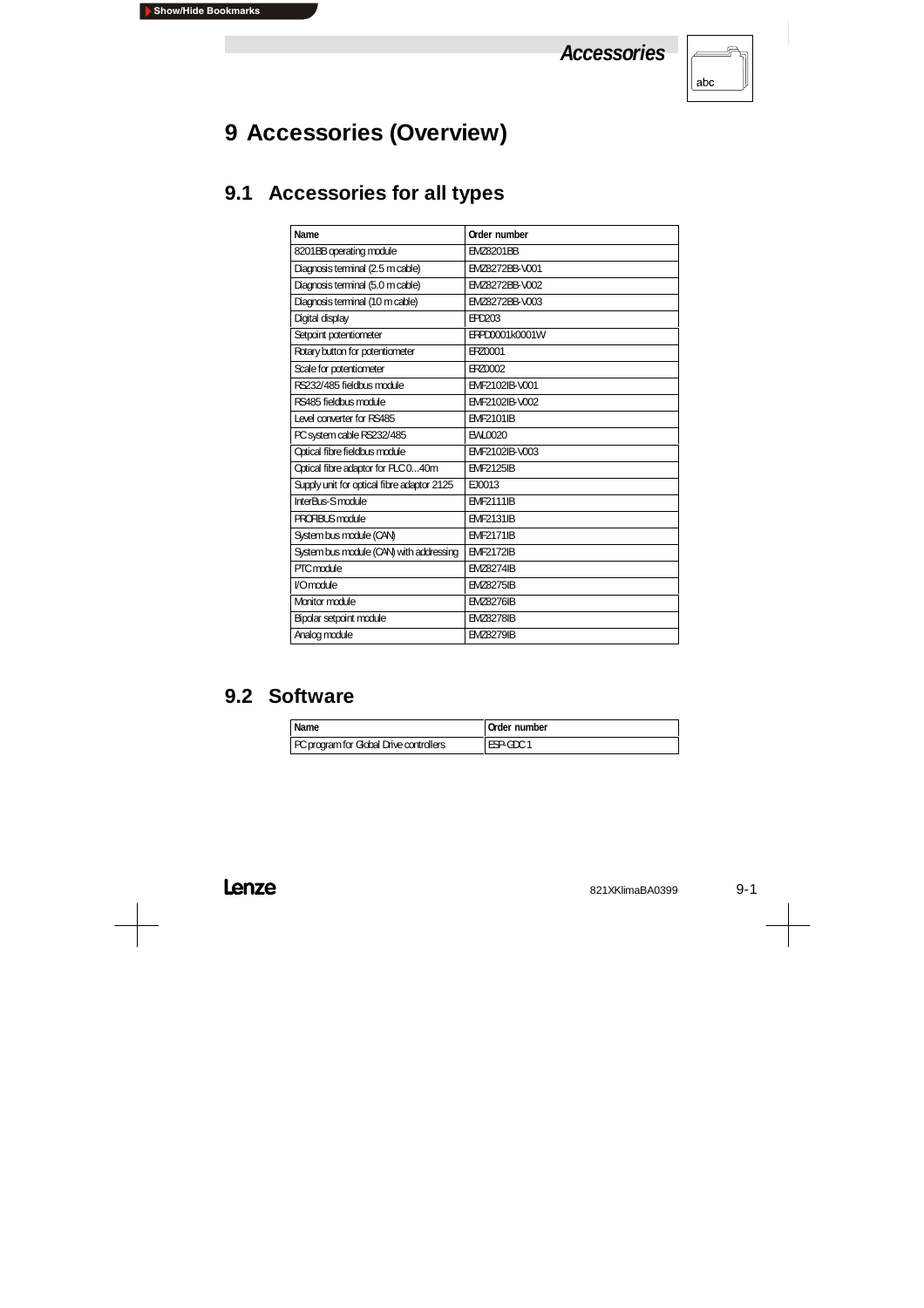

# **9.3 Type-specific accessories**

| Name                          | Order number     |                  |                  |                  |  |
|-------------------------------|------------------|------------------|------------------|------------------|--|
|                               | 8211             | 8212             | 8213             | 8214             |  |
| E.I.c.b.                      | FFA3B06A         | FFA3B06A         | FFA3B10A         | EFA3B10A         |  |
| Fuse                          | FFSM-0060AWF     | FFSM-0060AWF     | FFSM-0100AWF     | FFSM-0100AWF     |  |
| Fuse holder                   | FFH10001         | FFH10001         | FFH10001         | FFH10001         |  |
| Mains filter type B           | F7N3B1500H003    | F7N3B0800H004    | F7N3B0750H005    | F7N3B0500H007    |  |
| Mains choke                   | FLN3-0700H003    | FLN3-0450H004    | FLN3-0350H006    | FLN3-0250H007    |  |
| RFI filter                    |                  |                  |                  |                  |  |
| Operating with mains choke    | F7F3-008A003     | F7F3-008A003     | F7F3-008A003     | F7F3-016A003     |  |
| Operation without mains choke | F7F3-008A003     | F7F3-008A003     | F7F3-008A003     | inadmissible     |  |
| Motor filter                  | FLM3-030H004     | FLM3-030H004     | FLM3-014H010     | FLM3-014H010     |  |
| Sine filter                   | F7S3-002A001     | F7S3-004A001     | F7S3-006A001     | F7S3-010A001     |  |
| Brake module                  | <b>FMB8252-F</b> | <b>FMB8252-F</b> | <b>FMB8252-F</b> | <b>FMB8252-F</b> |  |
| Brake chopper                 | FMB8253-F        | FMB8253-F        | FMB8253-F        | <b>FMB8253-F</b> |  |
| <b>Brake resistor</b>         | FRBM470R100W     | FRBM370R150W     | ERBM240R200W     | FRBD180R300W     |  |
| Swivel wall assembly          | EJ0001           | F.J0001          | EJ0001           | F.J0001          |  |
| DIN-rail assembly             | F.J0002          | F.J0002          | F.J0002          | F.J0002          |  |
| DC-bus fuse                   | EFSCC0063AYJ     | EFSCC0063AYJ     | EFSCC0080AYJ     | EFSCC0120AYJ     |  |
| Fuse holder                   | FFH20004         | FFH20004         | FFH20004         | FFH20004         |  |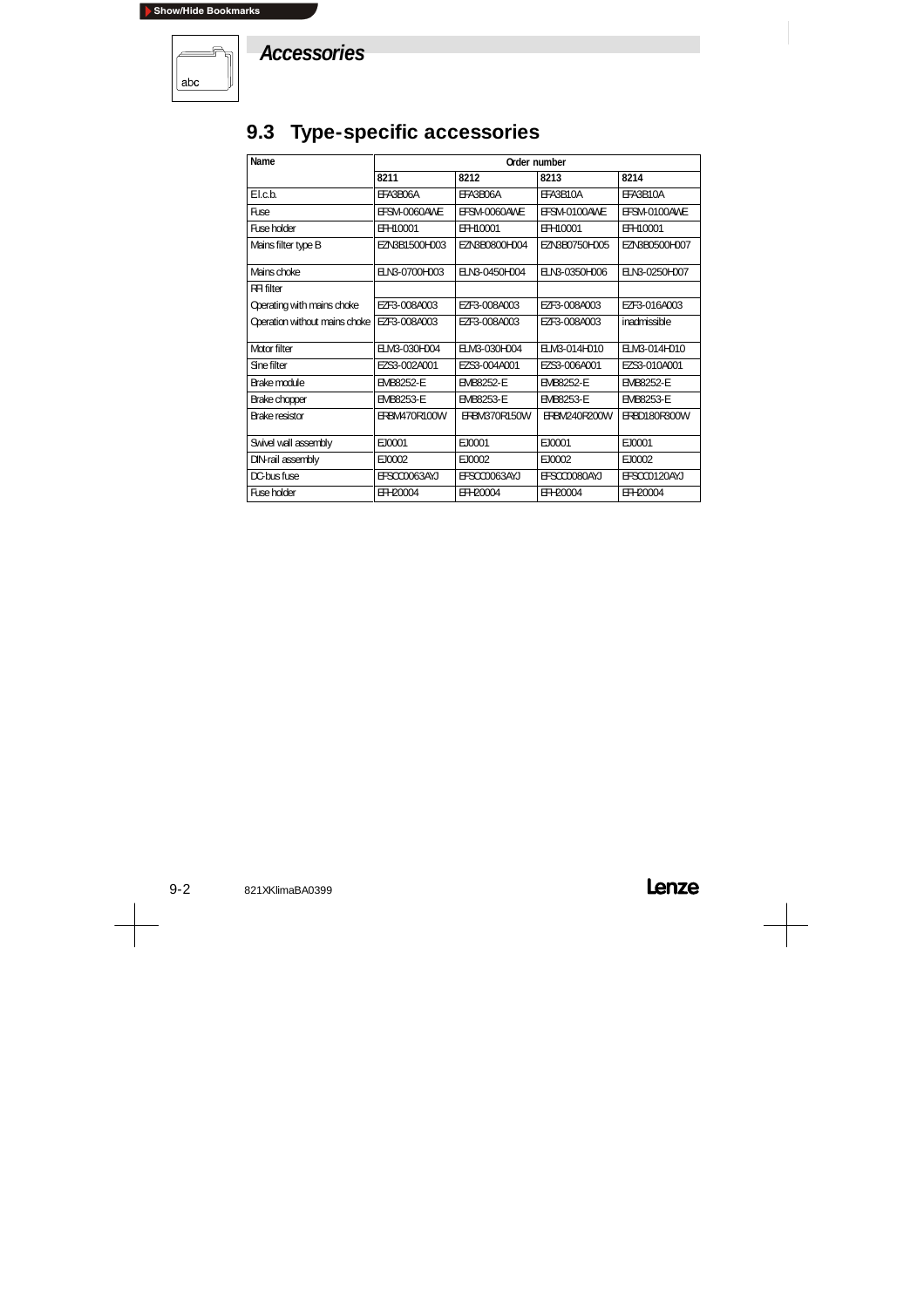

| Name                                                 | Order number     |                  |                  |                  |  |  |
|------------------------------------------------------|------------------|------------------|------------------|------------------|--|--|
|                                                      | 8215             | 8216             | 8217             | 8218             |  |  |
| $F c$ <sub>b</sub>                                   | FFA3B13A         | FFA3B20A         | FFA3B25A         | FFA3B32A         |  |  |
| Fuse                                                 | FFSM-0160AWF     | FFSM-0200AWF     | FFSM-0250AWH     | FFSM-0320AWH     |  |  |
| Fuse holder                                          | FFH10001         | FFH10001         | FFH10001         | FFH10001         |  |  |
| Mains filter type B                                  | F7N3B0400H009    | F7N3B0300H013    | F7N3B0250H015    | F7N3B0150H024    |  |  |
| Mains choke                                          | FLN3-0160H012    | FLN3-0160H012    | FLN3-0120H017    | FI N3-0120H025   |  |  |
| <b>RFI</b> filter                                    |                  |                  |                  |                  |  |  |
| Operating with mains choke                           | F7F3-016A003     | F7F3-016A003     | F7F3-016A003     | F7F3-024A001     |  |  |
| Operation without mains choke                        | F7F3-016A003     | F7F3-024A001     | F7F3-024A001     | inadmissible     |  |  |
| Motor filter                                         | FLM3-014H010     | FLM3-007H025     | FLM3-007H025     | FLM3-007H025     |  |  |
| Sine filter                                          | F7S3-009A002     | F7S3-013A001     | F7S3-017A001     | F7S3-024A001     |  |  |
| Brake module                                         | <b>FMB8252-F</b> | <b>FMB8252-F</b> | <b>FMB8252-F</b> | <b>FMB8252-F</b> |  |  |
| Brake chopper                                        | FMB8253-F        | FMB8253-F        | FMB8253-F        | FMB8253-F        |  |  |
| <b>Brake resistor</b>                                | FRBD100R600W     | FRBD082R600W     | FRBD068R800W     | FRBD047R01k2     |  |  |
| Thermal separation<br>(""Push-through technique"")   | EJ0004           | F.J0004          | F.J0004          | EJ0004           |  |  |
| Heat sink with assembly kit<br>only for variant V003 | F.J0005          | F.J0005          | F.J0005          | F.J0005          |  |  |
| DC-bus fuse                                          | FFSCC0160AYJ     | FFSCC0200AYJ     | FFSCC0320AYJ     | FFSCC0400AYJ     |  |  |
| Fuse holder                                          | FFH20004         | FFH20004         | FFH20004         | FFH20004         |  |  |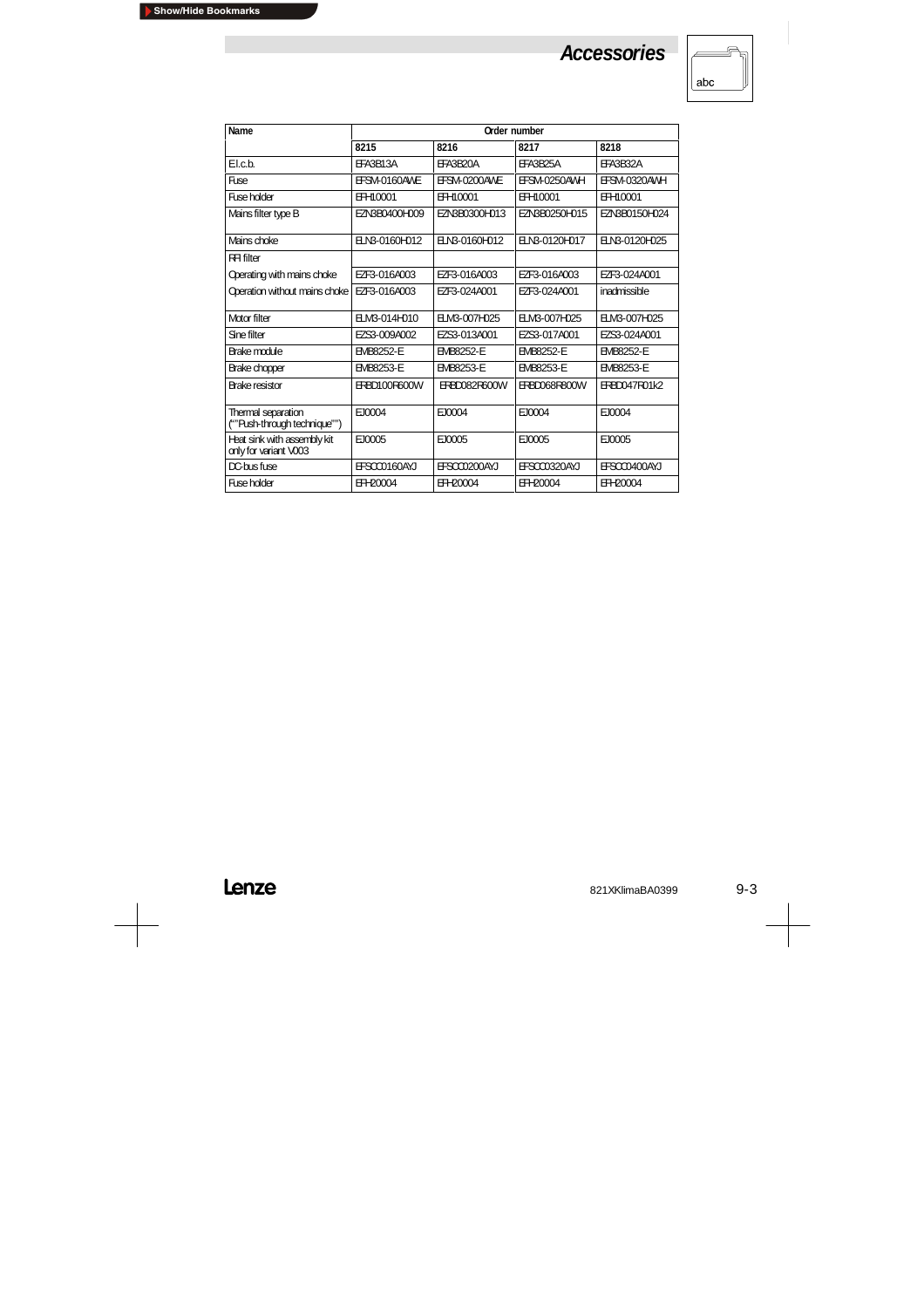

## Lenze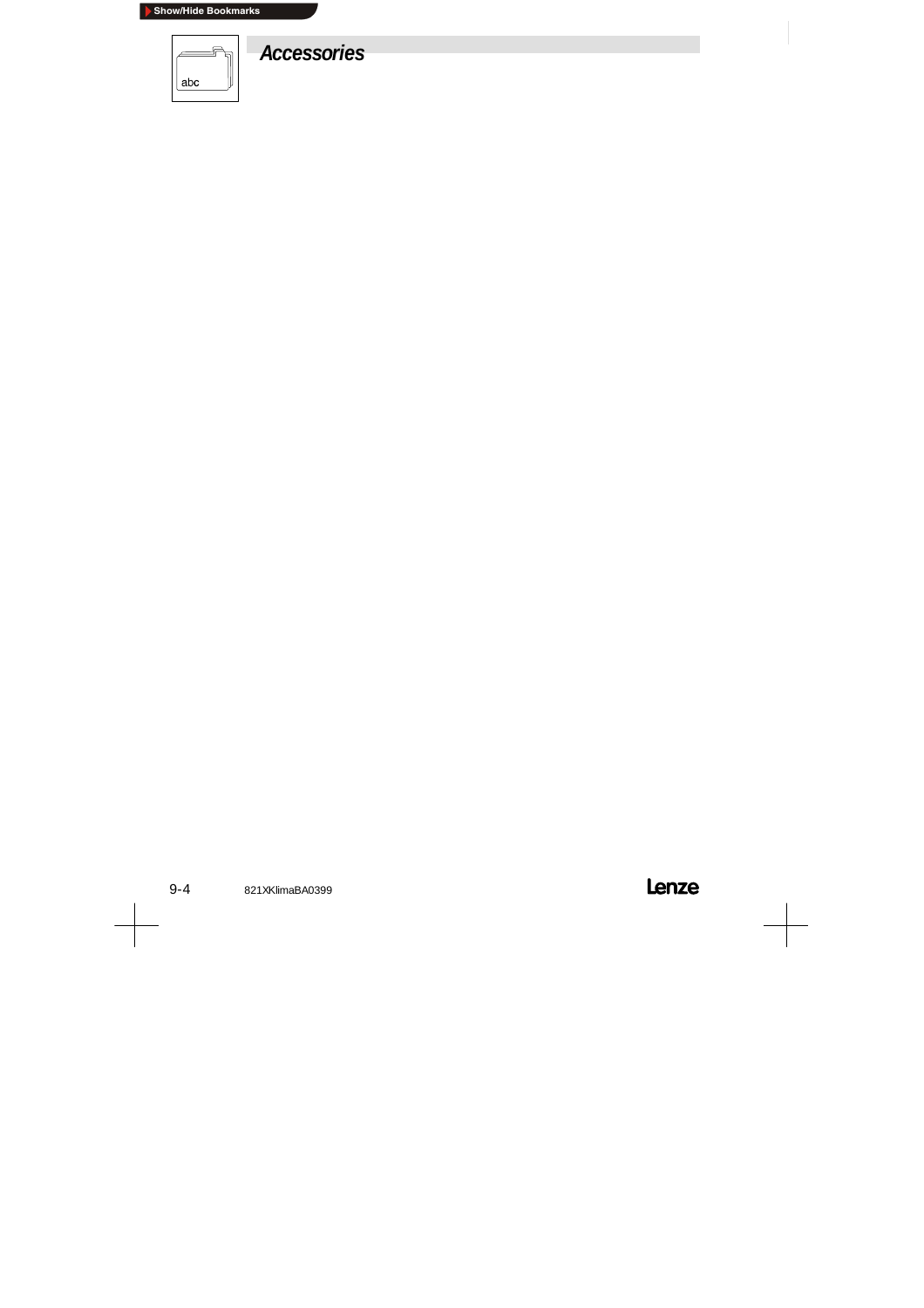#### *Index*



# **10 Index**

# **A**

Acceleration times, 5-4 Adapt the motor, 5-6 Analog plug-in module Assembly, 4-6 Features, 3-9 Technical data, 3-9 Application, as directed, 1-2 Application conditions, 2-1 Application date, Display, 5-13 Application examples, 5-15 Air conditioning, 5-15 Pump application with level control, 5-20 Pump application with pressure control, 5-18 Applications as directed, 1-2 Approvals, 2-1 Assembly Analog plug-in module, 4-6 With fixing rail, Types 821X, 4-3 Auto-TRIP reset, 8-5

## **C**

Cable cross-sections, Single drives, 3-7 120 % overload, 3-7 150 % overload, 3-8 Code table, 7-2 Information on the, 7-2 Commissioning, 5-1 Configuration, 7-1 Acceleration and deceleration times, 5-4 Basic information, 7-1 Code table, 7-2 Current-limit values, 5-5 Maximum field frequency, 5-3 Minimum field frequency, 5-3 Connection Analog plug-in module, 4-15 Control, Connection diagram, 4-14 Control cables, 4-12 Mains, 4-8 Motor, 4-8 Power, Circuit diagram, 4-11

Connection diagram Control connections, 4-14 Analog plug-in module, 4-15 Power connection, 4-11 Connections, Power, 4-8 Control cables, 4-12 Control connections, 4-12 Control mode, permissible, 5-6 Control terminals, 4-12 Survey, 4-12 Terminal assignment, 4-12 Controller, 1-1 Application as directed, 1-2 Labelling, 1-2 Current-limit values, 5-5

### **D**

Deceleration times, 5-4 Definitions of terminology used, 1-1 Degree of pollution, 2-1 Derating, 5-5 **Dimensions** 821X with fixing rail, 4-3 Analog plug-in module, 3-10 Controller, 3-10 **Display** Application date, 5-13 LED-, 8-1 Operating status, 8-1 Drive parameters, Factory setting, 5-2 Drive system, 1-1

### **E**

Electrical installation, 4-7 Important notes, 4-7 EMC Assembly, 4-16 CE-typical drive system, Installation, 4-16 Filters, 4-16 Grounding, 4-17 Installation, 4-16 Screening, 4-17 Enclosure, 2-1

### Lenze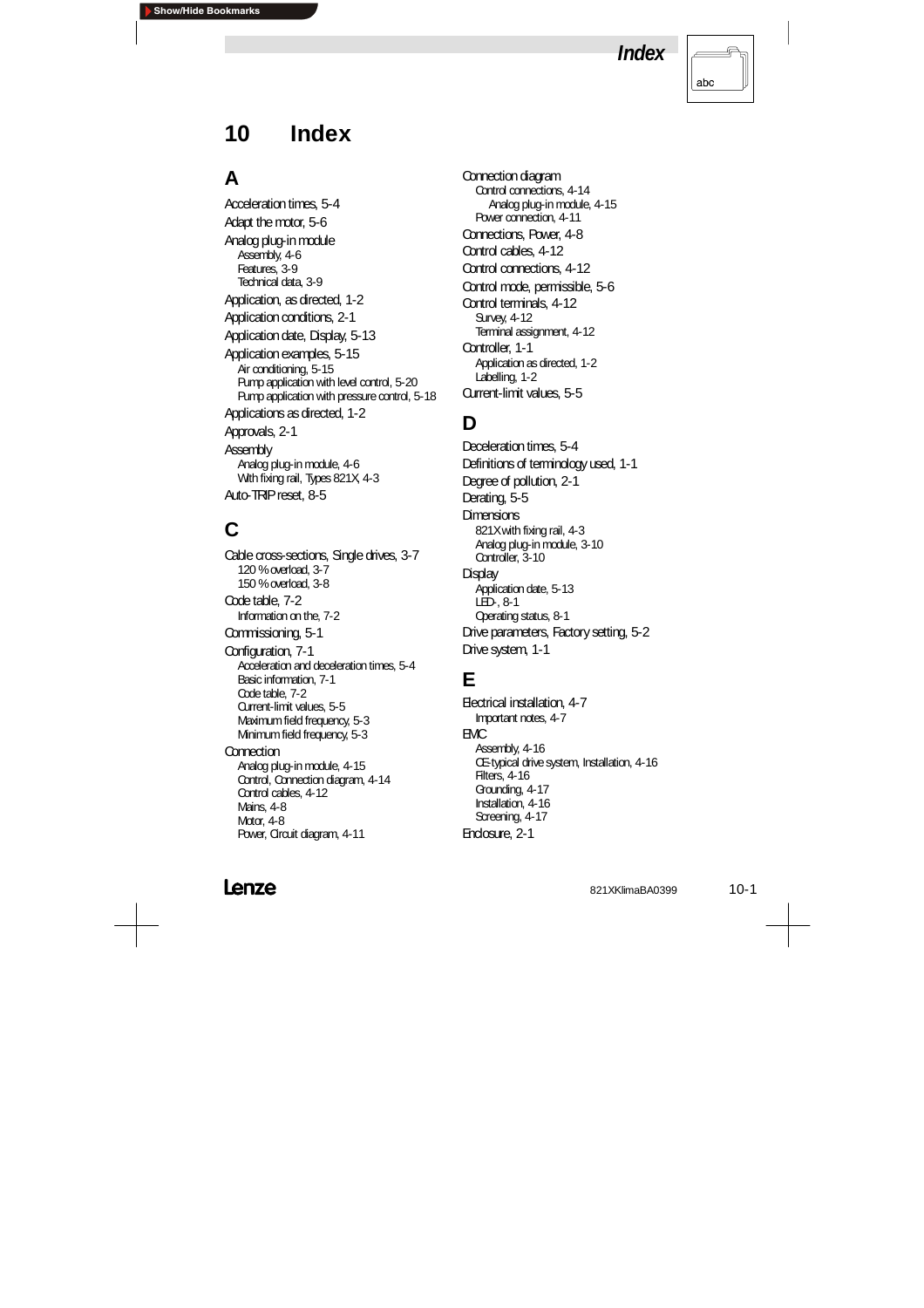

#### *Index*

### **F**

Factory setting Important drive parameters, 5-2 Short set-up, 5-2 Switch-on sequence, 5-2 Fault analysis, 8-2 Fault messages, 8-2 Reset, 8-5 Field frequency Maximum, 5-3 Minimum, 5-3 Frequency inverter, 1-1 Fuses, Single drives, 3-7 120 % overload, 3-7 150 % overload, 3-8

## **G**

General data, 2-1

### **H**

History buffer, 8-2 Structure, 8-2 Humidity class, 2-1

## **I**

Initial switch-on, 5-1 **Inputs** Analog, 4-13 Digital, 4-13 Installation, 4-1 CE-typical drive system, 4-16 Assembly, 4-16 Filters, 4-16 Grounding, 4-17 Screening, 4-17 Electrical, 4-7 Mechanical, 4-1 Installation height, 2-1 Insulation strength, 2-1

# **J**

Jumper, Analog setpoint selection, 4-13

### **L**

Labelling, Controller, 1-2 LED, 8-1 Legal regulations, 1-2 Liability, 1-2

### **M**

Mains connection, 4-8 Mains-voltage compensation, 5-8 Maloperation of the drive, 8-2 Manufacturer, 1-2 Mechanical installation, 4-1 Messages, Fault, 8-2 Monitor output, 4-13 Motor, Adapt, 5-6 Motor cable, Screening, 4-8 Motor connection, 4-8 Mounting positions Types 8211-8214, 4-2 Types 8215-8218, 4-2

### **N**

Noise emmission, 2-1 Noise immunity, 2-1

### **O**

Operating module, Fault display, 8-1 Operating status, Display, 8-1 Operation, Status display, 8-1 Operator's safety, 2-4 Outputs, Analog, 4-13 Overspeeds, 2-4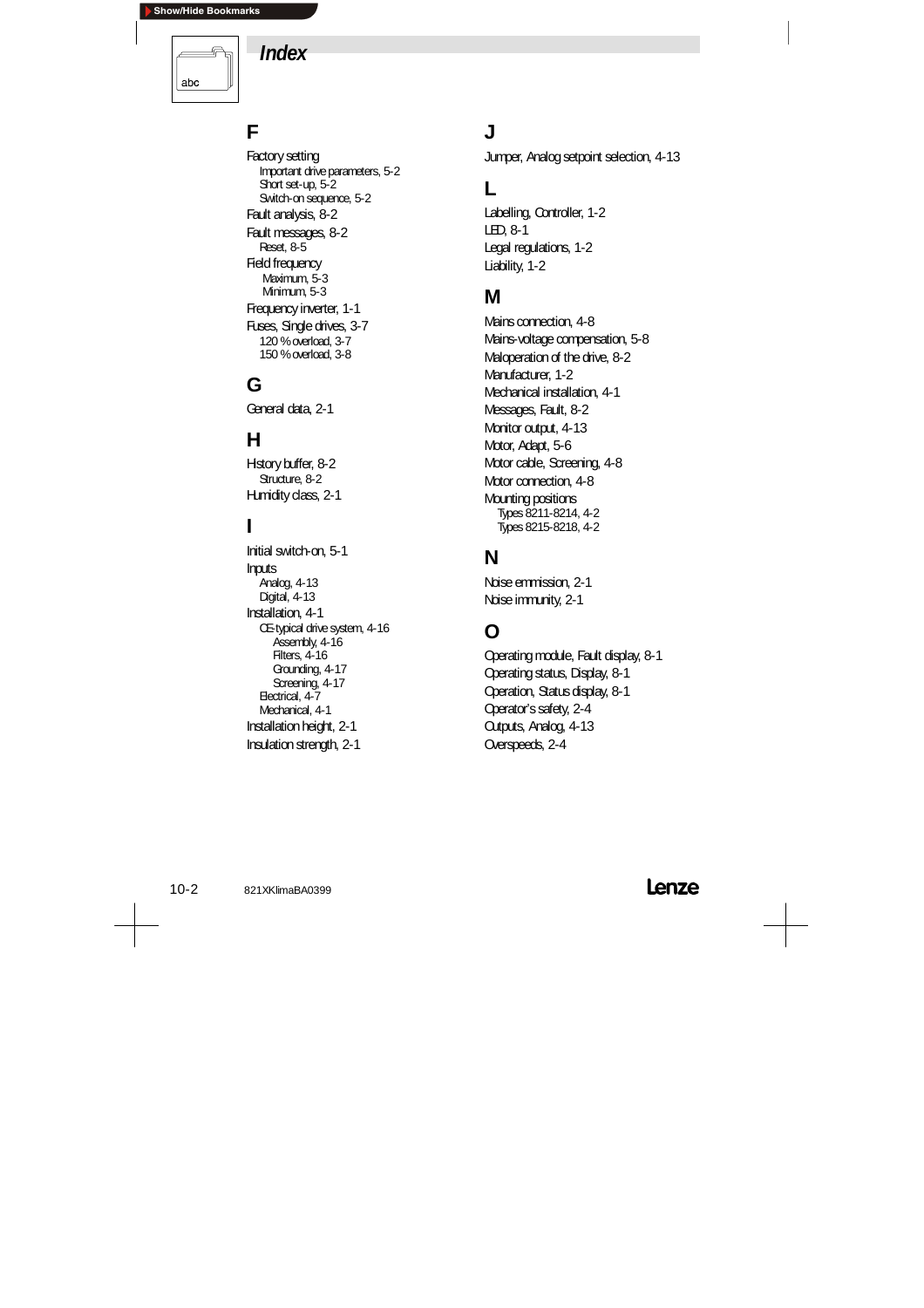#### *Index*



### **P**

Packaging, 2-1 PID controller, 5-12 Power connections, 4-8

# **R**

Rated data Types 8211-8214 120 % overload, 3-2 150 % overload, 3-5 Types 8215-8218 120 % overload, 3-4 150 % overload, 3-6 Relay output, 4-13 Reset, Fault message, 8-5 Residual hazards, 2-4

## **S**

Safety information, 2-1 For controllers to Low-Voltage Directive, 2-1 Layout, 2-3 Safety notes, Layout Other notes, 2-3 Warning of damage to material, 2-3 Warning of danger to persons, 2-3 Scope of delivery, 1-1 **Screening** EMC, 4-17 Motor cable, 4-8 Short set-up, 5-2

Signal-flow charts, 5-22 Switch-on, Initial, 5-1 Switch-on sequence, Factory setting, 5-2

# **T**

Technical data, 2-1 Analog plug-in module, 3-9 Features, 3-9 General data/application conditions, 2-1 Temperature ranges, 2-1 Transport, storage, 2-1 TRIP, 8-5 Troubleshooting, 8-1 Display at the operating module , 8-1 Fault analysis using the history buffer , 8-2 Fault indication, 8-2 LED, 8-1 Maloperation of the drive, 8-2 Reset of fault indications, 8-5 TRIP, 8-5

### **U**

Unit protection, 2-4

### **V**

Vibration resistance, 2-1

### **W**

Warranty, 1-2 Waste disposal, 1-2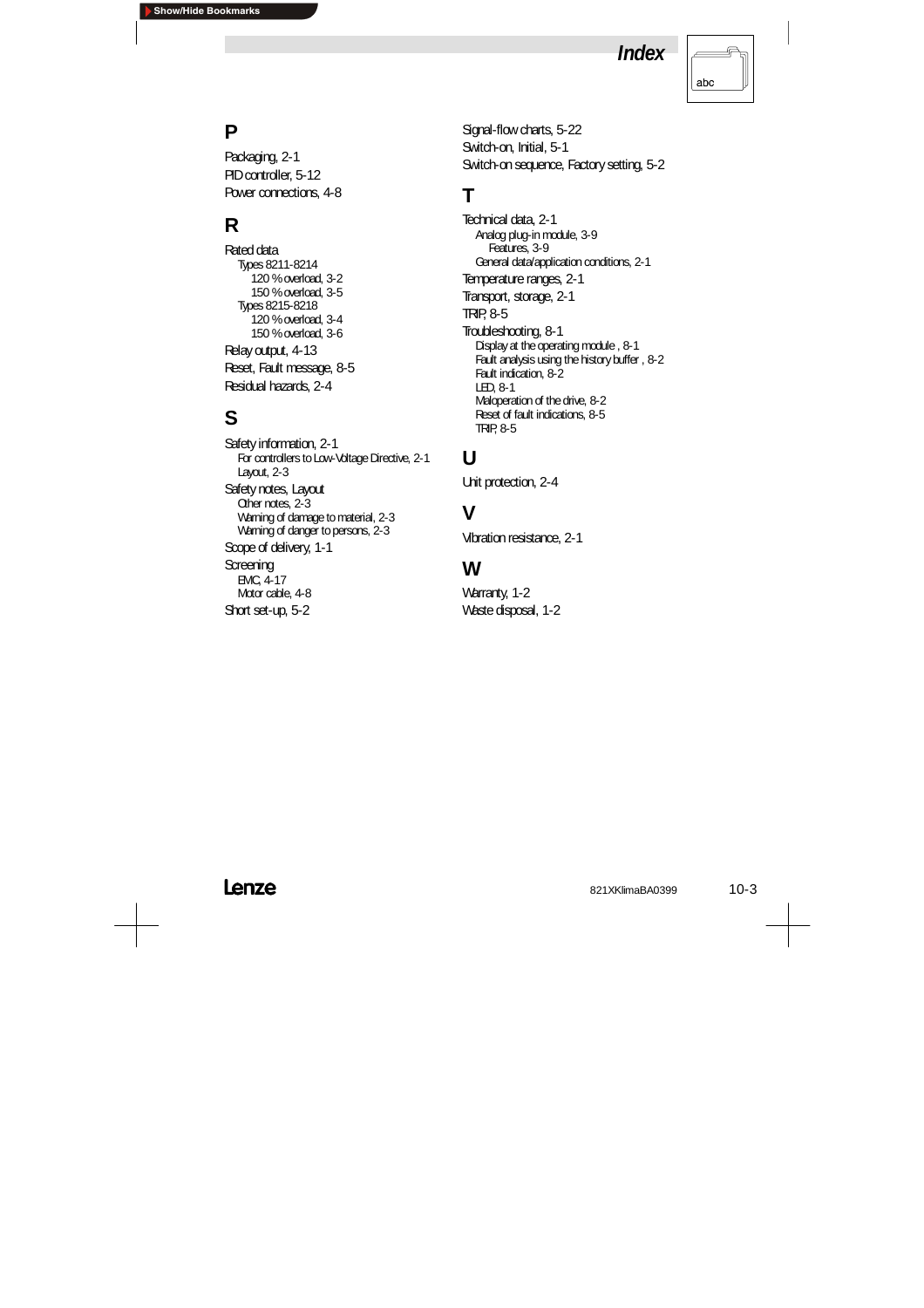| Show/Hide Bookmarks |
|---------------------|
|                     |

|           | <b>Index</b> |  |  |
|-----------|--------------|--|--|
| ь         |              |  |  |
| abc<br>ΙU |              |  |  |

j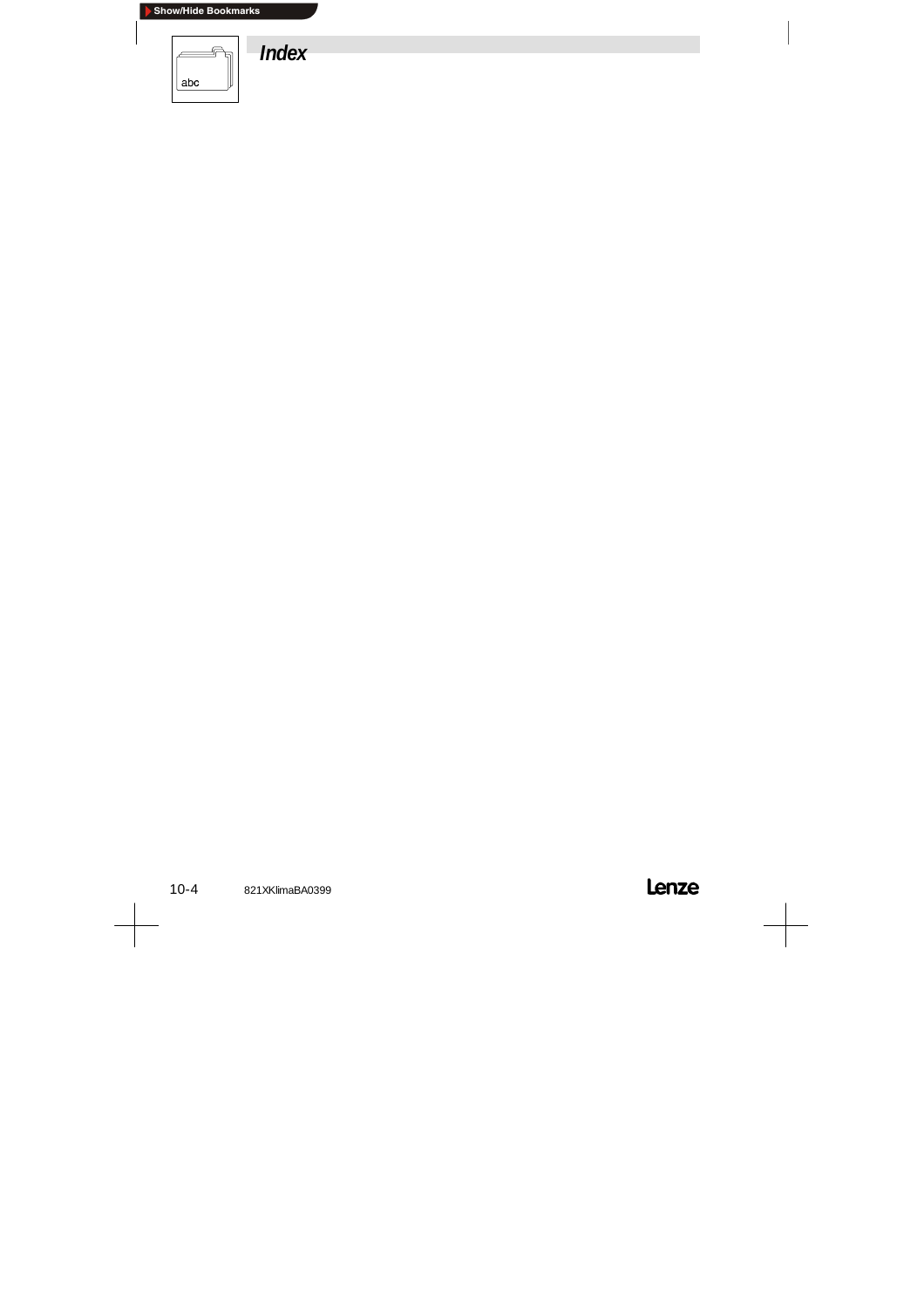

Lenze